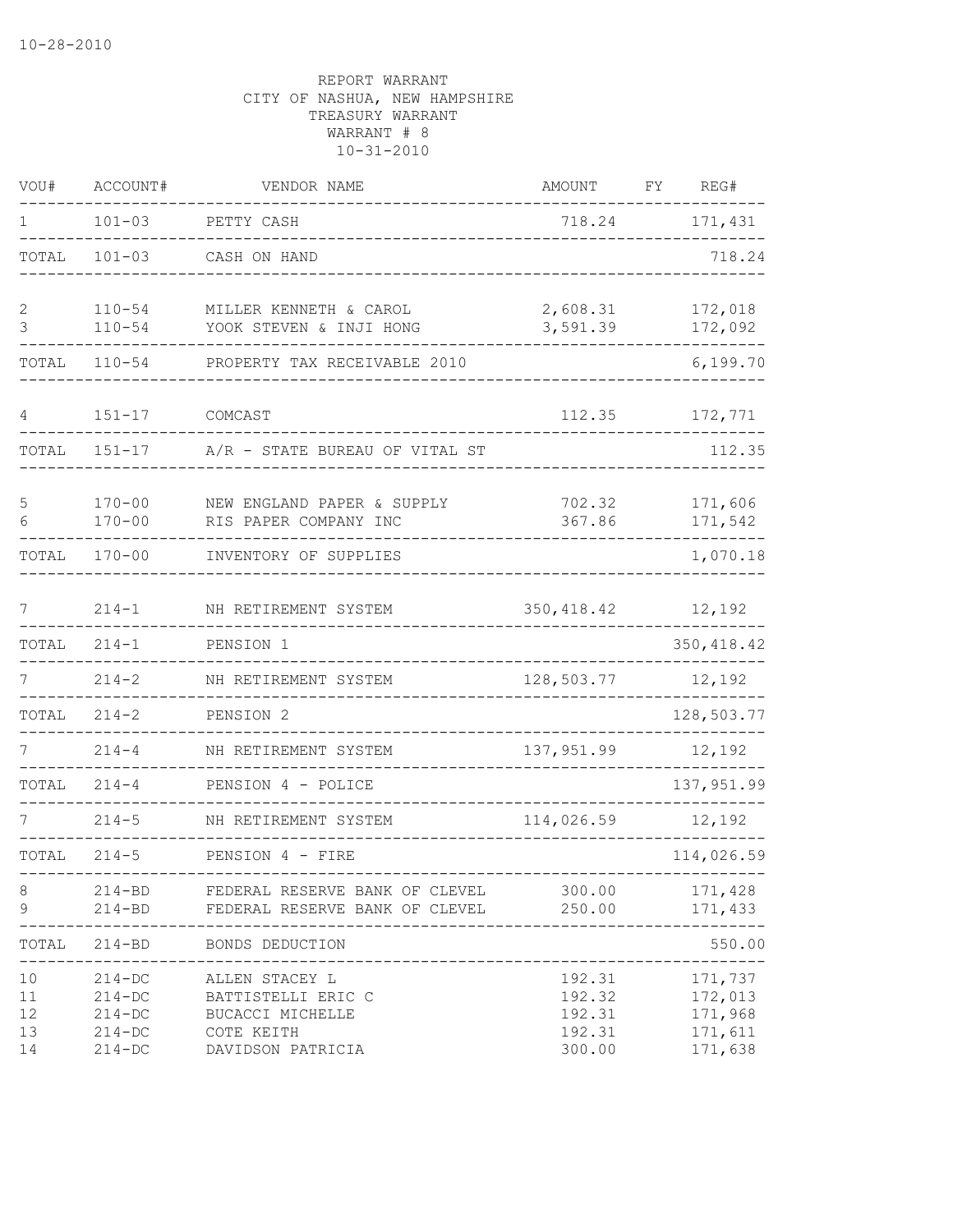| VOU#  | ACCOUNT#   | VENDOR NAME                                                   | AMOUNT                               | FY | REG#                                       |
|-------|------------|---------------------------------------------------------------|--------------------------------------|----|--------------------------------------------|
| 15    | $214 - DC$ | DEHAYOS JERALYN M                                             | 380.00                               |    | 171,741                                    |
| 16    | $214 - DC$ | GORELICK CAROL                                                | 69.23                                |    | 172,015                                    |
| 17    | $214-DC$   | GRACE ROBERT                                                  | 192.31                               |    | 172,016                                    |
| 18    | $214-DC$   | HAMILTON DENNIS L                                             | 110.00                               |    | 171,743                                    |
| 19    | $214-DC$   | HAMILTON TINA                                                 | 100.00                               |    | 171,745                                    |
| 20    | $214-DC$   | HODGDON CYNTHIA                                               | 192.31                               |    | 171,612                                    |
| 21    | $214 - DC$ | KARBAN ERICA                                                  | 192.31                               |    | 171,967                                    |
| 22    | $214 - DC$ | KRONES ALLISON                                                | 192.31                               |    | 172,017                                    |
| 23    | $214 - DC$ | MENARD PAUL                                                   | 192.31                               |    | 171,613                                    |
| 24    | $214 - DC$ | QUINNO KAREN                                                  | 3,000.00                             |    | 171,558                                    |
|       |            | TOTAL 214-DC DEPENDENT CARE DEDUCTION                         |                                      |    | 5,690.03                                   |
|       |            | 223,10 214-DI RELIANCE STANDARD LIFE INSURAN 1,101.03 172,101 |                                      |    |                                            |
|       |            | TOTAL 214-DI SCHOOL DISABILITY                                | ____________________________________ |    | 1,101.03                                   |
| 25    | $214-FS$   |                                                               |                                      |    |                                            |
|       |            | TOTAL 214-FS FLEXIBLE SPENDING ACCOUNT -                      |                                      |    | . _ _ _ _ _ _ _ _ _ _ _ _ _ .<br>21,309.60 |
|       |            |                                                               |                                      |    |                                            |
| 26    | $255 - 00$ | STATE OF NH-MV                                                | 23, 147.36                           |    | 12,193                                     |
| 27    | $255 - 00$ | STATE OF NH-MV                                                | 20,968.26                            |    | 12,194                                     |
| 28    | $255 - 00$ | STATE OF NH-MV                                                | 17,683.35                            |    | 12,200                                     |
| 29    | $255 - 00$ | STATE OF NH-MV                                                | 32,744.29                            |    | 12,201                                     |
| 30    | $255 - 00$ | STATE OF NH-MV                                                | 27,789.52                            |    | 12,202                                     |
| 31    | $255 - 00$ | STATE OF NH-MV                                                | 18,744.32                            |    | 12,211                                     |
| 32    | $255 - 00$ | STATE OF NH-MV                                                | 23, 336.72                           |    | 12,212                                     |
| 33    | $255 - 00$ | STATE OF NH-MV                                                | 30,567.35                            |    | 12,213                                     |
| 34    | $255 - 00$ | STATE OF NH-MV                                                | 49,581.74                            |    | 12,215                                     |
| 35    | $255 - 00$ | STATE OF NH-MV<br>----------------------------                | 31,598.60                            |    | 12,216                                     |
|       |            | TOTAL 255-00 STATE MVR                                        |                                      |    | 276, 161.51                                |
| 36    | $255 - 05$ | STATE OF NH<br>------------------------------                 | 38.50                                |    | 172,784                                    |
| TOTAL | $255 - 05$ | STATE OF NH-FBI FINGERPRNT FEE                                |                                      |    | 38.50                                      |
| 37    | $257 - 00$ | BOWMAN RONALD                                                 | 103.20                               |    | 172,069                                    |
| 38    | $257 - 00$ | DOUCET MARCELLIN                                              | 166.20                               |    | 172,070                                    |
| 39    | $257 - 00$ | GALLAGHER JEAN                                                | 153.20                               |    | 172,071                                    |
| 40    | $257 - 00$ | HUGGINS RUSSELL                                               | 7.00                                 |    | 172,068                                    |
| TOTAL | $257 - 00$ | MV REFUND PENDING                                             |                                      |    | 429.60                                     |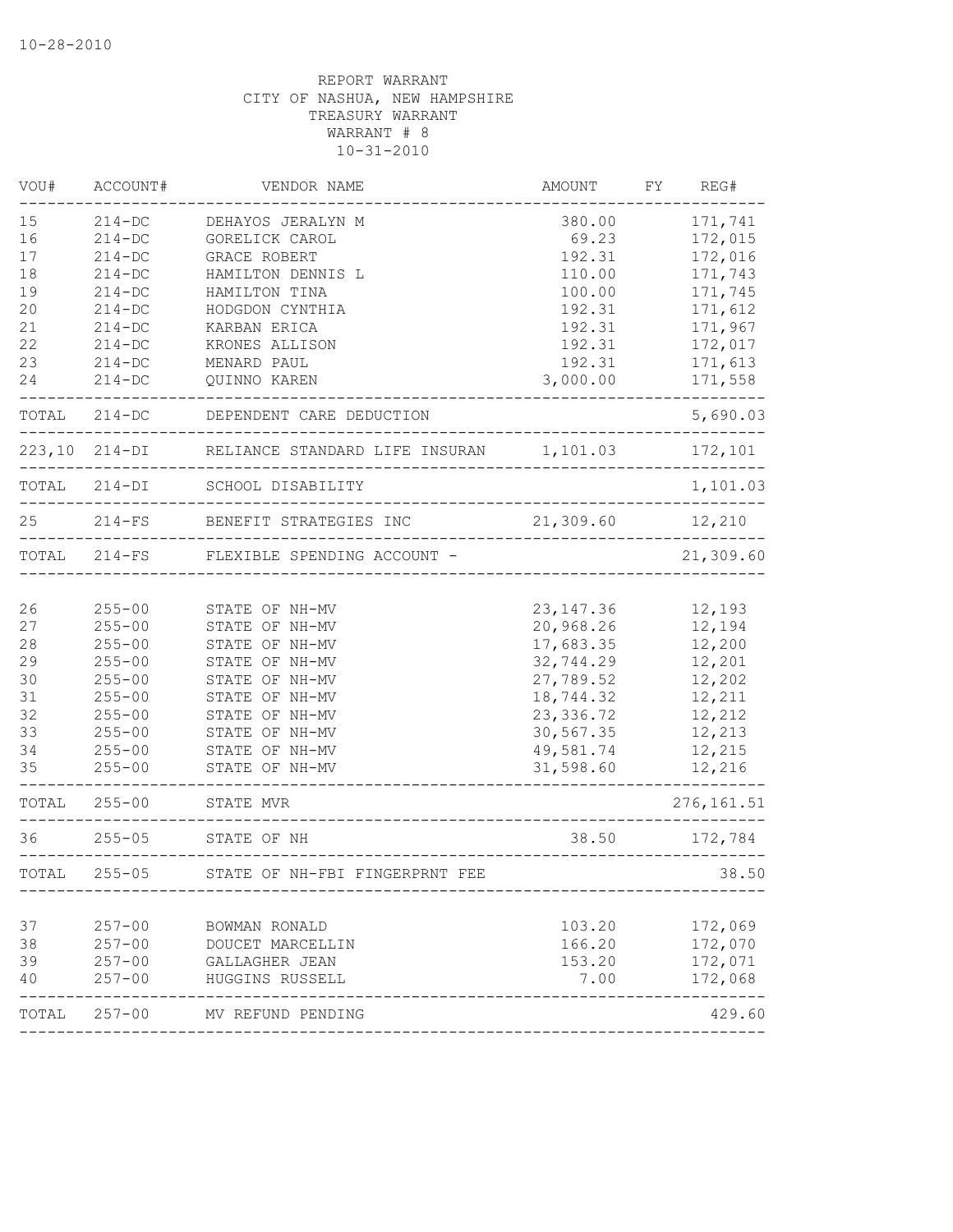| $\ldots$<br>- 4 | $\Delta$<br>IМ<br>__ | NAME<br>7F.<br>$\mathcal{U}$<br>' N L<br>یں د | . IN!'<br>ΔM | $\overline{\phantom{a}}$ | - 11 |  |
|-----------------|----------------------|-----------------------------------------------|--------------|--------------------------|------|--|
|                 |                      |                                               |              |                          |      |  |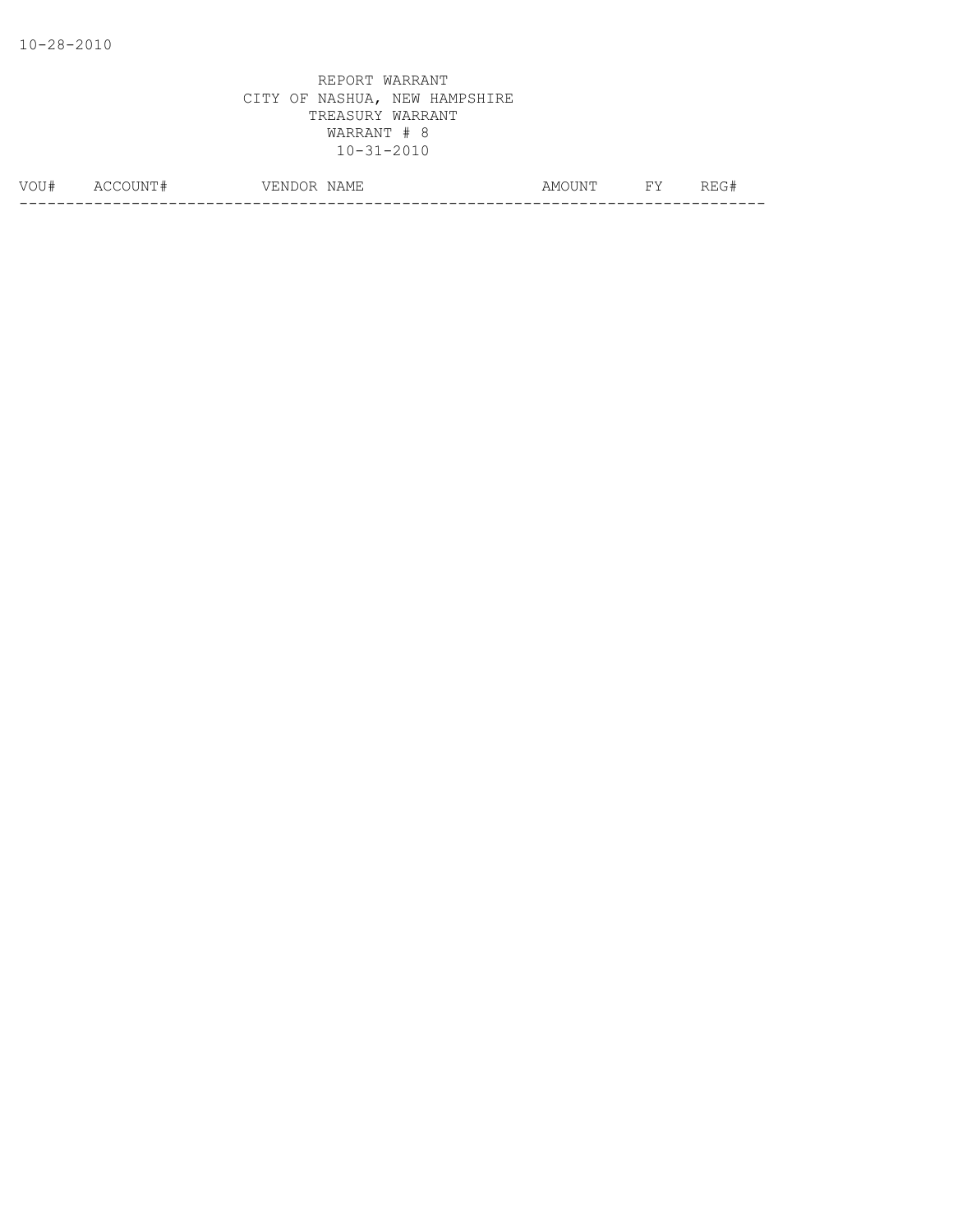| VOU#      | ACCOUNT#   | VENDOR NAME                              | AMOUNT    | FY | REG#     |
|-----------|------------|------------------------------------------|-----------|----|----------|
| 41        | 305-33005  | PENNICHUCK WATER                         | 18.30     |    | 172,756  |
| 42        | 305-34015  | NATIONAL GRID                            | 8.28      |    | 172,782  |
| 43        | 305-41015  | PETTY CASH                               | 37.91     |    | 171,432  |
| 43        | 305-49075  | PETTY CASH                               | 38.88     |    | 171,432  |
| 44        | 305-59100  | COLLINS JOHN                             | 100.00    |    | 171,646  |
| 45        | 305-59100  | GUGLIELMINO DEREK                        | 50.00     |    | 172,014  |
| 46        | 305-59100  | J P PEST SERVICES                        | 33.33     |    | 171,617  |
| 47        | 305-59100  | JEYNES MIKE                              | 325.00    |    | 171,751  |
| 48        | 305-59100  | KING THOMAS                              | 50.00     |    | 171,640  |
| 49        | 305-59100  | MCLEAN JIM                               | 300.00    |    | 171,618  |
| 50        | 305-59100  | O'NEIL TIM                               | 200.00    |    | 171,620  |
| 51        | 305-59100  | SOTO JESENIK                             | 75.00     |    | 172,088  |
| 52        | 305-59100  | WALLENT FRANK J                          | 200.00    |    | 171,519  |
| 53        |            | 305-95010 ALLIANCE FOR COMMUNITY MEDIA   | 350.00    |    | 172,791  |
| 54        |            | 305-98029 PETTY CASH                     | 42.70     |    | 171,432  |
| TOTAL 305 |            | SRF - CIVIC & COMM ACTIVITIES            |           |    | 1,829.40 |
|           |            |                                          |           |    |          |
| 55        | $308 - 40$ | HARVARD PILGRIM/FIRST SENIORIT 64,436.10 |           |    | 12,207   |
| 56        | 308-59400  | ANTHEM BLUE CROSS BLUE SHIELD 77,283.78  |           |    | 12,205   |
| 56        | 308-59402  | ANTHEM BLUE CROSS BLUE SHIELD            | 57,080.73 |    | 12,205   |
| 57        | $308 - 76$ | ABBOTT, JOAN E                           | 198.00    |    | 172,153  |
| 58        | $308 - 76$ | ABELLEIRA, SILVIA                        | 371.40    |    | 172,154  |
| 59        | $308 - 76$ | ADAMS, GEORGE L                          | 371.40    |    | 172,155  |
| 60        | $308 - 76$ | ALBRO, GAIL M                            | 357.52    |    | 172,156  |
| 61        | $308 - 76$ | ANCTIL, BARBARA M                        | 371.40    |    | 172,157  |
| 62        | $308 - 76$ | ANDERSON, CAROL                          | 1,472.69  |    | 172,158  |
| 63        | $308 - 76$ | ANDERSON, RITA                           | 185.70    |    | 172,159  |
| 64        | $308 - 76$ | ANDREWS, NANCY E                         | 185.70    |    | 172,160  |
| 65        | $308 - 76$ | ANDREWS, WAYNE                           | 396.33    |    | 172,161  |
| 66        | $308 - 76$ | ANKARBERG, DENISE                        | 687.47    |    | 172,638  |
| 67        | $308 - 76$ | ARRIGO, FRANCES                          | 371.40    |    | 172,162  |
| 68        | $308 - 76$ | ARSENAULT, DENISE                        | 61.36     |    | 172,700  |
| 69        | $308 - 76$ | AXTON, SANDRA M                          | 185.70    |    | 172,163  |
| 70        | $308 - 76$ | BAILEY, RICHARD                          | 1,472.69  |    | 172,164  |
| 71        | $308 - 76$ | BAKAIAN, SUSAN                           | 1, 117.16 |    | 172,681  |
| 72        | $308 - 76$ | BALBONI, ANNETTE                         | 1,104.52  |    | 172,676  |
| 73        | $308 - 76$ | BANKS, BEVERLY                           | 1,310.66  |    | 172,165  |
| 74        | $308 - 76$ | BARNES, STEPHEN D                        | 371.40    |    | 172,166  |
| 75        | $308 - 76$ | BARRINGER, EDWARD M                      | 185.70    |    | 172,591  |
| 76        | $308 - 76$ | BARRINGER, GAIL                          | 185.70    |    | 172,167  |
| 77        | $308 - 76$ | BASIL, HENRY                             | 77.38     |    | 172,631  |
| 78        | $308 - 76$ | BASTIEN, ALFRED                          | 185.70    |    | 172,634  |
| 79        | $308 - 76$ | BASTIEN, SANDRA                          | 185.70    |    | 172,168  |
| 80        | $308 - 76$ | BATTE JR, WILLIAM A                      | 1,804.11  |    | 172,169  |
| 81        | $308 - 76$ | BAUSHA JR, WALTER                        | 736.35    |    | 172,170  |
| 82        | $308 - 76$ | BEAUDETTE, HARVEY                        | 361.28    |    | 172,171  |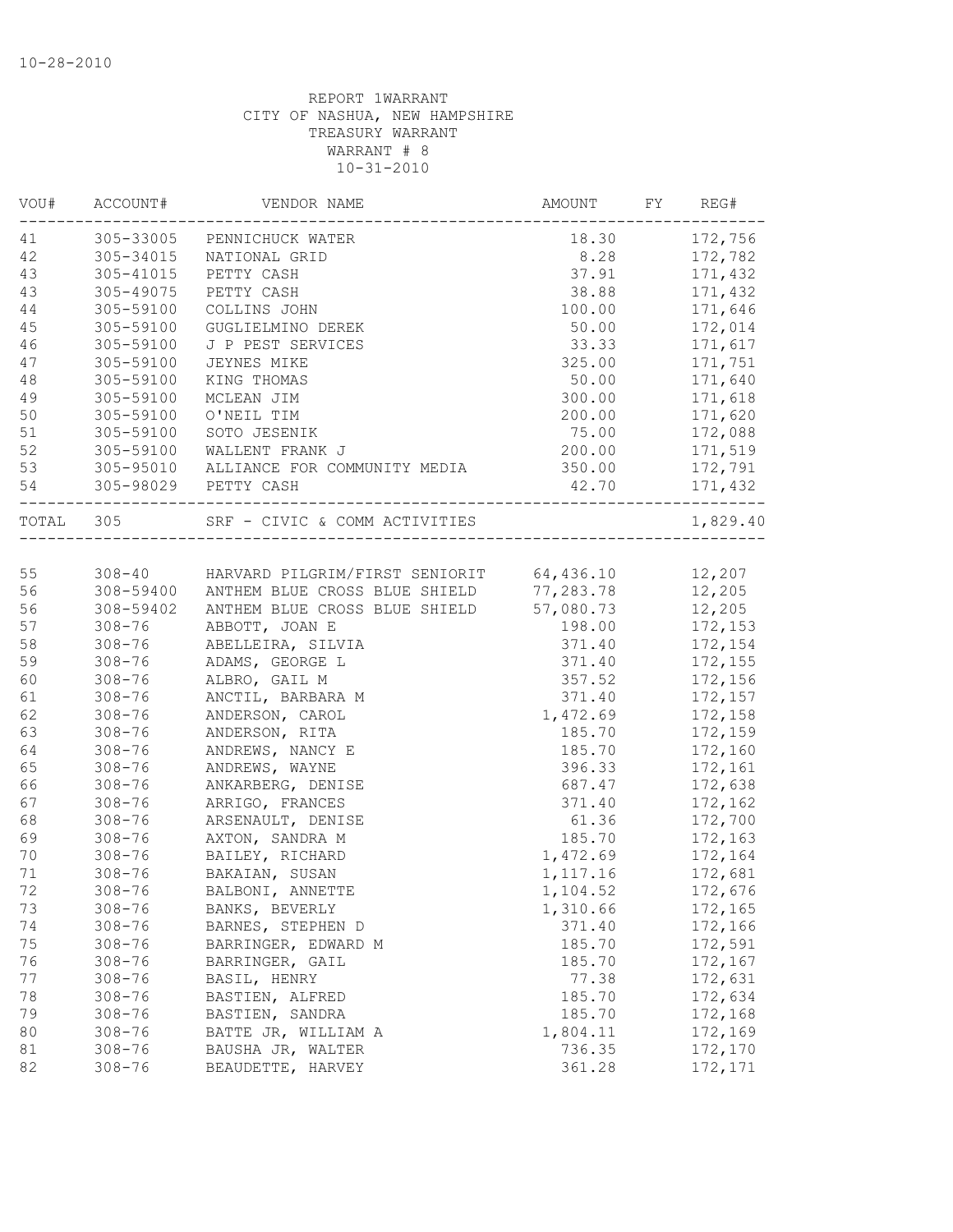| VOU# | ACCOUNT#   | VENDOR NAME          | AMOUNT<br>FY | REG#     |
|------|------------|----------------------|--------------|----------|
| 83   | $308 - 76$ | BEAUDOIN, JOSEPH     | 1,472.69     | 172, 172 |
| 84   | $308 - 76$ | BEAULIEU, BETTE M.   | 185.70       | 172, 173 |
| 85   | $308 - 76$ | BEAUREGARD, RODERIC  | 371.40       | 172,174  |
| 86   | $308 - 76$ | BECHARD, ARTHUR      | 371.40       | 172, 175 |
| 87   | $308 - 76$ | BECHARD, PAUL        | 396.33       | 172,176  |
| 88   | $308 - 76$ | BEDELL, ANN          | 1,350.51     | 172,177  |
| 89   | $308 - 76$ | BELANGER, ROBERT     | 371.40       | 172,178  |
| 90   | $308 - 76$ | BELLAVANCE, PAUL C   | 185.70       | 172,179  |
| 91   | $308 - 76$ | BELOWSKI, MARGARET   | 54.37        | 172,180  |
| 92   | $308 - 76$ | BERNARD, ALICE       | 185.70       | 172,181  |
| 93   | $308 - 76$ | BERNARD, MADELINE    | 185.70       | 172,182  |
| 94   | $308 - 76$ | BERRY, SHARON        | 614.17       | 172,183  |
| 95   | $308 - 76$ | BERTRAND, LORRAINE   | 736.35       | 172,632  |
| 96   | $308 - 76$ | BERUBE, LEONARD      | 185.70       | 172,184  |
| 97   | $308 - 76$ | BISSONETTE, RAYMOND  | 371.40       | 172,185  |
| 98   | $308 - 76$ | BLUNDON, LESLIE W    | 297.17       | 172,186  |
| 99   | $308 - 76$ | BODGE, MARY          | 628.83       | 172,639  |
| 100  | $308 - 76$ | BOILARD, IRENE       | 185.70       | 172,187  |
| 101  | $308 - 76$ | BOISSEAU, CAMILLE    | 185.70       | 172,188  |
| 102  | $308 - 76$ | BONDONIS, IRENE M    | 185.70       | 172,189  |
| 103  | $308 - 76$ | BONENFANT, HELEN     | 16.50        | 172,606  |
| 104  | $308 - 76$ | BORELL, LINDA        | 185.70       | 172,190  |
| 105  | $308 - 76$ | BOUCHARD JR., ROLAND | 1,472.69     | 172,191  |
| 106  | $308 - 76$ | BOUCHARD, PETER      | 736.35       | 172,192  |
| 107  | $308 - 76$ | BOUCHER, JOEL        | 185.70       | 172,193  |
| 108  | $308 - 76$ | BOUDREAU, CHRISTINE  | 198.00       | 172,194  |
| 109  | $308 - 76$ | BOULEY, FERNANDE     | 185.70       | 172,195  |
| 110  | $308 - 76$ | BOUTILLETTE, NORMAN  | 736.35       | 172,196  |
| 111  | $308 - 76$ | BRACKETT, JAMES      | 1,987.27     | 172,197  |
| 112  | $308 - 76$ | BRAWLEY, DOROTHY D   | 185.70       | 172,198  |
| 113  | $308 - 76$ |                      | 198.00       | 172,199  |
|      | $308 - 76$ | BRAZAS, MARY V       |              |          |
| 114  | $308 - 76$ | BREHM, NANCY         | 371.40       | 172,200  |
| 115  |            | BRICKEY, RONALD L.   | 1,472.69     | 172,201  |
| 116  | $308 - 76$ | BRODEUR, MARC        | 396.33       | 172,202  |
| 117  | $308 - 76$ | BRODEUR, YOLANDE Y   | 1,350.51     | 172,203  |
| 118  | $308 - 76$ | BROWN, HARRIET       | 680.15       | 172,627  |
| 119  | $308 - 76$ | BROWN, SHIRLEY G     | 371.40       | 172,204  |
| 120  | $308 - 76$ | BRUNEAU, MAURICE R.  | 371.40       | 172,205  |
| 121  | $308 - 76$ | BUERGER, ANN         | 558.58       | 172,670  |
| 122  | $308 - 76$ | BURGESS, CRYSTAL J   | 185.70       | 172,206  |
| 123  | $308 - 76$ | BURKE, RICHARD A.    | 371.40       | 172,207  |
| 124  | $308 - 76$ | BURNEY, CYNTHIA K    | 185.70       | 172,208  |
| 125  | $308 - 76$ | BURNHAM, ROBERT      | 1,772.86     | 172,209  |
| 126  | $308 - 76$ | BURNS, KATHLEEN      | 736.35       | 172,210  |
| 127  | $308 - 76$ | BURPEE, ELIZABETH    | 185.70       | 172,596  |
| 128  | $308 - 76$ | BUXTON, MICHAEL      | 1,472.69     | 172,211  |
| 129  | $308 - 76$ | CABANA, RAYMOND      | 396.33       | 172,212  |
| 130  | $308 - 76$ | CARDIN, MARGARET     | 736.35       | 172,643  |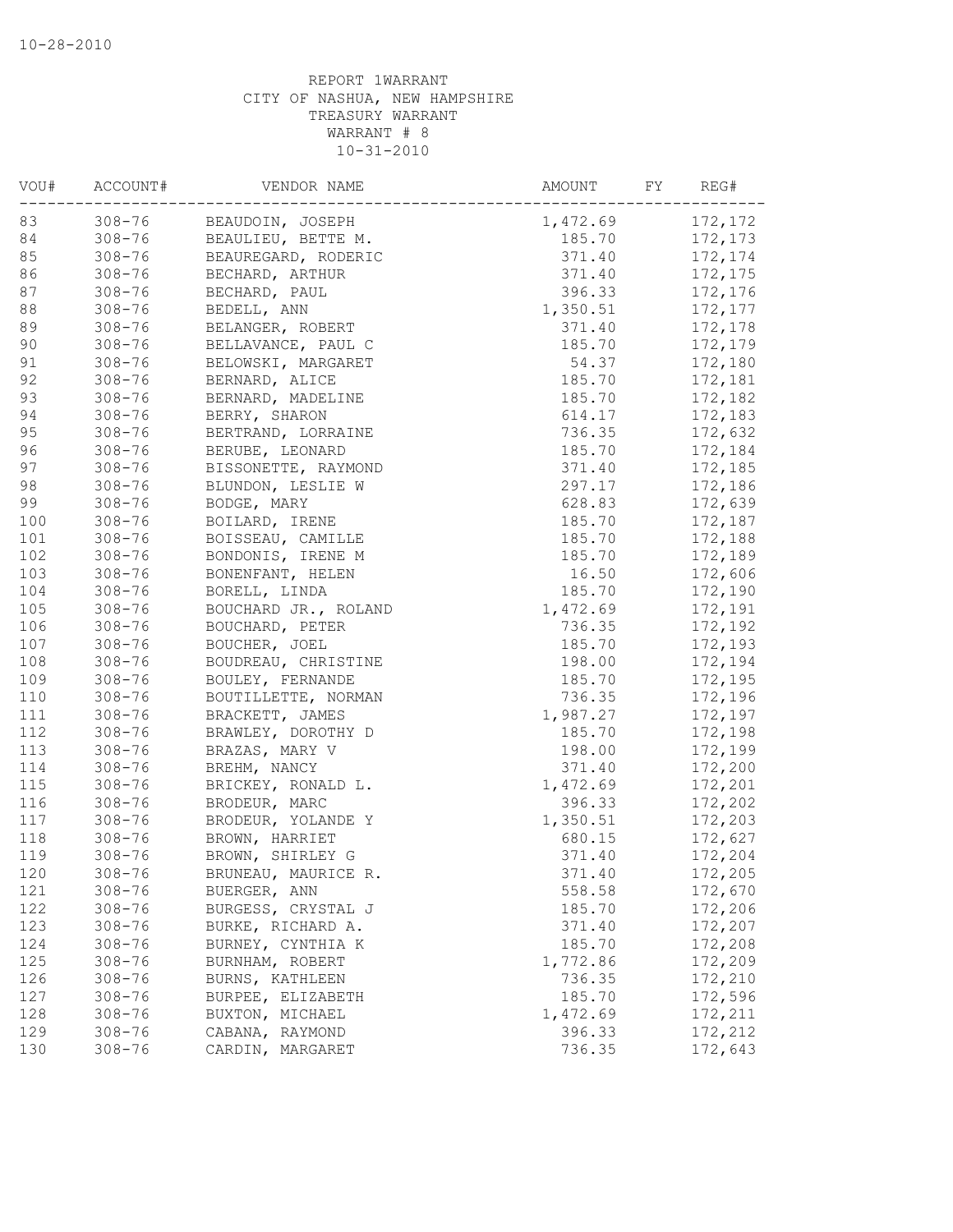| VOU# | ACCOUNT#                 | VENDOR NAME                          | AMOUNT<br>FY | REG#    |
|------|--------------------------|--------------------------------------|--------------|---------|
| 131  | $308 - 76$               | CARDOZA, DAVID                       | 77.38        | 172,693 |
| 132  | $308 - 76$               | CARDOZA, DONNA                       | 306.81       | 172,692 |
| 133  | $308 - 76$               | CAREY, ROBERT                        | 736.35       | 172,213 |
| 134  | $308 - 76$               | CARLTON, CECILE                      | 366.35       | 172,658 |
| 135  | $308 - 76$               | CARNEY, VINCENT                      | 185.70       | 172,595 |
| 136  | $308 - 76$               | CARON, JUNE                          | 1,472.69     | 172,214 |
| 137  | $308 - 76$               | CARON, ROBERT                        | 672.82       | 172,626 |
| 138  | $308 - 76$               | CARTER, BEVERLY M                    | 185.70       | 172,215 |
| 139  | $308 - 76$               | CASEY, JAMES                         | 1,987.27     | 172,640 |
| 140  | $308 - 76$               | CASSIDY, WILLIAM                     | 185.70       | 172,216 |
| 141  | $308 - 76$               | CAVANAR, MARY                        | 1,423.82     | 172,624 |
| 142  | $308 - 76$               | CEGALIS, NANCY                       | 185.70       | 172,601 |
| 143  | $308 - 76$               | CHACOS, DOLORES                      | 674.98       | 172,217 |
| 144  | $308 - 76$               | CHARTIER, LUCILLE                    | 371.40       | 172,218 |
| 145  | $308 - 76$               | CHASE, ALETHEA L                     | 1,472.69     | 172,219 |
| 146  | $308 - 76$               | CHESNULEVICH, JOHN                   | 1,472.69     | 172,220 |
| 147  | $308 - 76$               | CHILDS, SCOTT                        | 1,366.52     | 172,661 |
| 148  | $308 - 76$               | CHOUINARD, ANITA                     | 371.40       | 172,221 |
| 149  | $308 - 76$               | CHOUINARD, PHILIP                    | 1,987.27     | 172,222 |
| 150  | $308 - 76$               | CHRISTIANSEN, JOSEPH P               | 371.40       | 172,223 |
| 151  | $308 - 76$               | CHRISTIANSEN, LAURIE                 | 185.70       | 172,224 |
| 152  | $308 - 76$               | CHRUCH, CLIFFORD                     | 1,472.69     | 172,225 |
| 153  | $308 - 76$               | CLEMONS, ARTHUR                      | 198.00       | 172,226 |
| 154  | $308 - 76$               | CLOSS, STEVEN                        | 1,472.69     | 172,227 |
| 155  | $308 - 76$               | COMES, CATHARINE                     | 1,104.52     | 172,663 |
| 156  | $308 - 76$               | CONEYS, ELEANOR                      | 185.70       | 172,228 |
| 157  | $308 - 76$               | CONTI, FRED                          | 736.35       | 172,229 |
| 158  | $308 - 76$               | COOKMAN, NELSON I.                   | 185.70       | 172,230 |
| 159  | $308 - 76$               | COPADIS, THOMAS J                    | 185.70       | 172,582 |
| 160  | $308 - 76$               | CORBIT, KEVIN                        | 396.33       | 172,231 |
| 161  | $308 - 76$               | COSTA, EVERETT S                     | 371.40       | 172,232 |
| 162  | $308 - 76$               | COTE, DAVID D.                       | 371.40       | 172,233 |
| 163  | $308 - 76$               | COTE, JOAN                           | 371.40       | 172,234 |
| 164  | $308 - 76$               | COTE, LORETTA G.                     | 185.70       | 172,235 |
| 165  | $308 - 76$               | COTE, MICHAEL                        | 534.93       | 172,236 |
| 166  | $308 - 76$               | COTE, NAN                            | 371.40       | 172,237 |
| 167  | $308 - 76$               | COTE, RICHARD                        | 1,472.69     | 172,238 |
| 168  | $308 - 76$               | COURTEMANCHE, ROLAND G               | 1,987.27     | 172,239 |
| 169  | $308 - 76$               | CRAIG, JANET                         | 185.70       | 172,240 |
| 170  | $308 - 76$               | CREECH, ARLENE                       | 185.70       | 172,241 |
| 171  | $308 - 76$               | CREECH, JAMES                        | 736.35       | 172,242 |
| 172  | $308 - 76$               | CROPLEY, ELEANORA                    | 371.40       | 172,243 |
| 173  | $308 - 76$               | CROSS, NANCY H                       | 185.70       | 172,244 |
| 174  | $308 - 76$               | CROWLEY, KEVIN                       | 736.35       | 172,245 |
|      | $308 - 76$               |                                      |              |         |
| 175  | $308 - 76$               | CROWLEY, MARION<br>CURRIER SR, LOUIS | 185.70       | 172,649 |
| 176  |                          |                                      | 371.40       | 172,246 |
| 177  | $308 - 76$<br>$308 - 76$ | CYR, STEPHEN                         | 198.00       | 172,247 |
| 178  |                          | D'AMOURS, GERTRUDE                   | 185.70       | 172,248 |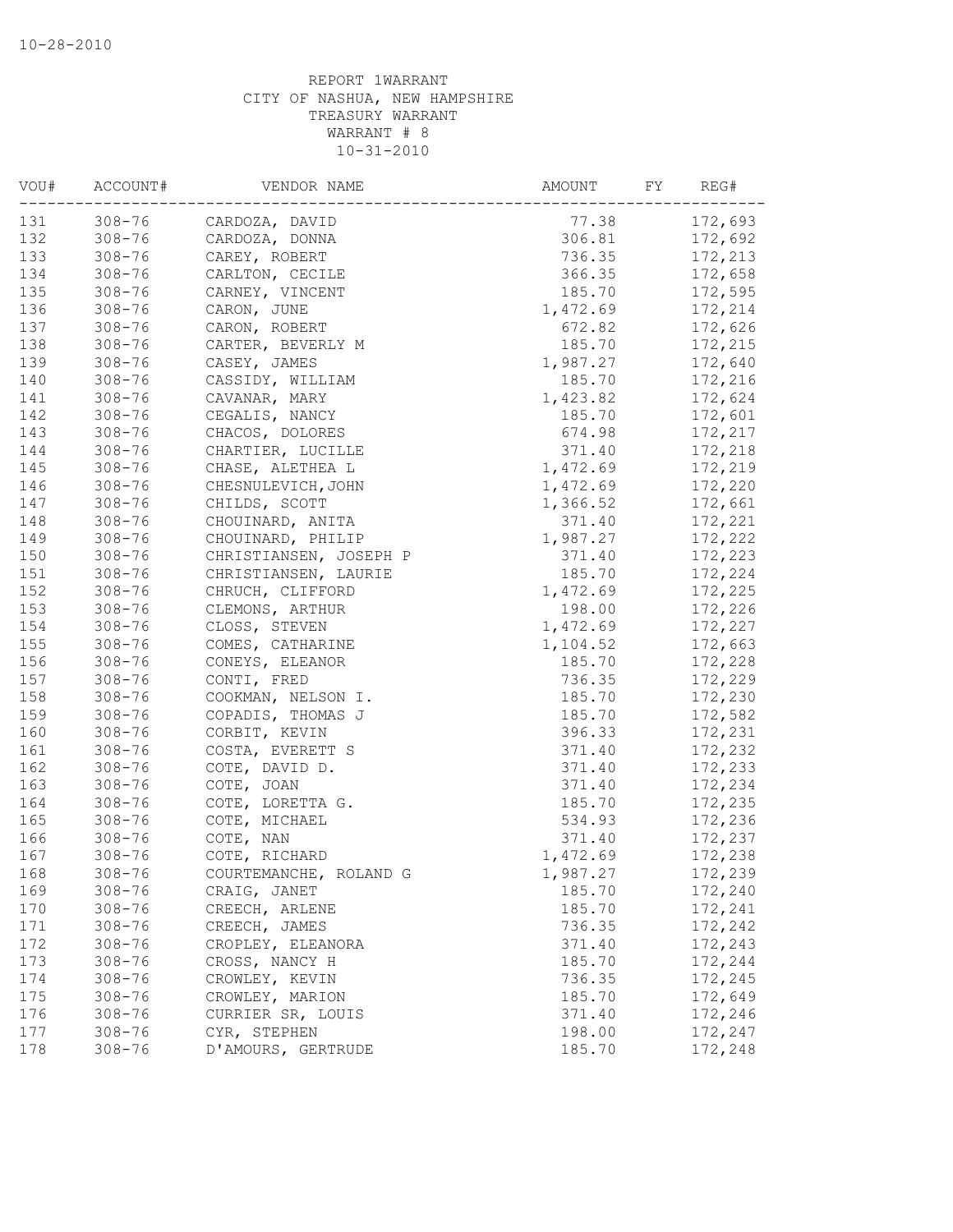| VOU# | ACCOUNT#   | VENDOR NAME            | AMOUNT<br>FY | REG#    |
|------|------------|------------------------|--------------|---------|
| 179  | $308 - 76$ | DAILEANES, CHARLES     | 1,350.51     | 172,249 |
| 180  | $308 - 76$ | DANIELS, JOHN E        | 185.70       | 172,250 |
| 181  | $308 - 76$ | DEBOISBRIAND, DONALD P | 1,472.69     | 172,251 |
| 182  | $308 - 76$ | DEFINA, BARTHOLOMEW T. | 1,472.69     | 172,252 |
| 183  | $308 - 76$ | DEFORTE, PATRICIA      | 1,472.69     | 172,605 |
| 184  | $308 - 76$ | DELISLE, LAURETTE      | 185.70       | 172,253 |
| 185  | $308 - 76$ | DEMONTIGNEY, ROBERT E  | 185.70       | 172,254 |
| 186  | $308 - 76$ | DESCOTEAU, ROBERT D    | 1,944.39     | 172,255 |
| 187  | $308 - 76$ | DESMEULES, ARTHUR      | 371.40       | 172,256 |
| 188  | $308 - 76$ | DESROSIERS, CAROL      | 1,472.69     | 172,257 |
| 189  | $308 - 76$ | DESROSIERS, DONALD     | 371.40       | 172,258 |
| 190  | $308 - 76$ | DESROSIERS, PAUL       | 371.40       | 172,259 |
| 191  | $308 - 76$ | DICHARD, MAURICE       | 371.40       | 172,260 |
| 192  | $308 - 76$ | DIGGINS, BERNICE       | 920.27       | 172,261 |
| 193  | $308 - 76$ | DIONNE, DORIS          | 371.40       | 172,262 |
| 194  | $308 - 76$ | DOBENS, ARTHUR C       | 371.40       | 172,263 |
| 195  | $308 - 76$ | DOBENS, PETER          | 1,472.69     | 172,264 |
| 196  | $308 - 76$ | DOLAN, EDWARD J        | 185.70       | 172,265 |
| 197  | $308 - 76$ | DOLAN, MICHAEL         | 736.35       | 172,266 |
| 198  | $308 - 76$ | DONAHUE, DANIEL        | 1,472.69     | 172,267 |
| 199  | $308 - 76$ | DONALDSON, BRIAN       | 1,987.27     | 172,268 |
| 200  | $308 - 76$ | DOYLE, ROBERT A        | 185.70       | 172,269 |
| 201  | $308 - 76$ | DOYLE, STEPHEN         | 1,472.69     | 172,653 |
| 202  | $308 - 76$ | DREW, LINDA A.         | 185.70       | 172,270 |
| 203  | $308 - 76$ | DUBE, GINA             | 99.08        | 172,650 |
| 204  | $308 - 76$ | DUBE, JEANNE L         | 185.70       | 172,271 |
| 205  | $308 - 76$ | DUBOIS, BRIAN          | 1,987.27     | 172,272 |
| 206  | $308 - 76$ | DUCAS, NORMAN          | 294.95       | 172,615 |
| 207  | $308 - 76$ | DUFOUR, NORMAND        | 185.70       | 172,273 |
| 208  | $308 - 76$ | DUFOUR, ROGER          | 185.70       | 172,274 |
| 209  | $308 - 76$ | DUNTON, JOSEPHINE      | 185.70       | 172,275 |
| 210  | $308 - 76$ | DUPONT, IRENE          | 371.40       | 172,276 |
| 211  | $308 - 76$ | DURAND, JANET          | 613.62       | 172,690 |
| 212  | $308 - 76$ | DUSSAULT, ROGER        | 1,104.52     | 172,677 |
| 213  | $308 - 76$ | DUVAL, KEITH J         | 1,472.69     | 172,277 |
| 214  | $308 - 76$ | DUVARNEY, JOHN         | 1,472.69     | 172,278 |
| 215  | $308 - 76$ | DUVARNEY, THERESE      | 185.70       | 172,279 |
| 216  | $308 - 76$ | DYE, DONNA             | 1,349.97     | 172,625 |
| 217  | $308 - 76$ | EASTMAN, DIANE         | 736.35       | 172,280 |
| 218  | $308 - 76$ | EASTMAN, ROBERT A      | 185.70       | 172,281 |
| 219  | $308 - 76$ | EDWARDS, ROBERT A      | 736.35       | 172,282 |
| 220  | $308 - 76$ | ELDRIDGE, CAROL-ANNE   | 371.40       | 172,283 |
| 221  | $308 - 76$ | EVANS, GERALD M        | 122.72       | 172,590 |
| 222  | $308 - 76$ | FAGULA, JOHN T         | 614.17       | 172,284 |
| 223  | $308 - 76$ | FAIR, KAREN            | 552.26       | 172,668 |
| 224  | $308 - 76$ | FARLAND, CAROL         | 736.35       | 172,285 |
| 225  | $308 - 76$ | FARNAM, JEAN           | 185.70       | 172,654 |
| 226  | $308 - 76$ | FARRAR, LEE            | 1,472.69     | 172,286 |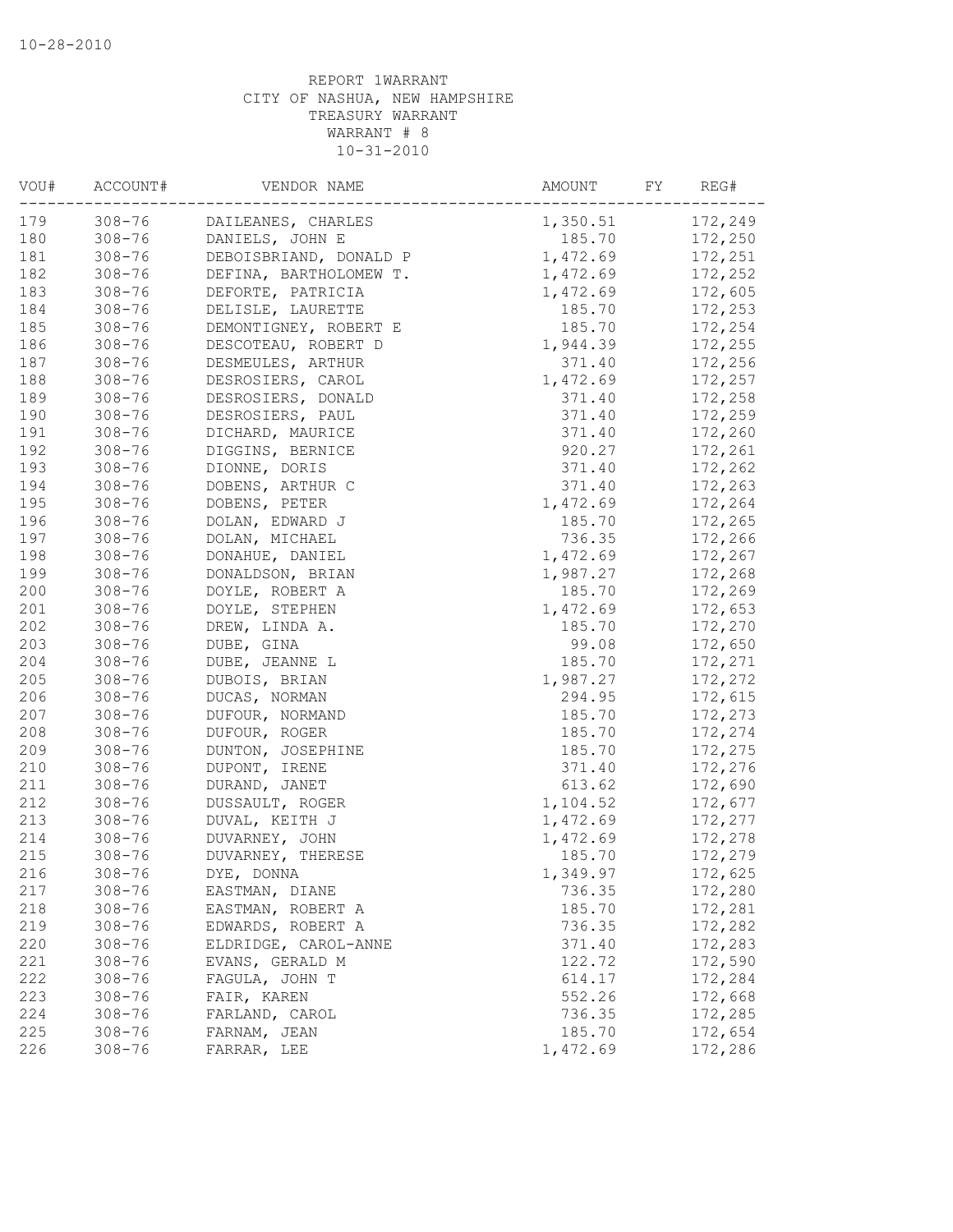| VOU# | ACCOUNT#   | VENDOR NAME            | AMOUNT   | FY<br>REG# |
|------|------------|------------------------|----------|------------|
| 227  | $308 - 76$ | FARRIS, GEORGE         | 185.70   | 172,287    |
| 228  | $308 - 76$ | FAUCHER, SANDRA        | 185.70   | 172,288    |
| 229  | $308 - 76$ | FAUVEL, ROLAND J       | 534.93   | 172,289    |
| 230  | $308 - 76$ | FEIKER, BETSY          | 148.50   | 172,667    |
| 231  | $308 - 76$ | FELCH, CATHLEEN        | 736.35   | 172,641    |
| 232  | $308 - 76$ | FERRIS, GERTRUDE A.    | 371.40   | 172,290    |
| 233  | $308 - 76$ | FIDLER, MARK           | 198.00   | 172,291    |
| 234  | $308 - 76$ | FINNIGAN, MARGARET E.  | 185.70   | 172,292    |
| 235  | $308 - 76$ | FISCHER JR, ALBERT W   | 185.70   | 172,293    |
| 236  | $308 - 76$ | FISHER, JUDY           | 371.40   | 172,294    |
| 237  | $308 - 76$ | FLANAGAN, PRISCILLA    | 396.33   | 172,602    |
| 238  | $308 - 76$ | FORD, RALPH H          | 185.70   | 172,295    |
| 239  | $308 - 76$ | FOURNIER, DONALD       | 1,472.69 | 172,642    |
| 240  | $308 - 76$ | FRANCOEUR, CONSTANCE M | 371.40   | 172,296    |
| 241  | $308 - 76$ | FRENETTE, DONALD       | 1,472.69 | 172,648    |
| 242  | $308 - 76$ | FRIZZELL, HOWARD       | 736.35   | 172,297    |
| 243  | $308 - 76$ | GAGNON, GEORGE         | 1,987.27 | 172,298    |
| 244  | $308 - 76$ | GAGNON, MARIE          | 185.70   | 172,299    |
| 245  | $308 - 76$ | GALIPEAU, SHEILA       | 185.70   | 172,300    |
| 246  | $308 - 76$ | GALIPEAULT, JEANNINE   | 736.35   | 172,301    |
| 247  | $308 - 76$ | GAMESTER, FREDRIC H.   | 1,472.69 | 172,302    |
| 248  | $308 - 76$ | GARANT, BRONISLAWA     | 185.70   | 172,303    |
| 249  | $308 - 76$ | GAVIN-PARKS KATHLEEN   | 1,030.88 | 172,146    |
| 250  | $308 - 76$ | GEDDES, KATHRYN        | 396.33   | 172,304    |
| 251  | $308 - 76$ | GEER, BRUCE            | 1,472.69 | 172,618    |
| 252  | $308 - 76$ | GEER, JUDITH           | 736.35   | 172,607    |
| 253  | $308 - 76$ | GELINAS, JEAN          | 371.40   | 172,305    |
| 254  |            |                        |          |            |
|      | $308 - 76$ | GEORGE, RICHARD M.     | 396.33   | 172,306    |
| 255  | $308 - 76$ | GEROW, NELSON          | 1,472.69 | 172,307    |
| 256  | $308 - 76$ | GIBSON, JOAN           | 185.70   | 172,308    |
| 257  | $308 - 76$ | GILBERT, JANE          | 181.50   | 172,621    |
| 258  | $308 - 76$ | GILES, VIRGINIA        | 185.70   | 172,598    |
| 259  | $308 - 76$ | GILES, WAYNE H         | 92.85    | 172,589    |
| 260  | $308 - 76$ | GILFOYLE, THOMAS       | 1,350.51 | 172,630    |
| 261  | $308 - 76$ | GILLESPIE, DOROTHY     | 1,423.82 | 172,617    |
| 262  | $308 - 76$ | GILMORE, BARBARA       | 185.70   | 172,309    |
| 263  | $308 - 76$ | GINGRAS, DOLORES       | 185.70   | 172,310    |
| 264  | $308 - 76$ | GINGRAS, MADELEINE J   | 185.70   | 172,311    |
| 265  | $308 - 76$ | GLINES, DORIS          | 736.35   | 172,312    |
| 266  | $308 - 76$ | GOFF, ROBERT L         | 1,472.69 | 172,313    |
| 267  | $308 - 76$ | GOLDEN, VERA           | 185.70   | 172,314    |
| 268  | $308 - 76$ | GORHAM, CAMILLE        | 185.70   | 172,315    |
| 269  | $308 - 76$ | GOSSE CYNTHIA          | 552.26   | 172,149    |
| 270  | $308 - 76$ | GOULD, WILLIAM W       | 232.13   | 172,592    |
| 271  | $308 - 76$ | GOULET, KRISTINE       | 148.50   | 172,682    |
| 272  | $308 - 76$ | GOUPIL, PAUL L.        | 396.33   | 172,316    |
| 273  | $308 - 76$ | GRANT, NANCY           | 185.70   | 172,317    |
| 274  | $308 - 76$ | GREGOIRE, MARTHA       | 674.98   | 172,318    |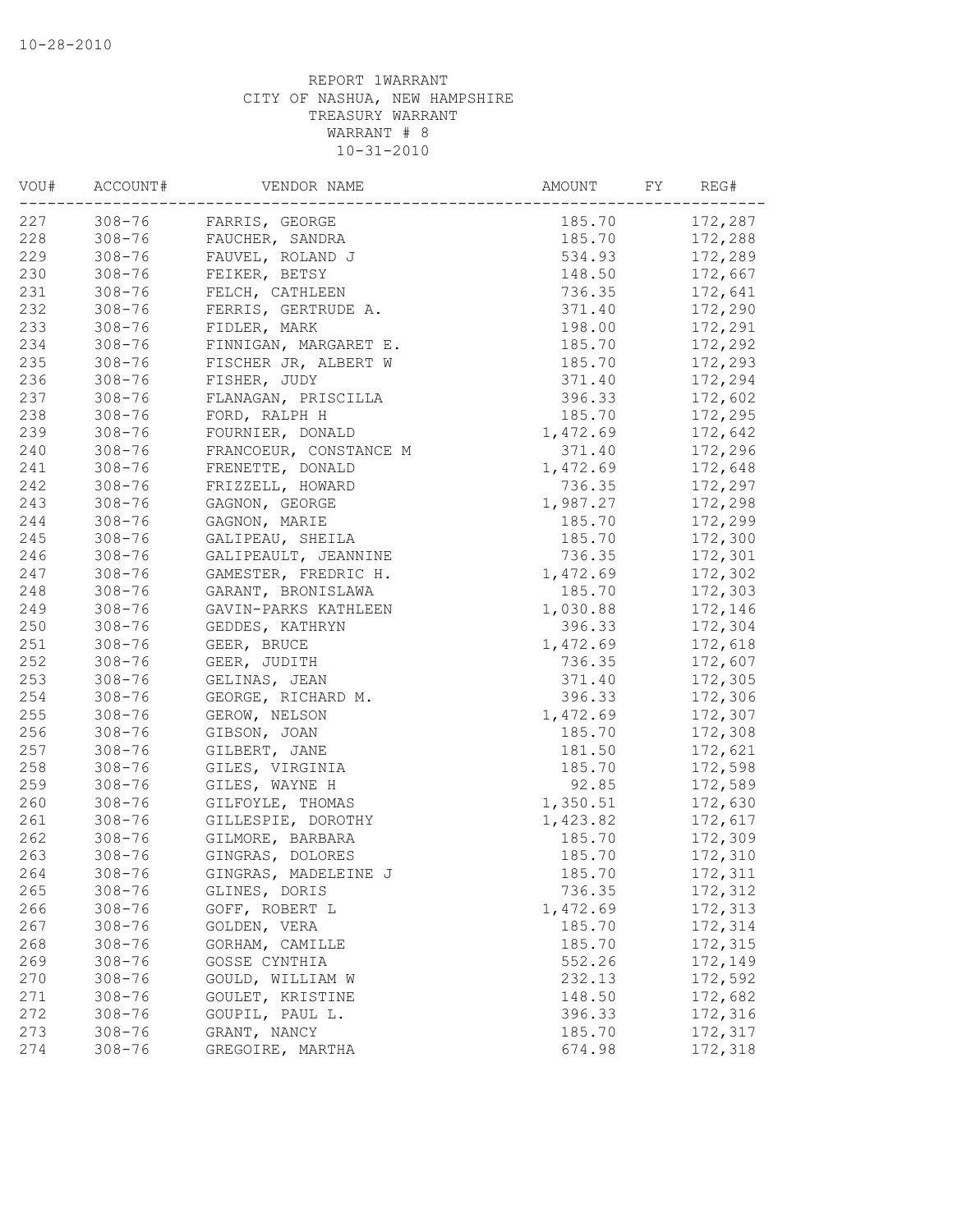| VOU# | ACCOUNT#   | VENDOR NAME                               | AMOUNT   | FY<br>REG# |
|------|------------|-------------------------------------------|----------|------------|
| 275  | $308 - 76$ | GREGOIRE, RACHEL                          | 185.70   | 172,319    |
| 276  | 308-76     | GRIFFIN, RITA                             | 185.70   | 172,320    |
| 277  | $308 - 76$ | GUINESSO, VIRGINIA                        | 185.70   | 172,321    |
| 278  | $308 - 76$ | GUTHERZ, FREDERICK                        | 371.40   | 172,322    |
| 279  | $308 - 76$ | HALL, LOIS E                              | 371.40   | 172,323    |
| 280  | $308 - 76$ | HALLISEY, VIRGINIA                        | 185.70   | 172,324    |
| 281  | $308 - 76$ | HAMMOND, CRAIG                            | 534.93   | 172,651    |
| 282  | $308 - 76$ | HANNA, BERNICE                            | 552.26   | 172,662    |
| 283  | $308 - 76$ | HANNA, JOHN                               | 507.45   | 172,325    |
| 284  | $308 - 76$ | HARGREAVES, GARY                          | 1,472.69 | 172,326    |
| 285  | $308 - 76$ | HARRINGTON, LOUISE A                      | 371.40   | 172,327    |
| 286  | $308 - 76$ | HARRIS RUTH                               | 957.25   | 172,147    |
| 287  | $308 - 76$ | HARRIS, KATHLEEN                          | 185.70   | 172,328    |
| 288  | $308 - 76$ | HEBERT, PAULINE                           | 185.70   | 172,329    |
| 289  | $308 - 76$ | HEFFERAN, TIMOTHY                         | 1,472.69 | 172,330    |
| 290  | $308 - 76$ | HELMBRECHT, MARJORIE H.                   | 371.40   | 172,331    |
| 291  | $308 - 76$ | HENDERSON, PAMELA                         | 15.48    | 172,599    |
| 292  | $308 - 76$ | HENDERSON, ROBERT                         | 1,472.69 | 172,332    |
| 293  | $308 - 76$ | HEWEY, RAYMOND                            | 371.40   | 172,637    |
| 294  | $308 - 76$ | HINGSTON JR., EUGENE F.                   | 371.40   | 172,333    |
| 295  | $308 - 76$ | HODGE, SUZANNE                            | 736.35   | 172,334    |
| 296  | $308 - 76$ | HODGES, ROBERT                            | 1,472.69 | 172,335    |
| 297  | $308 - 76$ | HOLBROOK, DOREEN                          | 736.35   | 172,635    |
| 298  | $308 - 76$ | HOLLAND, LINDA H.                         | 371.40   | 172,336    |
| 299  | $308 - 76$ | HOLTON, ELIZABETH T                       | 185.70   | 172,337    |
| 300  | $308 - 76$ | HOLTON, FLORENCE L                        | 185.70   | 172,338    |
| 301  | $308 - 76$ | HOMER, GERALD                             | 184.09   | 172,695    |
| 302  | $308 - 76$ | HOMER, JANE                               | 944.33   | 172,339    |
| 303  | $308 - 76$ | HOUDE, FLORENCE                           | 185.70   | 172,340    |
| 304  | $308 - 76$ | HUEBNER, DIANE S.                         | 371.40   | 172,341    |
| 305  | $308 - 76$ | HUNTLEY, THERESA                          | 552.26   | 172,604    |
| 306  | $308 - 76$ |                                           |          | 172,342    |
| 307  | $308 - 76$ | HURLEY, BARBARA                           | 185.70   |            |
|      |            | HUSKIE JR, THOMAS M<br>HUSKIE, ROSEMARY L | 185.70   | 172,583    |
| 308  | $308 - 76$ |                                           | 185.70   | 172,587    |
| 309  | $308 - 76$ | IKSTRUMS, TEIKA                           | 371.40   | 172,343    |
| 310  | $308 - 76$ | IRELAND, NANCY                            | 148.37   | 172,344    |
| 311  | $308 - 76$ | IRELAND, RICHARD<br>T                     | 185.70   | 172,345    |
| 312  | $308 - 76$ | ISBILL, WILLIAM M                         | 185.70   | 172,346    |
| 313  | $308 - 76$ | ISSERTELL, KAREN                          | 12.64    | 172,689    |
| 314  | $308 - 76$ | JACOB, CHRISTINA                          | 185.70   | 172,347    |
| 315  | $308 - 76$ | JANOWITZ, RONALD N                        | 198.00   | 172,588    |
| 316  | $308 - 76$ | JAQUITH, JEAN                             | 687.47   | 172,622    |
| 317  | $308 - 76$ | JEAN, CLAUDETTE                           | 185.70   | 172,348    |
| 318  | $308 - 76$ | JEAN, RONALD A                            | 371.40   | 172,349    |
| 319  | $308 - 76$ | JEFFERY, SUSAN                            | 736.35   | 172,350    |
| 320  | $308 - 76$ | JENKINS JR, ROBERT F                      | 1,987.27 | 172,351    |
| 321  | $308 - 76$ | JOHNSON, JOANNE                           | 736.35   | 172,352    |
| 322  | $308 - 76$ | JOHNSON, RUTH                             | 736.35   | 172,353    |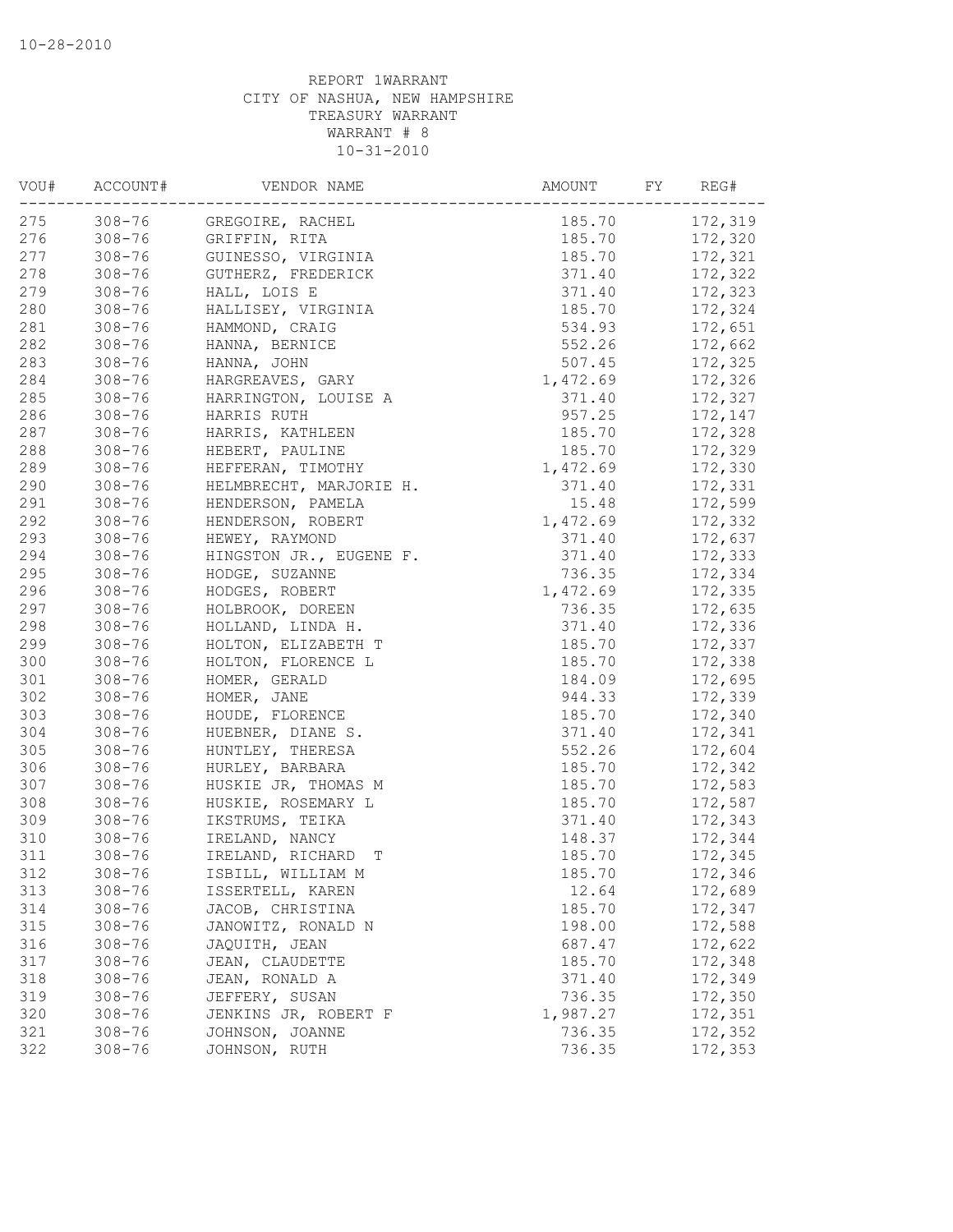| VOU# | ACCOUNT#   | VENDOR NAME           | AMOUNT   | FY<br>REG# |
|------|------------|-----------------------|----------|------------|
| 323  | $308 - 76$ | KARCZEWSKI, GENEVIEVE | 185.70   | 172,354    |
| 324  | $308 - 76$ | KAVANAUGH, GLORIA J   | 185.70   | 172,581    |
| 325  | $308 - 76$ | KAYE, SUSANNE F.V.    | 185.70   | 172,355    |
| 326  | $308 - 76$ | KEELEY, JOANNE        | 185.70   | 172,356    |
| 327  | $308 - 76$ | KEIRSTEAD, BARBARA    | 556.32   | 172,685    |
| 328  | $308 - 76$ | KELLEHER, MICHAEL H.  | 1,472.69 | 172,357    |
| 329  | $308 - 76$ | KELLEY MARY           | 1,067.11 | 172,143    |
| 330  | $308 - 76$ | KELLOWAY, RALPH       | 1,987.27 | 172,358    |
| 331  | $308 - 76$ | KILEY, LORRAINE       | 691.17   | 172,623    |
| 332  | $308 - 76$ | KNIGHT, ROLANDE L     | 185.70   | 172,359    |
| 333  | $308 - 76$ | KOTOPOULIS, JEANNETTE | 1,472.69 | 172,609    |
| 334  | $308 - 76$ | KRAHENBUHL, DOROTHY A | 614.17   | 172,360    |
| 335  | $308 - 76$ | KRAMARCZYK, JUNE      | 560.39   | 172,673    |
| 336  | $308 - 76$ | KUPPER, LEILA         | 371.40   | 172,361    |
| 337  | $308 - 76$ | LACOMBE, MICHAEL      | 736.35   | 172,362    |
| 338  | $308 - 76$ | LADNER, LOIS          | 185.70   | 172,363    |
| 339  | $308 - 76$ | LAFRANCE, JANE        | 185.70   | 172,364    |
| 340  | $308 - 76$ | LAFRANCE, PAUL        | 185.70   | 172,365    |
| 341  | $308 - 76$ | LALIBERTE, MARY-ANN   | 185.70   | 172,366    |
| 342  | $308 - 76$ | LAMB, CLAIRE          | 185.70   | 172,367    |
| 343  | $308 - 76$ | LAMB, JAMES           | 340.45   | 172,368    |
| 344  | $308 - 76$ | LANCTOT SANDRA        | 396.33   | 172,144    |
| 345  | $308 - 76$ | LANDRY, BERTHA        | 185.70   | 172,369    |
| 346  | $308 - 76$ | LANDRY, FELIXA        | 185.70   | 172,370    |
| 347  | $308 - 76$ | LANDRY, JOHN          | 1,472.69 | 172,371    |
| 348  | $308 - 76$ | LANDRY, RAYMOND       | 185.70   | 172,372    |
| 349  | $308 - 76$ | LANGILLE, DELMA       | 185.70   | 172,373    |
| 350  | $308 - 76$ | LAQUERRE, RAYMOND     | 371.40   | 172,374    |
| 351  | $308 - 76$ | LATVIS, MYRTLE I      | 185.70   | 172,375    |
| 352  | $308 - 76$ | LAUGHTON, BRUCE A     | 1,472.69 | 172,376    |
| 353  | $308 - 76$ | LAVOIE, DIANE         | 185.70   | 172,377    |
| 354  | $308 - 76$ | LAVOIE, JEANNE C      | 736.35   | 172,378    |
| 355  | $308 - 76$ | LAVOIE, JULIANNE      | 185.70   | 172,379    |
| 356  | $308 - 76$ | LAVOIE, LUCILLE       | 185.70   | 172,380    |
| 357  | $308 - 76$ | LEADER, GARY          |          |            |
|      |            |                       | 185.70   | 172,381    |
| 358  | $308 - 76$ | LEEMAN, DORIS         | 185.70   | 172,633    |
| 359  | $308 - 76$ | LEONARD, WILLIAM J    | 185.70   | 172,382    |
| 360  | $308 - 76$ | LEPAGE, NORMAN        | 185.70   | 172,383    |
| 361  | $308 - 76$ | LESSARD, THEODORE L   | 185.70   | 172,384    |
| 362  | $308 - 76$ | LESSARD, YVETTE       | 674.98   | 172,385    |
| 363  | $308 - 76$ | LETENDRE, MICHAEL P   | 1,472.69 | 172,386    |
| 364  | $308 - 76$ | LEUCI SR, ROBERT      | 371.40   | 172,387    |
| 365  | $308 - 76$ | LEVESQUE, DOROTHY     | 736.35   | 172,610    |
| 366  | $308 - 76$ | LEVESQUE, MICHAEL J   | 1,987.27 | 172,388    |
| 367  | $308 - 76$ | LEVESQUE, SHIRLEY     | 736.35   | 172,389    |
| 368  | $308 - 76$ | LLUKAN, ALEXANDER     | 1,472.69 | 172,390    |
| 369  | $308 - 76$ | LOMANDO, CHRISTINE    | 297.25   | 172,686    |
| 370  | $308 - 76$ | LOWE SANDRA           | 1,408.59 | 172,142    |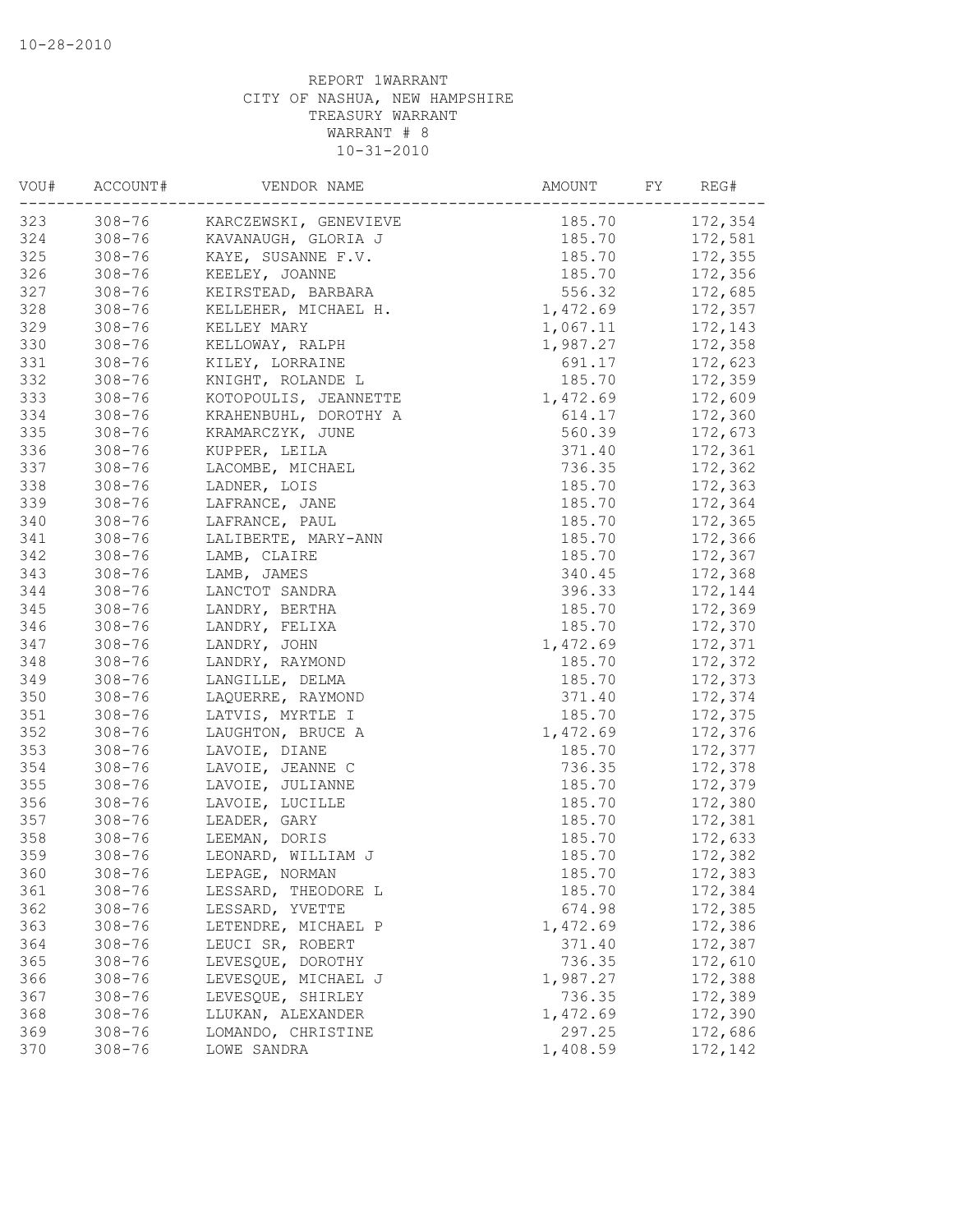| VOU# | ACCOUNT#   | VENDOR NAME             | AMOUNT   | FY<br>REG# |
|------|------------|-------------------------|----------|------------|
| 371  | $308 - 76$ | LUCIER, PATRICIA        | 132.00   | 172,391    |
| 372  | 308-76     | LUCIER, PAULINE         | 736.35   | 172,392    |
| 373  | $308 - 76$ | LUKAS, WILLIAM          | 371.40   | 172,393    |
| 374  | $308 - 76$ | LUMBRA, VIRGINIA        | 614.17   | 172,394    |
| 375  | $308 - 76$ | LYNCH, WILLIAM          | 371.40   | 172,395    |
| 376  | $308 - 76$ | LYONS, JEAN             | 674.98   | 172,659    |
| 377  | $308 - 76$ | LYTLE, DIANA            | 614.17   | 172,396    |
| 378  | $308 - 76$ | MACDONALD, RAY          | 185.70   | 172,397    |
| 379  | $308 - 76$ | MACDONALD, WAYNE        | 1,987.27 | 172,398    |
| 380  | $308 - 76$ | MACLEOD, JAMES          | 1,409.16 | 172,399    |
| 381  | $308 - 76$ | MACSWEENEY, PHILIP      | 294.03   | 172,585    |
| 382  | $308 - 76$ | MADUZIA, GLORIA         | 363.28   | 172,608    |
| 383  | $308 - 76$ | MAGUIRE, JUDITH         | 185.70   | 172,400    |
| 384  | $308 - 76$ | MAHONEY, BEVERLEY       | 185.70   | 172,401    |
| 385  | $308 - 76$ | MAIRA, GULHIMA          | 552.26   | 172,664    |
| 386  | $308 - 76$ | MAJOY, PETER            | 17.14    | 172,675    |
| 387  | $308 - 76$ | MAKARAWICZ, MARJORIE    | 355.48   | 172,660    |
| 388  | $308 - 76$ | MANLEY, MARK            | 1,349.97 | 172,402    |
| 389  | $308 - 76$ | MANLEY, WILLIAM         | 371.40   | 172,403    |
| 390  | $308 - 76$ | MARANDOS, CAROLINE      | 245.45   | 172,696    |
| 391  | $308 - 76$ | MARCUM, JOHN            | 534.93   | 172,404    |
| 392  | $308 - 76$ | MAROIS, PAULA           | 185.70   | 172,405    |
| 393  | $308 - 76$ | MARQUIS, ARMAND         | 185.70   | 172,406    |
| 394  | $308 - 76$ | MARQUIS, BRIAN          | 1,472.69 | 172,407    |
| 395  | $308 - 76$ | MARQUIS, NORBERT        | 371.40   | 172,408    |
| 396  | $308 - 76$ | MARSHALL, YOLANDE       | 185.70   | 172,409    |
| 397  | $308 - 76$ | MARTELL, CHARLES        | 306.81   | 172,655    |
| 398  | $308 - 76$ | MARTELL, CYNTHIA        | 118.65   | 172,410    |
| 399  | $308 - 76$ |                         |          |            |
|      | $308 - 76$ | MARTIN MARILYN          | 1,472.69 | 172,145    |
| 400  |            | MARTINSON, ELIZABETH    | 1,350.51 | 172,611    |
| 401  | $308 - 76$ | MASSE, CATHERINE        | 185.70   | 172,411    |
| 402  | $308 - 76$ | MATSIS, MATTHEW J       | 371.40   | 172,412    |
| 403  | $308 - 76$ | MATUZA (VIENS), MARILYN | 185.70   | 172,413    |
| 404  | $308 - 76$ | MATYLEWSKI, JOSEPH      | 736.35   | 172,414    |
| 405  | $308 - 76$ | MAYNARD, JACQUELINE     | 185.70   | 172,415    |
| 406  | $308 - 76$ | MAYNARD, MARY M         | 185.70   | 172,416    |
| 407  | $308 - 76$ | MAYO, KENNETH           | 185.70   | 172, 417   |
| 408  | $308 - 76$ | MCALLISTER, DONALD      | 1,472.69 | 172,418    |
| 409  | $308 - 76$ | MCCAUGNEY, EMMA         | 185.70   | 172,419    |
| 410  | $308 - 76$ | MCDERMOTT, ELLEN J.     | 185.70   | 172,420    |
| 411  | $308 - 76$ | MCDONALD, RICHARD       | 1,987.27 | 172,421    |
| 412  | $308 - 76$ | MCGEOUCH, DONALD H      | 371.40   | 172,422    |
| 413  | $308 - 76$ | MCGURK, CAROL ANN       | 614.17   | 172,423    |
| 414  | $308 - 76$ | MCHARD, FRANK           | 185.70   | 172,424    |
| 415  | $308 - 76$ | MCNAMARA, ROBERT        | 1,472.69 | 172,425    |
| 416  | $308 - 76$ | MCNULTY, MATTHEW        | 1,472.69 | 172,426    |
| 417  | $308 - 76$ | MEAD, DONALD F          | 371.40   | 172,427    |
| 418  | $308 - 76$ | MELLEN, CHARLES         | 185.70   | 172,428    |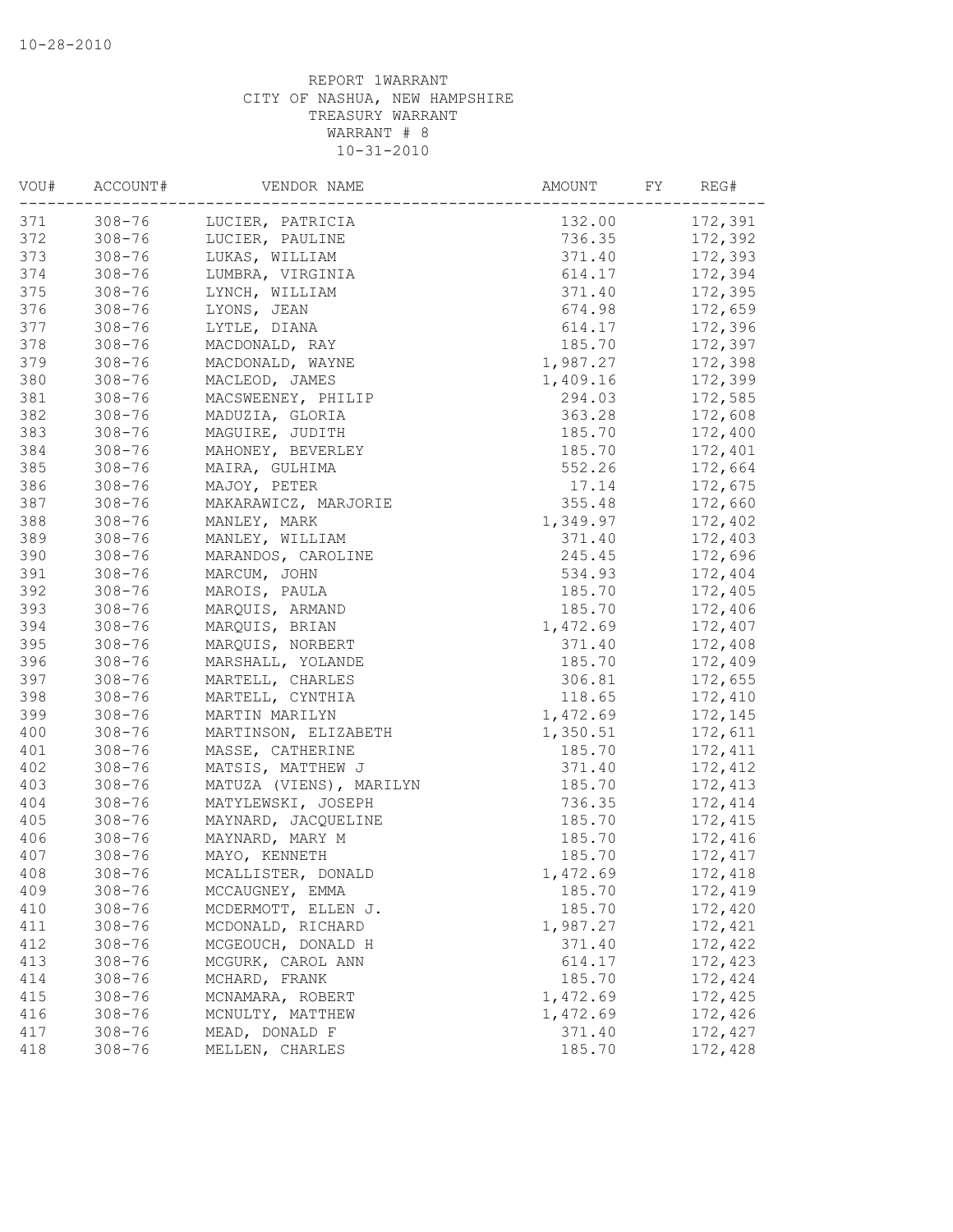| $308 - 76$<br>172,429<br>1,472.69<br>MELLIN, MARIE<br>$308 - 76$<br>MELLIN, SUSAN<br>736.35<br>172,430<br>$308 - 76$<br>371.40<br>172,431<br>MERCIER, ERNEST A.<br>$308 - 76$<br>371.40<br>172,432<br>MERRIGAN, CHARLES<br>$308 - 76$<br>MERRILL, DANA E<br>371.40<br>172,433<br>$308 - 76$<br>MICHAUD, LEROY T<br>1,472.69<br>172,434<br>1,472.69<br>$308 - 76$<br>MIDDLETON, SUSANA<br>172,612<br>1,987.27<br>$308 - 76$<br>MIGNEAULT, MICHAEL<br>172,435<br>$308 - 76$<br>MILLER, DAVID R<br>396.33<br>172,436<br>$308 - 76$<br>MILLIKEN, MARY<br>396.33<br>172,656<br>$308 - 76$<br>MIZARA, SOPHIE<br>185.70<br>172,437<br>$308 - 76$<br>MOORE, KENNETH<br>1,987.27<br>172,438<br>$308 - 76$<br>1,987.27<br>172,439<br>MOREAU, DANIEL R<br>$308 - 76$<br>MOREAU, YVONNE<br>185.70<br>172,440<br>$308 - 76$<br>MORIN, ROBERT<br>185.70<br>172,441<br>MORRISON, ANNA B<br>172,442<br>$308 - 76$<br>185.70<br>172,443<br>$308 - 76$<br>MORSE, DAVID<br>198.00<br>436<br>$308 - 76$<br>61.90<br>172,694<br>MULLIGAN, MARGARET<br>437<br>$308 - 76$<br>MULVEY, JAMES W<br>185.70<br>172,444<br>438<br>$308 - 76$<br>MULVEY, MARTHA H<br>185.70<br>172,445<br>439<br>$308 - 76$<br>MULVEY, MARY<br>185.70<br>172,446<br>440<br>$308 - 76$<br>185.70<br>172,447<br>MURAUCKAS, RUTH<br>441<br>$308 - 76$<br>736.35<br>172,597<br>MURDY, PATRICIA<br>$308 - 76$<br>442<br>MURPHY, JOAN C.<br>185.70<br>172,448<br>NAGLE, PATRCIA<br>443<br>$308 - 76$<br>614.17<br>172,449<br>444<br>$308 - 76$<br>NAVAROLI, RICHARD J<br>371.40<br>172,450<br>445<br>$308 - 76$<br>NEVEU, LUCIEN E<br>185.70<br>172,451<br>446<br>$308 - 76$<br>736.35<br>172,452<br>NEWMAN, PAUL<br>$308 - 76$<br>447<br>NICHOLS, JEAN A<br>185.70<br>172,453<br>448<br>$308 - 76$<br>185.70<br>172,454<br>NOEL, PAUL R<br>449<br>$308 - 76$<br>NOEL, RITA<br>185.70<br>172,455<br>450<br>$308 - 76$<br>185.70<br>172,456<br>NORRIS, STEPHANIE<br>451<br>$308 - 76$<br>NORRIS, STEPHEN<br>185.70<br>172,457<br>452<br>$308 - 76$<br>NOUCAS, GEORGE<br>1,472.69<br>172,458<br>1,043.01<br>172,141<br>453<br>$308 - 76$<br>NUTE DEBORAH<br>454<br>$308 - 76$<br>185.70<br>172,586<br>NUTTING, MARIAN L<br>455<br>$308 - 76$<br>NYE, JERRY<br>1,472.69<br>172,459<br>456<br>$308 - 76$<br>O'KEEFE, EDMOND<br>1,104.52<br>172,666<br>457<br>$308 - 76$<br>O'MARA, CONSTANCE<br>185.70<br>172,460<br>458<br>$308 - 76$<br>OLESON, HILDEGARDE<br>185.70<br>172,461<br>459<br>$308 - 76$<br>46.43<br>172,462<br>OSTERROTH, ANGELIKA<br>460<br>$308 - 76$<br>OUELLETTE, JOANNE<br>558.58<br>172,679<br>461<br>PADLEY, BARBARA<br>1,472.69<br>172,463<br>$308 - 76$<br>PAINE, ARTHUR<br>462<br>$308 - 76$<br>1,472.69<br>172,464<br>1,987.27<br>463<br>PAISON, FRANK<br>172,465<br>$308 - 76$<br>464<br>613.62<br>172,691<br>$308 - 76$<br>PANGBURN, JEFFERY<br>465<br>185.70<br>172,466<br>$308 - 76$<br>PAPADOPOULOS, D JULIA<br>172,614<br>$308 - 76$<br>PARADIS, EDITH<br>736.35 | VOU# | ACCOUNT# | VENDOR NAME | AMOUNT<br>FY | REG# |
|------------------------------------------------------------------------------------------------------------------------------------------------------------------------------------------------------------------------------------------------------------------------------------------------------------------------------------------------------------------------------------------------------------------------------------------------------------------------------------------------------------------------------------------------------------------------------------------------------------------------------------------------------------------------------------------------------------------------------------------------------------------------------------------------------------------------------------------------------------------------------------------------------------------------------------------------------------------------------------------------------------------------------------------------------------------------------------------------------------------------------------------------------------------------------------------------------------------------------------------------------------------------------------------------------------------------------------------------------------------------------------------------------------------------------------------------------------------------------------------------------------------------------------------------------------------------------------------------------------------------------------------------------------------------------------------------------------------------------------------------------------------------------------------------------------------------------------------------------------------------------------------------------------------------------------------------------------------------------------------------------------------------------------------------------------------------------------------------------------------------------------------------------------------------------------------------------------------------------------------------------------------------------------------------------------------------------------------------------------------------------------------------------------------------------------------------------------------------------------------------------------------------------------------------------------------------------------------------------------------------------------------------------------------------------------------------------------------------------------------------------------------------------------------------------------------------------------------------------------------------------------------------------------------------------------------|------|----------|-------------|--------------|------|
|                                                                                                                                                                                                                                                                                                                                                                                                                                                                                                                                                                                                                                                                                                                                                                                                                                                                                                                                                                                                                                                                                                                                                                                                                                                                                                                                                                                                                                                                                                                                                                                                                                                                                                                                                                                                                                                                                                                                                                                                                                                                                                                                                                                                                                                                                                                                                                                                                                                                                                                                                                                                                                                                                                                                                                                                                                                                                                                                          | 419  |          |             |              |      |
|                                                                                                                                                                                                                                                                                                                                                                                                                                                                                                                                                                                                                                                                                                                                                                                                                                                                                                                                                                                                                                                                                                                                                                                                                                                                                                                                                                                                                                                                                                                                                                                                                                                                                                                                                                                                                                                                                                                                                                                                                                                                                                                                                                                                                                                                                                                                                                                                                                                                                                                                                                                                                                                                                                                                                                                                                                                                                                                                          | 420  |          |             |              |      |
|                                                                                                                                                                                                                                                                                                                                                                                                                                                                                                                                                                                                                                                                                                                                                                                                                                                                                                                                                                                                                                                                                                                                                                                                                                                                                                                                                                                                                                                                                                                                                                                                                                                                                                                                                                                                                                                                                                                                                                                                                                                                                                                                                                                                                                                                                                                                                                                                                                                                                                                                                                                                                                                                                                                                                                                                                                                                                                                                          | 421  |          |             |              |      |
|                                                                                                                                                                                                                                                                                                                                                                                                                                                                                                                                                                                                                                                                                                                                                                                                                                                                                                                                                                                                                                                                                                                                                                                                                                                                                                                                                                                                                                                                                                                                                                                                                                                                                                                                                                                                                                                                                                                                                                                                                                                                                                                                                                                                                                                                                                                                                                                                                                                                                                                                                                                                                                                                                                                                                                                                                                                                                                                                          | 422  |          |             |              |      |
|                                                                                                                                                                                                                                                                                                                                                                                                                                                                                                                                                                                                                                                                                                                                                                                                                                                                                                                                                                                                                                                                                                                                                                                                                                                                                                                                                                                                                                                                                                                                                                                                                                                                                                                                                                                                                                                                                                                                                                                                                                                                                                                                                                                                                                                                                                                                                                                                                                                                                                                                                                                                                                                                                                                                                                                                                                                                                                                                          | 423  |          |             |              |      |
|                                                                                                                                                                                                                                                                                                                                                                                                                                                                                                                                                                                                                                                                                                                                                                                                                                                                                                                                                                                                                                                                                                                                                                                                                                                                                                                                                                                                                                                                                                                                                                                                                                                                                                                                                                                                                                                                                                                                                                                                                                                                                                                                                                                                                                                                                                                                                                                                                                                                                                                                                                                                                                                                                                                                                                                                                                                                                                                                          | 424  |          |             |              |      |
|                                                                                                                                                                                                                                                                                                                                                                                                                                                                                                                                                                                                                                                                                                                                                                                                                                                                                                                                                                                                                                                                                                                                                                                                                                                                                                                                                                                                                                                                                                                                                                                                                                                                                                                                                                                                                                                                                                                                                                                                                                                                                                                                                                                                                                                                                                                                                                                                                                                                                                                                                                                                                                                                                                                                                                                                                                                                                                                                          | 425  |          |             |              |      |
|                                                                                                                                                                                                                                                                                                                                                                                                                                                                                                                                                                                                                                                                                                                                                                                                                                                                                                                                                                                                                                                                                                                                                                                                                                                                                                                                                                                                                                                                                                                                                                                                                                                                                                                                                                                                                                                                                                                                                                                                                                                                                                                                                                                                                                                                                                                                                                                                                                                                                                                                                                                                                                                                                                                                                                                                                                                                                                                                          | 426  |          |             |              |      |
|                                                                                                                                                                                                                                                                                                                                                                                                                                                                                                                                                                                                                                                                                                                                                                                                                                                                                                                                                                                                                                                                                                                                                                                                                                                                                                                                                                                                                                                                                                                                                                                                                                                                                                                                                                                                                                                                                                                                                                                                                                                                                                                                                                                                                                                                                                                                                                                                                                                                                                                                                                                                                                                                                                                                                                                                                                                                                                                                          | 427  |          |             |              |      |
|                                                                                                                                                                                                                                                                                                                                                                                                                                                                                                                                                                                                                                                                                                                                                                                                                                                                                                                                                                                                                                                                                                                                                                                                                                                                                                                                                                                                                                                                                                                                                                                                                                                                                                                                                                                                                                                                                                                                                                                                                                                                                                                                                                                                                                                                                                                                                                                                                                                                                                                                                                                                                                                                                                                                                                                                                                                                                                                                          | 428  |          |             |              |      |
|                                                                                                                                                                                                                                                                                                                                                                                                                                                                                                                                                                                                                                                                                                                                                                                                                                                                                                                                                                                                                                                                                                                                                                                                                                                                                                                                                                                                                                                                                                                                                                                                                                                                                                                                                                                                                                                                                                                                                                                                                                                                                                                                                                                                                                                                                                                                                                                                                                                                                                                                                                                                                                                                                                                                                                                                                                                                                                                                          | 429  |          |             |              |      |
|                                                                                                                                                                                                                                                                                                                                                                                                                                                                                                                                                                                                                                                                                                                                                                                                                                                                                                                                                                                                                                                                                                                                                                                                                                                                                                                                                                                                                                                                                                                                                                                                                                                                                                                                                                                                                                                                                                                                                                                                                                                                                                                                                                                                                                                                                                                                                                                                                                                                                                                                                                                                                                                                                                                                                                                                                                                                                                                                          | 430  |          |             |              |      |
|                                                                                                                                                                                                                                                                                                                                                                                                                                                                                                                                                                                                                                                                                                                                                                                                                                                                                                                                                                                                                                                                                                                                                                                                                                                                                                                                                                                                                                                                                                                                                                                                                                                                                                                                                                                                                                                                                                                                                                                                                                                                                                                                                                                                                                                                                                                                                                                                                                                                                                                                                                                                                                                                                                                                                                                                                                                                                                                                          | 431  |          |             |              |      |
|                                                                                                                                                                                                                                                                                                                                                                                                                                                                                                                                                                                                                                                                                                                                                                                                                                                                                                                                                                                                                                                                                                                                                                                                                                                                                                                                                                                                                                                                                                                                                                                                                                                                                                                                                                                                                                                                                                                                                                                                                                                                                                                                                                                                                                                                                                                                                                                                                                                                                                                                                                                                                                                                                                                                                                                                                                                                                                                                          | 432  |          |             |              |      |
|                                                                                                                                                                                                                                                                                                                                                                                                                                                                                                                                                                                                                                                                                                                                                                                                                                                                                                                                                                                                                                                                                                                                                                                                                                                                                                                                                                                                                                                                                                                                                                                                                                                                                                                                                                                                                                                                                                                                                                                                                                                                                                                                                                                                                                                                                                                                                                                                                                                                                                                                                                                                                                                                                                                                                                                                                                                                                                                                          | 433  |          |             |              |      |
|                                                                                                                                                                                                                                                                                                                                                                                                                                                                                                                                                                                                                                                                                                                                                                                                                                                                                                                                                                                                                                                                                                                                                                                                                                                                                                                                                                                                                                                                                                                                                                                                                                                                                                                                                                                                                                                                                                                                                                                                                                                                                                                                                                                                                                                                                                                                                                                                                                                                                                                                                                                                                                                                                                                                                                                                                                                                                                                                          | 434  |          |             |              |      |
|                                                                                                                                                                                                                                                                                                                                                                                                                                                                                                                                                                                                                                                                                                                                                                                                                                                                                                                                                                                                                                                                                                                                                                                                                                                                                                                                                                                                                                                                                                                                                                                                                                                                                                                                                                                                                                                                                                                                                                                                                                                                                                                                                                                                                                                                                                                                                                                                                                                                                                                                                                                                                                                                                                                                                                                                                                                                                                                                          | 435  |          |             |              |      |
|                                                                                                                                                                                                                                                                                                                                                                                                                                                                                                                                                                                                                                                                                                                                                                                                                                                                                                                                                                                                                                                                                                                                                                                                                                                                                                                                                                                                                                                                                                                                                                                                                                                                                                                                                                                                                                                                                                                                                                                                                                                                                                                                                                                                                                                                                                                                                                                                                                                                                                                                                                                                                                                                                                                                                                                                                                                                                                                                          |      |          |             |              |      |
|                                                                                                                                                                                                                                                                                                                                                                                                                                                                                                                                                                                                                                                                                                                                                                                                                                                                                                                                                                                                                                                                                                                                                                                                                                                                                                                                                                                                                                                                                                                                                                                                                                                                                                                                                                                                                                                                                                                                                                                                                                                                                                                                                                                                                                                                                                                                                                                                                                                                                                                                                                                                                                                                                                                                                                                                                                                                                                                                          |      |          |             |              |      |
|                                                                                                                                                                                                                                                                                                                                                                                                                                                                                                                                                                                                                                                                                                                                                                                                                                                                                                                                                                                                                                                                                                                                                                                                                                                                                                                                                                                                                                                                                                                                                                                                                                                                                                                                                                                                                                                                                                                                                                                                                                                                                                                                                                                                                                                                                                                                                                                                                                                                                                                                                                                                                                                                                                                                                                                                                                                                                                                                          |      |          |             |              |      |
|                                                                                                                                                                                                                                                                                                                                                                                                                                                                                                                                                                                                                                                                                                                                                                                                                                                                                                                                                                                                                                                                                                                                                                                                                                                                                                                                                                                                                                                                                                                                                                                                                                                                                                                                                                                                                                                                                                                                                                                                                                                                                                                                                                                                                                                                                                                                                                                                                                                                                                                                                                                                                                                                                                                                                                                                                                                                                                                                          |      |          |             |              |      |
|                                                                                                                                                                                                                                                                                                                                                                                                                                                                                                                                                                                                                                                                                                                                                                                                                                                                                                                                                                                                                                                                                                                                                                                                                                                                                                                                                                                                                                                                                                                                                                                                                                                                                                                                                                                                                                                                                                                                                                                                                                                                                                                                                                                                                                                                                                                                                                                                                                                                                                                                                                                                                                                                                                                                                                                                                                                                                                                                          |      |          |             |              |      |
|                                                                                                                                                                                                                                                                                                                                                                                                                                                                                                                                                                                                                                                                                                                                                                                                                                                                                                                                                                                                                                                                                                                                                                                                                                                                                                                                                                                                                                                                                                                                                                                                                                                                                                                                                                                                                                                                                                                                                                                                                                                                                                                                                                                                                                                                                                                                                                                                                                                                                                                                                                                                                                                                                                                                                                                                                                                                                                                                          |      |          |             |              |      |
|                                                                                                                                                                                                                                                                                                                                                                                                                                                                                                                                                                                                                                                                                                                                                                                                                                                                                                                                                                                                                                                                                                                                                                                                                                                                                                                                                                                                                                                                                                                                                                                                                                                                                                                                                                                                                                                                                                                                                                                                                                                                                                                                                                                                                                                                                                                                                                                                                                                                                                                                                                                                                                                                                                                                                                                                                                                                                                                                          |      |          |             |              |      |
|                                                                                                                                                                                                                                                                                                                                                                                                                                                                                                                                                                                                                                                                                                                                                                                                                                                                                                                                                                                                                                                                                                                                                                                                                                                                                                                                                                                                                                                                                                                                                                                                                                                                                                                                                                                                                                                                                                                                                                                                                                                                                                                                                                                                                                                                                                                                                                                                                                                                                                                                                                                                                                                                                                                                                                                                                                                                                                                                          |      |          |             |              |      |
|                                                                                                                                                                                                                                                                                                                                                                                                                                                                                                                                                                                                                                                                                                                                                                                                                                                                                                                                                                                                                                                                                                                                                                                                                                                                                                                                                                                                                                                                                                                                                                                                                                                                                                                                                                                                                                                                                                                                                                                                                                                                                                                                                                                                                                                                                                                                                                                                                                                                                                                                                                                                                                                                                                                                                                                                                                                                                                                                          |      |          |             |              |      |
|                                                                                                                                                                                                                                                                                                                                                                                                                                                                                                                                                                                                                                                                                                                                                                                                                                                                                                                                                                                                                                                                                                                                                                                                                                                                                                                                                                                                                                                                                                                                                                                                                                                                                                                                                                                                                                                                                                                                                                                                                                                                                                                                                                                                                                                                                                                                                                                                                                                                                                                                                                                                                                                                                                                                                                                                                                                                                                                                          |      |          |             |              |      |
|                                                                                                                                                                                                                                                                                                                                                                                                                                                                                                                                                                                                                                                                                                                                                                                                                                                                                                                                                                                                                                                                                                                                                                                                                                                                                                                                                                                                                                                                                                                                                                                                                                                                                                                                                                                                                                                                                                                                                                                                                                                                                                                                                                                                                                                                                                                                                                                                                                                                                                                                                                                                                                                                                                                                                                                                                                                                                                                                          |      |          |             |              |      |
|                                                                                                                                                                                                                                                                                                                                                                                                                                                                                                                                                                                                                                                                                                                                                                                                                                                                                                                                                                                                                                                                                                                                                                                                                                                                                                                                                                                                                                                                                                                                                                                                                                                                                                                                                                                                                                                                                                                                                                                                                                                                                                                                                                                                                                                                                                                                                                                                                                                                                                                                                                                                                                                                                                                                                                                                                                                                                                                                          |      |          |             |              |      |
|                                                                                                                                                                                                                                                                                                                                                                                                                                                                                                                                                                                                                                                                                                                                                                                                                                                                                                                                                                                                                                                                                                                                                                                                                                                                                                                                                                                                                                                                                                                                                                                                                                                                                                                                                                                                                                                                                                                                                                                                                                                                                                                                                                                                                                                                                                                                                                                                                                                                                                                                                                                                                                                                                                                                                                                                                                                                                                                                          |      |          |             |              |      |
|                                                                                                                                                                                                                                                                                                                                                                                                                                                                                                                                                                                                                                                                                                                                                                                                                                                                                                                                                                                                                                                                                                                                                                                                                                                                                                                                                                                                                                                                                                                                                                                                                                                                                                                                                                                                                                                                                                                                                                                                                                                                                                                                                                                                                                                                                                                                                                                                                                                                                                                                                                                                                                                                                                                                                                                                                                                                                                                                          |      |          |             |              |      |
|                                                                                                                                                                                                                                                                                                                                                                                                                                                                                                                                                                                                                                                                                                                                                                                                                                                                                                                                                                                                                                                                                                                                                                                                                                                                                                                                                                                                                                                                                                                                                                                                                                                                                                                                                                                                                                                                                                                                                                                                                                                                                                                                                                                                                                                                                                                                                                                                                                                                                                                                                                                                                                                                                                                                                                                                                                                                                                                                          |      |          |             |              |      |
|                                                                                                                                                                                                                                                                                                                                                                                                                                                                                                                                                                                                                                                                                                                                                                                                                                                                                                                                                                                                                                                                                                                                                                                                                                                                                                                                                                                                                                                                                                                                                                                                                                                                                                                                                                                                                                                                                                                                                                                                                                                                                                                                                                                                                                                                                                                                                                                                                                                                                                                                                                                                                                                                                                                                                                                                                                                                                                                                          |      |          |             |              |      |
|                                                                                                                                                                                                                                                                                                                                                                                                                                                                                                                                                                                                                                                                                                                                                                                                                                                                                                                                                                                                                                                                                                                                                                                                                                                                                                                                                                                                                                                                                                                                                                                                                                                                                                                                                                                                                                                                                                                                                                                                                                                                                                                                                                                                                                                                                                                                                                                                                                                                                                                                                                                                                                                                                                                                                                                                                                                                                                                                          |      |          |             |              |      |
|                                                                                                                                                                                                                                                                                                                                                                                                                                                                                                                                                                                                                                                                                                                                                                                                                                                                                                                                                                                                                                                                                                                                                                                                                                                                                                                                                                                                                                                                                                                                                                                                                                                                                                                                                                                                                                                                                                                                                                                                                                                                                                                                                                                                                                                                                                                                                                                                                                                                                                                                                                                                                                                                                                                                                                                                                                                                                                                                          |      |          |             |              |      |
|                                                                                                                                                                                                                                                                                                                                                                                                                                                                                                                                                                                                                                                                                                                                                                                                                                                                                                                                                                                                                                                                                                                                                                                                                                                                                                                                                                                                                                                                                                                                                                                                                                                                                                                                                                                                                                                                                                                                                                                                                                                                                                                                                                                                                                                                                                                                                                                                                                                                                                                                                                                                                                                                                                                                                                                                                                                                                                                                          |      |          |             |              |      |
|                                                                                                                                                                                                                                                                                                                                                                                                                                                                                                                                                                                                                                                                                                                                                                                                                                                                                                                                                                                                                                                                                                                                                                                                                                                                                                                                                                                                                                                                                                                                                                                                                                                                                                                                                                                                                                                                                                                                                                                                                                                                                                                                                                                                                                                                                                                                                                                                                                                                                                                                                                                                                                                                                                                                                                                                                                                                                                                                          |      |          |             |              |      |
|                                                                                                                                                                                                                                                                                                                                                                                                                                                                                                                                                                                                                                                                                                                                                                                                                                                                                                                                                                                                                                                                                                                                                                                                                                                                                                                                                                                                                                                                                                                                                                                                                                                                                                                                                                                                                                                                                                                                                                                                                                                                                                                                                                                                                                                                                                                                                                                                                                                                                                                                                                                                                                                                                                                                                                                                                                                                                                                                          |      |          |             |              |      |
|                                                                                                                                                                                                                                                                                                                                                                                                                                                                                                                                                                                                                                                                                                                                                                                                                                                                                                                                                                                                                                                                                                                                                                                                                                                                                                                                                                                                                                                                                                                                                                                                                                                                                                                                                                                                                                                                                                                                                                                                                                                                                                                                                                                                                                                                                                                                                                                                                                                                                                                                                                                                                                                                                                                                                                                                                                                                                                                                          |      |          |             |              |      |
|                                                                                                                                                                                                                                                                                                                                                                                                                                                                                                                                                                                                                                                                                                                                                                                                                                                                                                                                                                                                                                                                                                                                                                                                                                                                                                                                                                                                                                                                                                                                                                                                                                                                                                                                                                                                                                                                                                                                                                                                                                                                                                                                                                                                                                                                                                                                                                                                                                                                                                                                                                                                                                                                                                                                                                                                                                                                                                                                          |      |          |             |              |      |
|                                                                                                                                                                                                                                                                                                                                                                                                                                                                                                                                                                                                                                                                                                                                                                                                                                                                                                                                                                                                                                                                                                                                                                                                                                                                                                                                                                                                                                                                                                                                                                                                                                                                                                                                                                                                                                                                                                                                                                                                                                                                                                                                                                                                                                                                                                                                                                                                                                                                                                                                                                                                                                                                                                                                                                                                                                                                                                                                          |      |          |             |              |      |
|                                                                                                                                                                                                                                                                                                                                                                                                                                                                                                                                                                                                                                                                                                                                                                                                                                                                                                                                                                                                                                                                                                                                                                                                                                                                                                                                                                                                                                                                                                                                                                                                                                                                                                                                                                                                                                                                                                                                                                                                                                                                                                                                                                                                                                                                                                                                                                                                                                                                                                                                                                                                                                                                                                                                                                                                                                                                                                                                          |      |          |             |              |      |
|                                                                                                                                                                                                                                                                                                                                                                                                                                                                                                                                                                                                                                                                                                                                                                                                                                                                                                                                                                                                                                                                                                                                                                                                                                                                                                                                                                                                                                                                                                                                                                                                                                                                                                                                                                                                                                                                                                                                                                                                                                                                                                                                                                                                                                                                                                                                                                                                                                                                                                                                                                                                                                                                                                                                                                                                                                                                                                                                          |      |          |             |              |      |
|                                                                                                                                                                                                                                                                                                                                                                                                                                                                                                                                                                                                                                                                                                                                                                                                                                                                                                                                                                                                                                                                                                                                                                                                                                                                                                                                                                                                                                                                                                                                                                                                                                                                                                                                                                                                                                                                                                                                                                                                                                                                                                                                                                                                                                                                                                                                                                                                                                                                                                                                                                                                                                                                                                                                                                                                                                                                                                                                          |      |          |             |              |      |
|                                                                                                                                                                                                                                                                                                                                                                                                                                                                                                                                                                                                                                                                                                                                                                                                                                                                                                                                                                                                                                                                                                                                                                                                                                                                                                                                                                                                                                                                                                                                                                                                                                                                                                                                                                                                                                                                                                                                                                                                                                                                                                                                                                                                                                                                                                                                                                                                                                                                                                                                                                                                                                                                                                                                                                                                                                                                                                                                          |      |          |             |              |      |
|                                                                                                                                                                                                                                                                                                                                                                                                                                                                                                                                                                                                                                                                                                                                                                                                                                                                                                                                                                                                                                                                                                                                                                                                                                                                                                                                                                                                                                                                                                                                                                                                                                                                                                                                                                                                                                                                                                                                                                                                                                                                                                                                                                                                                                                                                                                                                                                                                                                                                                                                                                                                                                                                                                                                                                                                                                                                                                                                          |      |          |             |              |      |
|                                                                                                                                                                                                                                                                                                                                                                                                                                                                                                                                                                                                                                                                                                                                                                                                                                                                                                                                                                                                                                                                                                                                                                                                                                                                                                                                                                                                                                                                                                                                                                                                                                                                                                                                                                                                                                                                                                                                                                                                                                                                                                                                                                                                                                                                                                                                                                                                                                                                                                                                                                                                                                                                                                                                                                                                                                                                                                                                          |      |          |             |              |      |
|                                                                                                                                                                                                                                                                                                                                                                                                                                                                                                                                                                                                                                                                                                                                                                                                                                                                                                                                                                                                                                                                                                                                                                                                                                                                                                                                                                                                                                                                                                                                                                                                                                                                                                                                                                                                                                                                                                                                                                                                                                                                                                                                                                                                                                                                                                                                                                                                                                                                                                                                                                                                                                                                                                                                                                                                                                                                                                                                          | 466  |          |             |              |      |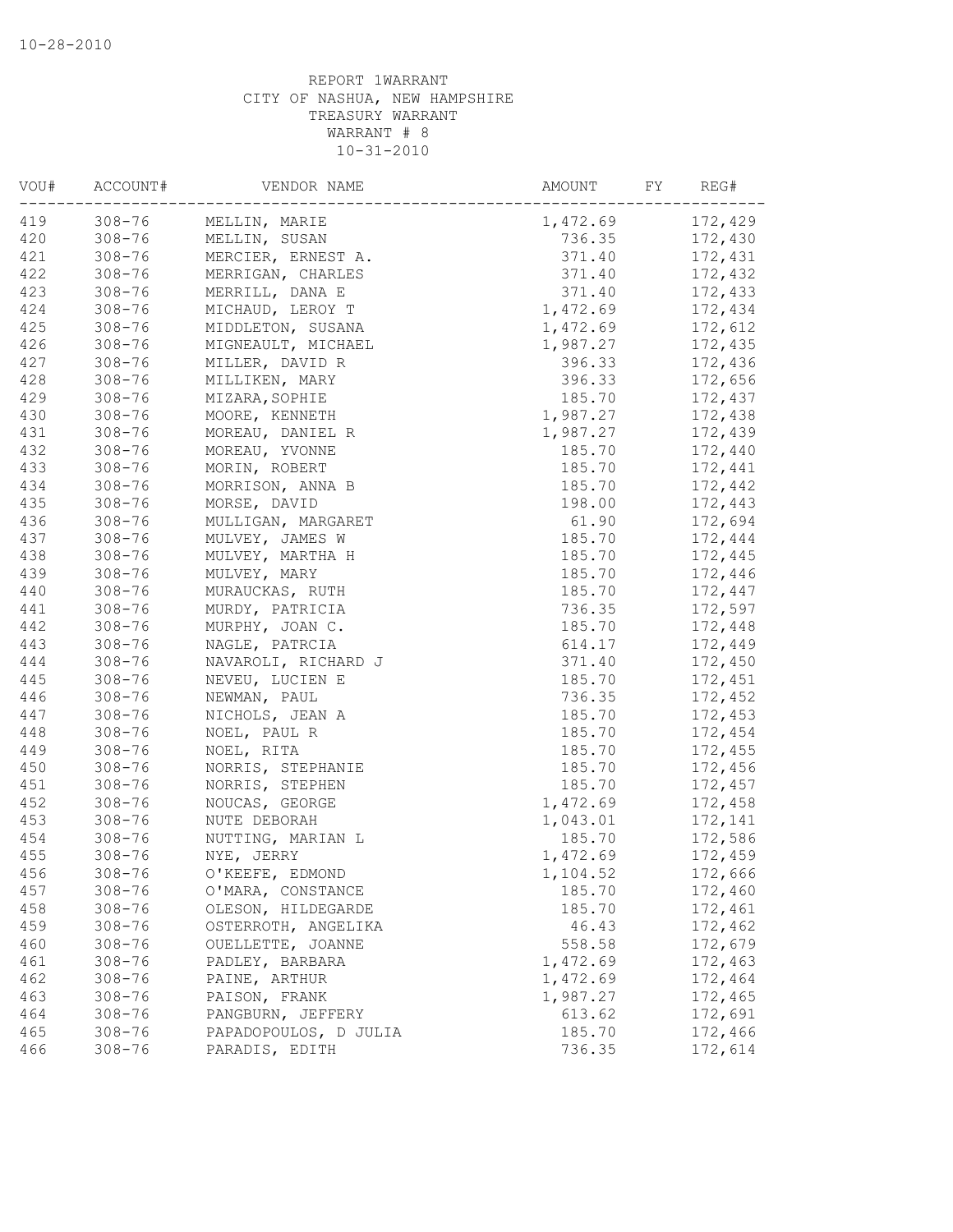| 172,467<br>$308 - 76$<br>185.70<br>PARADY, MARGARET<br>$308 - 76$<br>PARE, MAURICE<br>263.08<br>172,468<br>$308 - 76$<br>PARKINSON, MARILYN C.<br>185.70<br>172,469<br>$308 - 76$<br>PARLON, LAWRENCE<br>331.21<br>172,698<br>$308 - 76$<br>PARNIN, MAURA J<br>371.40<br>172,470<br>$308 - 76$<br>534.93<br>PARZYCH, KEVIN E<br>172,471<br>$308 - 76$<br>PAUL, JEAN<br>172,619<br>665.48<br>$308 - 76$<br>PAUL, MARGARET<br>736.35<br>172,645<br>$308 - 76$<br>PAUL, SUSAN<br>674.98<br>172,472<br>$308 - 76$<br>172,593<br>PAWLUKIEWICZ, PATRICIA D<br>185.70<br>$308 - 76$<br>PEASE, NANCY J<br>185.70<br>172,473<br>$308 - 76$<br>PELCHAT, ADRIAN<br>371.40<br>172,474<br>$308 - 76$<br>1,472.69<br>172,475<br>PELLETIER, DAVID P<br>$308 - 76$<br>1,472.69<br>172,636<br>PETERS, PATRICIA<br>$308 - 76$<br>PETERS, TERESA<br>614.17<br>172,476<br>482<br>$308 - 76$<br>185.70<br>172,477<br>PHINNEY, CAROLYN<br>483<br>$308 - 76$<br>172,478<br>PICARILLO, KATHLEEN E<br>229.16<br>$308 - 76$<br>484<br>PICKERING, DONNA<br>552.26<br>172,684<br>485<br>$308 - 76$<br>1,104.52<br>PIMLEY, WILLIAM<br>172,683<br>486<br>$308 - 76$<br>PITSILLIDES, JULIA<br>371.40<br>172,479<br>487<br>$308 - 76$<br>614.17<br>172,629<br>PIZZIGNO, JOAN<br>488<br>$308 - 76$<br>185.70<br>172,480<br>POLIQUIN, LILLIAN<br>489<br>$308 - 76$<br>552.26<br>172,672<br>POLOSKI, ANN<br>490<br>$308 - 76$<br>POPPER, CHRISTINA<br>172,481<br>185.70<br>$308 - 76$<br>POTVIN, KATHLEEN<br>491<br>658.15<br>172,616<br>492<br>$308 - 76$<br>POWERS, FRED R<br>371.40<br>172,482<br>$308 - 76$<br>PRATT, LANA<br>493<br>185.70<br>172,483<br>$308 - 76$<br>494<br>687.47<br>172,620<br>QUARATIELLO, SANDRA<br>495<br>$308 - 76$<br>QUARTIELLO, FRANCIS<br>170.23<br>172,657<br>496<br>$308 - 76$<br>QUIGLEY JR, WILLIAM H<br>371.40<br>172,484<br>$308 - 76$<br>497<br>277.53<br>172,151<br>RAIMUNDO IVETE<br>498<br>$308 - 76$<br>1,472.69<br>172,485<br>RAPSIS, JOANNE<br>185.70<br>499<br>$308 - 76$<br>RATZEL, GRACE S.<br>172,486<br>$308 - 76$<br>RAVENELLE, ROBERT<br>172,487<br>500<br>185.70<br>501<br>$308 - 76$<br>RAYMOND, RICHARD<br>172,488<br>185.70<br>502<br>$308 - 76$<br>176.86<br>172,150<br>REGULA SUSAN<br>503<br>$308 - 76$<br>RENOUX, KENNETH<br>1,472.69<br>172,489<br>504<br>$308 - 76$<br>RETKEVICZ, KAREN<br>672.82<br>172,613<br>505<br>$308 - 76$<br>297.25<br>172,678<br>REYNOLDS, DIANE<br>506<br>$308 - 76$<br>RICHARD, EUPHEMIA M<br>185.70<br>172,490<br>507<br>371.40<br>172,491<br>$308 - 76$<br>RICHARD, LORRAINE<br>508<br>$308 - 76$<br>RICHARD, MARY ANN<br>562.99<br>172,492<br>RICHARD, ROBERT<br>172,493<br>509<br>$308 - 76$<br>371.40<br>RICHARD, TERESA L<br>172,494<br>510<br>$308 - 76$<br>185.70<br>511<br>RILEY, NANCY<br>198.00<br>172,495<br>$308 - 76$<br>512<br>RIVARD, JOANNE<br>172,665<br>$308 - 76$<br>1,104.52<br>RIZOS, ELEANOR<br>513<br>$308 - 76$<br>185.70<br>172,496<br>$308 - 76$<br>258.11<br>514<br>ROGERS ANNMARIE<br>172,152 | VOU# | ACCOUNT# | VENDOR NAME | AMOUNT | FY | REG# |
|-----------------------------------------------------------------------------------------------------------------------------------------------------------------------------------------------------------------------------------------------------------------------------------------------------------------------------------------------------------------------------------------------------------------------------------------------------------------------------------------------------------------------------------------------------------------------------------------------------------------------------------------------------------------------------------------------------------------------------------------------------------------------------------------------------------------------------------------------------------------------------------------------------------------------------------------------------------------------------------------------------------------------------------------------------------------------------------------------------------------------------------------------------------------------------------------------------------------------------------------------------------------------------------------------------------------------------------------------------------------------------------------------------------------------------------------------------------------------------------------------------------------------------------------------------------------------------------------------------------------------------------------------------------------------------------------------------------------------------------------------------------------------------------------------------------------------------------------------------------------------------------------------------------------------------------------------------------------------------------------------------------------------------------------------------------------------------------------------------------------------------------------------------------------------------------------------------------------------------------------------------------------------------------------------------------------------------------------------------------------------------------------------------------------------------------------------------------------------------------------------------------------------------------------------------------------------------------------------------------------------------------------------------------------------------------------------------------------------------------------------------------------------------------------------------------------------------------------------------------------------------------------------------------------------------------------------------------------------------------|------|----------|-------------|--------|----|------|
|                                                                                                                                                                                                                                                                                                                                                                                                                                                                                                                                                                                                                                                                                                                                                                                                                                                                                                                                                                                                                                                                                                                                                                                                                                                                                                                                                                                                                                                                                                                                                                                                                                                                                                                                                                                                                                                                                                                                                                                                                                                                                                                                                                                                                                                                                                                                                                                                                                                                                                                                                                                                                                                                                                                                                                                                                                                                                                                                                                                   | 467  |          |             |        |    |      |
|                                                                                                                                                                                                                                                                                                                                                                                                                                                                                                                                                                                                                                                                                                                                                                                                                                                                                                                                                                                                                                                                                                                                                                                                                                                                                                                                                                                                                                                                                                                                                                                                                                                                                                                                                                                                                                                                                                                                                                                                                                                                                                                                                                                                                                                                                                                                                                                                                                                                                                                                                                                                                                                                                                                                                                                                                                                                                                                                                                                   | 468  |          |             |        |    |      |
|                                                                                                                                                                                                                                                                                                                                                                                                                                                                                                                                                                                                                                                                                                                                                                                                                                                                                                                                                                                                                                                                                                                                                                                                                                                                                                                                                                                                                                                                                                                                                                                                                                                                                                                                                                                                                                                                                                                                                                                                                                                                                                                                                                                                                                                                                                                                                                                                                                                                                                                                                                                                                                                                                                                                                                                                                                                                                                                                                                                   | 469  |          |             |        |    |      |
|                                                                                                                                                                                                                                                                                                                                                                                                                                                                                                                                                                                                                                                                                                                                                                                                                                                                                                                                                                                                                                                                                                                                                                                                                                                                                                                                                                                                                                                                                                                                                                                                                                                                                                                                                                                                                                                                                                                                                                                                                                                                                                                                                                                                                                                                                                                                                                                                                                                                                                                                                                                                                                                                                                                                                                                                                                                                                                                                                                                   | 470  |          |             |        |    |      |
|                                                                                                                                                                                                                                                                                                                                                                                                                                                                                                                                                                                                                                                                                                                                                                                                                                                                                                                                                                                                                                                                                                                                                                                                                                                                                                                                                                                                                                                                                                                                                                                                                                                                                                                                                                                                                                                                                                                                                                                                                                                                                                                                                                                                                                                                                                                                                                                                                                                                                                                                                                                                                                                                                                                                                                                                                                                                                                                                                                                   | 471  |          |             |        |    |      |
|                                                                                                                                                                                                                                                                                                                                                                                                                                                                                                                                                                                                                                                                                                                                                                                                                                                                                                                                                                                                                                                                                                                                                                                                                                                                                                                                                                                                                                                                                                                                                                                                                                                                                                                                                                                                                                                                                                                                                                                                                                                                                                                                                                                                                                                                                                                                                                                                                                                                                                                                                                                                                                                                                                                                                                                                                                                                                                                                                                                   | 472  |          |             |        |    |      |
|                                                                                                                                                                                                                                                                                                                                                                                                                                                                                                                                                                                                                                                                                                                                                                                                                                                                                                                                                                                                                                                                                                                                                                                                                                                                                                                                                                                                                                                                                                                                                                                                                                                                                                                                                                                                                                                                                                                                                                                                                                                                                                                                                                                                                                                                                                                                                                                                                                                                                                                                                                                                                                                                                                                                                                                                                                                                                                                                                                                   | 473  |          |             |        |    |      |
|                                                                                                                                                                                                                                                                                                                                                                                                                                                                                                                                                                                                                                                                                                                                                                                                                                                                                                                                                                                                                                                                                                                                                                                                                                                                                                                                                                                                                                                                                                                                                                                                                                                                                                                                                                                                                                                                                                                                                                                                                                                                                                                                                                                                                                                                                                                                                                                                                                                                                                                                                                                                                                                                                                                                                                                                                                                                                                                                                                                   | 474  |          |             |        |    |      |
|                                                                                                                                                                                                                                                                                                                                                                                                                                                                                                                                                                                                                                                                                                                                                                                                                                                                                                                                                                                                                                                                                                                                                                                                                                                                                                                                                                                                                                                                                                                                                                                                                                                                                                                                                                                                                                                                                                                                                                                                                                                                                                                                                                                                                                                                                                                                                                                                                                                                                                                                                                                                                                                                                                                                                                                                                                                                                                                                                                                   | 475  |          |             |        |    |      |
|                                                                                                                                                                                                                                                                                                                                                                                                                                                                                                                                                                                                                                                                                                                                                                                                                                                                                                                                                                                                                                                                                                                                                                                                                                                                                                                                                                                                                                                                                                                                                                                                                                                                                                                                                                                                                                                                                                                                                                                                                                                                                                                                                                                                                                                                                                                                                                                                                                                                                                                                                                                                                                                                                                                                                                                                                                                                                                                                                                                   | 476  |          |             |        |    |      |
|                                                                                                                                                                                                                                                                                                                                                                                                                                                                                                                                                                                                                                                                                                                                                                                                                                                                                                                                                                                                                                                                                                                                                                                                                                                                                                                                                                                                                                                                                                                                                                                                                                                                                                                                                                                                                                                                                                                                                                                                                                                                                                                                                                                                                                                                                                                                                                                                                                                                                                                                                                                                                                                                                                                                                                                                                                                                                                                                                                                   | 477  |          |             |        |    |      |
|                                                                                                                                                                                                                                                                                                                                                                                                                                                                                                                                                                                                                                                                                                                                                                                                                                                                                                                                                                                                                                                                                                                                                                                                                                                                                                                                                                                                                                                                                                                                                                                                                                                                                                                                                                                                                                                                                                                                                                                                                                                                                                                                                                                                                                                                                                                                                                                                                                                                                                                                                                                                                                                                                                                                                                                                                                                                                                                                                                                   | 478  |          |             |        |    |      |
|                                                                                                                                                                                                                                                                                                                                                                                                                                                                                                                                                                                                                                                                                                                                                                                                                                                                                                                                                                                                                                                                                                                                                                                                                                                                                                                                                                                                                                                                                                                                                                                                                                                                                                                                                                                                                                                                                                                                                                                                                                                                                                                                                                                                                                                                                                                                                                                                                                                                                                                                                                                                                                                                                                                                                                                                                                                                                                                                                                                   | 479  |          |             |        |    |      |
|                                                                                                                                                                                                                                                                                                                                                                                                                                                                                                                                                                                                                                                                                                                                                                                                                                                                                                                                                                                                                                                                                                                                                                                                                                                                                                                                                                                                                                                                                                                                                                                                                                                                                                                                                                                                                                                                                                                                                                                                                                                                                                                                                                                                                                                                                                                                                                                                                                                                                                                                                                                                                                                                                                                                                                                                                                                                                                                                                                                   | 480  |          |             |        |    |      |
|                                                                                                                                                                                                                                                                                                                                                                                                                                                                                                                                                                                                                                                                                                                                                                                                                                                                                                                                                                                                                                                                                                                                                                                                                                                                                                                                                                                                                                                                                                                                                                                                                                                                                                                                                                                                                                                                                                                                                                                                                                                                                                                                                                                                                                                                                                                                                                                                                                                                                                                                                                                                                                                                                                                                                                                                                                                                                                                                                                                   | 481  |          |             |        |    |      |
|                                                                                                                                                                                                                                                                                                                                                                                                                                                                                                                                                                                                                                                                                                                                                                                                                                                                                                                                                                                                                                                                                                                                                                                                                                                                                                                                                                                                                                                                                                                                                                                                                                                                                                                                                                                                                                                                                                                                                                                                                                                                                                                                                                                                                                                                                                                                                                                                                                                                                                                                                                                                                                                                                                                                                                                                                                                                                                                                                                                   |      |          |             |        |    |      |
|                                                                                                                                                                                                                                                                                                                                                                                                                                                                                                                                                                                                                                                                                                                                                                                                                                                                                                                                                                                                                                                                                                                                                                                                                                                                                                                                                                                                                                                                                                                                                                                                                                                                                                                                                                                                                                                                                                                                                                                                                                                                                                                                                                                                                                                                                                                                                                                                                                                                                                                                                                                                                                                                                                                                                                                                                                                                                                                                                                                   |      |          |             |        |    |      |
|                                                                                                                                                                                                                                                                                                                                                                                                                                                                                                                                                                                                                                                                                                                                                                                                                                                                                                                                                                                                                                                                                                                                                                                                                                                                                                                                                                                                                                                                                                                                                                                                                                                                                                                                                                                                                                                                                                                                                                                                                                                                                                                                                                                                                                                                                                                                                                                                                                                                                                                                                                                                                                                                                                                                                                                                                                                                                                                                                                                   |      |          |             |        |    |      |
|                                                                                                                                                                                                                                                                                                                                                                                                                                                                                                                                                                                                                                                                                                                                                                                                                                                                                                                                                                                                                                                                                                                                                                                                                                                                                                                                                                                                                                                                                                                                                                                                                                                                                                                                                                                                                                                                                                                                                                                                                                                                                                                                                                                                                                                                                                                                                                                                                                                                                                                                                                                                                                                                                                                                                                                                                                                                                                                                                                                   |      |          |             |        |    |      |
|                                                                                                                                                                                                                                                                                                                                                                                                                                                                                                                                                                                                                                                                                                                                                                                                                                                                                                                                                                                                                                                                                                                                                                                                                                                                                                                                                                                                                                                                                                                                                                                                                                                                                                                                                                                                                                                                                                                                                                                                                                                                                                                                                                                                                                                                                                                                                                                                                                                                                                                                                                                                                                                                                                                                                                                                                                                                                                                                                                                   |      |          |             |        |    |      |
|                                                                                                                                                                                                                                                                                                                                                                                                                                                                                                                                                                                                                                                                                                                                                                                                                                                                                                                                                                                                                                                                                                                                                                                                                                                                                                                                                                                                                                                                                                                                                                                                                                                                                                                                                                                                                                                                                                                                                                                                                                                                                                                                                                                                                                                                                                                                                                                                                                                                                                                                                                                                                                                                                                                                                                                                                                                                                                                                                                                   |      |          |             |        |    |      |
|                                                                                                                                                                                                                                                                                                                                                                                                                                                                                                                                                                                                                                                                                                                                                                                                                                                                                                                                                                                                                                                                                                                                                                                                                                                                                                                                                                                                                                                                                                                                                                                                                                                                                                                                                                                                                                                                                                                                                                                                                                                                                                                                                                                                                                                                                                                                                                                                                                                                                                                                                                                                                                                                                                                                                                                                                                                                                                                                                                                   |      |          |             |        |    |      |
|                                                                                                                                                                                                                                                                                                                                                                                                                                                                                                                                                                                                                                                                                                                                                                                                                                                                                                                                                                                                                                                                                                                                                                                                                                                                                                                                                                                                                                                                                                                                                                                                                                                                                                                                                                                                                                                                                                                                                                                                                                                                                                                                                                                                                                                                                                                                                                                                                                                                                                                                                                                                                                                                                                                                                                                                                                                                                                                                                                                   |      |          |             |        |    |      |
|                                                                                                                                                                                                                                                                                                                                                                                                                                                                                                                                                                                                                                                                                                                                                                                                                                                                                                                                                                                                                                                                                                                                                                                                                                                                                                                                                                                                                                                                                                                                                                                                                                                                                                                                                                                                                                                                                                                                                                                                                                                                                                                                                                                                                                                                                                                                                                                                                                                                                                                                                                                                                                                                                                                                                                                                                                                                                                                                                                                   |      |          |             |        |    |      |
|                                                                                                                                                                                                                                                                                                                                                                                                                                                                                                                                                                                                                                                                                                                                                                                                                                                                                                                                                                                                                                                                                                                                                                                                                                                                                                                                                                                                                                                                                                                                                                                                                                                                                                                                                                                                                                                                                                                                                                                                                                                                                                                                                                                                                                                                                                                                                                                                                                                                                                                                                                                                                                                                                                                                                                                                                                                                                                                                                                                   |      |          |             |        |    |      |
|                                                                                                                                                                                                                                                                                                                                                                                                                                                                                                                                                                                                                                                                                                                                                                                                                                                                                                                                                                                                                                                                                                                                                                                                                                                                                                                                                                                                                                                                                                                                                                                                                                                                                                                                                                                                                                                                                                                                                                                                                                                                                                                                                                                                                                                                                                                                                                                                                                                                                                                                                                                                                                                                                                                                                                                                                                                                                                                                                                                   |      |          |             |        |    |      |
|                                                                                                                                                                                                                                                                                                                                                                                                                                                                                                                                                                                                                                                                                                                                                                                                                                                                                                                                                                                                                                                                                                                                                                                                                                                                                                                                                                                                                                                                                                                                                                                                                                                                                                                                                                                                                                                                                                                                                                                                                                                                                                                                                                                                                                                                                                                                                                                                                                                                                                                                                                                                                                                                                                                                                                                                                                                                                                                                                                                   |      |          |             |        |    |      |
|                                                                                                                                                                                                                                                                                                                                                                                                                                                                                                                                                                                                                                                                                                                                                                                                                                                                                                                                                                                                                                                                                                                                                                                                                                                                                                                                                                                                                                                                                                                                                                                                                                                                                                                                                                                                                                                                                                                                                                                                                                                                                                                                                                                                                                                                                                                                                                                                                                                                                                                                                                                                                                                                                                                                                                                                                                                                                                                                                                                   |      |          |             |        |    |      |
|                                                                                                                                                                                                                                                                                                                                                                                                                                                                                                                                                                                                                                                                                                                                                                                                                                                                                                                                                                                                                                                                                                                                                                                                                                                                                                                                                                                                                                                                                                                                                                                                                                                                                                                                                                                                                                                                                                                                                                                                                                                                                                                                                                                                                                                                                                                                                                                                                                                                                                                                                                                                                                                                                                                                                                                                                                                                                                                                                                                   |      |          |             |        |    |      |
|                                                                                                                                                                                                                                                                                                                                                                                                                                                                                                                                                                                                                                                                                                                                                                                                                                                                                                                                                                                                                                                                                                                                                                                                                                                                                                                                                                                                                                                                                                                                                                                                                                                                                                                                                                                                                                                                                                                                                                                                                                                                                                                                                                                                                                                                                                                                                                                                                                                                                                                                                                                                                                                                                                                                                                                                                                                                                                                                                                                   |      |          |             |        |    |      |
|                                                                                                                                                                                                                                                                                                                                                                                                                                                                                                                                                                                                                                                                                                                                                                                                                                                                                                                                                                                                                                                                                                                                                                                                                                                                                                                                                                                                                                                                                                                                                                                                                                                                                                                                                                                                                                                                                                                                                                                                                                                                                                                                                                                                                                                                                                                                                                                                                                                                                                                                                                                                                                                                                                                                                                                                                                                                                                                                                                                   |      |          |             |        |    |      |
|                                                                                                                                                                                                                                                                                                                                                                                                                                                                                                                                                                                                                                                                                                                                                                                                                                                                                                                                                                                                                                                                                                                                                                                                                                                                                                                                                                                                                                                                                                                                                                                                                                                                                                                                                                                                                                                                                                                                                                                                                                                                                                                                                                                                                                                                                                                                                                                                                                                                                                                                                                                                                                                                                                                                                                                                                                                                                                                                                                                   |      |          |             |        |    |      |
|                                                                                                                                                                                                                                                                                                                                                                                                                                                                                                                                                                                                                                                                                                                                                                                                                                                                                                                                                                                                                                                                                                                                                                                                                                                                                                                                                                                                                                                                                                                                                                                                                                                                                                                                                                                                                                                                                                                                                                                                                                                                                                                                                                                                                                                                                                                                                                                                                                                                                                                                                                                                                                                                                                                                                                                                                                                                                                                                                                                   |      |          |             |        |    |      |
|                                                                                                                                                                                                                                                                                                                                                                                                                                                                                                                                                                                                                                                                                                                                                                                                                                                                                                                                                                                                                                                                                                                                                                                                                                                                                                                                                                                                                                                                                                                                                                                                                                                                                                                                                                                                                                                                                                                                                                                                                                                                                                                                                                                                                                                                                                                                                                                                                                                                                                                                                                                                                                                                                                                                                                                                                                                                                                                                                                                   |      |          |             |        |    |      |
|                                                                                                                                                                                                                                                                                                                                                                                                                                                                                                                                                                                                                                                                                                                                                                                                                                                                                                                                                                                                                                                                                                                                                                                                                                                                                                                                                                                                                                                                                                                                                                                                                                                                                                                                                                                                                                                                                                                                                                                                                                                                                                                                                                                                                                                                                                                                                                                                                                                                                                                                                                                                                                                                                                                                                                                                                                                                                                                                                                                   |      |          |             |        |    |      |
|                                                                                                                                                                                                                                                                                                                                                                                                                                                                                                                                                                                                                                                                                                                                                                                                                                                                                                                                                                                                                                                                                                                                                                                                                                                                                                                                                                                                                                                                                                                                                                                                                                                                                                                                                                                                                                                                                                                                                                                                                                                                                                                                                                                                                                                                                                                                                                                                                                                                                                                                                                                                                                                                                                                                                                                                                                                                                                                                                                                   |      |          |             |        |    |      |
|                                                                                                                                                                                                                                                                                                                                                                                                                                                                                                                                                                                                                                                                                                                                                                                                                                                                                                                                                                                                                                                                                                                                                                                                                                                                                                                                                                                                                                                                                                                                                                                                                                                                                                                                                                                                                                                                                                                                                                                                                                                                                                                                                                                                                                                                                                                                                                                                                                                                                                                                                                                                                                                                                                                                                                                                                                                                                                                                                                                   |      |          |             |        |    |      |
|                                                                                                                                                                                                                                                                                                                                                                                                                                                                                                                                                                                                                                                                                                                                                                                                                                                                                                                                                                                                                                                                                                                                                                                                                                                                                                                                                                                                                                                                                                                                                                                                                                                                                                                                                                                                                                                                                                                                                                                                                                                                                                                                                                                                                                                                                                                                                                                                                                                                                                                                                                                                                                                                                                                                                                                                                                                                                                                                                                                   |      |          |             |        |    |      |
|                                                                                                                                                                                                                                                                                                                                                                                                                                                                                                                                                                                                                                                                                                                                                                                                                                                                                                                                                                                                                                                                                                                                                                                                                                                                                                                                                                                                                                                                                                                                                                                                                                                                                                                                                                                                                                                                                                                                                                                                                                                                                                                                                                                                                                                                                                                                                                                                                                                                                                                                                                                                                                                                                                                                                                                                                                                                                                                                                                                   |      |          |             |        |    |      |
|                                                                                                                                                                                                                                                                                                                                                                                                                                                                                                                                                                                                                                                                                                                                                                                                                                                                                                                                                                                                                                                                                                                                                                                                                                                                                                                                                                                                                                                                                                                                                                                                                                                                                                                                                                                                                                                                                                                                                                                                                                                                                                                                                                                                                                                                                                                                                                                                                                                                                                                                                                                                                                                                                                                                                                                                                                                                                                                                                                                   |      |          |             |        |    |      |
|                                                                                                                                                                                                                                                                                                                                                                                                                                                                                                                                                                                                                                                                                                                                                                                                                                                                                                                                                                                                                                                                                                                                                                                                                                                                                                                                                                                                                                                                                                                                                                                                                                                                                                                                                                                                                                                                                                                                                                                                                                                                                                                                                                                                                                                                                                                                                                                                                                                                                                                                                                                                                                                                                                                                                                                                                                                                                                                                                                                   |      |          |             |        |    |      |
|                                                                                                                                                                                                                                                                                                                                                                                                                                                                                                                                                                                                                                                                                                                                                                                                                                                                                                                                                                                                                                                                                                                                                                                                                                                                                                                                                                                                                                                                                                                                                                                                                                                                                                                                                                                                                                                                                                                                                                                                                                                                                                                                                                                                                                                                                                                                                                                                                                                                                                                                                                                                                                                                                                                                                                                                                                                                                                                                                                                   |      |          |             |        |    |      |
|                                                                                                                                                                                                                                                                                                                                                                                                                                                                                                                                                                                                                                                                                                                                                                                                                                                                                                                                                                                                                                                                                                                                                                                                                                                                                                                                                                                                                                                                                                                                                                                                                                                                                                                                                                                                                                                                                                                                                                                                                                                                                                                                                                                                                                                                                                                                                                                                                                                                                                                                                                                                                                                                                                                                                                                                                                                                                                                                                                                   |      |          |             |        |    |      |
|                                                                                                                                                                                                                                                                                                                                                                                                                                                                                                                                                                                                                                                                                                                                                                                                                                                                                                                                                                                                                                                                                                                                                                                                                                                                                                                                                                                                                                                                                                                                                                                                                                                                                                                                                                                                                                                                                                                                                                                                                                                                                                                                                                                                                                                                                                                                                                                                                                                                                                                                                                                                                                                                                                                                                                                                                                                                                                                                                                                   |      |          |             |        |    |      |
|                                                                                                                                                                                                                                                                                                                                                                                                                                                                                                                                                                                                                                                                                                                                                                                                                                                                                                                                                                                                                                                                                                                                                                                                                                                                                                                                                                                                                                                                                                                                                                                                                                                                                                                                                                                                                                                                                                                                                                                                                                                                                                                                                                                                                                                                                                                                                                                                                                                                                                                                                                                                                                                                                                                                                                                                                                                                                                                                                                                   |      |          |             |        |    |      |
|                                                                                                                                                                                                                                                                                                                                                                                                                                                                                                                                                                                                                                                                                                                                                                                                                                                                                                                                                                                                                                                                                                                                                                                                                                                                                                                                                                                                                                                                                                                                                                                                                                                                                                                                                                                                                                                                                                                                                                                                                                                                                                                                                                                                                                                                                                                                                                                                                                                                                                                                                                                                                                                                                                                                                                                                                                                                                                                                                                                   |      |          |             |        |    |      |
|                                                                                                                                                                                                                                                                                                                                                                                                                                                                                                                                                                                                                                                                                                                                                                                                                                                                                                                                                                                                                                                                                                                                                                                                                                                                                                                                                                                                                                                                                                                                                                                                                                                                                                                                                                                                                                                                                                                                                                                                                                                                                                                                                                                                                                                                                                                                                                                                                                                                                                                                                                                                                                                                                                                                                                                                                                                                                                                                                                                   |      |          |             |        |    |      |
|                                                                                                                                                                                                                                                                                                                                                                                                                                                                                                                                                                                                                                                                                                                                                                                                                                                                                                                                                                                                                                                                                                                                                                                                                                                                                                                                                                                                                                                                                                                                                                                                                                                                                                                                                                                                                                                                                                                                                                                                                                                                                                                                                                                                                                                                                                                                                                                                                                                                                                                                                                                                                                                                                                                                                                                                                                                                                                                                                                                   |      |          |             |        |    |      |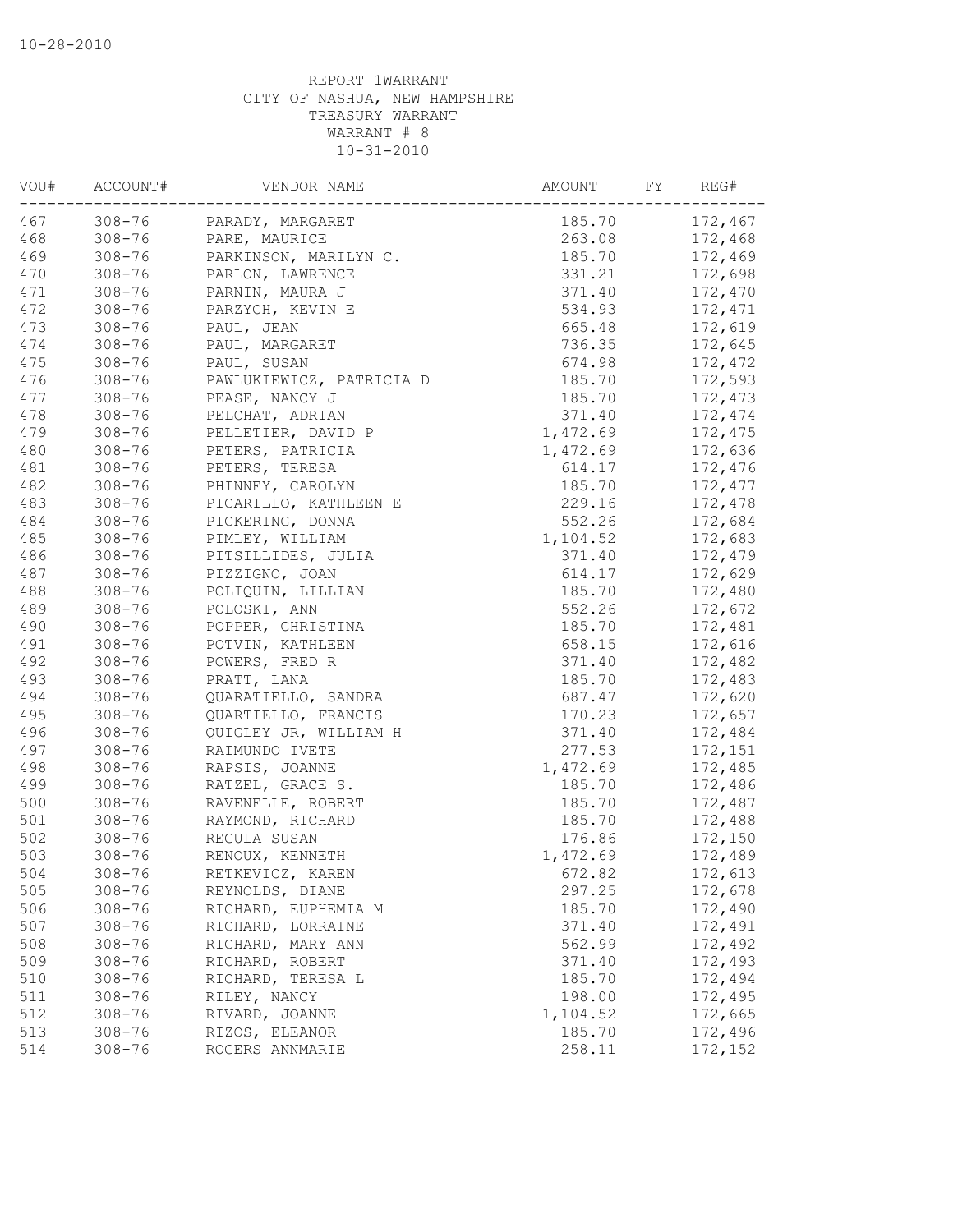| VOU# | ACCOUNT#   | VENDOR NAME                | AMOUNT           | FY<br>REG# |
|------|------------|----------------------------|------------------|------------|
| 515  |            | 308-76 ROTT, BARBARA       | 1,987.27 172,497 |            |
| 516  |            | 308-76 ROTTENBERG, BARBARA | 185.70           | 172,498    |
| 517  | $308 - 76$ | ROUSSEAU, RINA             | 185.70           | 172,499    |
| 518  | $308 - 76$ | ROUSSEL, KATHLEEN          | 1,472.69         | 172,500    |
| 519  | $308 - 76$ | ROY, CECILE M              | 185.70           | 172,501    |
| 520  | $308 - 76$ | ROY, KATHY                 | 736.35           | 172,502    |
| 521  | $308 - 76$ | ROY, MARY E                | 736.35           | 172,503    |
| 522  |            | 308-76 RUEL, MARGUERITE    | 306.81           | 172,504    |
| 523  |            | 308-76 RUPP, MARGARET      | 185.70           | 172,505    |
| 524  |            | 308-76 SANDALL, DEBORAH    | 552.26           | 172,680    |
| 525  | $308 - 76$ | SANDLER, CRAIG             | 371.40           | 172,506    |
| 526  | $308 - 76$ | SAVAGE, DIANE              | 736.35           | 172,603    |
| 527  | $308 - 76$ | SCARDIGNO, LARAINE         | 552.26           | 172,688    |
| 528  | $308 - 76$ | SCHAMBIER, ROBERT F        | 371.40           | 172,507    |
| 529  | $308 - 76$ | SCHROEDER, EDWIN           | 371.40           | 172,508    |
| 530  | $308 - 76$ | SCHULZE, JOAN W            | 371.40           | 172,509    |
| 531  | $308 - 76$ | SCIRE, ROBERT              | 1,472.69         | 172,652    |
| 532  | $308 - 76$ | SEGAL, PETER               | 496.82           | 172,697    |
| 533  | $308 - 76$ | SHARP, LOIS G              | 185.70           | 172,510    |
| 534  | $308 - 76$ | SHATTUCK, DAVID            | 185.70           | 172,511    |
| 535  | $308 - 76$ | SHATTUCK, DOROTHY          | 30.95            | 172,594    |
| 536  | $308 - 76$ | SHEA, DENISE               | 736.35           | 172,512    |
| 537  | $308 - 76$ | SIMARD, EVA                | 185.70           | 172,513    |
| 538  | $308 - 76$ | SIMPSON, DOROTHY           | 185.70           | 172,514    |
| 539  | $308 - 76$ | SIMPSON, ROGER C           | 185.70           | 172,515    |
| 540  | $308 - 76$ | SINOPOULOS, THOMAI         | 185.70           | 172,516    |
| 541  | $308 - 76$ | SLANETZ, LYN               | 185.70           | 172,517    |
| 542  | $308 - 76$ | SLATUNAS, PRISCILLA R      | 185.70           | 172,584    |
| 543  | $308 - 76$ | SMITH, BEVERLY A           | 185.70           | 172,518    |
| 544  | $308 - 76$ | SMITH, DAVID               | 396.33           | 172,519    |
| 545  | $308 - 76$ | SMITH, EDWARD              | 185.70           | 172,520    |
| 546  | $308 - 76$ | SMITH, JULIETTE            | 736.35           | 172,580    |
| 547  | $308 - 76$ | SOUCY, NORMAN J            | 371.40           | 172,521    |
| 548  | $308 - 76$ | SOUCY, RICHARD             | 371.40           | 172,522    |
| 549  | $308 - 76$ | ST PIERRE, GLORIA          | 185.70           | 172,523    |
| 550  | $308 - 76$ | ST PIERRE, MICHAEL         | 736.35           | 172,524    |
| 551  | $308 - 76$ | STAPLES, LORETTA           | 185.70           | 172,525    |
| 552  | $308 - 76$ | STAWASZ, MARYANN           | 1,350.51         | 172,526    |
| 553  | $308 - 76$ | STEINBERG, NAOMI           | 736.35           | 172,527    |
| 554  | $308 - 76$ | STEVENS, ALIDA             | 185.70           | 172,528    |
| 555  | $308 - 76$ | STONCIUS, STANLEY A.       | 185.70           | 172,529    |
| 556  | $308 - 76$ | STONCIUS, VITO             | 371.40           | 172,530    |
| 557  | $308 - 76$ | STRAND, RICHARD            | 1,472.69         | 172,531    |
| 558  | $308 - 76$ | SULLIVAN, CLAIRE           | 185.70           | 172,532    |
| 559  | $308 - 76$ | SUMMERS, ROBBIE J          | 371.40           | 172,533    |
| 560  | $308 - 76$ | SWABOWICZ, SUZANNE         | 736.35           | 172,534    |
| 561  | $308 - 76$ | SWANSON, MARY E.           | 371.40           | 172,535    |
| 562  | $308 - 76$ | TABLOSKI, RAYMOND          | 185.70           | 172,536    |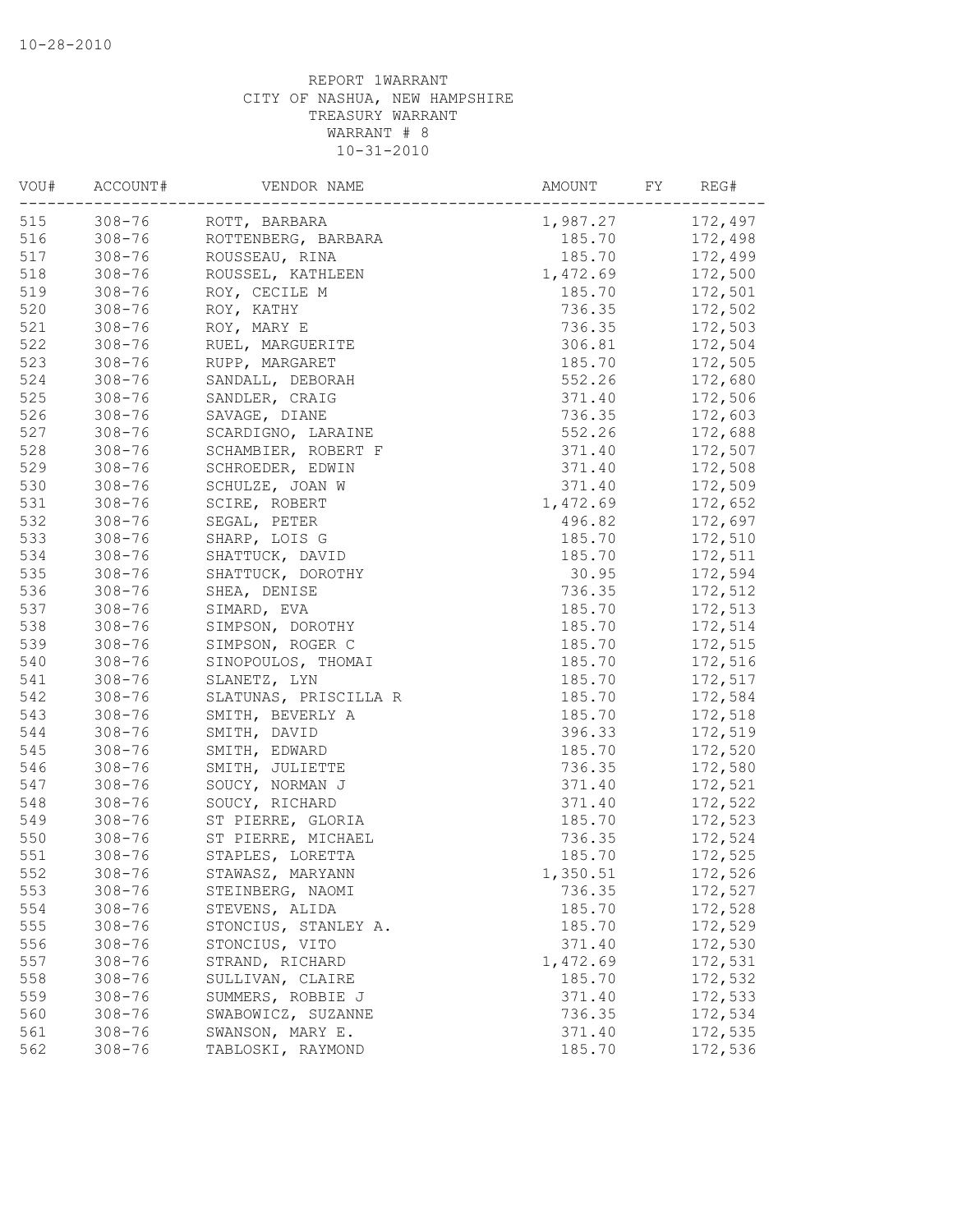| VOU# | ACCOUNT#                 | VENDOR NAME          | AMOUNT   | FY<br>REG#         |
|------|--------------------------|----------------------|----------|--------------------|
| 563  | $308 - 76$               | TAGGART, PAULA S     | 324.98   | 172,537            |
| 564  | $308 - 76$               | TANNIAN, JUDITH      | 797.71   | 172,671            |
| 565  | $308 - 76$               | TARDIFF, WILLIAM     | 185.70   | 172,538            |
| 566  | $308 - 76$               | TAYLOR, VIRGINIA     | 185.70   | 172,539            |
| 567  | $308 - 76$               | TEDESCHI, LOUISE A   | 371.40   | 172,540            |
| 568  | $308 - 76$               | TESTA, PETER         | 185.70   | 172,541            |
| 569  | $308 - 76$               | THEBERGE, JOAN       | 371.40   | 172,542            |
| 570  | $308 - 76$               | THERIAULT, RACHEL    | 185.70   | 172,543            |
| 571  | $308 - 76$               | THERRIEN, ROLAND H   | 371.40   | 172,544            |
| 572  | $308 - 76$               | THIBEAULT, BEATRICE  | 185.70   | 172,545            |
| 573  | $308 - 76$               | TILTON, ARNOLD       | 185.70   | 172,546            |
| 574  | $308 - 76$               | TOBBE, GALE          | 920.43   | 172,547            |
| 575  | $308 - 76$               | TOUSSAINT, RITA      | 185.70   | 172,548            |
| 576  | $308 - 76$               | TRINGOSON, PAUL L.   | 185.70   | 172,549            |
| 577  | $308 - 76$               | TRONKOWSKI, GAIL     | 185.70   | 172,550            |
| 578  | $308 - 76$               | TROTTIER, MAURICE A  | 185.70   | 172,551            |
| 579  | $308 - 76$               | TRUDEL, ROBERT       | 1,005.92 | 172,687            |
| 580  | $308 - 76$               | TURGEON, RICHARD J   | 396.33   | 172,552            |
| 581  | $308 - 76$               | TURNER JUDITH        | 717.94   | 172,148            |
| 582  | $308 - 76$               | TURNER, PAMELA       | 33.00    | 172,553            |
| 583  | $308 - 76$               | ULCICKAS, MARY ANN   | 371.40   | 172,554            |
| 584  | $308 - 76$               | VADNEY, CAROL A      | 665.48   | 172,555            |
| 585  | $308 - 76$               | VAIL, MARY A         | 185.70   | 172,556            |
| 586  | $308 - 76$               | VANDEUSEN, ELEANOR B | 185.70   | 172,557            |
| 587  | $308 - 76$               | VARNEY, STEVEN       | 736.35   | 172,558            |
| 588  | $308 - 76$               | VASILIOU, DEBRA      | 184.09   | 172,699            |
| 589  | $308 - 76$               | VIGGIANO, THERESA    | 499.88   | 172,628            |
| 590  | $308 - 76$               | VILLAMAINO CANDACE   | 1,471.83 | 172,140            |
| 591  | $308 - 76$               | VONHANDORF, JANET    | 1,349.97 | 172,559            |
| 592  | $308 - 76$               | VOVERIS, DONNA       | 736.35   | 172,560            |
| 593  | $308 - 76$               | VOVERIS, JEANNINE    | 736.35   | 172,644            |
| 594  | $308 - 76$               | WALLER, ELLIOTT      | 534.93   | 172,561            |
| 595  | $308 - 76$               | WALTERS, WAYLAND     | 736.35   | 172,647            |
| 596  | $308 - 76$               | WATSON, GARY         | 1,472.69 | 172,562            |
| 597  | $308 - 76$               | WEATHERBEE, CAROL    | 736.35   | 172,563            |
| 598  | $308 - 76$               | WEBSTER, ELLEN       | 185.70   | 172,600            |
| 599  | $308 - 76$               | WEDICK, LAWRENCE J   | 185.70   | 172,564            |
| 600  | $308 - 76$               | WEIGAND, GEORGE      | 736.35   | 172,646            |
| 601  | $308 - 76$               |                      |          |                    |
| 602  |                          | WELLIVER, RONALD     | 198.00   | 172,565            |
|      | $308 - 76$<br>$308 - 76$ | WENTZELL, JANE E.    | 371.40   | 172,566            |
| 603  |                          | WHEELER, SHIRLEY     | 371.40   | 172,567<br>172,568 |
| 604  | $308 - 76$               | WHITMORE, BARBARA A  | 185.70   |                    |
| 605  | $308 - 76$               | WHITMORE, ROBERT     | 1,472.69 | 172,569            |
| 606  | $308 - 76$               | WHITTEMORE, NITA C   | 185.70   | 172,570            |
| 607  | $308 - 76$               | WIDENER, RICHARD     | 1,987.27 | 172,571            |
| 608  | $308 - 76$               | WILKINS, JAMES W     | 1,472.69 | 172,572            |
| 609  | $308 - 76$               | WILLMAN, EDWARD F    | 355.93   | 172,573            |
| 610  | $308 - 76$               | WILSON, ELIZABETH    | 552.26   | 172,674            |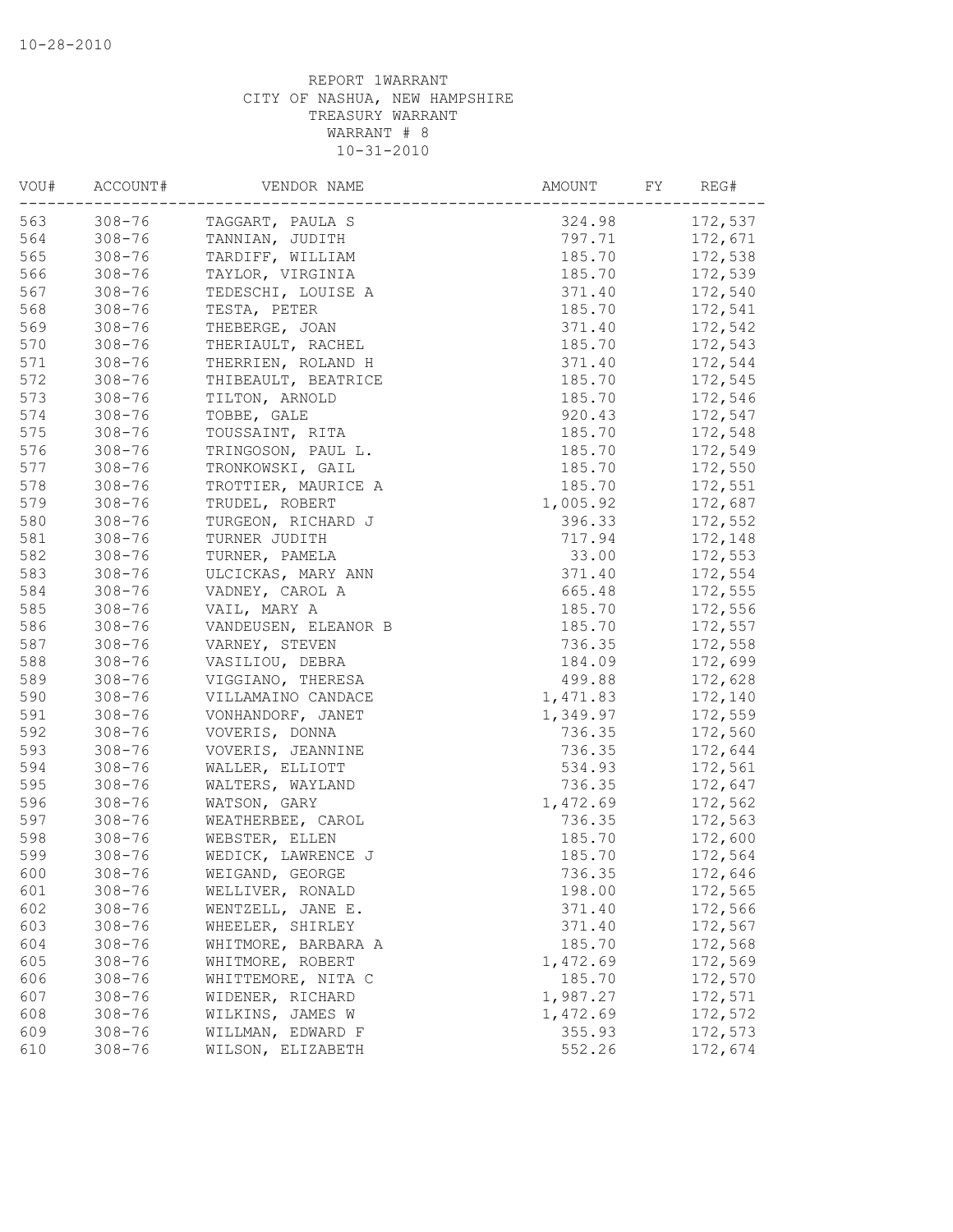| VOU# | ACCOUNT#   | VENDOR NAME                    | AMOUNT     | FY | REG#    |
|------|------------|--------------------------------|------------|----|---------|
| 611  | $308 - 76$ | WILSON, KENNETH                | 1,858.63   |    | 172,574 |
| 612  | $308 - 76$ | WOITKOWSKI, MARGARET           | 185.70     |    | 172,575 |
| 613  | $308 - 76$ | WREN, PRISCILLA M.             | 185.70     |    | 172,576 |
| 614  | $308 - 76$ | YATES, CAROLYN ANNA            | 12.64      |    | 172,669 |
| 615  | $308 - 76$ | YENCO, CAROL                   | 185.70     |    | 172,577 |
| 616  | $308 - 76$ | YENCO, EDWARD A                | 185.70     |    | 172,578 |
| 617  | $308 - 76$ | YOUNG, KENTON M                | 371.40     |    | 172,579 |
| 618  | 308-83010  | ANTHEM BLUE CROSS BLUE SHIELD  | 44,201.49  |    | 12,205  |
| 618  | 308-83011  | ANTHEM BLUE CROSS BLUE SHIELD  | 775.05     |    | 12,205  |
| 618  | 308-83012  | ANTHEM BLUE CROSS BLUE SHIELD  | 201,480.08 |    | 12,205  |
| 618  | 308-83013  | ANTHEM BLUE CROSS BLUE SHIELD  | 196,539.18 |    | 12,205  |
| 619  | 308-83016  | HARVARD PILGRIM HEALTH CARE    | 94,518.04  |    | 12,206  |
| 619  | 308-83017  | HARVARD PILGRIM HEALTH CARE    | 74,502.62  |    | 12,206  |
| 620  | 308-83018  | ANTHEM BLUE CROSS BLUE SHIELD  | 33,790.28  |    | 12,205  |
| 620  | 308-83019  | ANTHEM BLUE CROSS BLUE SHIELD  | 32,051.83  |    | 12,205  |
| 621  | 308-83020  | NORTHEAST DELTA                | 23, 419.92 |    | 12,209  |
| 621  | 308-83021  | NORTHEAST DELTA                | 8,942.60   |    | 12,209  |
| 621  | 308-83022  | NORTHEAST DELTA                | 6,748.19   |    | 12,209  |
| 622  | 308-83022  | YOUNG SALLY                    | 1,215.64   |    | 172,091 |
| 623  | 308-83040  | CONNECTICUT UNDERWRITERS INC   | 123.00     |    | 172,779 |
| 624  | 308-83041  | CULLENCOLLIMORE PLLC           | 5,572.60   |    | 171,716 |
| 625  | 308-83051  | APPLE SERVICES NASHUA          | 509.00     |    | 171,505 |
| 625  | 308-83053  | APPLE SERVICES NASHUA          | 4,694.00   |    | 171,505 |
| 626  | 308-83053  | CONCORD HOSPITAL<br>W/C        | 322.00     |    | 171,670 |
| 627  | 308-83053  | FOUR SEASONS ORTHOPAEDIC CTR P | 4,021.00   |    | 171,675 |
| 628  | 308-83053  | GRANITE STATE ANESTHESIOLOGIST | 2,825.00   |    | 171,484 |
| 629  | 308-83053  | GREATER NASHUA EMERGENCY PHYS  | 112.00     |    | 171,661 |
| 630  | 308-83053  | INJURED WORKERS PHARMACY LLC   | 271.36     |    | 171,969 |
| 631  | 308-83053  | LEWIS PHYSICAL MEDICINE        | 343.00     |    | 172,797 |
| 632  | 308-83053  | NEB RADIOLOGY PC<br>W/C        | 30.00      |    | 171,668 |
| 633  | 308-83053  | NEW ENGLAND BAPTIST HOSPITAL   | 202.00     |    | 171,554 |
| 634  | 308-83053  | OCCUPATIONAL HEALTH CTRS SOUTH | 307.44     |    | 171,579 |
| 635  | 308-83053  | ST JOSEPH'S HOSPITAL           | 3,042.50   |    | 171,500 |
| 636  | 308-83054  | BEALS DOUGLAS E                | 192.50     |    | 172,031 |
| 637  | 308-83054  | CENTERS FOR PAIN SOLUTIONS     | 2,550.00   |    | 171,460 |
| 638  | 308-83054  | CPTE-NASHUA                    | 2,030.00   |    |         |
| 639  |            | FOUNDATION MEDICAL PARTNERS    | 120.00     |    | 171,494 |
|      | 308-83054  |                                |            |    | 171,671 |
| 640  | 308-83054  | FOUR SEASONS ORTHOPAEDIC CTR P | 1,700.00   |    | 171,675 |
| 641  | 308-83054  | NEW ENGLAND BAPTIST HOSPITAL   | 1,169.00   |    | 171,554 |
| 642  | 308-83054  | PAIN SOLUTIONS PLLC            | 915.00     |    | 171,566 |
| 643  | 308-83054  | RS MEDICAL                     | 80.00      |    | 171,453 |
| 644  | 308-83054  | SO NH REGIONAL MEDICAL CENTER  | 2,264.89   |    | 171,647 |
| 645  | 308-83054  | ST JOSEPH'S HOSPITAL           | 1,297.75   |    | 171,500 |
| 646  | 308-83054  | STONERIVER PHARMACY SOLUTIONS  | 769.10     |    | 171,666 |
| 647  | 308-83054  | WALGREEN CO<br>W/C             | 222.45     |    | 171,652 |
| 648  | 308-83055  | DEVINE MILLIMET & BRANCH PA    | 2,796.78   |    | 171,648 |
| 649  | 308-83055  | MORIARTY TODD                  | 98.75      |    | 171,520 |
| 650  | 308-83055  | SULLIVAN SEAN                  | 1,700.00   |    | 171,590 |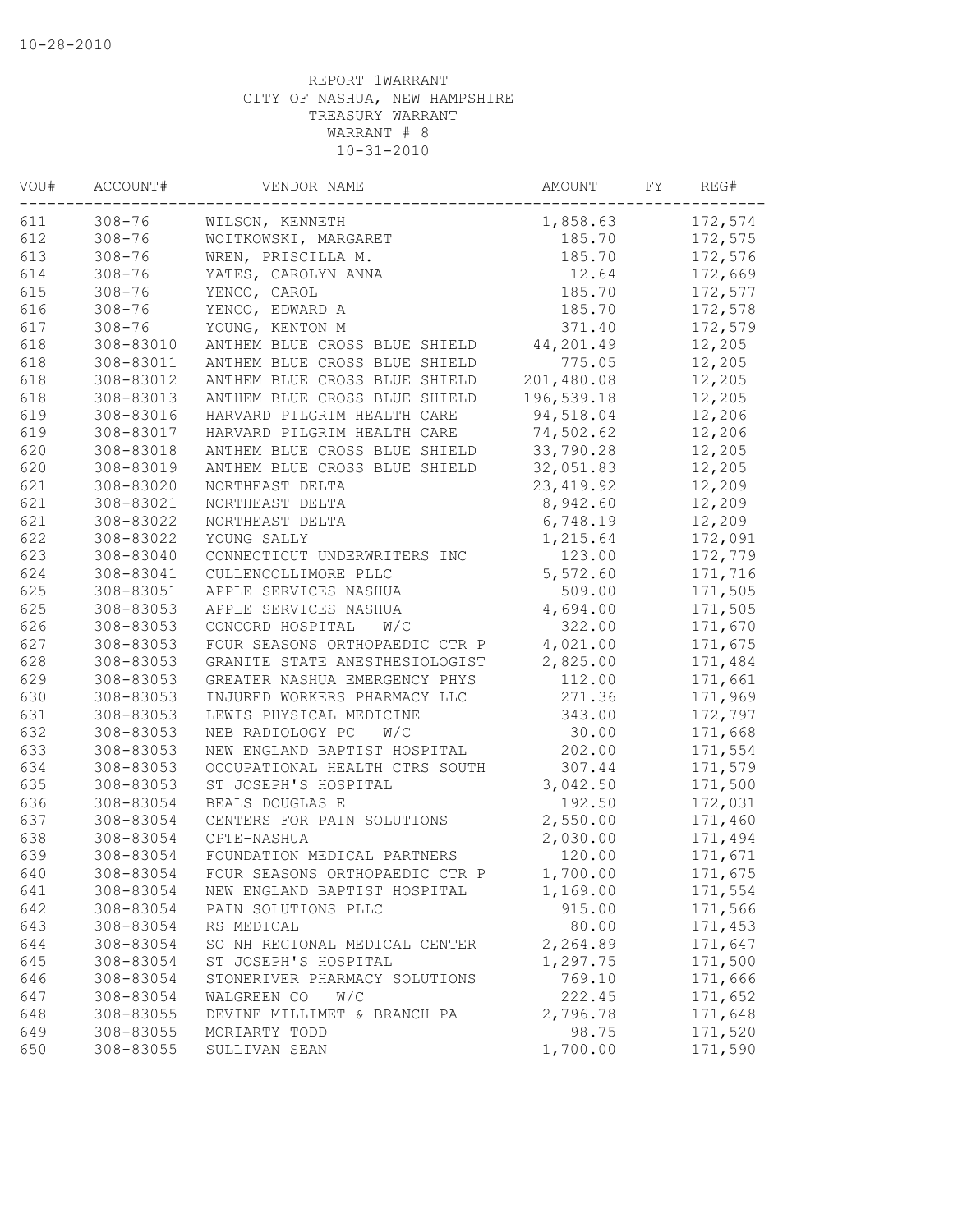| VOU#      | ACCOUNT#                                   | VENDOR NAME                                       | AMOUNT               | FY REG#                |
|-----------|--------------------------------------------|---------------------------------------------------|----------------------|------------------------|
| 651       | 308-83057                                  | UNH TECHNOLOGY TRANSFER CTR                       | 900.00               | 172,750                |
| 652       | 308-83075                                  | WINER & BENNETT LLP                               | 15,000.00            | 171,437                |
| 653       | 308-83077                                  | IRC INC                                           | 63,262.94            | 12,208                 |
| 654       | 308-83084                                  | JACKSON LEWIS LLP                                 | 782.00               | 172,032                |
| TOTAL     | 308                                        | SRF - INSURANCE                                   |                      | 1,357,235.71           |
|           |                                            | 223,104 3091-49075 CENTRAL PAPER                  | 140.28               | 171,819                |
|           |                                            | 223,105 3091-49075 COSTA FRUIT & PRODUCE CO INC   | 53.42                | 172,034                |
|           |                                            | 223,106 3091-49085 M SAUNDERS INC                 | 4,989.43             | 171,832                |
| TOTAL 309 |                                            | FY11 FRESH FRUIT & VEG GRANT                      |                      | 5, 183. 13             |
|           |                                            |                                                   |                      |                        |
|           | 223,107 3097-41015                         | CUSTOM COMPUTER SPECIALIST INC                    | 1,777.32             | 171,718                |
|           | 223,108 3097-41015                         | STAPLES BUSINESS ADVANTAGE                        | 468.76               | 171,704                |
|           | 223,109 3097-44005                         | ACE PRINTING COMPANY                              | 535.00               | 171,672                |
|           | 223, 110 3097-49075                        | CENTRAL PAPER                                     | 6,711.64             | 171,819                |
|           | 223, 111 3097-49075                        | CLEAN SOURCE                                      | 1,037.05             | 171,923                |
|           | 223, 112 3097-49085                        | BERNARD FOOD INDUSTRIES INC                       | 274.43               | 171,795                |
|           | 223, 113 3097-49085                        | BIMBO FOODS BAKERIES INC                          | 4,271.39             | 171,982                |
|           | 223, 113 3097-49085                        | BIMBO FOODS BAKERIES INC                          | 1,044.65             | 171,983                |
|           | 223, 114 3097-49085<br>223, 115 3097-49085 | BOSTON PIE INC<br>COCA-COLA BOTTLING COMPANY      | 4,420.50             | 171,994<br>171,775     |
|           | 223, 116 3097-49085                        | COSTA FRUIT & PRODUCE CO INC                      | 3,660.00<br>6,374.67 | 172,034                |
|           | 223, 116 3097-49085                        | COSTA FRUIT & PRODUCE CO INC                      | 37, 343.46           | 172,035                |
|           | 223, 117 3097-49085                        | DOMINO'S PIZZA                                    | 649.80               | 171,993                |
|           | 223, 118 3097-49085                        | GARELICK FARMS-LYNN                               | 25, 912.43           | 171,636                |
|           | 223, 118 3097-49085                        | GARELICK FARMS-LYNN                               | 4,600.40             | 171,637                |
|           | 223, 119 3097-49085                        | GILL'S PIZZA CO.                                  | 8,157.00             | 171,844                |
|           | 223,120 3097-49085                         | GREAT STATE BEVERAGES INC                         | 494.11               | 171,821                |
|           | 223, 121 3097-49085                        | M SAUNDERS INC                                    | 2,577.93             | 171,832                |
|           | 223, 121 3097-49085                        | M SAUNDERS INC                                    | 5,959.37             | 171,833                |
|           | 223, 122 3097-49085                        | MCKEE FOODS CORP                                  | 413.44               | 171,582                |
|           | 223, 123 3097-49085                        | NEW ENGLAND ICE CREAM                             | 1,029.98             | 171,855                |
|           | 223, 124 3097-49085                        | NUTRITION PLUS VENDING                            | 116.64               | 172,104                |
|           | 223, 125 3097-49085                        | OTIS SPUNKMEYER INC                               | 536.10               | 171,767                |
|           | 223, 126 3097-49085                        | SURPLUS DISTRIBUTION SECTION                      | 1,787.50             | 171,622                |
|           | 223, 127 3097-74092                        | AFFILIATED HVAC SERVICES LLC                      | 314.00               | 171,797                |
|           | 223, 128 3097-74092                        | BASSETT SERVICES CORPORATION                      | 269.93               | 171,799                |
|           | 3097-82025                                 | NH RETIREMENT SYSTEM                              | 7,652.41             | 12,192                 |
|           | 223, 129 3097-91005                        | AXNE EVA                                          | 223.75               | 171,804                |
|           |                                            | 223,130 3097-91005 GUSTIN KAREN                   | 96.13                | 171,829                |
| TOTAL     | 309                                        | --------------------------<br>SRF - FOOD SERVICES |                      | --------<br>128,709.79 |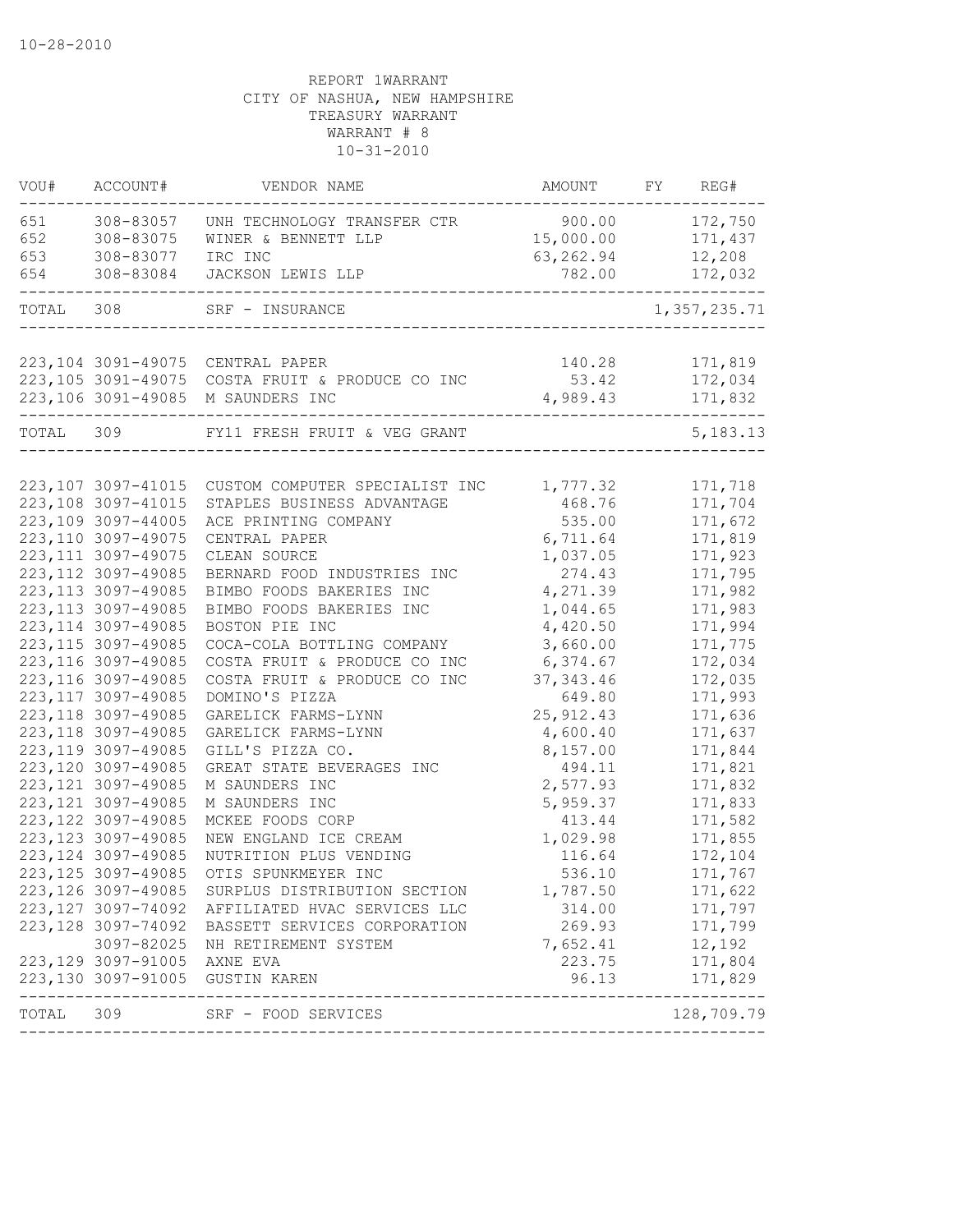| VOU#                                                                             | ACCOUNT#                                                                                                                                    | VENDOR NAME                                                                                                                                                                                                                                                                                                          | AMOUNT FY REG#                                                                                                                |                                                                                                                                              |
|----------------------------------------------------------------------------------|---------------------------------------------------------------------------------------------------------------------------------------------|----------------------------------------------------------------------------------------------------------------------------------------------------------------------------------------------------------------------------------------------------------------------------------------------------------------------|-------------------------------------------------------------------------------------------------------------------------------|----------------------------------------------------------------------------------------------------------------------------------------------|
| 657                                                                              |                                                                                                                                             | 656 312-705 D & R TOWING INC<br>312-705 TILDEN AUTOMOTIVE & TRUCK CTRS                                                                                                                                                                                                                                               | 440.00                                                                                                                        | 595.00 171,980<br>171,629<br>$- - - - - - - -$                                                                                               |
| TOTAL                                                                            |                                                                                                                                             | 312 SRF - FINANCIAL SERVICES                                                                                                                                                                                                                                                                                         |                                                                                                                               | 1,035.00                                                                                                                                     |
|                                                                                  |                                                                                                                                             | 223,131 3122-49075 WALMART COMMUNITY<br>223,132 3122-91040 PAPANICOLAU MICHELLE                                                                                                                                                                                                                                      | 177.98<br>116.21                                                                                                              | 171,733<br>171,904                                                                                                                           |
|                                                                                  |                                                                                                                                             | TOTAL 312 ADULT ED/CONTINUING ED                                                                                                                                                                                                                                                                                     |                                                                                                                               | 294.19                                                                                                                                       |
|                                                                                  |                                                                                                                                             | 3245-82025 NH RETIREMENT SYSTEM                                                                                                                                                                                                                                                                                      |                                                                                                                               | 377.32 12,192                                                                                                                                |
| TOTAL 324                                                                        |                                                                                                                                             | YOUTH SAFE HAVEN-PAL                                                                                                                                                                                                                                                                                                 |                                                                                                                               | 377.32                                                                                                                                       |
|                                                                                  | --------------------                                                                                                                        | 223,133 3247-49075 HUDSON TROPHY COMPANY<br>223,134 3247-64192 ATHLETICA, INC.                                                                                                                                                                                                                                       | 20.00 171,596<br>768.67                                                                                                       | 172,113                                                                                                                                      |
|                                                                                  |                                                                                                                                             | TOTAL 324 ATHLETICS-ENTERPRISE FUND                                                                                                                                                                                                                                                                                  |                                                                                                                               | 788.67                                                                                                                                       |
|                                                                                  |                                                                                                                                             | 3261-82025 NH RETIREMENT SYSTEM                                                                                                                                                                                                                                                                                      |                                                                                                                               | 460.78 12,192                                                                                                                                |
|                                                                                  |                                                                                                                                             | TOTAL 326 NH ALTERNATE ASSESS COACH                                                                                                                                                                                                                                                                                  |                                                                                                                               | 460.78                                                                                                                                       |
| 659<br>660<br>661<br>662<br>663<br>664<br>665<br>666<br>667<br>668<br>669<br>670 | 331-01500<br>331-01500<br>331-31050<br>331-59100<br>331-59100<br>331-59166<br>331-64030<br>331-78007<br>331-78007<br>331-82030<br>TOTAL 331 | LAW REALTY CO INC<br>RAPID REAL ESTATE LLC<br>VERIZON WIRELESS<br>CITY OF MANCHESTER-POLICE DEPT<br>COMCAST<br>HEMP CHARLES C<br>CITY OF MANCHESTER-POLICE DEPT<br>GRANITE STATE GLASS<br>PETTY CASH<br>NH RETIREMENT SYSTEM<br>331-82030 NH RETIREMENT SYSTEM<br>331-94005 NEWELL JOHN T<br>SRF - POLICE DEPARTMENT | 416.67<br>1,650.00<br>430.03<br>2,676.56<br>107.00<br>275.00<br>999.19<br>192.00<br>59.00<br>11,255.38<br>21,849.16<br>105.00 | 172,808<br>172,766<br>172,774<br>172,769<br>172,772<br>172,781<br>172,769<br>171,641<br>172,702<br>12,192<br>172,701<br>172,703<br>40,014.99 |
|                                                                                  | ------                                                                                                                                      |                                                                                                                                                                                                                                                                                                                      |                                                                                                                               |                                                                                                                                              |
| 671                                                                              |                                                                                                                                             | 332-64192 A SIGN OF THINGS TO COME/KEITH 525.00                                                                                                                                                                                                                                                                      |                                                                                                                               | 171,521                                                                                                                                      |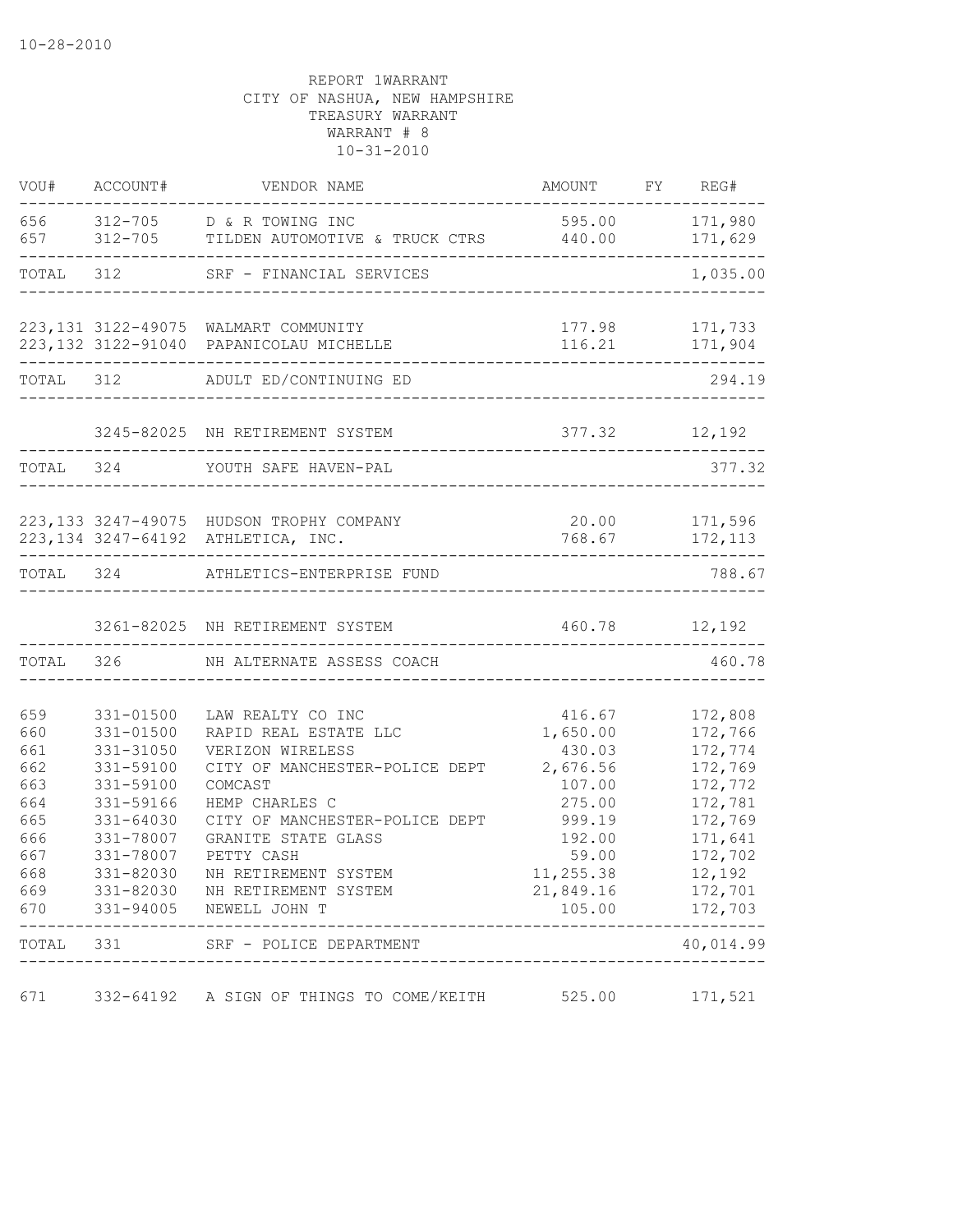|                                 | VOU# ACCOUNT#                                                                                                                                                          | VENDOR NAME                                                                                                                                                                                                                                                                                                                 | AMOUNT                                                                                      | FY REG#                                                                                                                                 |
|---------------------------------|------------------------------------------------------------------------------------------------------------------------------------------------------------------------|-----------------------------------------------------------------------------------------------------------------------------------------------------------------------------------------------------------------------------------------------------------------------------------------------------------------------------|---------------------------------------------------------------------------------------------|-----------------------------------------------------------------------------------------------------------------------------------------|
| TOTAL 332                       |                                                                                                                                                                        | SRF - FIRE DEPARTMENT                                                                                                                                                                                                                                                                                                       |                                                                                             | 525.00                                                                                                                                  |
|                                 |                                                                                                                                                                        | 223,135 3351-49075 DUNCKLEE LISA<br>223,136 3351-91040 SOLUTION TREE INC                                                                                                                                                                                                                                                    | 85.57<br>1,737.00                                                                           | 171,777<br>171,972                                                                                                                      |
| TOTAL 335                       |                                                                                                                                                                        | TITLE I RESTRUCTURING MT PLSNT                                                                                                                                                                                                                                                                                              |                                                                                             | 1,822.57                                                                                                                                |
|                                 |                                                                                                                                                                        | 223,137 3391-49075 SCHOOL SPECIALTY INC<br>3391-91040 CITIZENS BANK                                                                                                                                                                                                                                                         | 367.06<br>1,838.43                                                                          | 171,772<br>12,197                                                                                                                       |
| TOTAL 339                       |                                                                                                                                                                        | TITLE I RESTRUCTURING FES                                                                                                                                                                                                                                                                                                   |                                                                                             | 2,205.49                                                                                                                                |
| 673<br>673<br>674               | 341-01963<br>341-01969<br>341-53028                                                                                                                                    | SOUTHERN NH HIV/AIDS TASK FORC<br>SOUTHERN NH HIV/AIDS TASK FORC<br>M & N SPORTS LLC                                                                                                                                                                                                                                        | 5,893.00<br>412.00<br>388.50                                                                | 171,624<br>171,624<br>171,593                                                                                                           |
| TOTAL 341                       |                                                                                                                                                                        | SRF - COMMUNITY SERVICES                                                                                                                                                                                                                                                                                                    |                                                                                             | $- - - - - - -$<br>6,693.50                                                                                                             |
| 675<br>675<br>676<br>677<br>678 | 342-01352<br>342-47010<br>342-51023<br>342-57025<br>342-59086                                                                                                          | NH MEDICAL/DENTAL SUPPLY LLC/D 30.50<br>NH MEDICAL/DENTAL SUPPLY LLC/D<br>CLIA LABORATORY PROGRAM<br>CENTER FOR PREVENTING HATE<br>ST JOSEPH HOSPITAL                                                                                                                                                                       | 155.60<br>150.00<br>437.36<br>176.00                                                        | 171,592<br>171,592<br>172,752<br>172,800<br>172,764                                                                                     |
| TOTAL 342                       |                                                                                                                                                                        | SRF - COMMUNITY HEALTH                                                                                                                                                                                                                                                                                                      |                                                                                             | 949.46                                                                                                                                  |
|                                 | 223, 138 3440-49075<br>223, 139 3440-49075<br>223,140 3440-49075<br>223, 141 3440-49075<br>223, 142 3440-49075<br>223, 143 3440-49075<br>223,145 3440-49075 SAM'S CLUB | AC MOORE INC<br>COGSWELL CATHERINE<br>DITOLLA MARIE<br>GARELICK FARMS-LYNN<br>M SAUNDERS INC<br>MARKET BASKET<br>223,144 3440-49075 NEW ENGLAND ICE CREAM<br>223,146 3440-49075 STAPLES BUSINESS ADVANTAGE<br>223,147 3440-49075 WALMART COMMUNITY<br>-----------------------------------<br>TOTAL 344 AFTER SCHOOL PROGRAM | 149.50<br>43.40<br>17.24<br>442.60<br>94.80<br>121.02<br>874.70<br>165.20<br>74.97<br>46.88 | 171,817<br>171,810<br>172,106<br>171,637<br>171,833<br>171,599<br>171,855<br>172,824<br>171,663<br>171,733<br>-------------<br>2,030.31 |
|                                 |                                                                                                                                                                        | 223,148 3451-705 DESFOSSES JEFFREY<br>3451-82025 NH RETIREMENT SYSTEM                                                                                                                                                                                                                                                       | 40.00<br>276.28                                                                             | 172,135<br>12,192                                                                                                                       |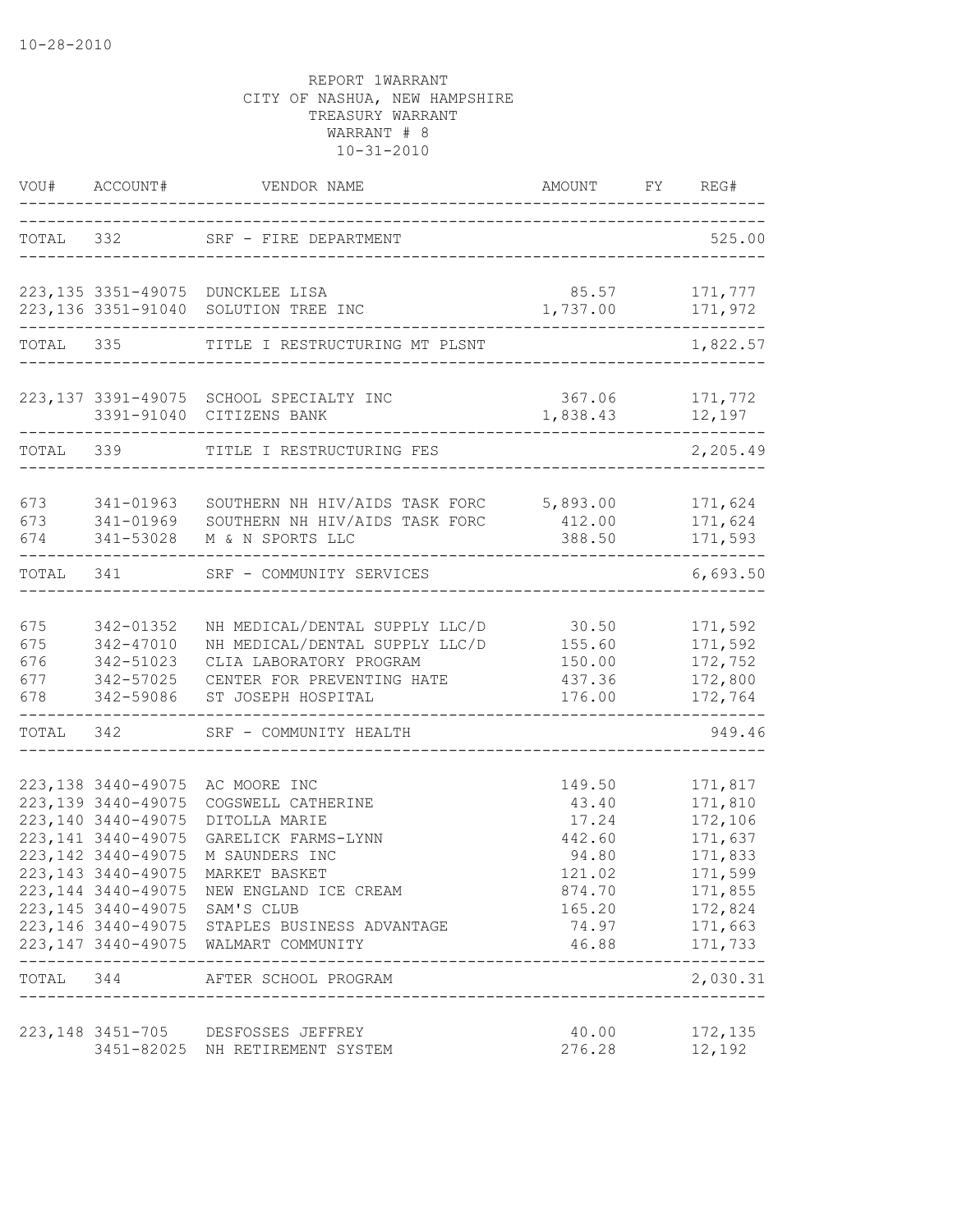|           | VOU# ACCOUNT#       | VENDOR NAME                                                                         | AMOUNT                  | FY | REG#               |
|-----------|---------------------|-------------------------------------------------------------------------------------|-------------------------|----|--------------------|
| TOTAL 345 |                     | TITLE IV 21ST CENT ELEM                                                             | ----------------------- |    | 316.28             |
|           |                     | 223,149 3461-49075 AC MOORE INC                                                     | 71.82                   |    | 171,817            |
|           | 223, 150 3461-49075 | CELATA CHRISTINE                                                                    | 38.26                   |    | 172,110            |
|           | 223, 151 3461-49075 | GARELICK FARMS-LYNN                                                                 | 124.96                  |    | 171,637            |
|           | 223, 152 3461-49075 | KARVELAS KATHLEEN                                                                   | 15.00                   |    | 172,097            |
|           | 223, 153 3461-49075 | M SAUNDERS INC                                                                      | 18.95                   |    | 171,833            |
|           | 223, 154 3461-49075 | MARKET BASKET                                                                       | 372.13                  |    | 171,599            |
|           | 223, 155 3461-49075 | NEW ENGLAND ICE CREAM                                                               | 107.65                  |    | 171,855            |
|           | 3461-82025          | NH RETIREMENT SYSTEM                                                                | 274.91                  |    | 12,192             |
| TOTAL 346 |                     | TITLE IV 21ST CENT MIDDLE                                                           |                         |    | 1,023.68           |
|           |                     |                                                                                     |                         |    |                    |
|           |                     | 223,156 3468-49075 REYNOLDS MARGARET                                                | 116.66                  |    | 171,766            |
|           | 3468-82025          | NH RETIREMENT SYSTEM                                                                | 1,068.40                |    | 12,192             |
|           | 223, 157 3468-91040 | BERMAN JERALD                                                                       | 190.50                  |    | 171,961            |
|           | 223, 158 3468-91040 | IVERS WILLIAM                                                                       | 146.63                  |    | 172,137            |
|           | 223, 159 3468-91040 | KRONES ALLISON                                                                      | 124.93                  |    | 171,818            |
|           | 223,160 3468-91040  | NHTM                                                                                | 1,110.00                |    | 171,848            |
|           | 223, 161 3468-91040 | RICHARD KEITH                                                                       | 170.18                  |    | 171,805            |
|           |                     | 223,162 3468-91040 SAUNDERS SHARON                                                  | 255.56                  |    | 171,956            |
|           | 223,163 3468-91040  | TALBOTT HELAYNE<br>-------                                                          | 220.79                  |    | 171,849            |
| TOTAL 346 |                     | SMALLER LEARNING COMMUNITY                                                          |                         |    | 3,403.65           |
|           |                     |                                                                                     |                         |    |                    |
|           | 223, 164 3500-53102 | M L HANNAY ASSOCS                                                                   | 3,850.00                |    | 171,807            |
|           | 223,165 3500-53102  | TRINITY BAPTIST CHURCH                                                              | 400.00                  |    | 172,139            |
|           | 3500-91040          | CITIZENS BANK                                                                       | 2,795.61                |    | 12,197             |
|           | 223,166 3500-91040  | NHASCD                                                                              | 1,764.00                |    | 172,744            |
|           | 223,167 3500-91040  | NHTM                                                                                | 2,250.00                |    | 171,848            |
|           | 223,168 3500-91040  | NHTM                                                                                | 205.00                  |    | 172,832            |
|           | 223,169 3500-91040  | NOVAK CLAUDIA                                                                       | 94.00                   |    | 171,757            |
|           | 223,170 3500-91040  | SOLUTION TREE INC                                                                   | 2,396.00                |    | 171,972            |
| TOTAL     | 350                 | TITLE IIA HQT                                                                       |                         |    | 13,754.61          |
|           |                     | 3501-82025 NH RETIREMENT SYSTEM                                                     | 589.31                  |    | 12,192             |
| TOTAL     | 350                 | TITLE IIA QUALITY TEACHERS                                                          |                         |    | 589.31             |
|           |                     |                                                                                     |                         |    |                    |
|           |                     | 223,171 3520-64040 STUDY ISLAND<br>223,172 3520-64040 VERNIER SOFTWARE & TECHNOLOGY | 1,254.40<br>249.00      |    | 172,128<br>171,940 |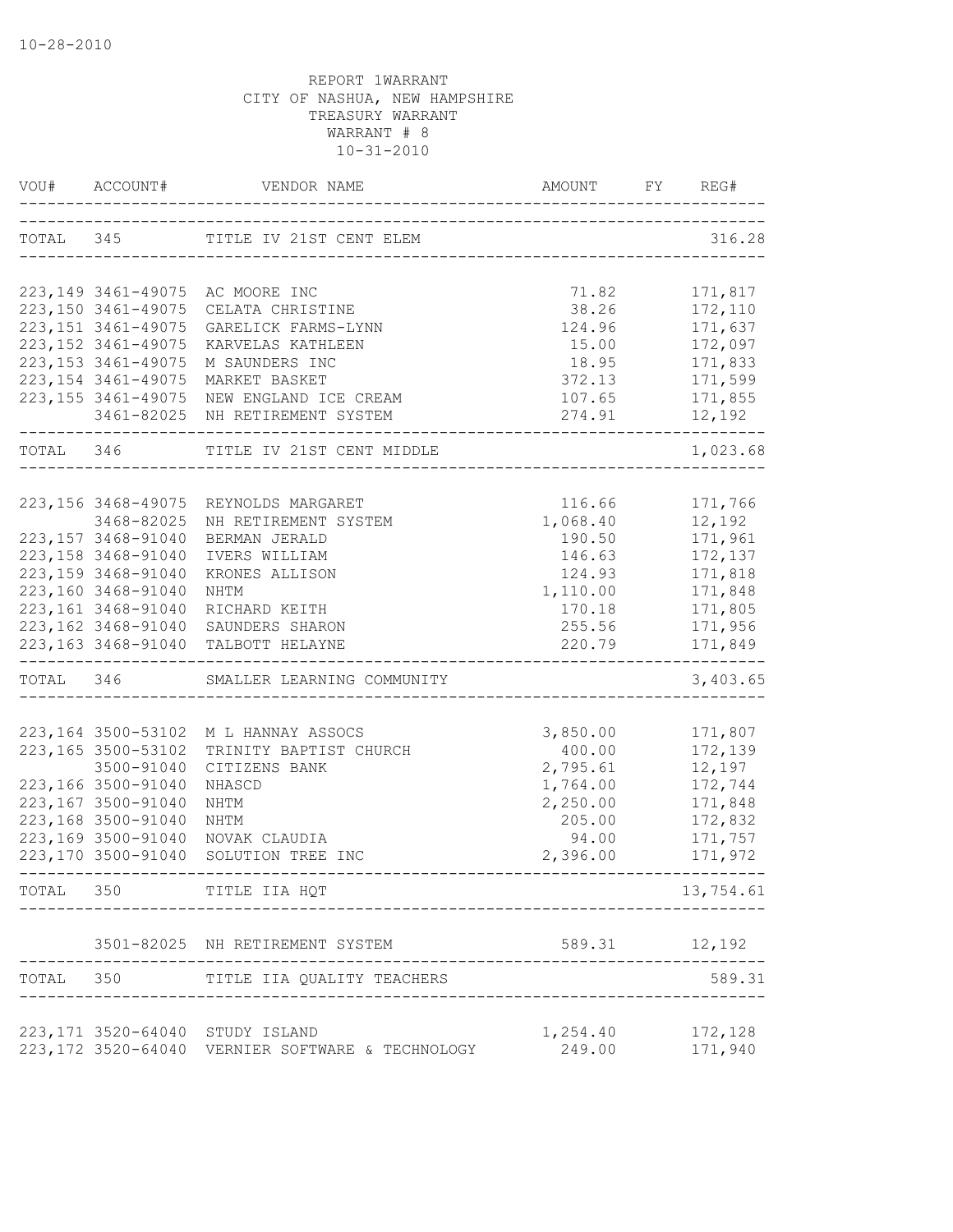|                                        | VOU# ACCOUNT#                                                 | VENDOR NAME                                                                                                                                                                                 | AMOUNT                                                                          | FY REG#                                              |
|----------------------------------------|---------------------------------------------------------------|---------------------------------------------------------------------------------------------------------------------------------------------------------------------------------------------|---------------------------------------------------------------------------------|------------------------------------------------------|
|                                        |                                                               | 223,172 3520-64192 VERNIER SOFTWARE & TECHNOLOGY 983.35 171,940                                                                                                                             |                                                                                 |                                                      |
| TOTAL                                  | 352                                                           | ARRA TITLE IID 21C CLASSROOMS                                                                                                                                                               |                                                                                 | 2,486.75                                             |
|                                        |                                                               | 223,173 3531-49075 CARTRIDGE WORLD NASHUA                                                                                                                                                   |                                                                                 | 41.97 171,886                                        |
| TOTAL                                  | 353                                                           | ADULT ED/HS DIPLOMA PROGRAM                                                                                                                                                                 |                                                                                 | 41.97                                                |
|                                        |                                                               | 223,174 3600-49050 MARKET BASKET                                                                                                                                                            |                                                                                 | 54.67 171,599                                        |
| TOTAL                                  | 360                                                           | DROP OUT PREVENTION/ADULT ED                                                                                                                                                                |                                                                                 | 54.67                                                |
|                                        |                                                               | 223,175 3601-53100 ADULT LEARNING CENTER<br>3601-82025 NH RETIREMENT SYSTEM                                                                                                                 | 75.00<br>491.26                                                                 | 171,703<br>12,192                                    |
|                                        |                                                               | TOTAL 360 DROPOUT PREVENTION ADULT ED                                                                                                                                                       |                                                                                 | 566.26                                               |
|                                        |                                                               | 223,176 3657-49050 STITCHES & SCREENS                                                                                                                                                       | 2,624.00                                                                        | 171,828                                              |
| TOTAL                                  | 365                                                           | NHS - PAW SHOP                                                                                                                                                                              |                                                                                 | 2,624.00                                             |
|                                        |                                                               | 223,177  3658-49050  MAGNITUDE  PROMOTIONS/APPAREL                                                                                                                                          | 700.00                                                                          | 172,831                                              |
| TOTAL                                  | 365                                                           | SOUTH STUDENT SHOP                                                                                                                                                                          |                                                                                 | 700.00                                               |
| 682<br>683                             | 373-53025<br>373-53075                                        | LOAN PACKAGING LLC<br>NASHUA REGIONAL PLANNING COMMI 3,082.50                                                                                                                               | 840.00                                                                          | 171,628<br>172,011                                   |
| TOTAL                                  | 373                                                           | SRF - ECONOMIC DEVELOPMENT                                                                                                                                                                  |                                                                                 | 3,922.50                                             |
| 684<br>685<br>686<br>687<br>688<br>689 | 374-07030<br>374-07090<br>374-07188<br>374-07251<br>374-07298 | 374-01319 LAPLANTE BUILDERS INC<br>INSTITUTE FOR ENVIRONMENTAL ED<br>NASHUA SOUP KITCHEN & SHELTER<br>NEIGHBORHOOD HOUSING SERVICES<br>GREATER NASHUA DENTAL CONNECTI<br>CREDERE ASSOCIATES | $16, 177.73$ 172,096<br>404.00<br>8,750.00<br>5,092.00<br>10,000.00<br>7,050.94 | 171,713<br>171,567<br>171,608<br>171,700<br>172,028  |
| 690<br>691<br>692<br>693<br>694        | 374-07340<br>374-07506<br>374-07600<br>374-07600<br>374-07620 | TELEGRAPH PUBLISHING COMPANY<br>GRABER MARKETING/CHRISTINE GRA<br>ALCHEMY LEAD MANAGMENT<br>RAMIREZ SANCHE/IDEAL<br>COTREAU KATHLEEN M                                                      | 124.78<br>3,000.00<br>865.00<br>11,425.00<br>400.00                             | 171,998<br>171,635<br>172,043<br>172,704<br>171, 477 |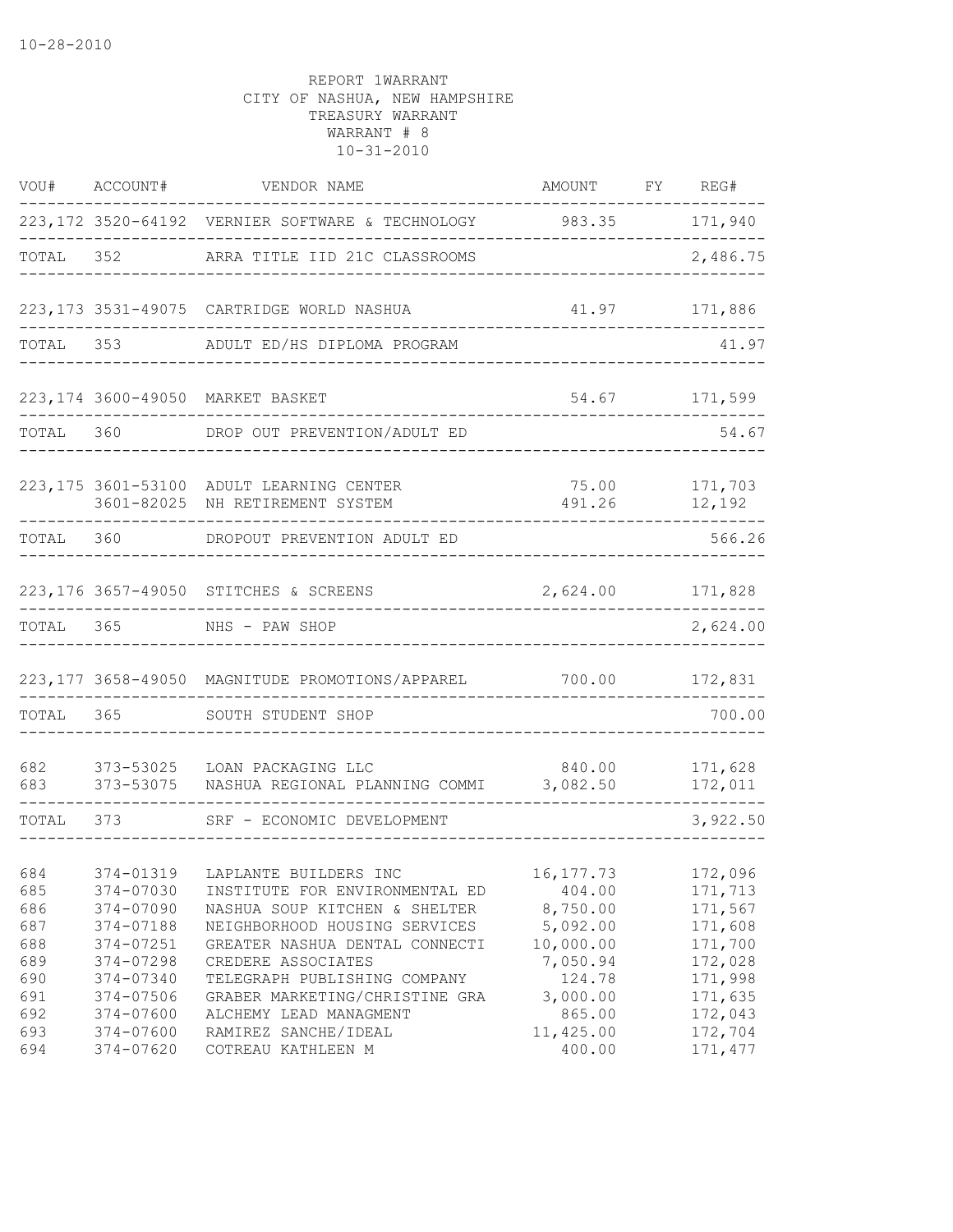| VOU#      | ACCOUNT#                                   | VENDOR NAME                                        | AMOUNT            | FY REG#            |
|-----------|--------------------------------------------|----------------------------------------------------|-------------------|--------------------|
| 695       | 374-53063                                  | NASHUA REGIONAL PLANNING COMMI                     | 5,358.66          | 172,011            |
| 696       | 374-53075                                  | ESTABROOK GRILL                                    | 1,614.48          | 172,795            |
| 697       | 374-53075                                  | TF MORAN INC                                       | 15,771.11         | 172,029            |
| 698       | 374-59188                                  | ALCHEMY LEAD MANAGMENT                             | 1,125.00          | 172,043            |
| 699       | 374-59188                                  | INSTITUTE FOR ENVIRONMENTAL ED                     | 530.00            | 171,713            |
| 700       | 374-59212                                  | SIGN A RAMA OF NASHUA                              | 249.50            | 171,711            |
| TOTAL     | 374                                        | SRF - URBAN PROGRAMS                               |                   | 87,938.20          |
|           |                                            |                                                    |                   |                    |
| 701       | 375-45050                                  | POLK CITY DIRECTORIES                              | 490.00            | 171,506            |
| 702       | 375-45050                                  | UNIQUE MANAGEMENT SERVICES INC                     | 832.35            | 171,548            |
| 703       | 375-45050                                  | UNIVERSITY OF MASSACHUSETTS                        | 15.00             | 172,803            |
| 704       | 375-45150                                  | SEE WORTHY AQUARIUMS LLC                           | 145.00            | 172,818            |
| 705       | 375-64045                                  | CDW GOVERNMENT INC                                 | 26.36             | 172,778            |
| 706       | 375-64045                                  | CDW GOVERNMENT INC                                 | 3,811.66          | 171,769            |
| 707       | $375 - 64045$                              | OPENTIP                                            | 300.82            | 172,794            |
| TOTAL 375 |                                            | SRF - PUBLIC LIBRARIES                             |                   | 5,621.19           |
|           |                                            |                                                    |                   |                    |
|           | 223, 178 3751-49035                        | DELTA EDUCATION                                    | 638.04            | 171,785            |
|           | 223, 179 3751-49050                        | SCHOOL SPECIALTY INC                               | 288.06            | 171,772            |
|           | 223,180 3751-53101                         | EDWARDS EDUCATIONAL SERVICES,                      | 3,078.55          | 171,928            |
|           | 223, 181 3751-53101                        | MUSCOTT HOWARD ED.D                                | 230.40            | 171,809            |
|           | 223, 182 3751-53101                        | SHEA DENISE                                        | 800.00            | 171,771            |
|           | 3751-82025<br>223, 183 3751-95010          | NH RETIREMENT SYSTEM<br>MAILBOX MAGAZINE           | 1,745.28<br>29.95 | 12,192<br>172,820  |
|           |                                            |                                                    |                   |                    |
| TOTAL 375 |                                            | ARRA TITLE I                                       |                   | 6,810.28           |
|           |                                            |                                                    |                   |                    |
|           | 3761-31005                                 | FAIRPOINT COMMUNICATIONS                           | 153.06            | 172,786            |
|           | 223, 184 3761-31005                        | ONE COMMUNICATIONS                                 | 7.40              | 172,812            |
|           | 223, 185 3761-44005                        | STAPLES BUSINESS ADVANTAGE                         | 229.24            | 171,663            |
|           | 223, 186 3761-49035                        | ASCD                                               | 294.20            | 171,918            |
|           | 223, 187 3761-49035                        | SCHOLASTIC BOOK CLUBS INC                          | 387.00            | 171,580            |
|           |                                            | 223,188 3761-49035 SCHOLASTIC INCORPORATED         | 490.74            | 172,005            |
|           | 223,189 3761-49050                         | LAKESHORE LEARNING MATERIALS                       | 594.88            | 171,553            |
|           | 223,190 3761-49050                         | REALLY GOOD STUFF INC                              | 48.94             | 171,761            |
|           | 223, 191 3761-49050                        | ROCCA SUSAN                                        | 35.47             | 171,759            |
|           | 223, 192 3761-49050                        | SCHOOL SPECIALTY INC                               | 772.48            | 171,772            |
|           | 223, 193 3761-49050                        | STAPLES BUSINESS ADVANTAGE<br>WB MASON COMPANY INC | 163.39            | 171,663            |
|           | 223, 194 3761-49050<br>223, 195 3761-49075 |                                                    | 82.44<br>320.39   | 171,493            |
|           | 223, 196 3761-49075                        | CLASSROOM SUPPLY MART<br>KEANE THERESA             | 59.95             | 171,744<br>171,790 |
|           | 223, 197 3761-49075                        | REALLY GOOD STUFF INC                              | 58.93             | 171,761            |
|           | 223, 198 3761-49075                        | SCHOOL SPECIALTY INC                               | 755.51            | 171,772            |
|           |                                            |                                                    |                   |                    |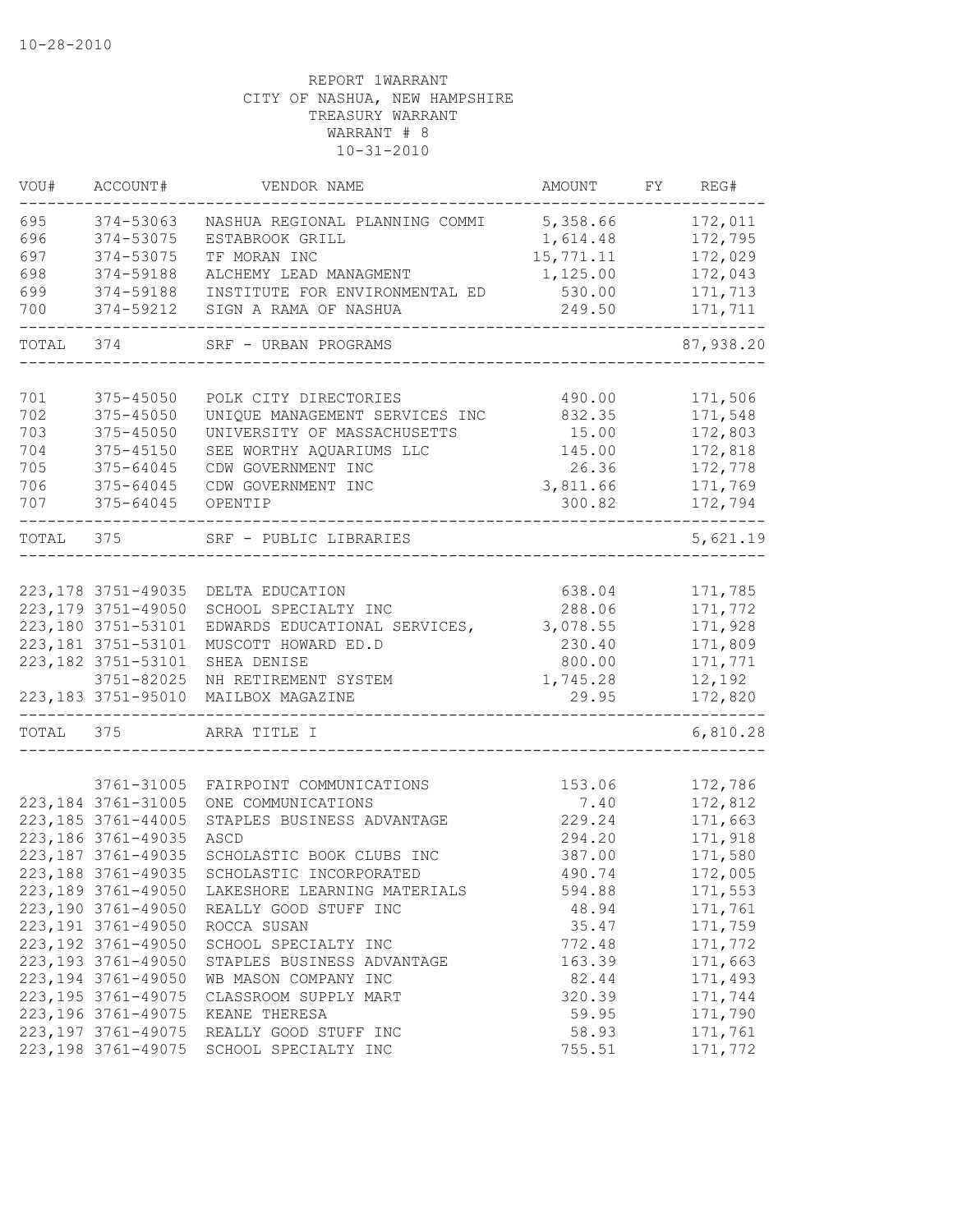| VOU#      | ACCOUNT#            | VENDOR NAME                                   | AMOUNT    | FY | REG#      |
|-----------|---------------------|-----------------------------------------------|-----------|----|-----------|
|           |                     | 223,199 3761-49075 STAPLES BUSINESS ADVANTAGE | 145.99    |    | 171,663   |
|           | 223, 200 3761-49075 | UPSTART                                       | 34.90     |    | 171,586   |
|           | 223, 201 3761-53101 | BLUNT STEVE                                   | 200.00    |    | 171,815   |
|           | 223, 202 3761-53101 | EDWARDS EDUCATIONAL SERVICES,                 | 6,157.11  |    | 171,928   |
|           | 223, 203 3761-56020 | FIRST CHURCH                                  | 3,455.00  |    | 171,538   |
|           | 223, 204 3761-64045 | APPLE COMPUTER INC                            | 1,797.00  |    | 171,801   |
|           | 3761-82025          | NH RETIREMENT SYSTEM                          | 2, 214.78 |    | 12,192    |
|           | 223, 205 3761-94030 | HANDWRITING WITHOUT TEARS                     | 200.00    |    | 171,846   |
|           | 223, 206 3761-94030 | <b>JEAN KATHY</b>                             | 385.00    |    | 171,856   |
|           | 223, 207 3761-94030 | NAMI NH                                       | 85.00     |    | 172,138   |
|           | 223, 208 3761-94030 | $\texttt{NHTM}{}$                             | 390.00    |    | 171,848   |
|           |                     | 223, 209 3761-95010 UNIVERSITY OF OREGON      | 300.00    |    | 171,857   |
| TOTAL 376 |                     | TITLE IA                                      |           |    | 19,818.80 |
|           |                     |                                               |           |    |           |
| 711       | 378-09061           | ARAMARK UNIFORM SERVICES                      | 95.80     |    | 171,552   |
| 712       | 378-09061           | CONTROL TECHNOLOGIES INC                      | 369.72    |    | 171,746   |
| 713       | 378-09061           | GAGNON'S ELECTRICAL SERVICE IN                | 147.00    |    | 171,657   |
| 714       | 378-09081           | MICHELIN NORTH AMERICA INC                    | 149.38    |    | 171,486   |
| 715       | 378-09091           | CENTRAL PAPER PRODUCTS CO                     | 111.18    |    | 171,724   |
| 716       | 378-09091           | COHEN STEEL SUPPLY INC                        | 258.12    |    | 171,492   |
| 717       | 378-09091           | CUMMINS NORTHEAST INC                         | 193.14    |    | 171,698   |
| 718       | 378-09091           | FASTENAL CO                                   | 5.13      |    | 171,482   |
| 719       | 378-09091           | GAGNON'S ELECTRICAL SERVICE IN                | 45.10     |    | 171,657   |
| 720       | 378-09091           | GILLIG LLC                                    | 1,112.10  |    | 171,651   |
| 721       | 378-09091           | GRAINGER                                      | 17.73     |    | 171,514   |
| 722       | 378-09091           | HOME DEPOT CREDIT SERVICES                    | 128.10    |    | 172,754   |
| 723       | 378-09091           | NAPA AUTO PARTS                               | 102.61    |    | 171,679   |
| 724       | 378-09091           | NORTHERN BUS SALES INC                        | 311.28    |    | 171,577   |
| 725       | 378-09091           | RYDER FLEET PRODUCTS.COM INC                  | 244.95    |    | 171,682   |
| 726       | 378-09104           | PSNH                                          | 225.73    |    | 172,804   |
| 727       | 378-09112           | NATIONAL GRID                                 | 30.65     |    | 172,782   |
| 727       | 378-09114           | NATIONAL GRID                                 | 89.20     |    | 172,782   |
| 727       | 378-09115           | NATIONAL GRID                                 | 112.81    |    | 172,782   |
| 728       | 378-09125           | PENNICHUCK WATER                              | 67.08     |    | 172,756   |
| 729       | 378-09230           | FIRST TRANSIT INC                             | 1,890.00  |    | 172,749   |
| 730       | 378-09233           | NH TRANSIT ASSOCIATION                        | 625.00    |    | 172,751   |
| 731       |                     | 378-09261 TELEGRAPH PUBLISHING COMPANY        | 146.80    |    | 171,998   |
| TOTAL 378 |                     | TRANSPORTATION                                |           |    | 6,478.61  |
|           |                     |                                               |           |    |           |
|           | 223, 210 3901-49050 | DUSTIN MARIANNE                               | 40.00     |    | 171,763   |
|           | 223, 211 3901-53102 | CONNOLLY DONNA                                | 437.50    |    | 172, 115  |
|           | 223, 212 3901-53102 | HASBROUCK TARA L                              | 687.50    |    | 171,954   |
|           | 223, 213 3901-53102 | MANHEIM ZIMMERMAN AMY B                       | 375.00    |    | 171,920   |
|           | 223, 214 3901-55035 | FIRST STUDENT INC                             | 200.88    |    | 171,791   |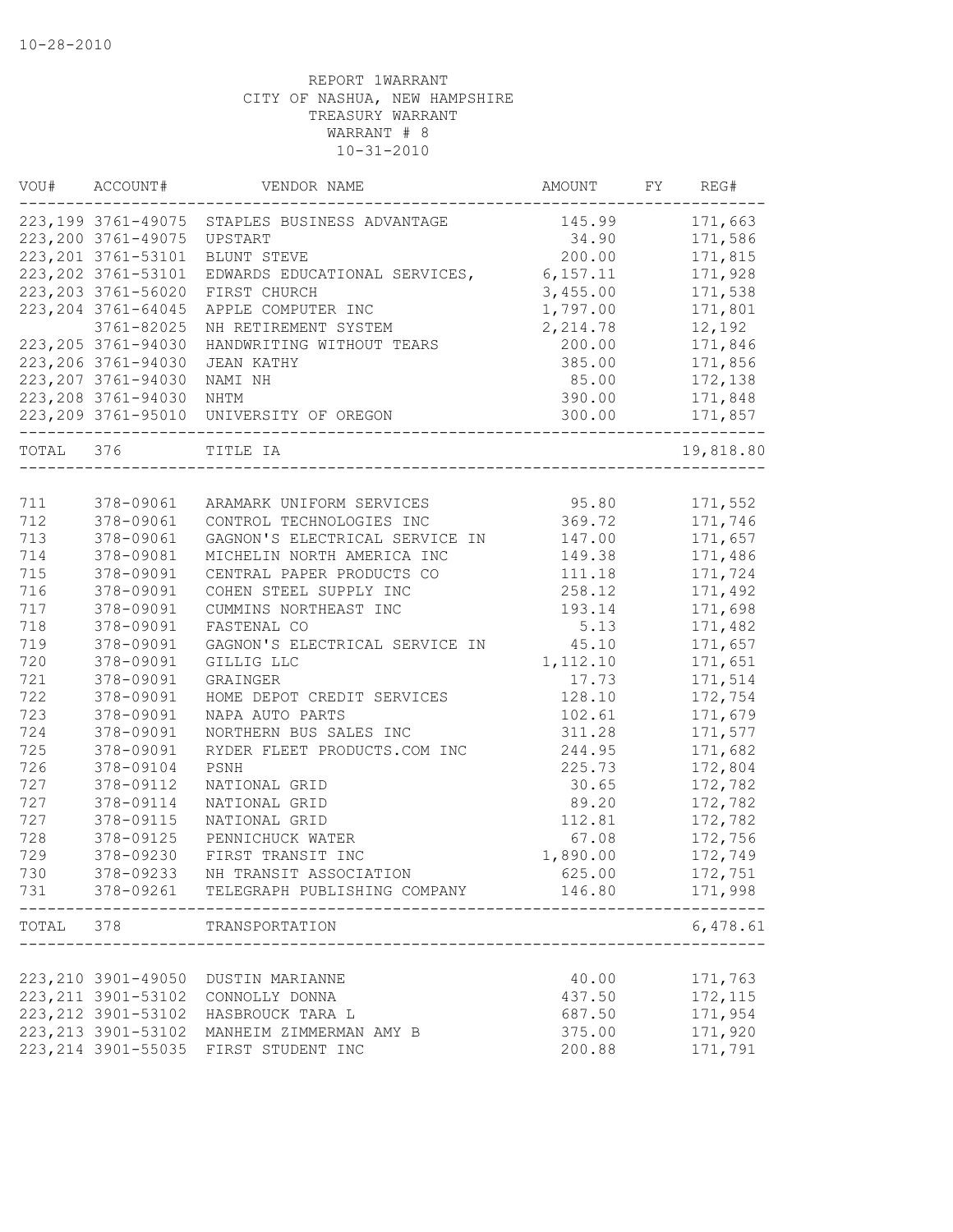|           | VOU# ACCOUNT#                                                                                                   | VENDOR NAME                                                                                                                                                                                                                                        | AMOUNT                                                                                   | FY REG#                                                       |
|-----------|-----------------------------------------------------------------------------------------------------------------|----------------------------------------------------------------------------------------------------------------------------------------------------------------------------------------------------------------------------------------------------|------------------------------------------------------------------------------------------|---------------------------------------------------------------|
|           |                                                                                                                 | 3901-82025 NH RETIREMENT SYSTEM<br>223, 215 3901-91040 BELLANTUONI PATRICIA                                                                                                                                                                        | 439.85<br>45.00                                                                          | 12,192<br>171,564                                             |
| TOTAL     | 390                                                                                                             | PERKINS VOCATIONAL ED                                                                                                                                                                                                                              |                                                                                          | 2,225.73                                                      |
|           | 223, 216 3927-49050<br>223, 217 3927-49050<br>223, 218 3927-49050<br>223, 219 3927-49050<br>223, 220 3927-53100 | A & E ROASTERY<br>GENERAL LINEN SERVICE INC<br>HANNAFORD<br>NORTHCENTER FOODSERVICE<br>D A BUCCI & SONS INC                                                                                                                                        | 160.30<br>25.40<br>212.80<br>1,989.77<br>27.00                                           | 172, 114<br>171,960<br>171,715<br>171,798<br>171,489          |
| TOTAL     | 392                                                                                                             | CULINARY ARTS                                                                                                                                                                                                                                      |                                                                                          | 2,415.27                                                      |
|           |                                                                                                                 | 3937-82025 NH RETIREMENT SYSTEM                                                                                                                                                                                                                    |                                                                                          | 231.30 12,192                                                 |
| TOTAL 393 |                                                                                                                 | DAY CARE                                                                                                                                                                                                                                           |                                                                                          | 231.30                                                        |
|           | 223, 221 3940-49035<br>3940-64192<br>3940-82025<br>223, 222 3940-91040<br>223, 223 3940-91040                   | PEARSON EDUCATION<br>CITIZENS BANK<br>NH RETIREMENT SYSTEM<br>CPI INC<br>THOMAS JENNIFER                                                                                                                                                           | 79.19<br>689.94<br>3,572.61<br>1,529.00<br>428.00                                        | 171,838<br>12,197<br>12,192<br>171,827<br>172,136             |
| TOTAL 394 |                                                                                                                 | ARRA IDEA SPEC ED                                                                                                                                                                                                                                  |                                                                                          | 6,298.74                                                      |
|           |                                                                                                                 | 3950-82025 NH RETIREMENT SYSTEM                                                                                                                                                                                                                    | 433.42                                                                                   | 12,192                                                        |
| TOTAL     | 395                                                                                                             | IDEA B SPECIAL EDUCATION                                                                                                                                                                                                                           |                                                                                          | 433.42                                                        |
|           | 223, 224 3951-49075<br>223, 225 3951-49075<br>223, 226 3951-53109<br>223, 227 3951-53109<br>-----------         | SAMMONS PRESTON INC<br>SCHOOL SPECIALTY INC<br>BOLICK TERESA DBA BOLICK TERES<br>CARROLL CENTER FOR THE BLIND (<br>223, 228 3951-53109 CLARK ASSOCIATES/DEBBIE CLARK<br>223, 229 3951-53109 INTERIM HEALTH CARE<br>3951-82025 NH RETIREMENT SYSTEM | 114.86<br>106.14<br>5,950.00<br>2,059.16<br>254.13<br>955.50 171,471<br>16,591.00 12,192 | 171,760<br>171,772<br>171,755<br>171,854<br>171,502<br>------ |
|           | ----------                                                                                                      | TOTAL 395 IDEA B SPECIAL EDUCATION                                                                                                                                                                                                                 |                                                                                          | 26,030.79                                                     |
|           |                                                                                                                 | 3961-82025 NH RETIREMENT SYSTEM                                                                                                                                                                                                                    | 408.28 12,192                                                                            |                                                               |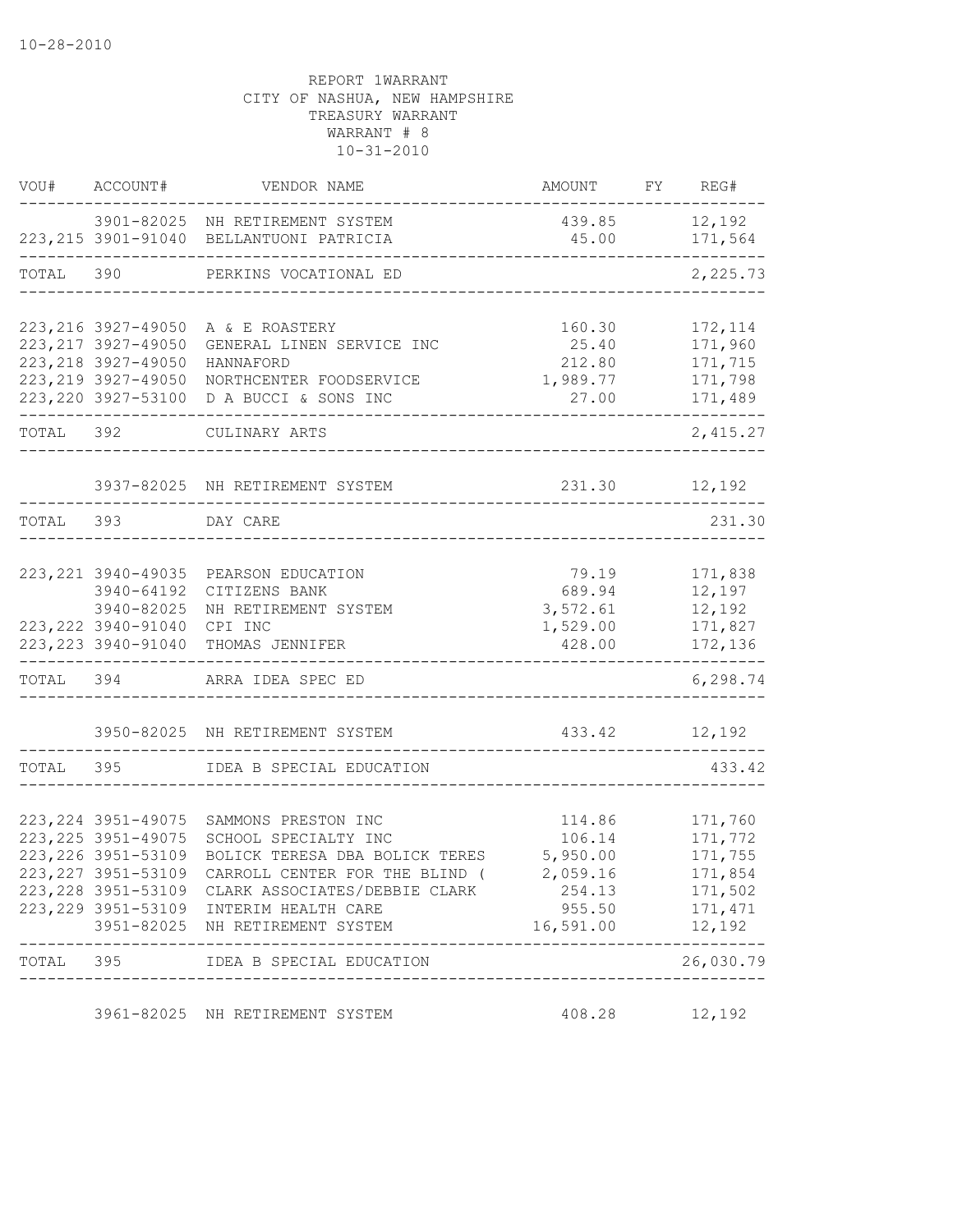| VOU#      | ACCOUNT# | VENDOR NAME    | AMOUNT | FY | REG#   |
|-----------|----------|----------------|--------|----|--------|
|           |          |                |        |    |        |
| TOTAL 396 |          | IDEA PRESCHOOL |        |    | 408.28 |
|           |          |                |        |    |        |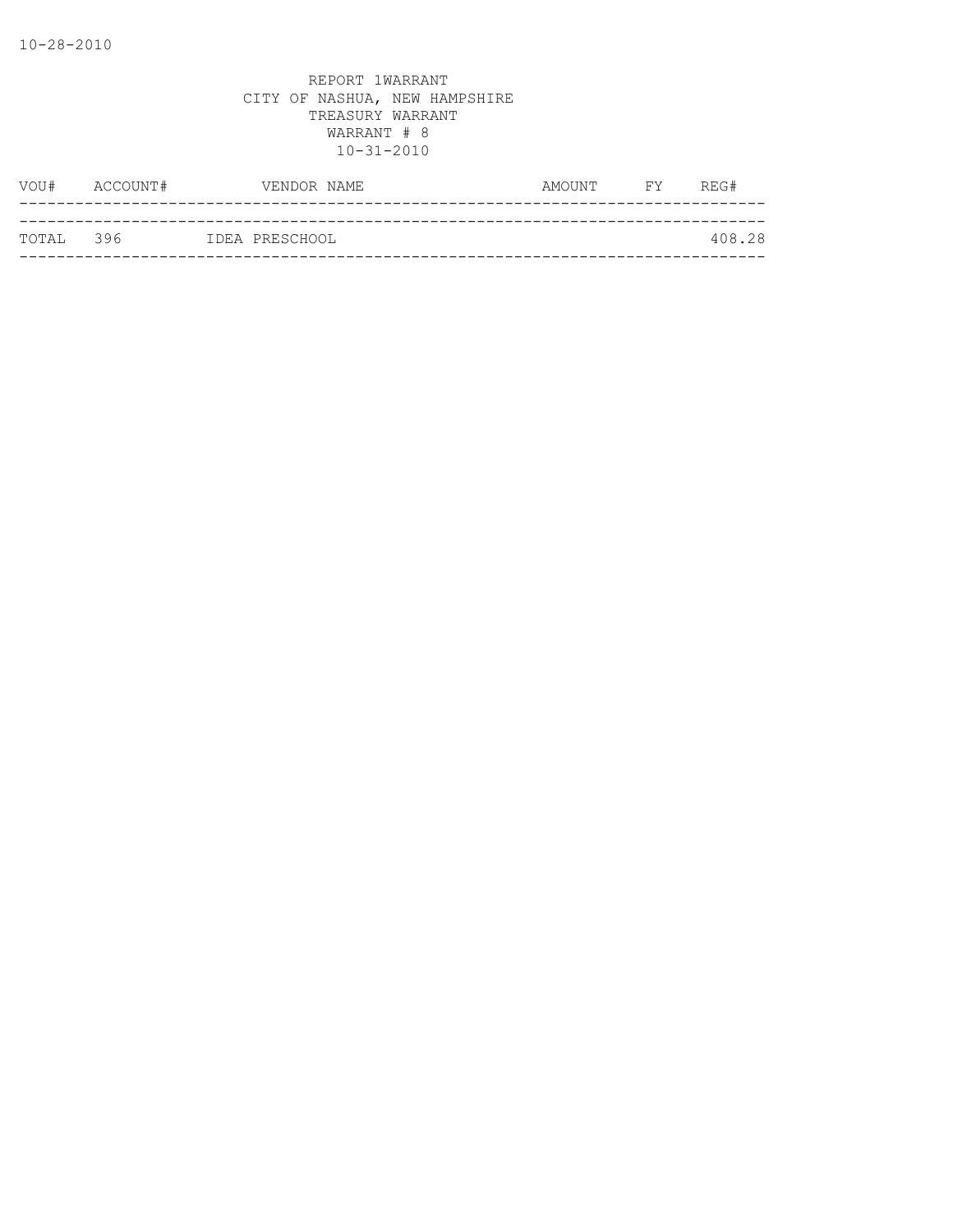| VOU#              | ACCOUNT#                                  | VENDOR NAME                                           | AMOUNT FY REG#           |                               |
|-------------------|-------------------------------------------|-------------------------------------------------------|--------------------------|-------------------------------|
| 735               |                                           | 412-161 LAW OFFICE OF LEONARD F MORLEY                | 28.93 172,793            |                               |
| TOTAL             | $412 - 16$                                | FINANCIAL SERVICES<br>INTEREST ON TAXES               |                          | 28.93                         |
| 736<br>737<br>738 | $412 - 180$<br>$412 - 180$<br>$412 - 180$ | LIPETRI WILLIAM<br>MCDONAH DONALD<br>MELANCON GREGORY | 113.00<br>61.00<br>77.00 | 172,075<br>172,073<br>172,074 |
| TOTAL             | $412 - 18$                                | FINANCIAL SERVICES<br>AUTO PERMITS                    |                          | 251.00                        |
| 739               | 413-203                                   | TREASURER STATE OF NH                                 | 3,526.00 172,767         |                               |
|                   | TOTAL 413-20                              | CITY CLERK'S OFFICE<br>MARRIAGE LICENSES              |                          | 3,526.00                      |
| 739               | $413 - 303$                               | TREASURER STATE OF NH                                 | 9,689.00                 | 172,767                       |
| TOTAL             | $413 - 30$                                | CITY CLERK'S OFFICE<br>CERTIFIED COPIES               |                          | 9,689.00                      |
| 740               | 416-599                                   | RIS PAPER COMPANY INC                                 | $-7.36$                  | 171,542                       |
| TOTAL             | $416 - 59$                                | PURCHASING DEPARTMENT<br>MISCELLANEOUS REVENUE        |                          | $-7.36$                       |
| 741<br>742        | $452 - 329$<br>$452 - 329$                | DURAND RENEE<br>PRINCE SONIA                          | 20.00<br>20.00           | 172,105<br>172,090            |
| TOTAL             | $452 - 32$                                | PARKS AND RECREATION<br><b>BASKETBALL</b>             |                          | 40.00                         |
|                   |                                           |                                                       |                          |                               |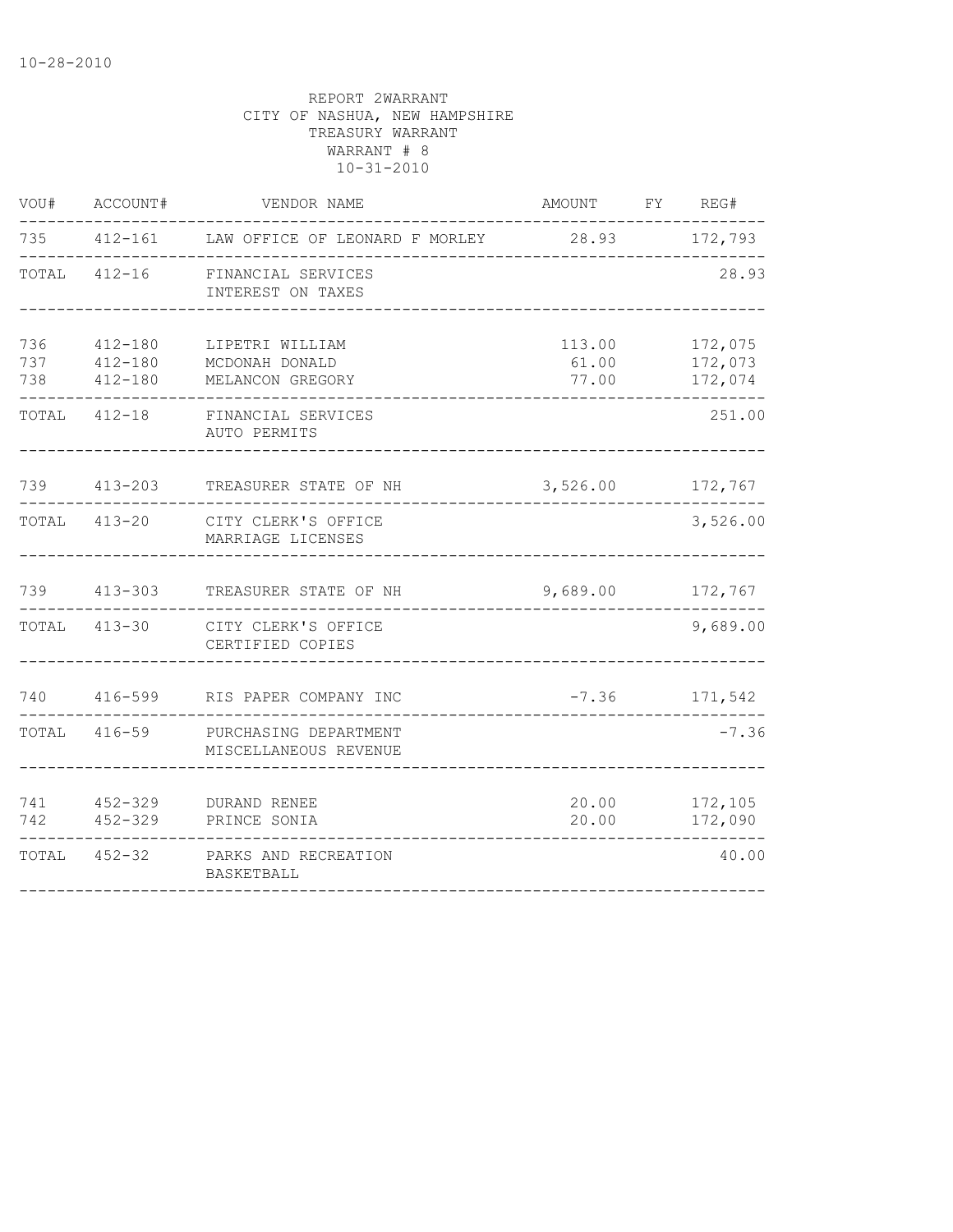| ACCOUNT#                                                      | VENDOR NAME                                                                                                                                  | AMOUNT                                                                                                                          | FY REG#                                                        |
|---------------------------------------------------------------|----------------------------------------------------------------------------------------------------------------------------------------------|---------------------------------------------------------------------------------------------------------------------------------|----------------------------------------------------------------|
|                                                               |                                                                                                                                              |                                                                                                                                 |                                                                |
| 501                                                           | MAYOR'S OFFICE                                                                                                                               |                                                                                                                                 | 45.00                                                          |
|                                                               | PETTY CASH                                                                                                                                   | 176.00                                                                                                                          | 171,432                                                        |
| 502                                                           | LEGAL DEPARTMENT                                                                                                                             |                                                                                                                                 | 176.00                                                         |
|                                                               |                                                                                                                                              |                                                                                                                                 | 171,654                                                        |
| 503                                                           | BOARD OF ALDERMEN                                                                                                                            |                                                                                                                                 | 63.00                                                          |
| 505-81058<br>505-81054<br>505-81032<br>505-81033<br>505-81078 | BRIDGES DOMESTIC & SEXUAL VIOL<br>GREAT AMERICAN DOWNTOWN<br>HARBOR HOMES INC<br>HARBOR HOMES INC<br>ST JOSEPH COMMUNITY SERVICES I          | 4,045.00<br>10,000.00<br>4,250.00<br>9,500.00<br>2,543.38                                                                       | 171,498<br>171,537<br>171,603<br>171,603<br>171,996            |
| 505                                                           | CIVIC & COMM. ACTIVITIES                                                                                                                     |                                                                                                                                 | 30, 338.38                                                     |
| 506-31005<br>506-31005<br>506-31005<br>506-31005<br>506-31005 | COMCAST<br>COMPUTER HUT OF N E INC<br>FAIRPOINT COMMUNICATIONS<br>FAIRPOINT COMMUNICATIONS<br>PAETEC COMMUNICATIONS INC                      | 64.15<br>44.90<br>845.94<br>95.32<br>5, 122.76                                                                                  | 172,780<br>172,007<br>172,786<br>172,788<br>172,745            |
| 506                                                           | TELECOMMUNICATIONS                                                                                                                           |                                                                                                                                 | 6,173.07                                                       |
| 507-82020<br>507-82025<br>507-82030<br>507-82035<br>507-82040 | NH RETIREMENT SYSTEM<br>NH RETIREMENT SYSTEM<br>NH RETIREMENT SYSTEM<br>NH RETIREMENT SYSTEM<br>NH RETIREMENT SYSTEM<br>NH RETIREMENT SYSTEM | 227,072.33<br>120, 442.71<br>205,759.24<br>535,569.92<br>102,688.69<br>54.50                                                    | 12,192<br>12,192<br>12,192<br>12,192<br>12,192<br>172,705      |
| 507                                                           | PENSIONS                                                                                                                                     |                                                                                                                                 | 1, 191, 587.39                                                 |
| 511-98029                                                     |                                                                                                                                              | 38.00                                                                                                                           | 171,432                                                        |
| 511                                                           |                                                                                                                                              |                                                                                                                                 | 38.00                                                          |
|                                                               |                                                                                                                                              | 501-94005 GREATER NASHUA CHAMBER OF COMM<br>502-91015<br>503-41015 PERFECTA CAMERA CORP<br>507-82025<br>PETTY CASH<br>CITI-STAT | 45.00 171,694<br>____________________________________<br>63.00 |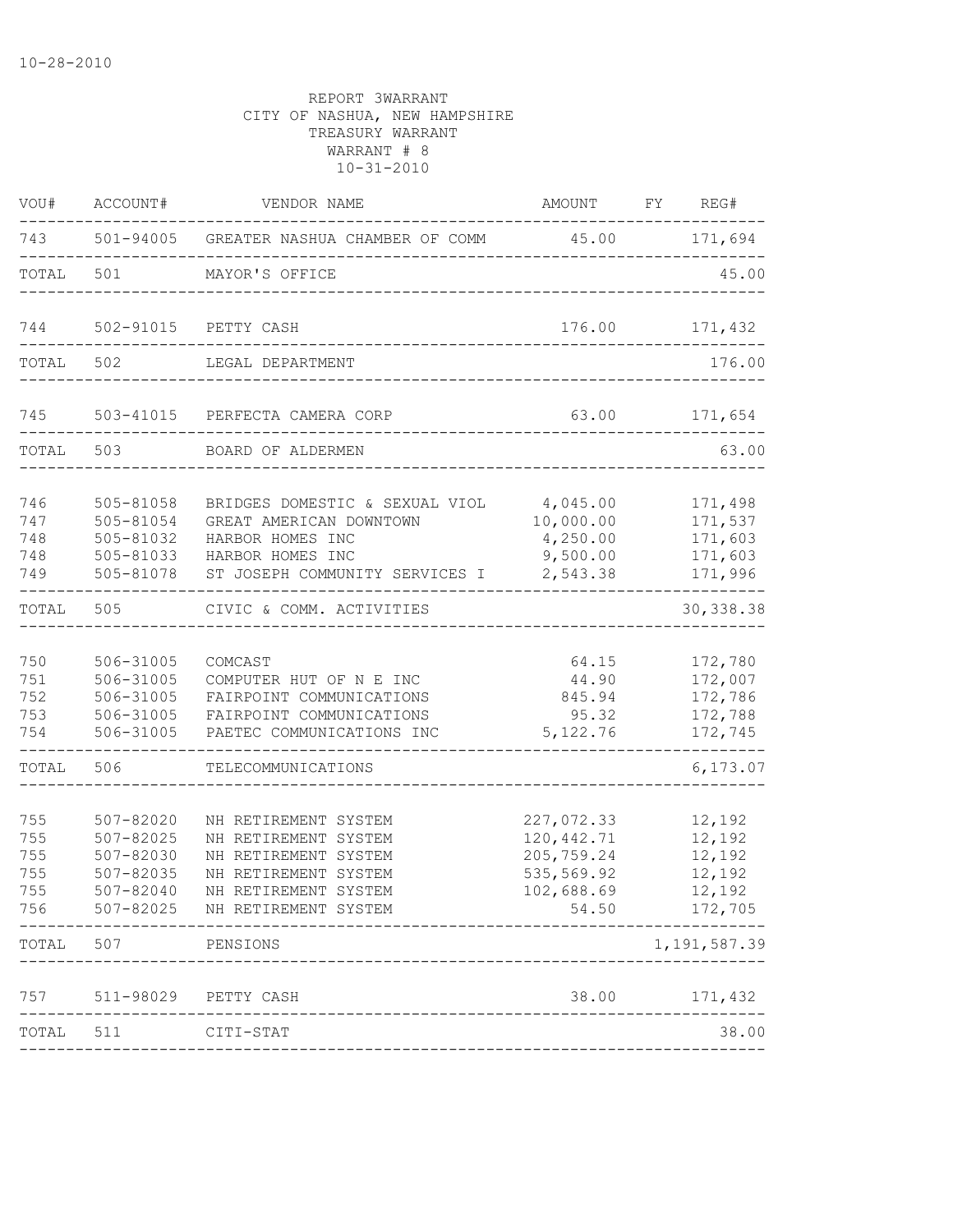| VOU#       | ACCOUNT#               | VENDOR NAME                                                                       | AMOUNT           | FY | REG#                       |
|------------|------------------------|-----------------------------------------------------------------------------------|------------------|----|----------------------------|
| 758        | 512-59095              | DOCULYNX INC                                                                      | 503.97           |    | 172,054                    |
| 759        | 512-94010              | NH LOCAL GOVERNMENT CENTER                                                        | 200.00           |    | 171,436                    |
| 760        | 512-91015              | PETTY CASH                                                                        | 43.00            |    | 171,432                    |
| 761        | 512-43005              | POSTMASTER                                                                        | 1,320.00         |    | 171,430                    |
| 762        | 512-49025              | PRICE DIGESTS                                                                     | 360.00           |    | 172,790                    |
| TOTAL      | 512                    | FINANCIAL SERVICES                                                                |                  |    | 2,426.97                   |
| 763        | 513-91005              | BOILEAU JUDY                                                                      | 119.00           |    | 172,706                    |
| 764        | 513-41015              | GAYLORD BROS INC                                                                  | 108.15           |    | 172,000                    |
| 764        | 513-43005              | GAYLORD BROS INC                                                                  | 15.51            |    | 172,000                    |
| 765        | 513-43005              | MC&E/ELECTIONSOURCE                                                               | 7.74             |    | 172,089                    |
| 765        | 513-49075              | MC&E/ELECTIONSOURCE                                                               | 23.85            |    | 172,089                    |
| 766        | 513-59100              | OCCUPATIONAL DRUG TESTING LLC                                                     | 260.00           |    | 171,639                    |
| 767        | 513-41015              | UNIVERSITY PRODUCTS INC                                                           | 39.75            |    | 171,632                    |
| 767        | 513-43005              | UNIVERSITY PRODUCTS INC                                                           | 7.47             |    | 171,632                    |
| TOTAL      | 513                    | CITY CLERK'S OFFICE                                                               |                  |    | 581.47                     |
|            |                        |                                                                                   |                  |    |                            |
| 768        | 516-45240              | BIGELOW PRODUCTS                                                                  | 108.51           |    | 171,725                    |
| 769        | 516-94005              | GABRIEL ROBERT                                                                    | 97.00            |    | 172,707                    |
| 770        | 516-45240              | RIS PAPER COMPANY INC                                                             | 1,362.43         |    | 171,542                    |
| 771        | 516-54011              | TELEGRAPH PUBLISHING COMPANY                                                      | 789.05           |    | 171,998                    |
| 771        | 516-54016              | TELEGRAPH PUBLISHING COMPANY                                                      | 1,178.38         |    | 171,998                    |
| TOTAL      | 516                    | PURCHASING DEPARTMENT                                                             |                  |    | 3,535.37                   |
|            |                        |                                                                                   |                  |    |                            |
| 772        | 517-59135              | BAIN PEST CONTROL SERVICE INC                                                     | 75.00            |    | 172,003                    |
| 773        | 517-75023              | HEATING SPECIALTIES OF NH INC                                                     | 67.92            |    | 171,981                    |
| 774        | 517-75023              | HOME DEPOT CREDIT SERVICES<br>KIDDER CONCRETE CUTTING & CORI                      | 145.29           |    | 172,754                    |
| 775        | 517-75023              |                                                                                   | 600.00           |    | 171,459<br>172,782         |
| 776<br>777 | 517-34015              | NATIONAL GRID<br>NEVERETTS SEW & VAC INC                                          | 477.30<br>111.85 |    | 171,490                    |
| 778        | 517-74085<br>517-75160 | PEABODY SUPPLY COMPANY                                                            | 94.11            |    | 172,049                    |
|            | 517-33005              | PENNICHUCK WATER                                                                  | 448.67           |    |                            |
| 779        |                        |                                                                                   |                  |    | 172,756                    |
| 780<br>781 |                        | 517-49075 PETTY CASH<br>517-32005 PUBLIC SERVICE OF NEW HAMPSHIR 6,554.15 172,814 | 20.76            |    | 171,432                    |
| 782        |                        | 517-75130 SHATTUCK MALONE OIL CO                                                  | 192.20           |    | 172,741                    |
|            |                        | TOTAL 517 BUILDING MAINT - CITY ADMIN                                             |                  |    | --------------<br>8,787.25 |
|            |                        |                                                                                   |                  |    |                            |
| 783        |                        | 519-91005 MARINO ANGELO                                                           | 333.40           |    | 172,708                    |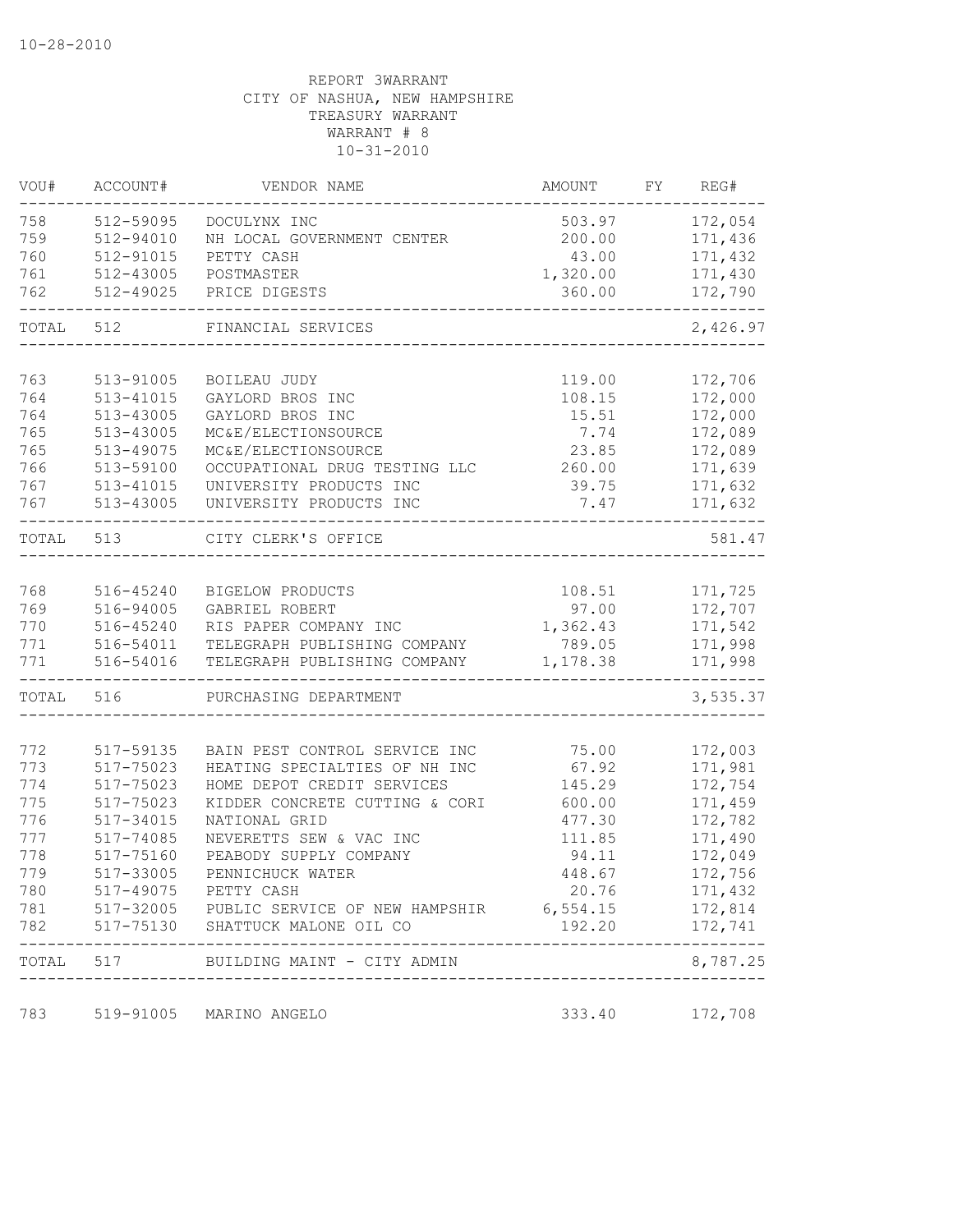| VOU#       | ACCOUNT#                   | VENDOR NAME                                    | <b>AMOUNT</b>     | FY | REG#               |
|------------|----------------------------|------------------------------------------------|-------------------|----|--------------------|
| TOTAL      | 519                        | ASSESSORS<br>____________________________      |                   |    | 333.40             |
| 784        | 520-59100                  | ERICKSON CLEANING SERVICES LLC                 | 380.00            |    | 171,571            |
| 785        | 520-34015                  | NATIONAL GRID                                  | 100.68            |    | 172,782            |
| 786        | 520-33005                  | PENNICHUCK WATER                               | 794.61            |    | 172,756            |
| 787        | $520 - 32005$              | PSNH                                           | 295.89            |    | 172,804            |
| TOTAL      | 520                        | HUNT BUILDING                                  |                   |    | 1,571.18           |
|            |                            |                                                |                   |    |                    |
| 788<br>789 | $522 - 64045$              | CDW GOVERNMENT INC<br>PETTY CASH               | 249.39            |    | 171,769<br>171,432 |
| 790        | 522-94005<br>522-94005     | TAILLON PC BUSINESS SOLUTIONS                  | 20.00<br>480.00   |    | 172,077            |
| 790        | 522-94045                  | TAILLON PC BUSINESS SOLUTIONS                  | 1,650.00          |    | 172,077            |
| TOTAL      | 522                        | INFORMATION TECHNOLOGY                         |                   |    | 2,399.39           |
|            |                            |                                                |                   |    |                    |
| 791        |                            | 523-94005 PETTY CASH                           | 25.00             |    | 171,432            |
| TOTAL      | 523                        | GIS                                            |                   |    | 25.00              |
| 792        |                            | 524-64053 ABOUNDI INC                          |                   |    | 855.00 172,006     |
| TOTAL      | 524                        | COMPUTERS - CITYWIDE                           |                   |    | 855.00             |
|            |                            |                                                |                   |    |                    |
| 793        | $531 - 46040$              | ALBERT JOSHUA                                  | 75.95             |    | 172,711            |
| 794<br>794 | $531 - 46040$              | ALEC'S SHOE STORE INC<br>ALEC'S SHOE STORE INC | 3,645.54<br>84.95 |    | 171,581            |
| 795        | 531-46045<br>$531 - 46040$ | ALL SPORTS HEROES UNIFORMS,                    |                   |    | 171,581<br>171,550 |
| 796        | $531 - 95000$              | AMERICAN POLYGRAPH ASSOCIATION                 | 249.53<br>450.00  |    | 172,765            |
| 797        | 531-53070                  | ANIMAL HOSPITAL OF NASHUA INC                  | 315.10            |    | 171,662            |
| 798        | 531-78007                  | BELLETETES INC                                 | 19.78             |    | 171,589            |
| 799        | $531 - 46040$              | BEN'S UNIFORMS                                 | 1,594.17          |    | 172,009            |
| 800        | 531-78007                  | BEST FORD                                      | 93.53             |    | 171,466            |
| 801        | 531-94010                  | BOURGEOIS FRANCIS                              | 684.00            |    | 172,709            |
| 802        | 531-94005                  | BRISTOL HARBOR INN                             | 418.10            |    | 172,798            |
| 803        | 531-72020                  | CAPUS AUTOMATION SERVICES                      | 1,425.00          |    | 172,762            |
| 804        | 531-78007                  | CARPARTS OF NASHUA                             | $-11.55$          |    | 171,465            |
| 805        | 531-41015                  | EMPLOYEE DATA FORMS                            | 90.75             |    | 171,684            |
| 806        | 531-42000                  | F W WEBB COMPANY                               | 186.21            |    | 171,530            |
| 807        | 531-31025                  | FAIRPOINT COMMUNICATIONS                       | 202.36            |    | 172,786            |
| 808        | 531-31025                  | FAIRPOINT COMMUNICATIONS                       | 142.38            |    | 172,788            |
| 809        | 531-46040                  | FISHER JOHN                                    | 112.12            |    | 172,719            |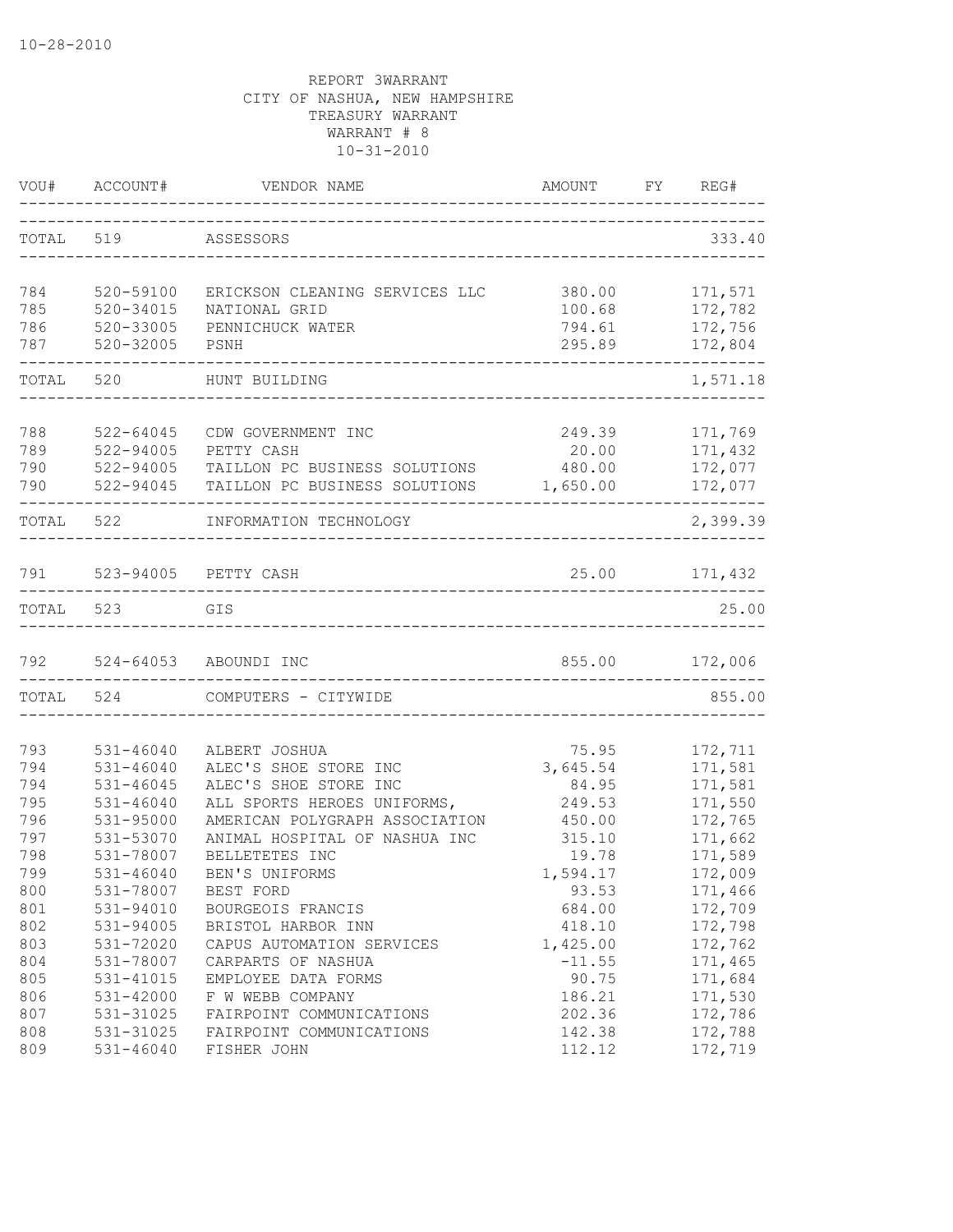| VOU# | ACCOUNT#      | VENDOR NAME                      | AMOUNT    | FY | REG#    |
|------|---------------|----------------------------------|-----------|----|---------|
| 810  |               | 531-59100 GATE CITY FENCE CO INC | 242.26    |    | 171,570 |
| 811  | 531-66025     | GE CAPITAL INC                   | 1, 113.28 |    | 171,709 |
| 812  | $531 - 46040$ | GEORGE'S APPAREL                 | 431.00    |    | 171,517 |
| 813  | $531 - 64045$ | GHA TECHNOLOGIES INC             | 2,668.27  |    | 171,555 |
| 814  | 531-41015     | GRANITE STATE STAMPS INC         | 14.37     |    | 171,697 |
| 815  | 531-53125     | HANNON PATRICK                   | 199.90    |    | 172,713 |
| 816  | 531-45125     | HEADSETS.COM                     | 337.89    |    | 171,509 |
| 817  | 531-42000     | HOME DEPOT CREDIT SERVICES       | 154.39    |    | 172,775 |
| 817  | 531-78007     | HOME DEPOT CREDIT SERVICES       | 6.96      |    | 172,775 |
| 818  | $531 - 46030$ | HOWE SCOTT                       | 324.53    |    | 172,718 |
| 818  | 531-95000     | HOWE SCOTT                       | 220.00    |    | 172,718 |
| 819  | 531-75023     | HSBC BUSINESS SOLUTIONS          | 301.54    |    | 172,078 |
| 820  | 531-59100     | J P PEST SERVICES                | 195.05    |    | 171,617 |
| 821  | 531-75023     | JOHN DEERE LANDSCAPES/LESCO      | 178.40    |    | 171,784 |
| 822  | $531 - 46040$ | KARLIS ANDREW                    | 99.95     |    | 172,712 |
| 823  | $531 - 46040$ | LAMARCHE JEFFREY                 | 132.42    |    | 172,722 |
| 824  | 531-78007     | MAYNARD & LESIEUR INCORPORATED   | 113.70    |    | 171,990 |
| 825  | 531-64192     | NASHUA OUTDOOR POWER EQUIPMENT   | 12.98     |    | 171,597 |
| 826  | 531-75023     | NASHUA WALLPAPER & PAINT CO      | 331.88    |    | 171,598 |
| 827  | 531-34015     | NATIONAL GRID                    | 1,346.33  |    | 172,782 |
| 828  | $531 - 46040$ | NEWELL JOHN T                    | 211.93    |    | 172,720 |
| 829  | 531-75023     | NORMAN E DAY INC                 | 178.50    |    | 171,444 |
| 830  | 531-78007     | NORTHERN FOREIGN CAR PARTS INC   | 128.50    |    | 172,038 |
| 831  | 531-31040     | PAETEC COMMUNICATIONS INC        | 296.31    |    | 172,745 |
| 832  | $531 - 64040$ | PC MALL GOV INC                  | 4,442.50  |    | 171,779 |
| 833  | 531-33005     | PENNICHUCK WATER                 | 18.18     |    | 172,756 |
| 834  | 531-94005     | PETTY CASH                       | 125.67    |    | 172,714 |
| 835  | 531-91025     | PETTY CASH                       | 10.00     |    | 172,715 |
| 836  | 531-41015     | PETTY CASH                       | 15.48     |    | 172,716 |
| 836  | $531 - 42000$ | PETTY CASH                       | 2.48      |    | 172,716 |
| 836  | 531-75023     | PETTY CASH                       | 12.48     |    | 172,716 |
| 836  | 531-78007     | PETTY CASH                       | 4.74      |    | 172,716 |
| 836  | 531-98035     | PETTY CASH                       | 42.16     |    | 172,716 |
| 837  | 531-32035     | PSNH                             | 297.48    |    | 172,804 |
| 838  | 531-53050     | PSYCHOTHERAPY ASSOCIATES INC     | 175.00    |    | 171,783 |
| 839  | 531-46045     | QRST'S & R.A.W.                  | 174.50    |    | 172,033 |
| 840  | 531-42000     | REXEL CLS                        | 152.53    |    | 171,911 |
| 841  | 531-78007     | ROBBINS AUTO PARTS               | 210.08    |    | 171,944 |
| 842  | 531-41015     | SPECTRA ASSOCIATES INC           | 144.95    |    | 171,584 |
| 843  | 531-41015     | TAB PRODUCTS CO LLC              | 980.41    |    | 171,529 |
| 844  | 531-75023     | TAMARACK LANDSCAPING INC         | 100.00    |    | 171,585 |
| 845  | $531 - 42000$ | THE DURKIN CO INC                | 357.96    |    | 171,609 |
| 846  | 531-78007     | TOWERS MOTOR PARTS CORP          | 23.59     |    | 171,689 |
| 847  | 531-91025     | TREFRY JOSHUA                    | 40.00     |    | 172,717 |
| 848  | 531-31025     | VERIZON WIRELESS                 | 129.03    |    | 172,774 |
| 848  | 531-31050     | VERIZON WIRELESS                 | 910.81    |    | 172,774 |
| 849  | $531 - 46040$ | WELCH MIKE                       | 474.99    |    | 172,710 |
| 850  | 531-74035     | WEST PAYMENT CENTER              | 254.87    |    | 171,536 |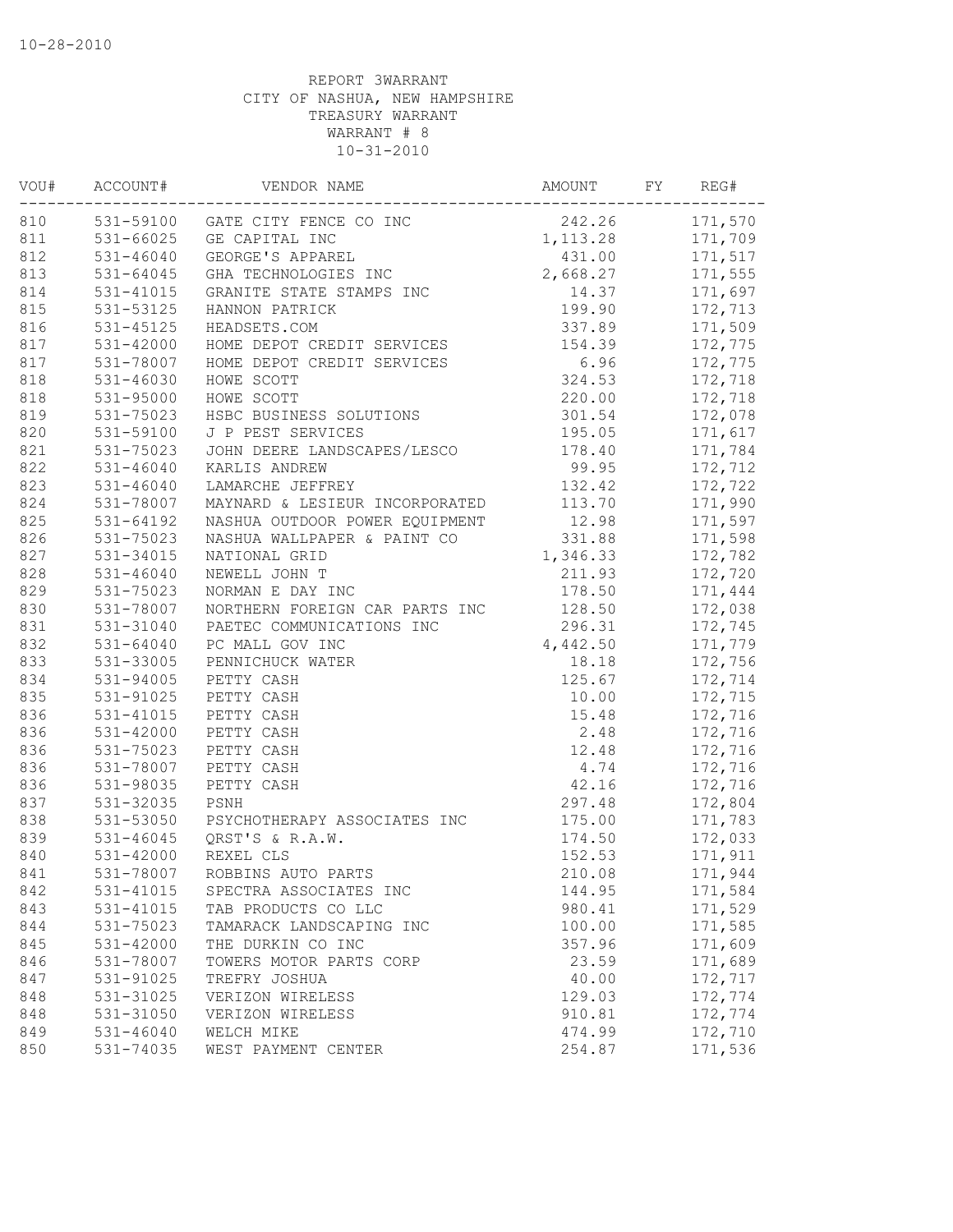|           | VOU# ACCOUNT# | VENDOR NAME                              | AMOUNT FY REG# |               |
|-----------|---------------|------------------------------------------|----------------|---------------|
|           |               | 851 531-45220 WITMER PUBLIC SAFETY GROUP | 994.00 172,030 |               |
|           |               | 852 531-46040 YURCAK JOHN                |                | 89.99 172,721 |
| TOTAL 531 |               | POLICE DEPARTMENT                        |                | 29, 202.14    |
|           |               |                                          |                |               |
| 853       | 532-78075     | A SIGN OF THINGS TO COME/KEITH 200.00    |                | 171,521       |
| 854       | 532-75130     | AE MECHANICAL INC                        | 2,559.95       | 171,946       |
| 855       | 532-75023     | AIR CLEANING SPECIALISTS OF NE           | 720.00         | 171,693       |
| 856       | 532-64094     | BAILEY'S TOWING & AUTOBODY               | 2,997.00       | 171,653       |
| 857       | 532-74092     | BATTERIES PLUS                           | 1,440.00       | 171,710       |
| 857       | 532-78100     | BATTERIES PLUS                           | 32.64          | 171,710       |
| 857       | 532-79040     | BATTERIES PLUS                           | 158.93         | 171,710       |
| 858       | 532-75023     | BELLETETES INC                           | 51.27          | 171,589       |
| 858       | 532-78100     | BELLETETES INC                           | 18.23          | 171,589       |
| 859       | $532 - 46030$ | BERGERON PROTECTIVE CLOTHING             | 44.86          | 171,726       |
| 860       | 532-74092     | BRIAN MASON ELECTRIC LLC                 | 875.00         | 171,642       |
| 861       | 532-78100     | C & M DISTRIBUTING CO                    | 82.00          | 171,814       |
| 862       | $532 - 46045$ | COTE STEPHEN                             | 16.50          | 171,649       |
| 863       | $532 - 46030$ | DOHERTY ED                               | 385.00         | 172,066       |
| 864       | 532-78105     | DONOVAN SPRING COMPANY INC               | 1,926.04       | 171,495       |
| 865       | 532-78100     | FASTENAL COMPANY                         | 40.82          | 171,633       |
| 866       | 532-75100     | FIMBEL PAUNET CORPORATION                | 170.00         | 171,695       |
| 867       | 532-64080     | FIRE TECH & SAFETY OF NEW ENGL           | 219.48         | 171,692       |
| 868       | 532-79040     | GATE CITY MONUMENT INC                   | 60.00          | 172,755       |
| 869       | 532-78075     | GREENFIELD INDUSTRIES INC                | 37.00          | 171,499       |
| 870       | 532-75160     | HARRY W WELLS & SON INC                  | 132.75         | 171,825       |
| 871       | $532 - 46030$ | INDUSTRIAL PROTECTION SERVICES           | 1,416.00       | 171,507       |
| 872       | 532-78007     | JACK YOUNG COMPANY, INC                  | 194.51         | 171,717       |
| 873       | 532-79020     | LW BILLS/ALARM ENGINEERING               | 170.00         | 171,600       |
| 874       | 532-78075     | MIKE'S CUSTOM KANVAS                     | 150.00         | 171,469       |
| 875       | 532-78100     | MINUTEMAN TRUCKS INC                     | 1,316.27       | 171,615       |
| 876       | 532-34015     | NATIONAL GRID                            | 1,073.41       | 172,782       |
| 877       | 532-95005     | <b>NEAFM</b>                             | 25.00          | 172,768       |
| 878       | 532-94010     | NELSON PATRICK                           | 445.00         | 171,451       |
| 879       | 532-42005     | NEW ENGLAND PAPER & SUPPLY               | 408.49         | 171,606       |
| 879       | 532-42010     | NEW ENGLAND PAPER & SUPPLY               | 71.11          | 171,606       |
| 879       | 532-42020     | NEW ENGLAND PAPER & SUPPLY               | 108.79         | 171,606       |
| 880       | 532-94005     | NHBOA                                    | 35.00          | 172,776       |
| 881       | 532-31040     | PAETEC COMMUNICATIONS INC                | 21.44          | 172,745       |
| 882       | 532-33005     | PENNICHUCK WATER                         | 2,046.69       | 172,756       |
| 883       | 532-47010     | PHYSIO-CONTROL INC                       | 705.00         | 171,678       |
| 884       | 532-49025     | POLK CITY DIRECTORIES                    | 245.00         | 171,506       |
| 885       | 532-79045     | POWER & TEL                              | 726.75         | 171,971       |
| 886       | 532-79025     | PROGRESSIVE ALARM SERVICES, IN           | 190.00         | 171,850       |
| 887       | 532-32005     | PSNH                                     | 4,409.39       | 172,804       |
| 888       | 532-78007     | SANEL AUTO PARTS CO                      | 42.09          | 171,594       |
| 888       | 532-78100     | SANEL AUTO PARTS CO                      | 434.27         | 171,594       |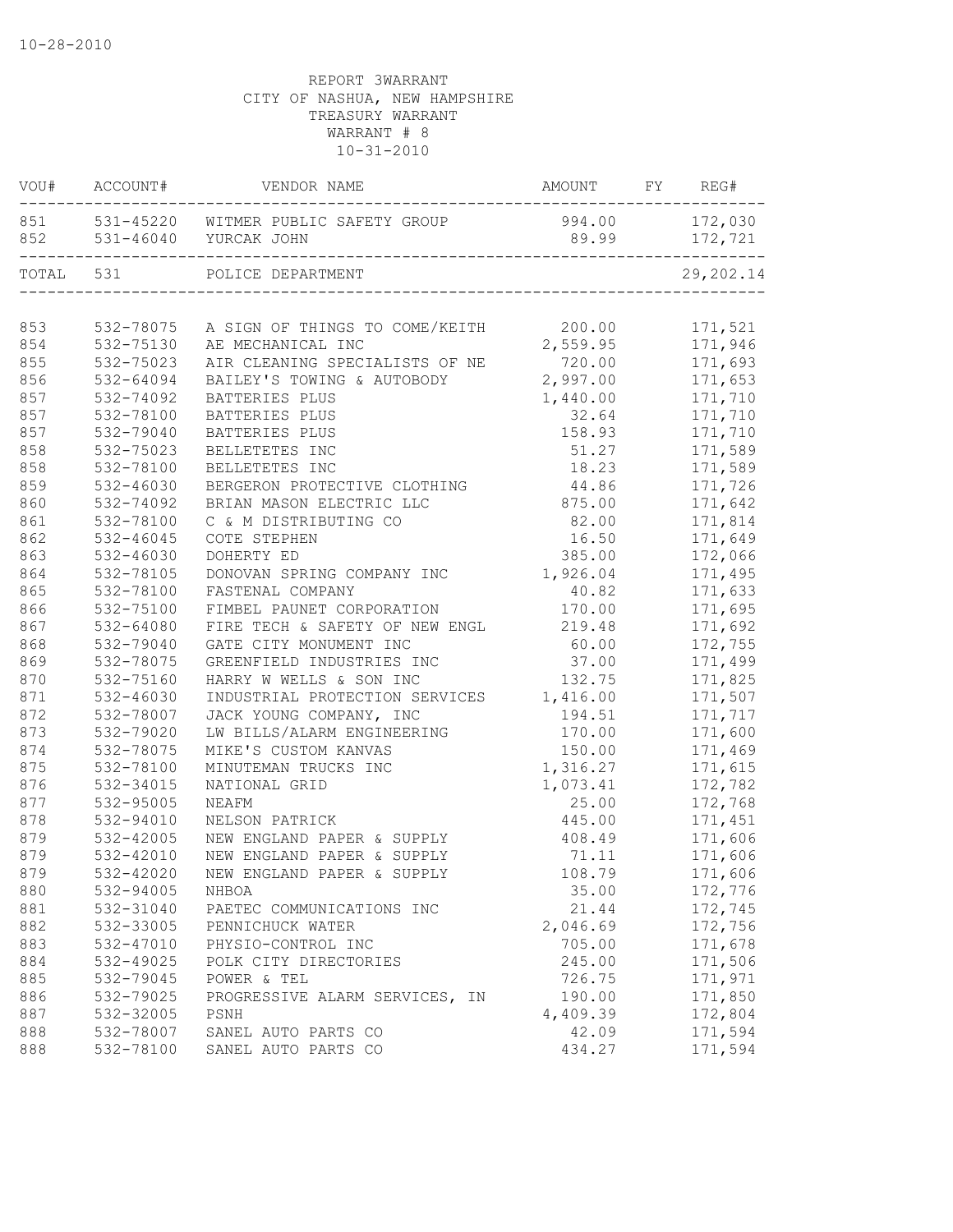| VOU#  | ACCOUNT#  | VENDOR NAME                     | AMOUNT   | FY. | REG#          |
|-------|-----------|---------------------------------|----------|-----|---------------|
| 889   | 532-95005 | SOUHEGAN MUTUAL FIRE AID ASSOC  | 50.00    |     | 172,753       |
| 890   | 532-59100 | TRUE BLUE CLEANERS              | 129.70   |     | 171,614       |
| 891   | 532-78095 | TST EQUIPMENT INC               | 495.00   |     | 171,569       |
| 892   | 532-59100 | UNITED SITE SERVICES NORTHEAST  | 19.63    |     | 172,789       |
| 893   | 532-46030 | WITMER PUBLIC SAFETY GROUP      | 140.50   |     | 172,030       |
| 894   | 532-78020 | YANKEE TRUCKS                   | 1,017.28 |     | 171,479       |
| 894   | 532-78080 | YANKEE TRUCKS                   | 21.26    |     | 171,479       |
| TOTAL | 532       | FIRE DEPARTMENT                 |          |     | 28, 275.05    |
|       |           |                                 |          |     |               |
| 895   | 534-64297 | JOHNSON'S ELECTRIC INC          | 65.00    |     | 171,535       |
| 896   | 534-64297 | MILL METALS CORP                | 159.00   |     | 171,659       |
| 897   | 534-32020 | PSNH                            | 369.38   |     | 172,792       |
| 898   | 534-32020 | PSNH                            | 245.63   |     | 172,804       |
| TOTAL | 534       | STREET LIGHTING                 |          |     | 839.01        |
|       |           |                                 |          |     |               |
| 899   | 536-74150 | ACS INDUSTRIAL SERVICES, INC    | 3,318.18 |     | 172,025       |
| 900   | 536-74150 | DELMMAR COMMUNICATIONS          | 293.70   |     | 172,050       |
| 901   | 536-49075 | MOTOROLA                        | 1,950.00 |     | 171,541       |
| 901   | 536-64192 | MOTOROLA                        | 453.36   |     | 171,541       |
| 901   | 536-74150 | MOTOROLA                        | 1,171.70 |     | 171,541       |
| 902   | 536-32035 | PSNH                            | 808.70   |     | 172,804       |
| 903   | 536-74150 | SUNNY COMMUNICATIONS, INC       | 5,538.00 |     | 172,039       |
| 904   | 536-49075 | TESSCO INC                      | 385.42   |     | 171,962       |
| 904   | 536-64192 | TESSCO INC                      | 112.08   |     | 171,962       |
| 905   | 536-43005 | UNITED PARCEL SERVICE           | 13.65    |     | 172,816       |
| 906   | 536-31050 | VERIZON WIRELESS                | 36.74    |     | 172,774       |
| TOTAL | 536       | CITYWIDE COMMUNICATIONS         |          |     | 14,081.53     |
|       |           |                                 |          |     |               |
| 907   | 541-95010 | PENNICHUCK WATER                | 155.17   |     | 172,756       |
| 908   | 541-32005 | PUBLIC SERVICE OF NEW HAMPSHIR  | 1,145.67 |     | 172,814       |
| 909   | 541-94005 | THE FOUNDATION FOR HEALTHY COM  | 50.00    |     | 172,799       |
| TOTAL | 541       | COMMUNITY SERVICES DIVISION     |          |     | 1,350.84      |
| 910   | 542-94005 | WENDT BETTY                     |          |     | 85.00 172,723 |
| TOTAL | 542       | COMMUNITY HEALTH                |          |     | 85.00         |
|       |           |                                 |          |     |               |
| 911   |           | 543-53025 MILLIPORE CORPORATION | 365.00   |     | 171,534       |
| 911   |           | 543-53025 MILLIPORE CORPORATION | 263.00   |     | 09 171,534    |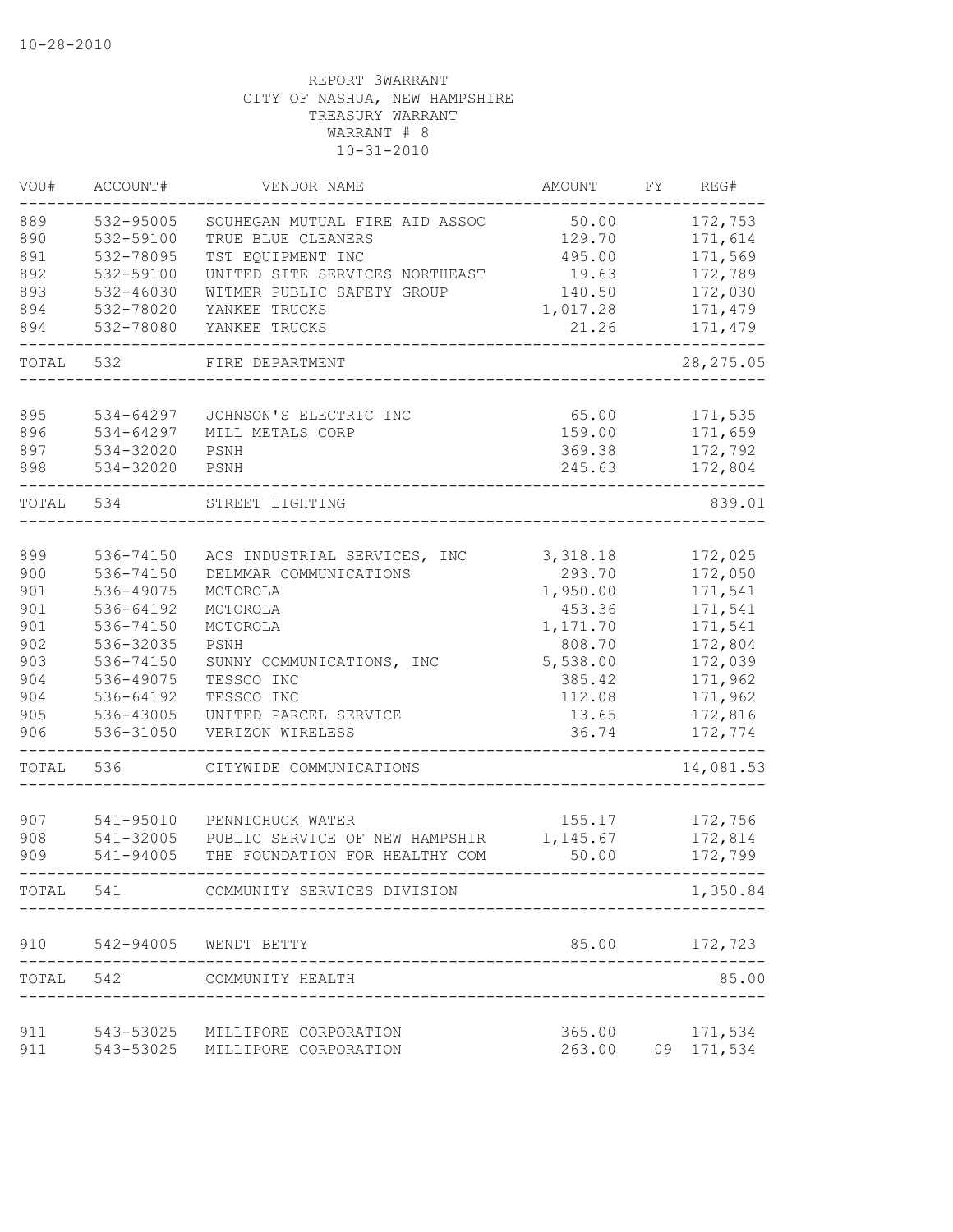|            |                        | VOU# ACCOUNT# VENDOR NAME AMOUNT FY REG#        |                              |                    |
|------------|------------------------|-------------------------------------------------|------------------------------|--------------------|
|            |                        |                                                 |                              |                    |
|            |                        | 912 544-91005 MACK ROBERT                       | 48.30 171,528                |                    |
|            |                        | TOTAL 544 WELFARE ADMINISTRATION                |                              | 48.30              |
|            | 913 545-97020          | 108-110 ASH ST LLC                              | 464.00 171,478               |                    |
|            | 545-97020              | 11 GRANITE ST LLC                               | 461.85                       | 171,722            |
| 914<br>915 | 545-97020              | 13-15 COURTLAND ST REALTY LLC                   | 600.00 172,087               |                    |
|            | 545-97020              | 188 CONCORD ST LLC DBA LILLIAN 1,761.00 171,643 |                              |                    |
| 916        |                        |                                                 |                              |                    |
| 917        | 545-97020<br>545-97020 | 23-25 TEMPLE ST REALTY LLC                      | 560.00 171,650               |                    |
| 918        |                        | 243 MAIN STREET, LLC                            | 220.00                       | 500.00 172,085     |
| 919        | 545-97020              | 28-34 RR SQUARE LLC<br>32 B REAL ESTATE LLC     |                              | 171,485            |
| 920<br>921 | 545-97020<br>545-97020 | ACKERMAN BETTY E                                | 760.00<br>203.84             | 171,740<br>171,440 |
| 922        |                        |                                                 |                              | 171,573            |
| 923        | 545-97020<br>545-97020 | AMHERST ST ASSOCIATES<br>BANKOWSKI LYNN         | 279.38<br>446.00             | 171,739            |
| 924        | 545-97020              | BC-AD PROPERTIES                                | 341.10                       | 171,591            |
| 925        | 545-97020              | <b>BUJA DONALD</b>                              | 223.81                       | 171,578            |
| 926        | 545-97020              | CANTERBURY APARTMENTS                           |                              |                    |
| 927        | 545-97020              | CONSTANT NORMAND                                | 1,040.80 171,464<br>1,425.00 | 171,448            |
| 928        | 545-97020              | DEMERS LUC A                                    | 650.00                       | 171,687            |
| 929        | 545-97015              | DEMOULAS SUPERMARKETS INC                       | 2,959.68                     | 172,742            |
| 930        | 545-97020              | DULAC NOEL                                      | 450.00                       | 172,082            |
| 931        | 545-97020              | GAUTHIER REALTY/CONNIE GAUTHIE 1,290.00         |                              | 171,720            |
| 932        | 545-97020              | GAUVIN GARY                                     | 370.00                       | 171,625            |
| 933        | 545-97020              | JENSENS'S INC                                   | 406.00                       | 171,574            |
| 934        | 545-97020              | LAMBERT MARIA                                   | 520.34                       | 171,736            |
| 935        | 545-97020              | LAMERAND ENTERPRISES/KYLE LAME 1,400.48 171,680 |                              |                    |
| 936        | 545-97020              | LAVOIE HERVE E                                  |                              | 650.00 171,656     |
| 937        | 545-97020              | LEITH ROBERT W                                  | 600.00                       | 171,669            |
| 938        | 545-97020              | LTA INVESTMENTS LLC                             | 250.00                       | 171,626            |
| 939        | 545-97020              | MARGUERITE'S PLACE INC                          | 368.00                       |                    |
| 940        | 545-97020              | MOONEY MICHAEL                                  | 466.67                       | 171,480<br>171,735 |
| 941        |                        | 545-97020 MOTEL 6                               | 2,991.48                     | 171,685            |
| 942        | 545-97020              | NASHUA HOUSING AUTHORITY                        | 138.00                       | 171,691            |
| 943        | 545-97015              | NATIONAL GRID                                   | 976.65                       | 172,817            |
| 944        | 545-97020              | OH ASH STREET HOLDINGS LLC/DAN                  | 387.10                       | 171,645            |
| 945        | 545-97020              | PAPPAS TOM                                      | 400.00                       | 172,067            |
| 946        | 545-97020              | PRA PROPERTIES LTD PARTNERSHIP                  | 863.59                       | 171,696            |
| 947        | 545-97015              | PSNH                                            | 1,425.67                     | 172,807            |
| 948        | 545-97020              | ROGERS SCOTT                                    | 845.00                       | 171,729            |
| 949        | 545-97020              | SHARON MERCURI                                  | 785.87                       | 172,083            |
| 950        | 545-97020              | THOMPSON SAMANTHA                               | 500.00                       | 171,738            |
| 951        | 545-97015              | WINGATE'S PHARMACY INC                          | 6,527.06                     | 172,743            |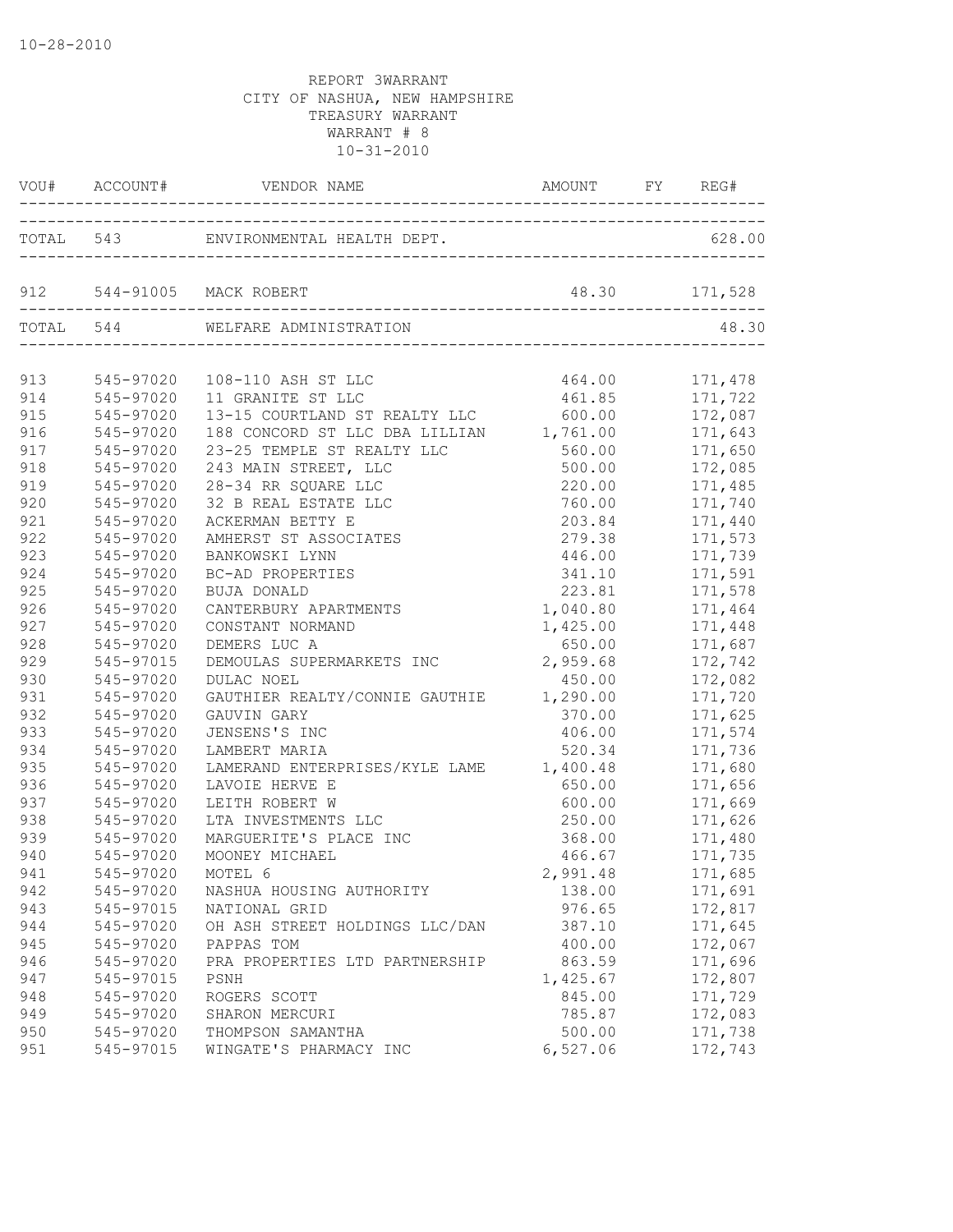| VOU#      | ACCOUNT#      | VENDOR NAME                                        | AMOUNT    | FY | REG#           |
|-----------|---------------|----------------------------------------------------|-----------|----|----------------|
|           |               | 952 545-97020 ZHAO CHANG                           |           |    | 500.00 171,511 |
| 953       |               | 545-97020 ZIA HUSSAIN                              | 975.00    |    | 172,084        |
| TOTAL     | 545           | WELFARE COSTS<br>_________________________________ |           |    | 36,983.37      |
|           |               |                                                    |           |    |                |
| 954       | $551 - 41015$ | DEPENDABLE LOCK SERVICE INC                        | 82.00     |    | 171,702        |
| 955       | 551-91005     | DOOKRAN STEPHEN                                    | 208.50    |    | 171,683        |
| 956       | $551 - 64300$ | FORESTRY SUPPLIERS INC                             | 360.14    |    | 171,445        |
| 957       | $551 - 49075$ | IMTEK REPROGRAPHICS INC                            | 321.92    |    | 171,787        |
| 958       | 551-59100     | J P PEST SERVICES                                  | 91.62     |    | 171,617        |
| 959       | 551-59100     | JAN-PRO CLEANING SYSTEMS NORTH                     | 435.00    |    | 172,021        |
| 960       | $551 - 64300$ | MAINE TECHNICAL SOURCE INC                         | 156.34    |    | 171,510        |
| 961       | 551-34015     | NATIONAL GRID                                      | 29.82     |    | 172,782        |
| 962       | 551-31040     | PAETEC COMMUNICATIONS INC                          | 8.50      |    | 172,745        |
| 963       | 551-33005     | PENNICHUCK WATER                                   | 67.08     |    | 172,756        |
| 964       | 551-49075     | SPILLER'S                                          | 272.69    |    | 171,674        |
| TOTAL 551 |               | PUBLIC WORKS DIV & ENGINEERING                     |           |    | 2,033.61       |
|           |               |                                                    |           |    |                |
| 965       | 552-75040     | ASAP FIRE & SAFETY                                 | 410.50    |    | 171,549        |
| 966       | 552-75022     | B & S LOCKSMITH INC                                | 15.69     |    | 171,623        |
| 967       | 552-75135     | BELLETETES INC                                     | 30.58     |    | 171,589        |
| 968       | 552-78007     | BEST FORD                                          | 314.91    |    | 171,466        |
| 969       | 552-75170     | BROX INDUSTRIES INC                                | 77.04     |    | 171,497        |
| 970       | 552-53075     | CAROL GARRON VOCAL INSTRUCTOR                      | 200.00    |    | 172,063        |
| 971       | 552-98907     | CITY OF NASHUA/TRUST FUNDS                         | 34,994.00 |    | 12,214         |
| 971       | 552-98908     | CITY OF NASHUA/TRUST FUNDS                         | 99,789.00 |    | 12,214         |
| 971       | 552-98909     | CITY OF NASHUA/TRUST FUNDS                         | 27,785.00 |    | 12,214         |
| 972       | 552-75022     | F W WEBB COMPANY                                   | 82.20     |    | 171,530        |
| 973       | 552-59050     | GADBOIS GERALD                                     | 300.00    |    | 171,439        |
| 974       | 552-46030     | GRAINGER                                           | 54.72     |    | 171,514        |
| 974       | 552-75021     | <b>GRAINGER</b>                                    | 85.24     |    | 171,514        |
| 975       | $552 - 42010$ | HOME DEPOT CREDIT SERVICES                         | 29.95     |    | 172,754        |
| 975       | 552-75021     | HOME DEPOT CREDIT SERVICES                         | 35.22     |    | 172,754        |
| 975       | 552-75022     | HOME DEPOT CREDIT SERVICES                         | 76.75     |    | 172,754        |
| 975       | 552-75040     | HOME DEPOT CREDIT SERVICES                         | 21.18     |    | 172,754        |
| 975       | 552-75135     | HOME DEPOT CREDIT SERVICES                         | 18.91     |    | 172,754        |
| 976       | 552-75040     | JOHNSON'S ELECTRIC INC                             | 573.17    |    | 171,535        |
| 976       | 552-75170     | JOHNSON'S ELECTRIC INC                             | 105.42    |    | 171,535        |
| 977       | $552 - 46045$ | LAJOIE DAVID                                       | 82.00     |    | 172,724        |
| 978       | 552-75022     | M & M ELECTRICAL SUPPLY CO INC                     | 11.96     |    | 171,973        |
| 979       | 552-64225     | M E O'BRIEN & SONS INC                             | 263.00    |    | 171,565        |
| 980       | 552-78065     | MAYNARD & LESIEUR INCORPORATED                     | 1,000.00  |    | 171,990        |
| 981       | 552-75021     | MUSCO SPORTS LIGHTING LLC                          | 800.00    |    | 171,443        |
| 982       | 552-78007     | NAPA AUTO PARTS                                    | 185.00    |    | 171,679        |
| 983       | 552-75021     | NASHUA FARMERS EXCHANGE INC                        | 35.50     |    | 172,004        |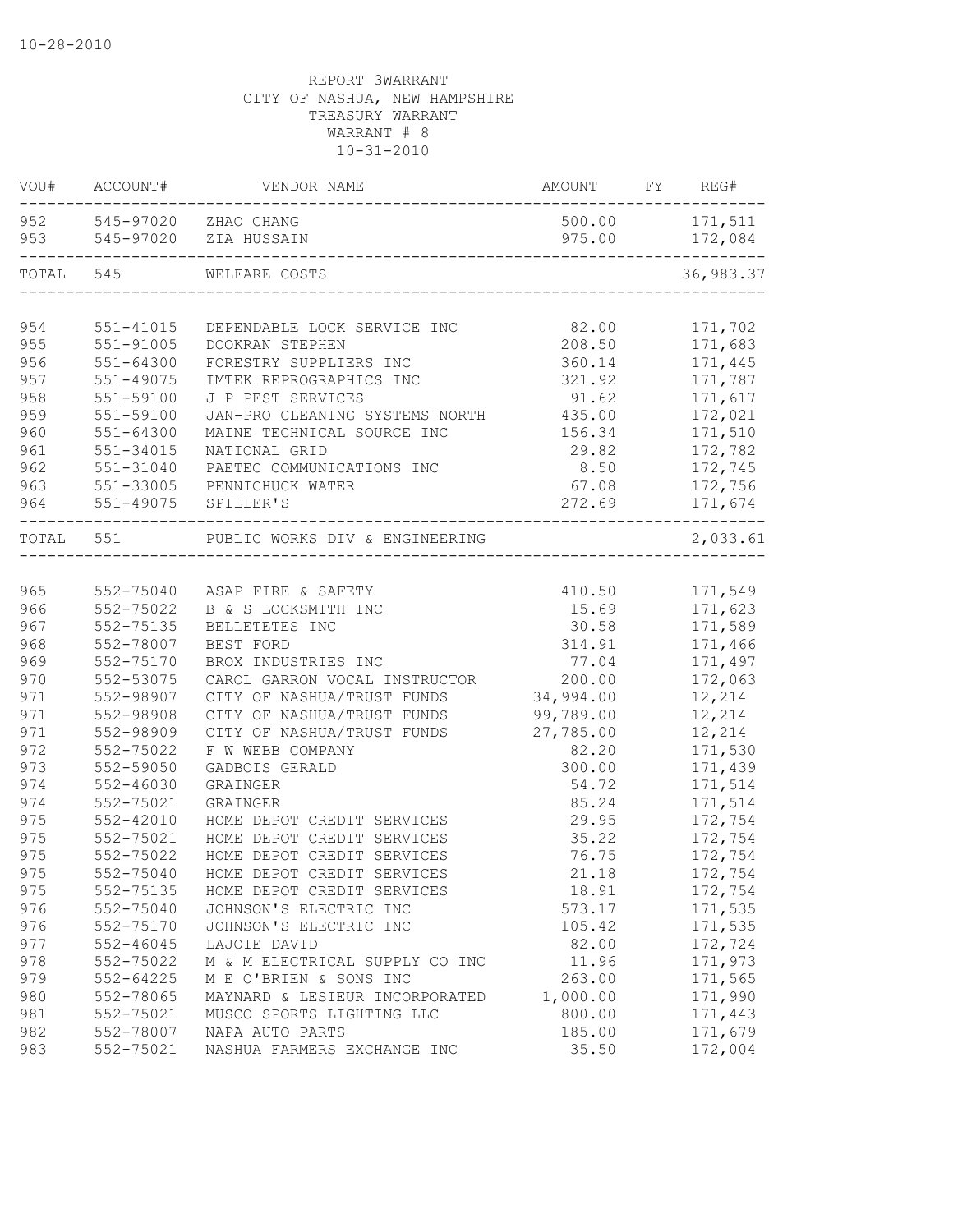| VOU#      | ACCOUNT#      | VENDOR NAME                    | AMOUNT   | FY<br>REG#  |
|-----------|---------------|--------------------------------|----------|-------------|
| 984       | 552-81090     | NASHUA VETERAN'S PARADE COMMIT | 4,000.00 | 171,434     |
| 985       | 552-81090     | NASHUA VETERANS PARADE COMMITT | 4,000.00 | 171,435     |
| 986       | 552-34015     | NATIONAL GRID                  | 171.04   | 172,782     |
| 986       | 552-34045     | NATIONAL GRID                  | 109.41   | 172,782     |
| 987       | 552-31040     | PAETEC COMMUNICATIONS INC      | 21.25    | 172,745     |
| 988       | 552-33005     | PENNICHUCK WATER               | 7,664.43 | 172,756     |
| 988       | 552-33045     | PENNICHUCK WATER               | 1,667.26 | 172,756     |
| 988       | 552-33050     | PENNICHUCK WATER               | 398.83   | 172,756     |
| 989       | 552-75021     | PIONEER MANUFACTURING COMPANY  | 480.00   | 171,504     |
| 990       | 552-32005     | PSNH                           | 3,588.85 | 172,804     |
| 991       | 552-78100     | RBG INC                        | 600.82   | 171,442     |
| 992       | 552-78007     | SANEL AUTO PARTS CO            | 23.02    | 171,594     |
| 993       | 552-45235     | SEASONAL SPECIALTY STORES      | 5.00     | 171,707     |
| 994       | 552-59015     | SHANNACHIE/ W B HEFFERNAN      | 825.00   | 171,731     |
| 995       | 552-75021     | TUCKAHOE TURF FARMS INC        | 1,987.50 | 171,475     |
| 996       | 552-75021     | TURF PRODUCTS CORP             | 1,118.63 | 171,732     |
| 997       | 552-75021     | UNITED SITE SERVICES NORTHEAST | 1,374.25 | 172,789     |
| TOTAL 552 |               | PARKS AND RECREATION           |          | 195, 412.23 |
|           |               |                                |          |             |
| 998       | 553-78100     | AUTO ELECTRIC WAREHOUSE INC    | 480.00   | 171,438     |
| 999       | 553-59150     | BCM CONTROLS CORPORATION       | 1,213.58 | 171,616     |
| 1,000     | 553-45060     | BELLETETES INC                 | 67.81    | 171,589     |
| 1,000     | 553-49075     | BELLETETES INC                 | 8.75     | 171,589     |
| 1,000     | 553-69025     | BELLETETES INC                 | 163.72   | 171,589     |
| 1,001     | 553-45015     | BROX INDUSTRIES INC            | 771.20   | 171,497     |
| 1,001     | 553-45025     | BROX INDUSTRIES INC            | 94.00    | 171,497     |
| 1,001     | 553-45190     | BROX INDUSTRIES INC            | 197.11   | 171,497     |
| 1,002     | $553 - 45015$ | CONTINENTAL PAVING INC         | 388.31   | 171,999     |
| 1,003     | 553-45060     | CORRIVEAU ROUTHIER INC         | 253.90   | 171,979     |
| 1,004     | 553-75023     | F W WEBB COMPANY               | 16.50    | 171,530     |
| 1,005     | 553-78100     | FREIGHTLINER OF NH INC         | 73.25    | 171,699     |
| 1,006     | 553-45060     | GRANITE STATE CONCRETE CO INC  | 1,130.00 | 171,712     |
| 1,007     | 553-59135     | J P PEST SERVICES              | 65.00    | 171,617     |
| 1,008     | 553-46045     | LEHIGH OUTFITTERS              | 549.07   | 171,576     |
| 1,009     | 553-49075     | LIBERTY INTN'L TRUCKS OF NH LL | 106.74   | 171,987     |
| 1,009     | 553-78100     | LIBERTY INTN'L TRUCKS OF NH LL | 291.53   | 171,987     |
| 1,010     | 553-49075     | MAYNARD & LESIEUR INCORPORATED | 290.55   | 171,990     |
| 1,010     | 553-78065     | MAYNARD & LESIEUR INCORPORATED | 694.40   | 171,990     |
| 1,011     | 553-49075     | NAPA AUTO PARTS                | 240.96   | 171,679     |
| 1,011     | 553-78035     | NAPA AUTO PARTS                | 753.00   | 171,679     |
| 1,011     | 553-78100     | NAPA AUTO PARTS                | 824.35   | 171,679     |
| 1,012     | 553-34015     | NATIONAL GRID                  | 133.81   | 172,782     |
| 1,013     | 553-31040     | PAETEC COMMUNICATIONS INC      | 19.48    | 172,745     |
| 1,014     | 553-46045     | PELLETIER ROBERT               | 101.45   | 172,726     |
| 1,015     | 553-41015     | PETTY CASH                     | 5.00     | 171,432     |
| 1,015     | 553-49075     | PETTY CASH                     | 20.00    | 171,432     |
|           |               |                                |          |             |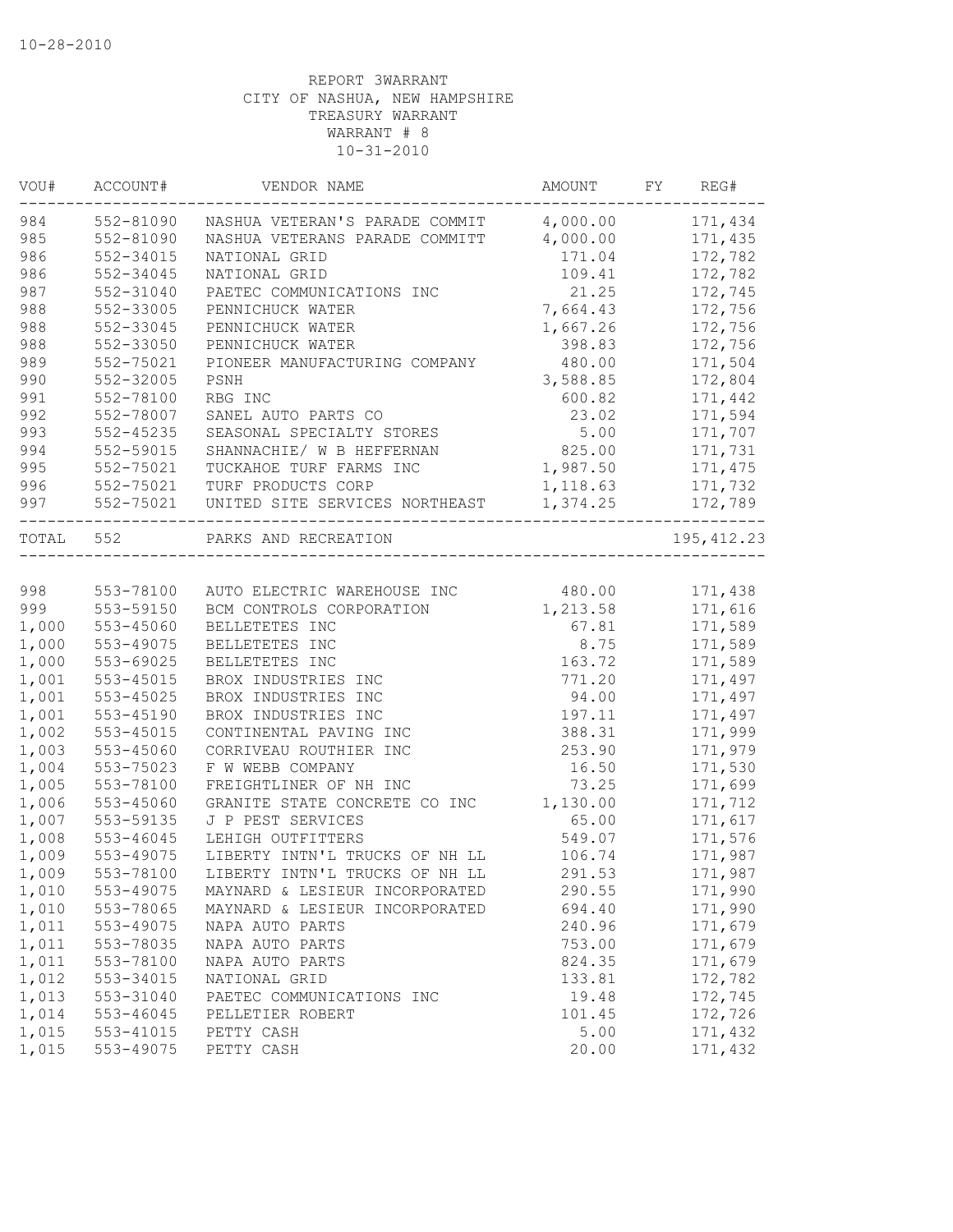| VOU#      | ACCOUNT#  | VENDOR NAME                                                | AMOUNT   | REG#<br>FY               |
|-----------|-----------|------------------------------------------------------------|----------|--------------------------|
| 1,015     | 553-94005 | PETTY CASH                                                 | 10.00    | 171,432                  |
| 1,016     | 553-45060 | PHOENIX PRECAST PRODUCTS                                   | 288.00   | 171,481                  |
| 1,017     | 553-45060 | REDIMIX COMPANIES INC                                      | 728.00   | 171,601                  |
| 1,018     | 553-64192 | ROBBINS AUTO PARTS                                         | 1,897.37 | 171,944                  |
| 1,018     | 553-78100 | ROBBINS AUTO PARTS                                         | $-79.19$ | 171,944                  |
| 1,019     | 553-59100 | ROCHETTE'S OIL SERVICE, INC                                | 1,010.10 | 171,945                  |
| 1,020     | 553-49075 | SANEL AUTO PARTS CO                                        | 34.54    | 171,594                  |
| 1,020     | 553-69025 | SANEL AUTO PARTS CO                                        | 49.95    | 171,594                  |
| 1,020     | 553-78100 | SANEL AUTO PARTS CO                                        | 1,160.44 | 171,594                  |
| 1,021     | 553-64040 | SNAP ON TOOLS                                              | 549.00   | 171,496                  |
| 1,021     | 553-69025 | SNAP ON TOOLS                                              | 25.25    | 171,496                  |
| 1,021     | 553-69030 | SNAP ON TOOLS                                              | 145.25   | 171,496                  |
| 1,022     | 553-78100 | SOUTHWORTH MILTON INC                                      | 815.40   | 171,487                  |
| 1,023     | 553-46045 | UNIFIRST CORPORATION                                       | 431.42   | 171,701                  |
| 1,024     | 553-69030 | UNITED RENTALS NORTH AMERICA I                             | 859.00   | 171,935                  |
| 1,025     | 553-46045 | WHALEN MIKE                                                | 109.95   | 172,725                  |
| TOTAL 553 |           | STREET DEPARTMENT                                          |          | 16,987.95                |
|           |           |                                                            |          |                          |
| 1,026     | 555-69025 | BELLETETES INC                                             | 39.58    | 171,589                  |
| 1,027     | 555-45285 | FASTENAL CO                                                | 172.39   | 171,482                  |
| 1,027     | 555-45288 | FASTENAL CO                                                | .31      | 171,482                  |
| 1,028     | 555-45288 | HIGHWAY TECH                                               | 175.79   | 171,522                  |
| 1,029     | 555-31040 | PAETEC COMMUNICATIONS INC                                  | 19.47    | 172,745                  |
| 1,030     | 555-45285 | PERMA-LINE CORP OF NEW ENGLAND                             | 1,367.87 | 171,476                  |
| 1,031     | 555-32025 | PSNH                                                       | 146.70   | 172,804                  |
| 1,031     | 555-32025 | PSNH                                                       | 2,076.53 | 172,805                  |
| 1,031     | 555-32025 | PSNH                                                       | 444.66   | 172,806                  |
| 1,032     | 555-59181 | VANASSE HANGEN BRUSTLIN INC                                | 500.00   | 172,802                  |
| TOTAL     | 555       | TRAFFIC DEPARTMENT                                         |          | 4,943.30                 |
| 1,033     |           | 557-49075 BLUE TARP FINANCIAL, INC                         | 7.63     | 172,796                  |
| 1,033     | 557-69025 | BLUE TARP FINANCIAL, INC                                   | 18.34    | 172,796                  |
| 1,034     | 557-44005 | IMTEK REPROGRAPHICS INC                                    | 110.10   | 171,604                  |
| 1,035     | 557-74105 | NAPA AUTO PARTS                                            | 119.96   | 171,679                  |
| 1,036     |           | 557-31040 PAETEC COMMUNICATIONS INC                        | 7.08     | 172,745                  |
|           |           | 1,037 557-33005 PENNICHUCK WATER                           | 66.82    | 172,756                  |
| 1,038     | 557-32005 | PSNH                                                       | 892.90   | 172,806                  |
|           |           | 1,039  557-32005  PUBLIC SERVICE OF NEW HAMPSHIR  1,730.38 |          | 172,814                  |
| 1,040     |           | 557-59100 UNITED SITE SERVICES NORTHEAST                   | 54.97    | 172,789                  |
|           |           | TOTAL 557 PARKING LOTS                                     |          | ____________<br>3,008.18 |
|           |           |                                                            |          |                          |
| 1,041     |           | 561-78007 CARPARTS OF NASHUA                               |          | 13.68 171,465            |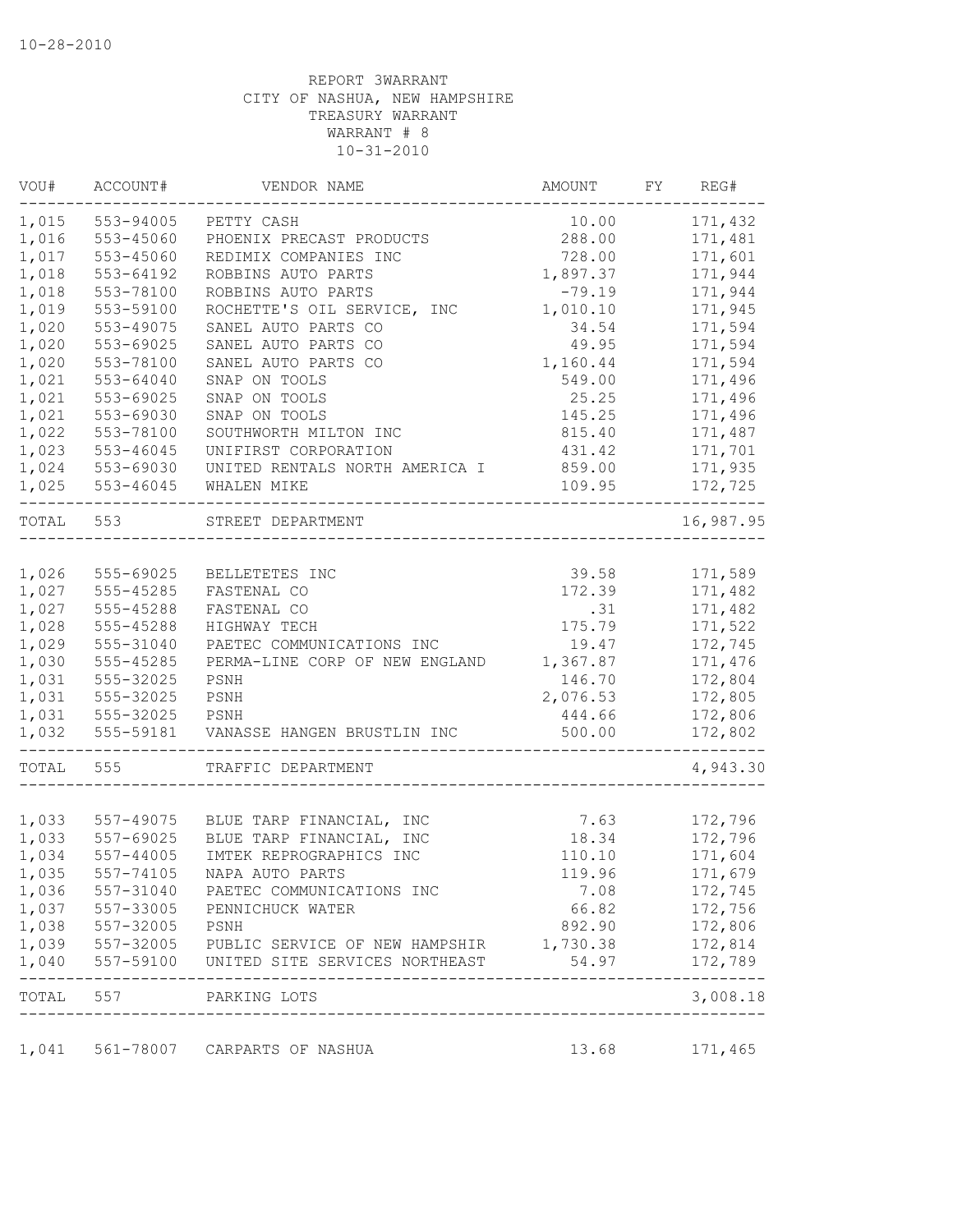| VOU#  | ACCOUNT#      | VENDOR NAME                                          | AMOUNT           | FY REG#            |
|-------|---------------|------------------------------------------------------|------------------|--------------------|
| 1,042 | 561-75023     | DAVE'S SEPTIC SERVICE, INC                           | 236.25           | 172,079            |
| 1,043 | 561-45195     | GRIFFIN GREENHOUSE SUPPLIES IN                       | 137.10           | 171,658            |
| 1,044 | 561-75023     | HOME DEPOT CREDIT SERVICES                           | 294.76           | 172,754            |
| 1,045 | 561-78100     | MAFFEE'S GARAGE INC                                  | 222.73           | 171,974            |
| 1,046 | 561-33005     | PENNICHUCK WATER                                     | 169.10           | 172,757            |
| TOTAL | 561           | EDGEWOOD CEMETERY                                    |                  | 1,073.62           |
| 1,047 | 563-75190     |                                                      |                  |                    |
| 1,048 | 563-75023     | GATE CITY MONUMENT INC<br>HOME DEPOT CREDIT SERVICES | 130.00<br>364.12 | 172,755<br>172,754 |
| 1,049 | 563-75903     | NASHUA WALLPAPER & PAINT CO                          | 77.98            | 171,598            |
| 1,050 | 563-31040     | PAETEC COMMUNICATIONS INC                            | 11.48            | 172,745            |
| 1,051 | 563-32005     | PSNH                                                 | 235.12           | 172,806            |
| 1,052 | 563-78007     | SANEL AUTO PARTS CO                                  | 44.58            | 171,594            |
| TOTAL | 563           | WOODLAWN CEMETERY                                    |                  | 863.28             |
|       |               |                                                      |                  |                    |
| 1,053 | 572-91005     | HOUSTON ROGER                                        | 143.00           | 172,727            |
| 1,054 | 572-91005     | PETTY CASH                                           | 142.84           | 171,432            |
| 1,054 | 572-98029     | PETTY CASH                                           | 19.35            | 171,432            |
| 1,055 | 572-49025     | POLK CITY DIRECTORIES                                | 122.50           | 171,506            |
| TOTAL | 572           | PLANNING DEPARTMENT                                  |                  | 427.69             |
|       |               | 1,056 573-98029 LAFLEUR LINDA                        | 46.87 172,728    |                    |
| TOTAL | 573           | -----------------------<br>ECONOMIC DEVELOPMENT      |                  | 46.87              |
|       |               |                                                      |                  |                    |
| 1,057 | 575-45090     | AC MOORE INC                                         | 174.86           | 171,607            |
| 1,057 | $575 - 45150$ | AC MOORE INC                                         | 5.81             | 171,607            |
| 1,058 | 575-45050     | AMAZON                                               | 71.71            | 172,815            |
| 1,059 | 575-41015     | ANCO SIGNS & STAMPS INC                              | 15.50            | 171,655            |
| 1,060 | 575-75023     | B & S LOCKSMITH INC                                  | 22.00            | 171,623            |
| 1,061 | 575-45050     | BAKER & TAYLOR                                       | 575.09           | 171,523            |
| 1,062 | 575-45085     | BAKER & TAYLOR ENTERTAINMENT                         | 274.17           | 171,515            |
| 1,062 | 575-45315     | BAKER & TAYLOR ENTERTAINMENT                         | 901.77           | 171,515            |
| 1,063 | 575-45050     | BLACK RABBIT BOOKS                                   | 912.70           | 172,057            |
| 1,064 | 575-45220     | BRODART COMPANY                                      | 300.84           | 171,985            |
| 1,065 | 575-45220     | CARTHUPLAS INC                                       | 668.48           | 172,058            |
| 1,066 | 575-57010     | CDW GOVERNMENT INC                                   | 262.00           | 171,769            |
| 1,067 | 575-45050     | CENTER POINT LARGE PRINT                             | 510.00           | 171,501            |
| 1,068 | 575-98910     | CITY OF NASHUA/TRUST FUNDS                           | 500.00           | 12,214             |
| 1,069 | 575-45150     | EPARTY UNLIMITED INC                                 | 34.17            | 172,801            |
| 1,070 | 575-91005     | EYMAN CAROL                                          | 58.00            | 171,491            |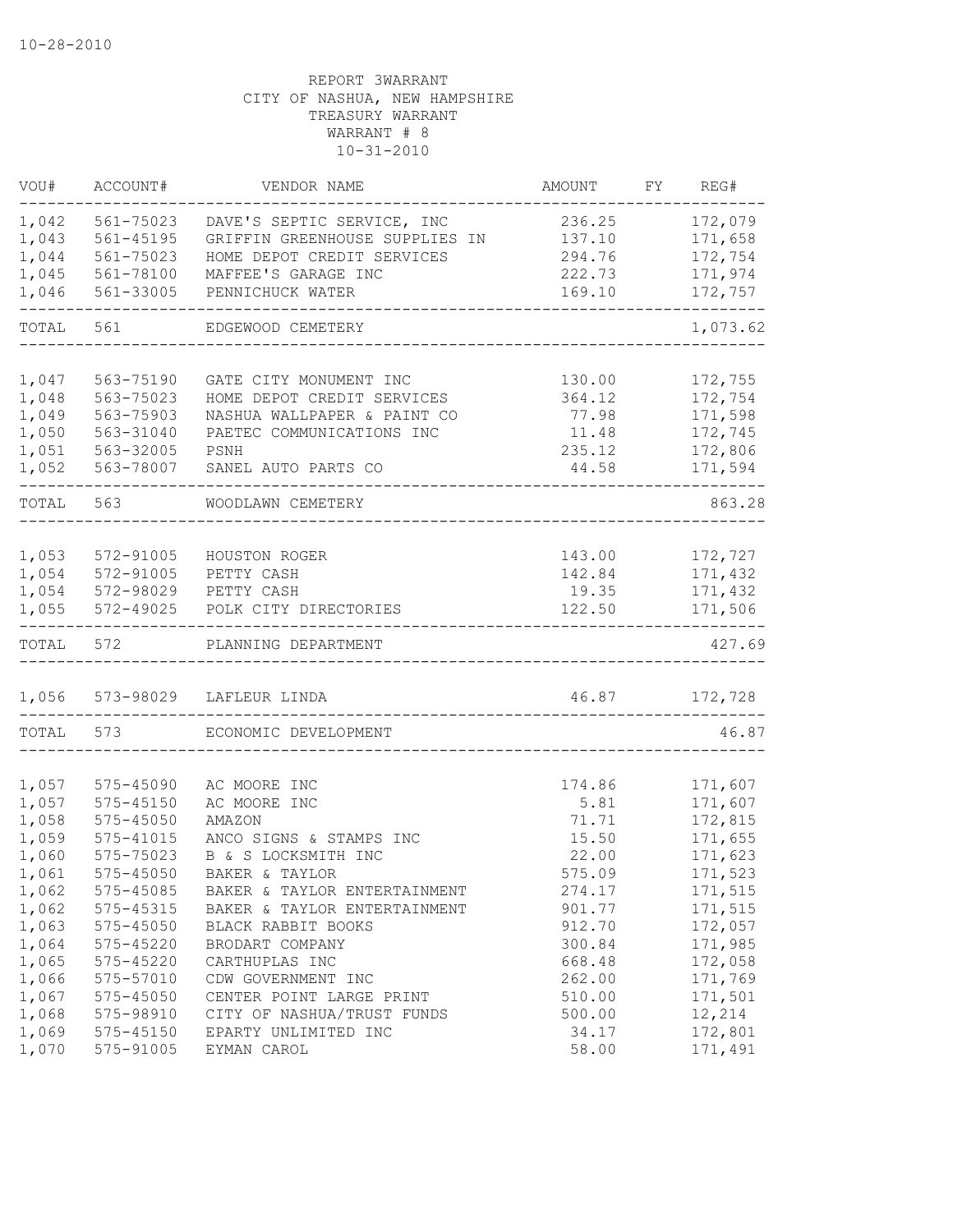| 171,690<br>575-45050<br>GALE<br>542.96<br>553.02<br>172,059<br>$575 - 45050$<br>GARETH STEVENS PUBLISHING<br>172,000<br>575-45220<br>GAYLORD BROS INC<br>46.40<br>575-95005<br>GREATER NASHUA CHAMBER OF COMM<br>290.00<br>171,694<br>575-91015<br>HINDERER JENNIFER<br>187.21<br>172,730<br>575-94005<br>172,730<br>HINDERER JENNIFER<br>100.00<br>171,997<br>575-91005<br>HOSKING JENNIFER<br>22.00<br>171,532<br>$575 - 45050$<br>INFORMATION TODAY INC<br>266.05<br>575-45050<br>INGRAM LIBRARY SERVICES<br>255.75<br>171,723<br>575-45050<br>2,445.00<br>MATTHEW BENDER & CO INC<br>171,706<br>575-45085<br>MICROMARKETING LLC<br>171,587<br>537.68<br>1,081<br>575-45315<br>MULTICULTURAL BOOKS & VIDEOS<br>107.75<br>171,602<br>1,082<br>575-34015<br>146.55<br>172,782<br>NATIONAL GRID<br>1,083<br>575-42005<br>NEW ENGLAND PAPER & SUPPLY<br>110.69<br>171,606<br>1,083<br>575-42020<br>171,606<br>NEW ENGLAND PAPER & SUPPLY<br>536.56<br>1,084<br>NEW HORIZONS COMPUTER LEARNING<br>171,665<br>575-94005<br>440.00<br>1,085<br>172,825<br>575-45904<br>NH TO DO MAGAZINE<br>39.90<br>1,086<br>2,202.30<br>575-45050<br>NORWOOD HOUSE PRESS<br>172,060<br>1,087<br>575-31040<br>PAETEC COMMUNICATIONS INC<br>10.62<br>172,745<br>1,088<br>575-33005<br>PENNICHUCK WATER<br>309.43<br>172,757<br>1,089<br>575-45090<br>PETTY CASH<br>123.06<br>172,729<br>1,089<br>575-45150<br>PETTY CASH<br>105.74<br>172,729<br>1,089<br>575-45220<br>PETTY CASH<br>7.98<br>172,729<br>1,090<br>575-45903<br>4,450.00<br>171,705<br>RECORDED BOOKS LLC<br>1,091<br>287.52<br>172,763<br>575-45315<br>SAM'S CLUB DIRECT<br>1,092<br>171,516<br>575-45050<br>SIMON & SCHUSTER<br>34.44<br>1,093<br>575-45050<br>THE CREATIVE COMPANY<br>319.20<br>171,551<br>$575 - 45050$<br>1,094<br>TOWER PUBLISHING<br>62.00<br>171,455<br>575<br>PUBLIC LIBRARIES<br>171,432<br>1,095<br>576-62022<br>8.79<br>PETTY CASH<br>1,096<br>171,506<br>576-49025<br>122.50<br>POLK CITY DIRECTORIES<br>1,097<br>160.50<br>172,731<br>576-91005<br>TRACY WILLIAM<br>1,097<br>576-94005<br>TRACY WILLIAM<br>69.00<br>172,731<br>576<br>BUILDING DEPARTMENT<br>223, 230 581-49035<br>A3 CREATIVE GROUP/G3 GUIDES<br>279.60<br>172,132<br>171,858<br>223, 231 581-49050<br>235.40<br>ACCUCUT SYSTEMS<br>223, 232 581-53101<br>171,703<br>26,500.00<br>ADULT LEARNING CENTER<br>223, 233 581-42130<br>171,452<br>16.43<br>AIR COMPRESSOR REBUILDERS INC<br>172,748<br>223, 234 581-41015<br>46.50<br>ANCO SIGNS & STAMPS INC<br>223, 235 581-94010<br>171,934<br>ANDERSON LISA<br>363.64<br>223, 236 581-59130<br>171,984<br>60.00<br>ANDRUS WILLIAM<br>223, 237 581-59130<br>171,881<br>130.00<br>ANDRUSKEVICH GREGORY | VOU#  | ACCOUNT# | VENDOR NAME | AMOUNT | FY | REG#      |
|---------------------------------------------------------------------------------------------------------------------------------------------------------------------------------------------------------------------------------------------------------------------------------------------------------------------------------------------------------------------------------------------------------------------------------------------------------------------------------------------------------------------------------------------------------------------------------------------------------------------------------------------------------------------------------------------------------------------------------------------------------------------------------------------------------------------------------------------------------------------------------------------------------------------------------------------------------------------------------------------------------------------------------------------------------------------------------------------------------------------------------------------------------------------------------------------------------------------------------------------------------------------------------------------------------------------------------------------------------------------------------------------------------------------------------------------------------------------------------------------------------------------------------------------------------------------------------------------------------------------------------------------------------------------------------------------------------------------------------------------------------------------------------------------------------------------------------------------------------------------------------------------------------------------------------------------------------------------------------------------------------------------------------------------------------------------------------------------------------------------------------------------------------------------------------------------------------------------------------------------------------------------------------------------------------------------------------------------------------------------------------------------------------------------------------------------------------------------------------------------------------------------------------------------------------------------------------------------------------------------------------------------------------------------------------------------|-------|----------|-------------|--------|----|-----------|
|                                                                                                                                                                                                                                                                                                                                                                                                                                                                                                                                                                                                                                                                                                                                                                                                                                                                                                                                                                                                                                                                                                                                                                                                                                                                                                                                                                                                                                                                                                                                                                                                                                                                                                                                                                                                                                                                                                                                                                                                                                                                                                                                                                                                                                                                                                                                                                                                                                                                                                                                                                                                                                                                                             | 1,071 |          |             |        |    |           |
|                                                                                                                                                                                                                                                                                                                                                                                                                                                                                                                                                                                                                                                                                                                                                                                                                                                                                                                                                                                                                                                                                                                                                                                                                                                                                                                                                                                                                                                                                                                                                                                                                                                                                                                                                                                                                                                                                                                                                                                                                                                                                                                                                                                                                                                                                                                                                                                                                                                                                                                                                                                                                                                                                             | 1,072 |          |             |        |    |           |
|                                                                                                                                                                                                                                                                                                                                                                                                                                                                                                                                                                                                                                                                                                                                                                                                                                                                                                                                                                                                                                                                                                                                                                                                                                                                                                                                                                                                                                                                                                                                                                                                                                                                                                                                                                                                                                                                                                                                                                                                                                                                                                                                                                                                                                                                                                                                                                                                                                                                                                                                                                                                                                                                                             | 1,073 |          |             |        |    |           |
|                                                                                                                                                                                                                                                                                                                                                                                                                                                                                                                                                                                                                                                                                                                                                                                                                                                                                                                                                                                                                                                                                                                                                                                                                                                                                                                                                                                                                                                                                                                                                                                                                                                                                                                                                                                                                                                                                                                                                                                                                                                                                                                                                                                                                                                                                                                                                                                                                                                                                                                                                                                                                                                                                             | 1,074 |          |             |        |    |           |
|                                                                                                                                                                                                                                                                                                                                                                                                                                                                                                                                                                                                                                                                                                                                                                                                                                                                                                                                                                                                                                                                                                                                                                                                                                                                                                                                                                                                                                                                                                                                                                                                                                                                                                                                                                                                                                                                                                                                                                                                                                                                                                                                                                                                                                                                                                                                                                                                                                                                                                                                                                                                                                                                                             | 1,075 |          |             |        |    |           |
|                                                                                                                                                                                                                                                                                                                                                                                                                                                                                                                                                                                                                                                                                                                                                                                                                                                                                                                                                                                                                                                                                                                                                                                                                                                                                                                                                                                                                                                                                                                                                                                                                                                                                                                                                                                                                                                                                                                                                                                                                                                                                                                                                                                                                                                                                                                                                                                                                                                                                                                                                                                                                                                                                             | 1,075 |          |             |        |    |           |
|                                                                                                                                                                                                                                                                                                                                                                                                                                                                                                                                                                                                                                                                                                                                                                                                                                                                                                                                                                                                                                                                                                                                                                                                                                                                                                                                                                                                                                                                                                                                                                                                                                                                                                                                                                                                                                                                                                                                                                                                                                                                                                                                                                                                                                                                                                                                                                                                                                                                                                                                                                                                                                                                                             | 1,076 |          |             |        |    |           |
|                                                                                                                                                                                                                                                                                                                                                                                                                                                                                                                                                                                                                                                                                                                                                                                                                                                                                                                                                                                                                                                                                                                                                                                                                                                                                                                                                                                                                                                                                                                                                                                                                                                                                                                                                                                                                                                                                                                                                                                                                                                                                                                                                                                                                                                                                                                                                                                                                                                                                                                                                                                                                                                                                             | 1,077 |          |             |        |    |           |
|                                                                                                                                                                                                                                                                                                                                                                                                                                                                                                                                                                                                                                                                                                                                                                                                                                                                                                                                                                                                                                                                                                                                                                                                                                                                                                                                                                                                                                                                                                                                                                                                                                                                                                                                                                                                                                                                                                                                                                                                                                                                                                                                                                                                                                                                                                                                                                                                                                                                                                                                                                                                                                                                                             | 1,078 |          |             |        |    |           |
|                                                                                                                                                                                                                                                                                                                                                                                                                                                                                                                                                                                                                                                                                                                                                                                                                                                                                                                                                                                                                                                                                                                                                                                                                                                                                                                                                                                                                                                                                                                                                                                                                                                                                                                                                                                                                                                                                                                                                                                                                                                                                                                                                                                                                                                                                                                                                                                                                                                                                                                                                                                                                                                                                             | 1,079 |          |             |        |    |           |
|                                                                                                                                                                                                                                                                                                                                                                                                                                                                                                                                                                                                                                                                                                                                                                                                                                                                                                                                                                                                                                                                                                                                                                                                                                                                                                                                                                                                                                                                                                                                                                                                                                                                                                                                                                                                                                                                                                                                                                                                                                                                                                                                                                                                                                                                                                                                                                                                                                                                                                                                                                                                                                                                                             | 1,080 |          |             |        |    |           |
|                                                                                                                                                                                                                                                                                                                                                                                                                                                                                                                                                                                                                                                                                                                                                                                                                                                                                                                                                                                                                                                                                                                                                                                                                                                                                                                                                                                                                                                                                                                                                                                                                                                                                                                                                                                                                                                                                                                                                                                                                                                                                                                                                                                                                                                                                                                                                                                                                                                                                                                                                                                                                                                                                             |       |          |             |        |    |           |
|                                                                                                                                                                                                                                                                                                                                                                                                                                                                                                                                                                                                                                                                                                                                                                                                                                                                                                                                                                                                                                                                                                                                                                                                                                                                                                                                                                                                                                                                                                                                                                                                                                                                                                                                                                                                                                                                                                                                                                                                                                                                                                                                                                                                                                                                                                                                                                                                                                                                                                                                                                                                                                                                                             |       |          |             |        |    |           |
|                                                                                                                                                                                                                                                                                                                                                                                                                                                                                                                                                                                                                                                                                                                                                                                                                                                                                                                                                                                                                                                                                                                                                                                                                                                                                                                                                                                                                                                                                                                                                                                                                                                                                                                                                                                                                                                                                                                                                                                                                                                                                                                                                                                                                                                                                                                                                                                                                                                                                                                                                                                                                                                                                             |       |          |             |        |    |           |
|                                                                                                                                                                                                                                                                                                                                                                                                                                                                                                                                                                                                                                                                                                                                                                                                                                                                                                                                                                                                                                                                                                                                                                                                                                                                                                                                                                                                                                                                                                                                                                                                                                                                                                                                                                                                                                                                                                                                                                                                                                                                                                                                                                                                                                                                                                                                                                                                                                                                                                                                                                                                                                                                                             |       |          |             |        |    |           |
|                                                                                                                                                                                                                                                                                                                                                                                                                                                                                                                                                                                                                                                                                                                                                                                                                                                                                                                                                                                                                                                                                                                                                                                                                                                                                                                                                                                                                                                                                                                                                                                                                                                                                                                                                                                                                                                                                                                                                                                                                                                                                                                                                                                                                                                                                                                                                                                                                                                                                                                                                                                                                                                                                             |       |          |             |        |    |           |
|                                                                                                                                                                                                                                                                                                                                                                                                                                                                                                                                                                                                                                                                                                                                                                                                                                                                                                                                                                                                                                                                                                                                                                                                                                                                                                                                                                                                                                                                                                                                                                                                                                                                                                                                                                                                                                                                                                                                                                                                                                                                                                                                                                                                                                                                                                                                                                                                                                                                                                                                                                                                                                                                                             |       |          |             |        |    |           |
|                                                                                                                                                                                                                                                                                                                                                                                                                                                                                                                                                                                                                                                                                                                                                                                                                                                                                                                                                                                                                                                                                                                                                                                                                                                                                                                                                                                                                                                                                                                                                                                                                                                                                                                                                                                                                                                                                                                                                                                                                                                                                                                                                                                                                                                                                                                                                                                                                                                                                                                                                                                                                                                                                             |       |          |             |        |    |           |
|                                                                                                                                                                                                                                                                                                                                                                                                                                                                                                                                                                                                                                                                                                                                                                                                                                                                                                                                                                                                                                                                                                                                                                                                                                                                                                                                                                                                                                                                                                                                                                                                                                                                                                                                                                                                                                                                                                                                                                                                                                                                                                                                                                                                                                                                                                                                                                                                                                                                                                                                                                                                                                                                                             |       |          |             |        |    |           |
|                                                                                                                                                                                                                                                                                                                                                                                                                                                                                                                                                                                                                                                                                                                                                                                                                                                                                                                                                                                                                                                                                                                                                                                                                                                                                                                                                                                                                                                                                                                                                                                                                                                                                                                                                                                                                                                                                                                                                                                                                                                                                                                                                                                                                                                                                                                                                                                                                                                                                                                                                                                                                                                                                             |       |          |             |        |    |           |
|                                                                                                                                                                                                                                                                                                                                                                                                                                                                                                                                                                                                                                                                                                                                                                                                                                                                                                                                                                                                                                                                                                                                                                                                                                                                                                                                                                                                                                                                                                                                                                                                                                                                                                                                                                                                                                                                                                                                                                                                                                                                                                                                                                                                                                                                                                                                                                                                                                                                                                                                                                                                                                                                                             |       |          |             |        |    |           |
|                                                                                                                                                                                                                                                                                                                                                                                                                                                                                                                                                                                                                                                                                                                                                                                                                                                                                                                                                                                                                                                                                                                                                                                                                                                                                                                                                                                                                                                                                                                                                                                                                                                                                                                                                                                                                                                                                                                                                                                                                                                                                                                                                                                                                                                                                                                                                                                                                                                                                                                                                                                                                                                                                             |       |          |             |        |    |           |
|                                                                                                                                                                                                                                                                                                                                                                                                                                                                                                                                                                                                                                                                                                                                                                                                                                                                                                                                                                                                                                                                                                                                                                                                                                                                                                                                                                                                                                                                                                                                                                                                                                                                                                                                                                                                                                                                                                                                                                                                                                                                                                                                                                                                                                                                                                                                                                                                                                                                                                                                                                                                                                                                                             |       |          |             |        |    |           |
|                                                                                                                                                                                                                                                                                                                                                                                                                                                                                                                                                                                                                                                                                                                                                                                                                                                                                                                                                                                                                                                                                                                                                                                                                                                                                                                                                                                                                                                                                                                                                                                                                                                                                                                                                                                                                                                                                                                                                                                                                                                                                                                                                                                                                                                                                                                                                                                                                                                                                                                                                                                                                                                                                             |       |          |             |        |    |           |
|                                                                                                                                                                                                                                                                                                                                                                                                                                                                                                                                                                                                                                                                                                                                                                                                                                                                                                                                                                                                                                                                                                                                                                                                                                                                                                                                                                                                                                                                                                                                                                                                                                                                                                                                                                                                                                                                                                                                                                                                                                                                                                                                                                                                                                                                                                                                                                                                                                                                                                                                                                                                                                                                                             |       |          |             |        |    |           |
|                                                                                                                                                                                                                                                                                                                                                                                                                                                                                                                                                                                                                                                                                                                                                                                                                                                                                                                                                                                                                                                                                                                                                                                                                                                                                                                                                                                                                                                                                                                                                                                                                                                                                                                                                                                                                                                                                                                                                                                                                                                                                                                                                                                                                                                                                                                                                                                                                                                                                                                                                                                                                                                                                             |       |          |             |        |    |           |
|                                                                                                                                                                                                                                                                                                                                                                                                                                                                                                                                                                                                                                                                                                                                                                                                                                                                                                                                                                                                                                                                                                                                                                                                                                                                                                                                                                                                                                                                                                                                                                                                                                                                                                                                                                                                                                                                                                                                                                                                                                                                                                                                                                                                                                                                                                                                                                                                                                                                                                                                                                                                                                                                                             |       |          |             |        |    |           |
|                                                                                                                                                                                                                                                                                                                                                                                                                                                                                                                                                                                                                                                                                                                                                                                                                                                                                                                                                                                                                                                                                                                                                                                                                                                                                                                                                                                                                                                                                                                                                                                                                                                                                                                                                                                                                                                                                                                                                                                                                                                                                                                                                                                                                                                                                                                                                                                                                                                                                                                                                                                                                                                                                             |       |          |             |        |    |           |
|                                                                                                                                                                                                                                                                                                                                                                                                                                                                                                                                                                                                                                                                                                                                                                                                                                                                                                                                                                                                                                                                                                                                                                                                                                                                                                                                                                                                                                                                                                                                                                                                                                                                                                                                                                                                                                                                                                                                                                                                                                                                                                                                                                                                                                                                                                                                                                                                                                                                                                                                                                                                                                                                                             |       |          |             |        |    |           |
|                                                                                                                                                                                                                                                                                                                                                                                                                                                                                                                                                                                                                                                                                                                                                                                                                                                                                                                                                                                                                                                                                                                                                                                                                                                                                                                                                                                                                                                                                                                                                                                                                                                                                                                                                                                                                                                                                                                                                                                                                                                                                                                                                                                                                                                                                                                                                                                                                                                                                                                                                                                                                                                                                             | TOTAL |          |             |        |    | 19,826.91 |
|                                                                                                                                                                                                                                                                                                                                                                                                                                                                                                                                                                                                                                                                                                                                                                                                                                                                                                                                                                                                                                                                                                                                                                                                                                                                                                                                                                                                                                                                                                                                                                                                                                                                                                                                                                                                                                                                                                                                                                                                                                                                                                                                                                                                                                                                                                                                                                                                                                                                                                                                                                                                                                                                                             |       |          |             |        |    |           |
|                                                                                                                                                                                                                                                                                                                                                                                                                                                                                                                                                                                                                                                                                                                                                                                                                                                                                                                                                                                                                                                                                                                                                                                                                                                                                                                                                                                                                                                                                                                                                                                                                                                                                                                                                                                                                                                                                                                                                                                                                                                                                                                                                                                                                                                                                                                                                                                                                                                                                                                                                                                                                                                                                             |       |          |             |        |    |           |
|                                                                                                                                                                                                                                                                                                                                                                                                                                                                                                                                                                                                                                                                                                                                                                                                                                                                                                                                                                                                                                                                                                                                                                                                                                                                                                                                                                                                                                                                                                                                                                                                                                                                                                                                                                                                                                                                                                                                                                                                                                                                                                                                                                                                                                                                                                                                                                                                                                                                                                                                                                                                                                                                                             |       |          |             |        |    |           |
|                                                                                                                                                                                                                                                                                                                                                                                                                                                                                                                                                                                                                                                                                                                                                                                                                                                                                                                                                                                                                                                                                                                                                                                                                                                                                                                                                                                                                                                                                                                                                                                                                                                                                                                                                                                                                                                                                                                                                                                                                                                                                                                                                                                                                                                                                                                                                                                                                                                                                                                                                                                                                                                                                             |       |          |             |        |    |           |
|                                                                                                                                                                                                                                                                                                                                                                                                                                                                                                                                                                                                                                                                                                                                                                                                                                                                                                                                                                                                                                                                                                                                                                                                                                                                                                                                                                                                                                                                                                                                                                                                                                                                                                                                                                                                                                                                                                                                                                                                                                                                                                                                                                                                                                                                                                                                                                                                                                                                                                                                                                                                                                                                                             |       |          |             |        |    |           |
|                                                                                                                                                                                                                                                                                                                                                                                                                                                                                                                                                                                                                                                                                                                                                                                                                                                                                                                                                                                                                                                                                                                                                                                                                                                                                                                                                                                                                                                                                                                                                                                                                                                                                                                                                                                                                                                                                                                                                                                                                                                                                                                                                                                                                                                                                                                                                                                                                                                                                                                                                                                                                                                                                             | TOTAL |          |             |        |    | 360.79    |
|                                                                                                                                                                                                                                                                                                                                                                                                                                                                                                                                                                                                                                                                                                                                                                                                                                                                                                                                                                                                                                                                                                                                                                                                                                                                                                                                                                                                                                                                                                                                                                                                                                                                                                                                                                                                                                                                                                                                                                                                                                                                                                                                                                                                                                                                                                                                                                                                                                                                                                                                                                                                                                                                                             |       |          |             |        |    |           |
|                                                                                                                                                                                                                                                                                                                                                                                                                                                                                                                                                                                                                                                                                                                                                                                                                                                                                                                                                                                                                                                                                                                                                                                                                                                                                                                                                                                                                                                                                                                                                                                                                                                                                                                                                                                                                                                                                                                                                                                                                                                                                                                                                                                                                                                                                                                                                                                                                                                                                                                                                                                                                                                                                             |       |          |             |        |    |           |
|                                                                                                                                                                                                                                                                                                                                                                                                                                                                                                                                                                                                                                                                                                                                                                                                                                                                                                                                                                                                                                                                                                                                                                                                                                                                                                                                                                                                                                                                                                                                                                                                                                                                                                                                                                                                                                                                                                                                                                                                                                                                                                                                                                                                                                                                                                                                                                                                                                                                                                                                                                                                                                                                                             |       |          |             |        |    |           |
|                                                                                                                                                                                                                                                                                                                                                                                                                                                                                                                                                                                                                                                                                                                                                                                                                                                                                                                                                                                                                                                                                                                                                                                                                                                                                                                                                                                                                                                                                                                                                                                                                                                                                                                                                                                                                                                                                                                                                                                                                                                                                                                                                                                                                                                                                                                                                                                                                                                                                                                                                                                                                                                                                             |       |          |             |        |    |           |
|                                                                                                                                                                                                                                                                                                                                                                                                                                                                                                                                                                                                                                                                                                                                                                                                                                                                                                                                                                                                                                                                                                                                                                                                                                                                                                                                                                                                                                                                                                                                                                                                                                                                                                                                                                                                                                                                                                                                                                                                                                                                                                                                                                                                                                                                                                                                                                                                                                                                                                                                                                                                                                                                                             |       |          |             |        |    |           |
|                                                                                                                                                                                                                                                                                                                                                                                                                                                                                                                                                                                                                                                                                                                                                                                                                                                                                                                                                                                                                                                                                                                                                                                                                                                                                                                                                                                                                                                                                                                                                                                                                                                                                                                                                                                                                                                                                                                                                                                                                                                                                                                                                                                                                                                                                                                                                                                                                                                                                                                                                                                                                                                                                             |       |          |             |        |    |           |
|                                                                                                                                                                                                                                                                                                                                                                                                                                                                                                                                                                                                                                                                                                                                                                                                                                                                                                                                                                                                                                                                                                                                                                                                                                                                                                                                                                                                                                                                                                                                                                                                                                                                                                                                                                                                                                                                                                                                                                                                                                                                                                                                                                                                                                                                                                                                                                                                                                                                                                                                                                                                                                                                                             |       |          |             |        |    |           |
|                                                                                                                                                                                                                                                                                                                                                                                                                                                                                                                                                                                                                                                                                                                                                                                                                                                                                                                                                                                                                                                                                                                                                                                                                                                                                                                                                                                                                                                                                                                                                                                                                                                                                                                                                                                                                                                                                                                                                                                                                                                                                                                                                                                                                                                                                                                                                                                                                                                                                                                                                                                                                                                                                             |       |          |             |        |    |           |
|                                                                                                                                                                                                                                                                                                                                                                                                                                                                                                                                                                                                                                                                                                                                                                                                                                                                                                                                                                                                                                                                                                                                                                                                                                                                                                                                                                                                                                                                                                                                                                                                                                                                                                                                                                                                                                                                                                                                                                                                                                                                                                                                                                                                                                                                                                                                                                                                                                                                                                                                                                                                                                                                                             |       |          |             |        |    |           |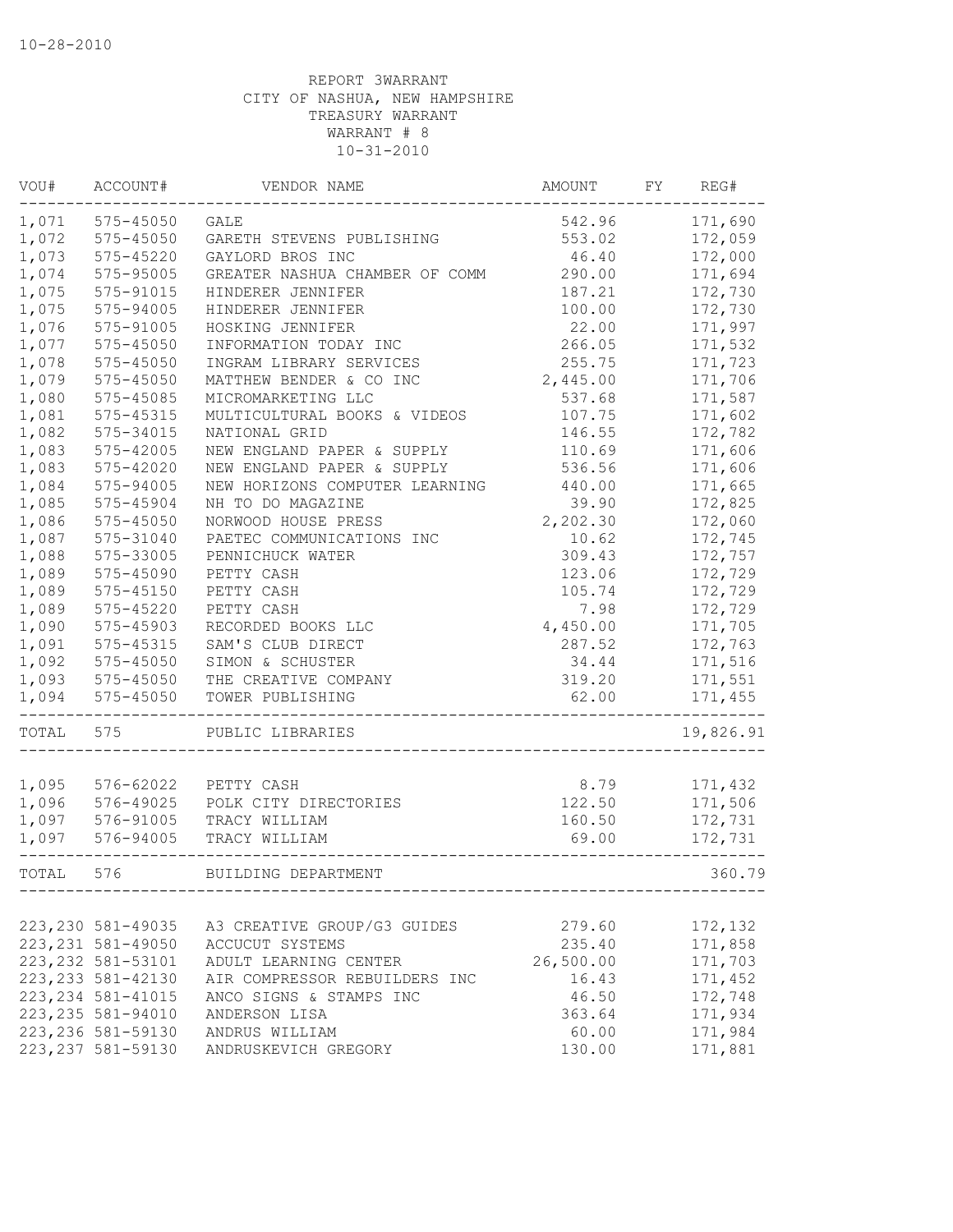| VOU# | ACCOUNT#           | VENDOR NAME                    | AMOUNT     | FY | REG#    |
|------|--------------------|--------------------------------|------------|----|---------|
|      | 223,238 581-49035  | APPLAUSE LEARNING RESOURCES IN | 412.50     |    | 171,764 |
|      | 223, 239 581-94030 | ASCD                           | 89.00      |    | 171,782 |
|      | 223, 240 581-49050 | ASCD                           | 340.95     |    | 172,822 |
|      | 223, 241 581-31005 | AT&T                           | 31.81      |    | 172,826 |
|      | 223, 242 581-49050 | ATLAS PEN & PENCIL CORP        | 86.76      |    | 171,681 |
|      | 223, 243 581-75023 | B & S LOCKSMITH INC            | 347.28     |    | 171,623 |
|      | 223, 244 581-49050 | BAILEY DAVID                   | 30.00      |    | 171,512 |
|      | 223, 245 581-49035 | BALLARD & TIGHE INC            | 847.00     |    | 171,468 |
|      | 223, 246 581-59130 | BANNER THOMAS                  | 120.00     |    | 171,937 |
|      | 223, 247 581-59130 | BARBERIAN MICHAEL              | 50.00      |    | 171,930 |
|      | 223, 248 581-49035 | BARNES & NOBLE INC             | 47.52      |    | 171,441 |
|      | 223, 249 581-59130 | BEAN SHAWN                     | 80.00      |    | 171,686 |
|      | 223, 250 581-49050 | BELLETETES INC                 | 167.93     |    | 171,589 |
|      | 223, 250 581-75023 | BELLETETES INC                 | 550.53     |    | 171,589 |
|      | 223, 251 581-59130 | BENSON WILLIAM                 | 340.00     |    | 171,905 |
|      | 223, 252 581-59130 | BLAZE MIKE                     | 80.00      |    | 171,483 |
|      | 223, 253 581-49050 | BLICK ART MATERIALS            | 2,779.36   |    | 171,908 |
|      | 223, 254 581-49075 | BLUETARP FINANCIAL INC         | 61.18      |    | 172,107 |
|      | 223, 255 581-59130 | BOURASSA DANA                  | 130.00     |    | 171,877 |
|      | 223, 256 581-49030 | BRAIN POP                      | 895.00     |    | 171,830 |
|      | 223, 257 581-59130 | BRANNEN BECKIE                 | 85.00      |    | 172,120 |
|      | 223, 258 581-49035 | BRIDGEPORT NATIONAL BINDERY IN | 9.25       |    | 171,789 |
|      | 223, 259 581-59130 | BROVIN OLEG                    | 120.00     |    | 172,126 |
|      | 223, 260 581-49050 | BROWN LYNNE                    | 34.63      |    | 171,826 |
|      | 223, 261 581-55010 | BUDGET CAR & TRUCK RENTAL      | 221.33     |    | 171,813 |
|      | 223, 262 581-59130 | CALEY JONATHAN                 | 260.00     |    | 171,884 |
|      | 223, 263 581-91005 | CALLAN KIMBERLY                | 30.00      |    | 171,941 |
|      | 223, 264 581-59130 | CAMPBELL-KELLEY KATHLEEN       | 210.00     |    | 171,864 |
|      | 223, 265 581-42130 | CAPP INC                       | 128.00     |    | 171,742 |
|      | 223, 266 581-47010 | CARDIA SCIENCE CORP            | 65.61      |    | 172,124 |
|      | 223, 267 581-94010 | CARITA JENNIFER                | 2,145.60   |    | 171,959 |
|      | 223, 268 581-49050 | CARPARTS OF NASHUA             | 317.88     |    | 171,975 |
|      | 223, 268 581-74092 | CARPARTS OF NASHUA             | 37.40      |    | 171,975 |
|      | 223, 269 581-41040 | CARTRIDGE WORLD NASHUA         | 130.97     |    | 171,886 |
|      | 223, 269 581-49050 | CARTRIDGE WORLD NASHUA         | 502.98     |    | 171,886 |
|      | 223, 270 581-49050 | CASEY'S WOOD PRODUCTS INC      | 226.26     |    | 171,953 |
|      | 223, 271 581-42010 | CENTRAL PAPER PRODUCTS CO      | 3,702.14   |    | 172,001 |
|      | 223, 271 581-42020 | CENTRAL PAPER PRODUCTS CO      | 1,896.07   |    | 172,001 |
|      | 223, 272 581-59130 | CERRA JOSEPH                   | 50.00      |    | 171,950 |
|      | 223, 273 581-53103 | CLARK ASSOCIATES/DEBBIE CLARK  | 31, 142.50 |    | 171,502 |
|      | 223, 274 581-49075 | COFFEE PAUSE                   | 20.00      |    | 171,963 |
|      | 223, 275 581-49035 | COLLINS EDUCATION ASSOCIATES L | 21.00      |    | 171,837 |
|      | 223, 276 581-42130 | CONTROL TECHNOLOGIES INC       | 680.36     |    | 171,746 |
|      | 223, 276 581-75015 | CONTROL TECHNOLOGIES INC       | 29,534.25  |    | 171,746 |
|      | 223, 277 581-44005 | COPY SHOP                      | 642.21     |    | 171,560 |
|      | 223, 278 581-84055 | COUNSELING CENTER OF NASHUA    | 320.00     |    | 171,910 |
|      | 223, 279 581-95005 | CPI INC                        | 100.00     |    | 171,827 |
|      | 223, 280 581-49050 | CROCKER MARY                   | 39.40      |    | 171,803 |
|      |                    |                                |            |    |         |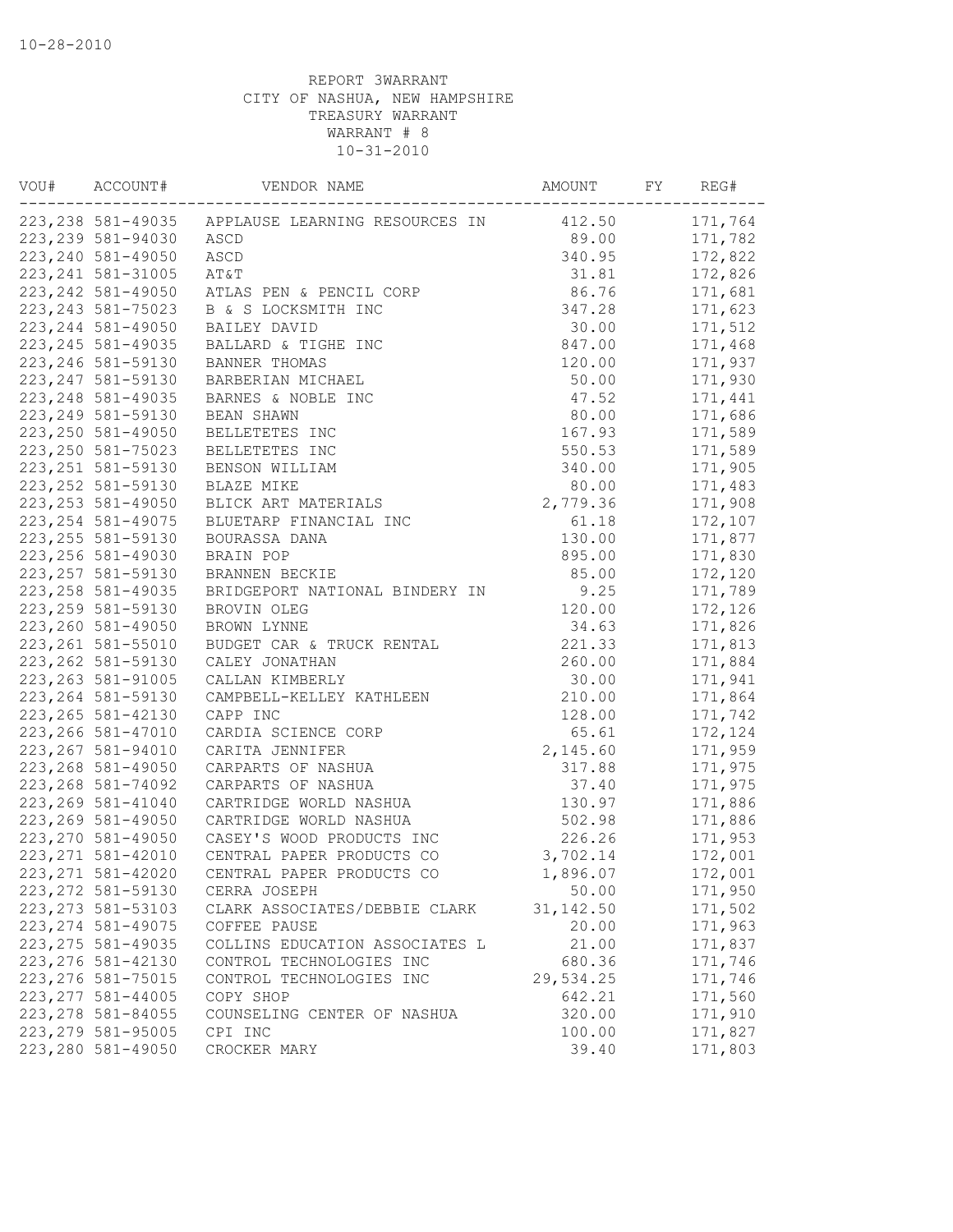| VOU#  | ACCOUNT#           | VENDOR NAME                                    | AMOUNT      | FY | REG#     |
|-------|--------------------|------------------------------------------------|-------------|----|----------|
|       |                    | 223, 281 581-84030 CROTCHED MOUNTAIN REHAB CTR | 43,903.75   |    | 171,756  |
|       | 223, 282 581-49050 | CRYSTAL PRODUCTIONS                            | 120.28      |    | 172,026  |
|       | 223, 283 581-49910 | CUES INC                                       | 132.00      |    | 171,673  |
|       | 223, 284 581-49035 | CURRICULUM ASSOCIATES, INC                     | 74.59       |    | 171,778  |
|       | 223, 285 581-94030 | CURRIER MUSEUM OF ART                          | 90.00       |    | 172,829  |
|       | 223, 286 581-59130 | CUVELLIER CHRISTOPHER                          | 100.00      |    | 172, 117 |
|       | 223, 287 581-59130 | CUVELLIER RICHARD                              | 50.00       |    | 171,539  |
|       | 223, 288 581-94030 | DEGRAPPO KIMBERLEY J                           | 760.00      |    | 171,588  |
|       | 223, 289 581-49050 | DELTA EDUCATION                                | 33.42       |    | 171,785  |
|       | 223, 290 581-49050 | DEMCO INC                                      | 184.17      |    | 171,518  |
|       | 223, 291 581-59130 | DEPINTO FRANK                                  | 260.00      |    | 171,943  |
| 1,098 | 581-53100          | DOCULYNX INC                                   | 104.19      |    | 172,054  |
|       | 223, 292 581-59130 | DOMINICI DAVID                                 | 120.00      |    | 171,860  |
|       | 223, 293 581-59130 | DOWLING DOUGLAS                                | 260.00      |    | 171,952  |
|       | 223, 294 581-59130 | DUBISZ MICHAEL                                 | 130.00      |    | 171,871  |
|       | 223, 295 581-59130 | DURRANCE STEVEN                                | 90.00       |    | 171,925  |
|       | 223, 296 581-84055 | EASTER SEALS NEW HAMPSHIRE                     | 12,536.21   |    | 171,708  |
|       | 223, 297 581-84030 | EDUCATION INC                                  | 279.30      |    | 171,824  |
|       | 223, 298 581-47010 | EDWARDS PAULA                                  | 18.57       |    | 171,802  |
|       | 223, 299 581-49050 | EGAN JESSE                                     | 101.18      |    | 172,103  |
|       | 223,300 581-59130  | EGAN JOHN                                      | 80.00       |    | 171,667  |
|       | 223, 301 581-42130 | F W WEBB COMPANY                               | 115.05      |    | 171,530  |
|       | 223,301 581-49050  | F W WEBB COMPANY                               | 247.68      |    | 171,530  |
|       | 1,099 581-31005    | FAIRPOINT COMMUNICATIONS                       | 771.68      |    | 172,786  |
|       | 223,302 581-31005  | FAIRPOINT COMMUNICATIONS INC                   | 28.42       |    | 172,828  |
|       | 223,303 581-59130  | FARIA RYAN                                     | 120.00      |    | 172,116  |
|       | 223,304 581-49075  | FASTENAL COMPANY                               | 91.50       |    | 171,633  |
|       | 223, 305 581-42130 | FILTER SALES & SERVICE                         | 109.20      |    | 171,765  |
|       | 223,306 581-75023  | FIMBEL PAUNET CORPORATION                      | 245.00      |    | 171,695  |
|       | 223,307 581-55005  | FIRST STUDENT INC                              | 5, 113.83   |    | 171,791  |
|       | 223,307 581-55005  | FIRST STUDENT INC                              | 4,067.31    |    | 171,792  |
|       | 223,307 581-55005  | FIRST STUDENT INC                              | 3,045.01    |    | 171,793  |
|       | 223, 307 581-55015 | FIRST STUDENT INC                              | 183, 143.56 |    | 171,792  |
|       | 223,307 581-55018  | FIRST STUDENT INC                              | 1,785.35    |    | 171,792  |
|       | 223,307 581-55025  | FIRST STUDENT INC                              | 211,927.80  |    | 171,792  |
|       | 223,307 581-55035  | FIRST STUDENT INC                              | 824.00      |    | 171,792  |
|       | 223,308 581-49050  | FLAGHOUSE INC                                  | 491.43      |    | 171,734  |
|       | 223,309 581-59130  | FOLEY RONALD                                   | 260.00      |    | 171,936  |
|       | 223,310 581-49035  | FOLLETT EDUCATIONAL SERVICES                   | 4,918.72    |    | 171,472  |
|       | 223, 311 581-49030 | FOLLETT LIBRARY RESOURCES                      | 11,727.45   |    | 171, 474 |
|       | 223, 312 581-49050 | FREESTYLE PHOTOGRAPHIC SUPPLIE                 | 999.07      |    | 171,540  |
|       | 223, 313 581-49050 | FREY SCIENTIFIC                                | 146.08      |    | 171,561  |
|       | 223, 314 581-59130 | GEORGE JAMES                                   | 260.00      |    | 171,894  |
|       | 223, 315 581-49050 | GIAMPETRUZZI MEGAN                             | 69.11       |    | 172,122  |
|       | 223, 316 581-74092 | GLOBAL TRADEQUEST INC                          | 985.00      |    | 172,129  |
|       | 223, 317 581-49050 | <b>GOPHER</b>                                  | 911.84      |    | 171,753  |
|       | 223, 318 581-42130 | GRAINGER                                       | 298.35      |    | 171,543  |
|       | 223, 319 581-49075 | GRANITE STATE SPECIALTIES LLC                  | 166.50      |    | 172,102  |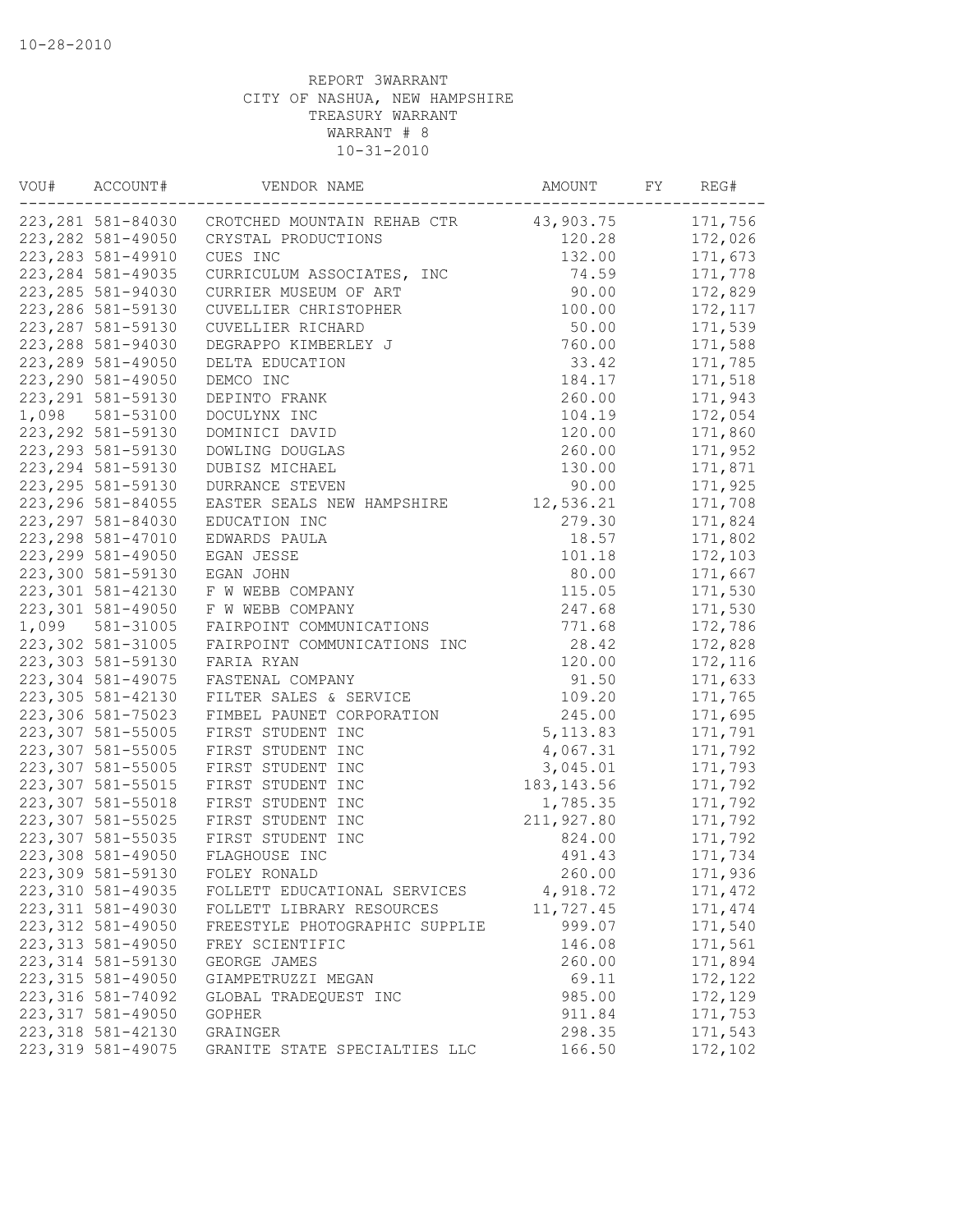| VOU# | ACCOUNT#           | VENDOR NAME                             | AMOUNT    | FY | REG#    |
|------|--------------------|-----------------------------------------|-----------|----|---------|
|      | 223,320 581-49050  | GREAT EAST FESTIVALS                    | 200.00    |    | 172,830 |
|      | 223, 321 581-84030 | GREATER LAWRENCE ED COLLABORAT 5,762.06 |           |    | 171,820 |
|      | 223, 322 581-56030 | GREATER NASHUA MENTAL HEALTH            | 11,690.40 |    | 172,785 |
|      | 223, 323 581-59130 | GRUCZKA JAN                             | 80.00     |    | 171,888 |
|      | 223, 324 581-59130 | HAMILTON MICHAEL                        | 130.00    |    | 171,890 |
|      | 223, 325 581-59130 | HANSEN HARRY                            | 50.00     |    | 171,889 |
|      | 223, 326 581-74092 | HARRIS EQUIPMENT REPAIR SERVIC          | 434.66    |    | 171,989 |
|      | 223, 327 581-49050 | HAYES SCHOOL PUBLISHING CO              | 19.85     |    | 171,811 |
|      | 223, 328 581-42130 | HEATING SPECIALTIES OF NH INC           | 283.05    |    | 171,981 |
|      | 223, 329 581-59130 | HENDERSON MICHAEL                       | 110.00    |    | 171,898 |
|      | 223,330 581-49050  | HENRY SCHEIN INC                        | 262.62    |    | 171,836 |
|      | 223, 331 581-74092 | HEWLETT PACKARD COMPANY                 | 481.80    |    | 171,544 |
|      | 223, 332 581-45910 | HIGHSMITH INC                           | 262.19    |    | 171,995 |
|      | 223, 332 581-49050 | HIGHSMITH INC                           | 257.29    |    | 171,995 |
|      | 223, 332 581-63085 | HIGHSMITH INC                           |           |    | 171,995 |
|      | 223, 333 581-59130 | HILTZ LINDSEY                           | 130.00    |    | 172,125 |
|      | 223, 334 581-59130 | HOEMKE CRAIG                            | 60.00     |    | 171,938 |
|      | 223, 335 581-49075 | HOME DEPOT CREDIT SERVICES              | 51.92     |    | 171,780 |
|      | 223,336 581-49050  | HOME DEPOT CREDIT SERVICES              | 708.37    |    | 171,823 |
|      | 223, 337 581-49050 | HOME DEPOT CREDIT SERVICES              | 156.02    |    | 171,851 |
|      | 223, 338 581-59130 | HOULE BEVERLY                           | 60.00     |    | 171,913 |
|      | 223, 339 581-59130 | HURLEY JR DANIEL                        | 60.00     |    | 171,902 |
|      | 223,340 581-74092  | IDEAL BUSINESS MACHINES INC             | 130.87    |    | 172,008 |
|      | 223, 341 581-91005 | INSINGA SCOTT                           | 186.25    |    | 172,027 |
|      | 223, 342 581-84030 | INSTITUTE OF PROFESSIONAL PRAC          | 1,577.06  |    | 171,900 |
|      | 223, 343 581-74092 | IT PARTS DEPOT                          | 50.00     |    | 172,127 |
|      | 223, 344 581-49050 | J W PEPPER & SON INC                    | 1,154.23  |    | 171,547 |
|      | 223, 345 581-51015 | JACKSON LEWIS LLP                       | 2,861.50  |    | 172,032 |
|      | 223, 346 581-59130 | JASINSKI FREDERICK                      |           |    |         |
|      |                    |                                         | 130.00    |    | 171,951 |
|      | 223, 347 581-59130 | KATZ JEFF                               | 60.00     |    | 171,912 |
|      | 223, 348 581-59130 | KELLY JOSEPH                            | 80.00     |    | 171,949 |
|      | 223,349 581-49050  | KELVIN                                  | 59.85     |    | 172,037 |
|      | 223,350 581-59130  | KITSIS THEODORE                         | 140.00    |    | 171,955 |
|      | 223, 351 581-64192 | KLAWES KEITH                            | 79.99     |    | 171,800 |
|      | 223, 352 581-49030 | KNOWBUDDY RESOURCES                     | 769.20    |    | 171,822 |
|      | 223, 353 581-59130 | KRUPICKA ROBERT                         | 80.00     |    | 171,688 |
|      | 223, 354 581-59130 | KUBA GARY                               | 60.00     |    | 171,901 |
|      | 223, 355 581-59130 | KUKESH TERESA                           | 130.00    |    | 171,926 |
|      | 223,356 581-59130  | KURTA JOSEPH                            | 60.00     |    | 171,557 |
|      | 223, 357 581-59130 | LAFOND MICHAEL                          | 130.00    |    | 171,875 |
|      | 223, 358 581-91005 | LALIME MAUREEN                          | 8.00      |    | 171,808 |
|      | 223, 359 581-59130 | LARMIE MERL                             | 60.00     |    | 171,924 |
|      | 223,360 581-59130  | LAROCQUE MICHAEL                        | 60.00     |    | 171,878 |
|      | 223,361 581-59130  | LATHAM FREDERICK                        | 130.00    |    | 171,872 |
|      | 223, 362 581-59130 | LEAO WAGNER                             | 180.00    |    | 171,914 |
|      | 223, 363 581-84030 | LEARNING CENTER FOR THE DEAF            | 9,983.08  |    | 171,915 |
|      | 223, 364 581-59130 | LENTINI SALVATORE                       | 60.00     |    | 171,917 |
|      | 223, 365 581-84030 | LIGHTHOUSE SCHOOL INC                   | 51,182.28 |    | 171,758 |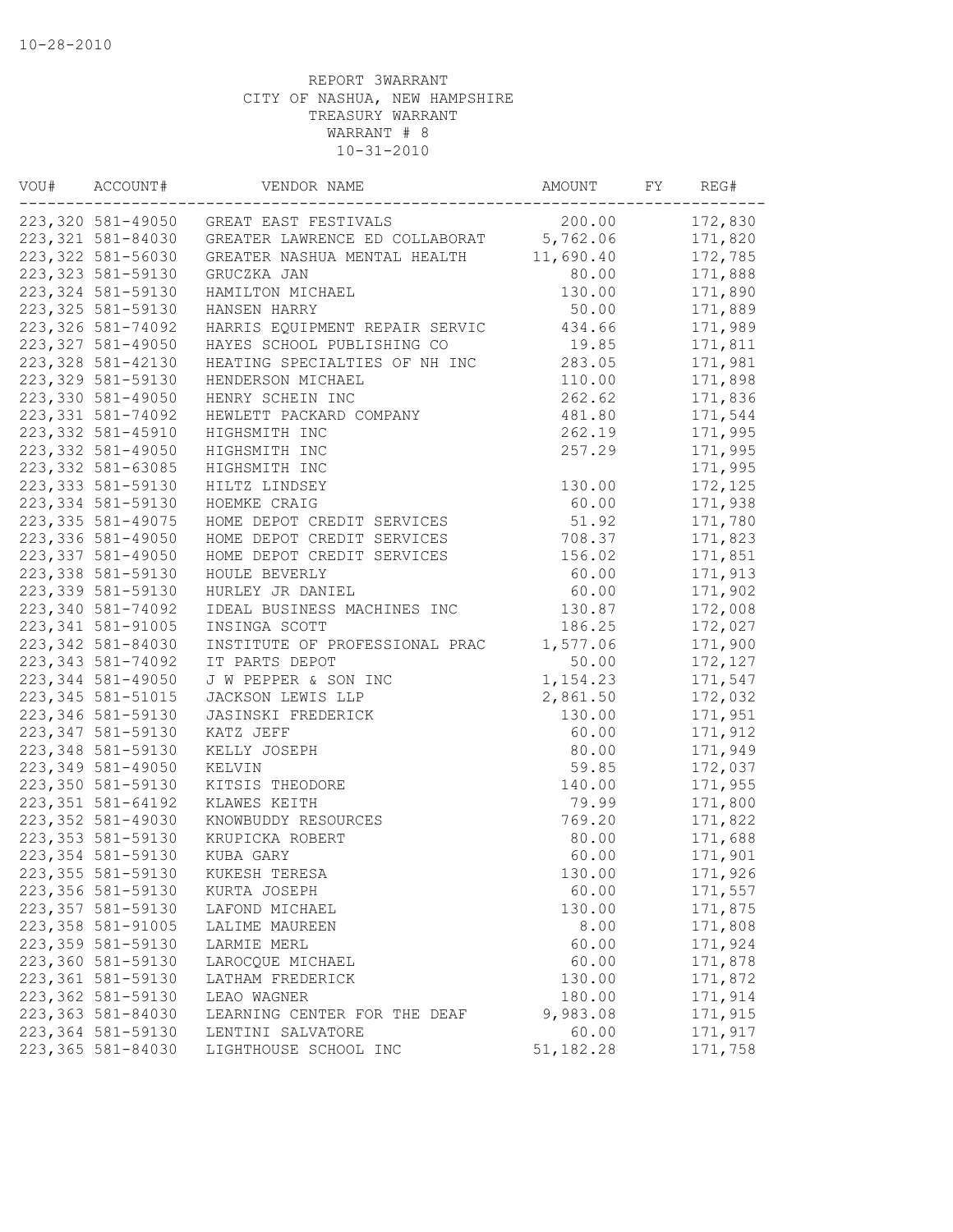| VOU# | ACCOUNT#           | VENDOR NAME                    | AMOUNT    | FY | REG#     |
|------|--------------------|--------------------------------|-----------|----|----------|
|      | 223,366 581-59130  | LIMBEK PETER                   | 80.00     |    | 171,892  |
|      | 223, 367 581-59130 | LISS MARK                      | 50.00     |    | 171,885  |
|      | 223,368 581-59130  | LOCONTE CARMINE                | 50.00     |    | 172,100  |
|      | 223,369 581-59130  | LUSIGNAU BRIAN                 | 80.00     |    | 171,859  |
|      | 223,370 581-59130  | LUTAS NADIRE                   | 80.00     |    | 171,866  |
|      | 223, 371 581-53100 | LUTHERAN COMMUNITY SERVICES OF | 90.00     |    | 171,816  |
|      | 223, 372 581-42110 | M & M ELECTRICAL SUPPLY CO INC | 1,511.94  |    | 171,973  |
|      | 223, 372 581-49050 | M & M ELECTRICAL SUPPLY CO INC | 448.85    |    | 171,973  |
|      | 223, 373 581-94010 | MACINTYRE JESSICA              | 2,145.60  |    | 172,130  |
|      | 223, 374 581-59130 | MAES KEVIN                     | 80.00     |    | 171,909  |
|      | 223, 375 581-66005 | MAILFINANCE                    | 145.22    |    | 172,108  |
|      | 223,376 581-59130  | MANDRAVELIS NICK               | 120.00    |    | 171,879  |
|      | 223, 377 581-49050 | MARKET BASKET                  | 793.13    |    | 171,599  |
|      | 223,378 581-49050  | MATHEMATICS OLYMPIADS          | 178.00    |    | 171,786  |
|      | 223, 379 581-53103 | MCCARTNEY AMY                  | 6, 298.50 |    | 171,919  |
|      | 223,380 581-49035  | MCGRAW HILL COMPANIES          | 619.45    |    | 171,572  |
|      | 223,381 581-49030  | MCKNIGHT JACQUELINE            | 325.28    |    | 171,762  |
|      | 223,382 581-59130  | MELANSON DENNIS                | 220.00    |    | 171,470  |
|      | 223, 383 581-84030 | MERRIMACK SPECIAL EDUCATION    | 5,957.70  |    | 171,916  |
|      | 223,384 581-53100  | METRO GROUP INC (THE)          | 1,081.00  |    | 171,942  |
|      | 223, 385 581-34015 | METROMEDIA ENERGY INC          | 5,462.97  |    | 172,827  |
|      | 223,386 581-59130  | MICHAEL BARBARA                | 80.00     |    | 171,870  |
|      | 223,387 581-59130  | MILBURN RICHARD                | 80.00     |    | 171,874  |
|      | 223,388 581-59130  | MOLLICA PHILIP                 | 284.00    |    | 172,119  |
|      | 223,389 581-49050  | MOORE SANDY                    | 34.98     |    | 172,098  |
|      | 223,390 581-94010  | MORAN JANET                    | 536.00    |    | 171,948  |
|      | 223, 391 581-59130 | MORAN LINDSAY                  | 130.00    |    | 171,867  |
|      | 223,392 581-59130  | MORGAN MICHAEL                 | 60.00     |    | 171,467  |
|      | 223, 393 581-84055 | MOUNT PROSPECT ACADEMY INC     | 8,443.89  |    | 171,835  |
|      | 223,394 581-53100  | MULTI-STATE BILLING SERVICES L | 817.70    |    | 171,921  |
|      | 223, 395 581-94010 | MURPHY ERIN                    | 1,040.00  |    | 172,131  |
|      | 223,396 581-59130  | MURPHY MICHAEL                 | 80.00     |    | 171,887  |
|      | 223,397 581-49050  | MUSIC & ART CENTERS            | 379.95    |    | 171,966  |
|      | 223,398 581-49050  | NASCO                          | 1,866.01  |    | 172,002  |
|      | 223,399 581-84030  | NASHOBA LEARNING GROUP         | 155.52    |    | 171,852  |
|      | 223,400 581-75090  | NASHUA GLASS                   | 496.00    |    | 171,976  |
|      | 223, 401 581-49050 | NASHUA OUTDOOR POWER EQUIPMENT | 90.21     |    | 171,597  |
|      | 223,401 581-49910  | NASHUA OUTDOOR POWER EQUIPMENT | $-9.06$   |    | 171,597  |
|      | 223,402 581-95010  | NATIONAL GEOGRAPHIC SCHOOL PUB | 214.77    |    | 171,677  |
|      | 223, 403 581-34015 | NATIONAL GRID                  | 3,663.65  |    | 172,834  |
|      | 223, 404 581-49035 | NATIONAL SCIENCE TEACHERS ASSO | 491.14    |    | 171,806  |
|      | 223,405 581-42010  | NATIONWIDE SALES & SERVICE     | 2,904.00  |    | 171,768  |
|      | 223,406 581-49095  | NCS PEARSON INC                | 585.90    |    | 171,796  |
|      | 223, 407 581-59130 | NEDEAU SANDRA                  | 50.00     |    | 172, 111 |
|      | 223,408 581-49110  | NEWEGG.COM                     | 106.20    |    | 172, 121 |
|      | 223,408 581-74092  | NEWEGG.COM                     | 144.21    |    | 172,121  |
|      | 223,409 581-84030  | NFI NORTH INC                  | 2,395.80  |    | 171,747  |
|      | 223,410 581-95005  | NHASBO                         | 340.00    |    | 172,823  |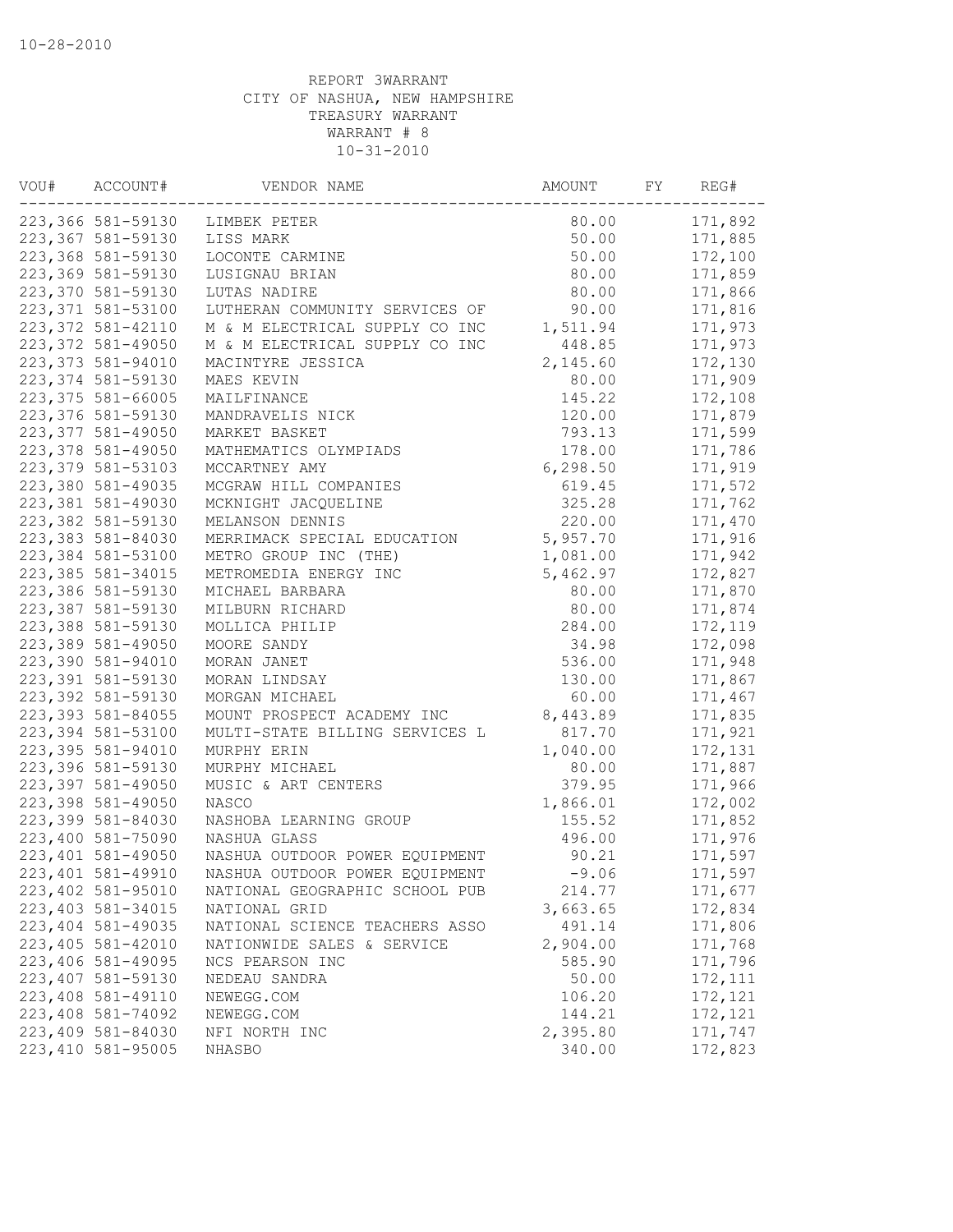| VOU# | ACCOUNT#           | VENDOR NAME                    | AMOUNT             | FY | REG#    |
|------|--------------------|--------------------------------|--------------------|----|---------|
|      | 223, 411 581-95005 | NHASEA                         | 530.00             |    | 171,847 |
|      | 223, 412 581-45410 | NHWOA                          | 120.00             |    | 171,922 |
|      | 223, 413 581-59130 | NICHOLSON MORRIS               | 50.00              |    | 171,545 |
|      | 223, 414 581-49050 | NORTHCENTER FOODSERVICE        | 55.63              |    | 171,798 |
|      | 223, 415 581-49050 | NORTHEASTERN MUSIC PUBLICATION | 98.45              |    | 171,839 |
|      | 223, 416 581-41015 | NUNEZ MODESTA                  | 55.00              |    | 171,965 |
|      | 223, 417 581-59130 | NUNNALLY WILLIAM               | 130.00             |    | 171,868 |
|      | 223, 418 581-59130 | ODIERNA ROBERT                 | 80.00              |    | 171,865 |
|      | 223, 419 581-31005 | ONE COMMUNICATIONS             | 5,415.18           |    | 172,812 |
|      | 223, 419 581-31040 | ONE COMMUNICATIONS             | 822.42             |    | 172,812 |
|      | 223, 420 581-59130 | OSBORNE BRIAN                  | 150.00             |    | 171,873 |
|      | 223, 421 581-59130 | PAPAMICHAEL LOUKAS             | 80.00              |    | 172,123 |
|      | 223, 422 581-49095 | PAR, INC                       | 449.40             |    | 172,787 |
|      | 223, 423 581-94030 | PARENT INFORMATION CENTER      | 525.00             |    | 172,047 |
|      | 223, 424 581-49050 | PAXTON-PATTERSON               | 90.20              |    | 171,605 |
|      | 223, 425 581-42120 | PEABODY SUPPLY CO INC          | 914.28             |    | 172,109 |
|      | 223, 426 581-49035 | PEARSON EDUCATION              | 561.94             |    | 171,838 |
|      | 223, 426 581-49050 | PEARSON EDUCATION              | 624.80             |    | 171,838 |
|      | 223, 427 581-59130 | PELLETIER TOM                  | 50.00              |    | 171,896 |
|      | 223, 428 581-94030 | PELLETIER VICKIE               | 50.00              |    | 171,842 |
|      | 223, 429 581-59130 | PELTZ MICHEL                   | 60.00              |    | 171,927 |
|      | 223,430 581-49050  | PENN STATE INDUSTRIES          | 572.35             |    | 171,891 |
|      | 223, 431 581-33005 | PENNICHUCK WATER WORKS INC     | 9,012.14           |    | 172,747 |
|      | 223, 432 581-43005 | PETTY CASH                     | 69.73              |    | 172,732 |
|      | 223, 432 581-47010 | PETTY CASH                     | 27.74              |    | 172,732 |
|      | 223, 432 581-49050 | PETTY CASH                     | 41.94              |    | 172,732 |
|      | 223, 433 581-41015 | PETTY CASH                     | 11.88              |    | 172,733 |
|      | 223, 433 581-43005 | PETTY CASH                     | 16.80              |    | 172,733 |
|      | 223, 433 581-49050 | PETTY CASH                     | 67.99              |    | 172,733 |
|      | 223, 434 581-43005 |                                |                    |    |         |
|      | 223, 434 581-49050 | PETTY CASH                     | 5.70               |    | 172,734 |
|      |                    | PETTY CASH                     | 13.98              |    | 172,734 |
|      | 223, 435 581-41015 | PETTY CASH                     | 148.46<br>5,889.29 |    | 172,735 |
|      | 223, 436 581-84055 | PINE HAVEN BOYS CENTER         |                    |    | 171,750 |
|      | 223, 437 581-49050 | PITSCO INC                     | 313.62             |    | 171,447 |
|      | 223,438 581-94030  | PLYMOUTH STATE COLLEGE         | 65.00              |    | 172,821 |
|      | 223, 439 581-49050 | POSITIVE PROMOTIONS INC        | 318.00             |    | 171,503 |
|      | 223, 440 581-63085 | PRO AV SYSTEMS INC             | 10,443.00          |    | 171,897 |
|      | 223,440 581-64045  | PRO AV SYSTEMS INC             | 651.00             |    | 171,897 |
|      | 223,440 581-64192  | PRO AV SYSTEMS INC             | 1,198.00           |    | 171,897 |
|      | 223, 441 581-45910 | PROQUEST LLC                   | 1,630.00           |    | 171,456 |
|      | 223, 442 581-84030 | PROTESTANT GUILD FOR HUMAN SVC | 7,006.80           |    | 171,964 |
|      | 223, 443 581-32005 | PSNH                           | 874.41             |    | 172,811 |
|      | 223, 444 581-32005 | PUBLIC SERVICE OF NH           | 62,940.27          |    | 172,810 |
|      | 223, 445 581-43005 | PUKT BARBARA                   | 39.20              |    | 171,845 |
|      | 223, 446 581-53085 | QUIMBY EYE CARE INC            | 257.50             |    | 171,748 |
|      | 223, 447 581-49910 | R WHITE EQUIPMENT CENTER INC   | 211.45             |    | 171,992 |
|      | 223, 448 581-74092 | RADIO SHACK                    | 494.10             |    | 171,977 |
|      | 223, 449 581-59130 | RECORD GLENN                   | 60.00              |    | 171,862 |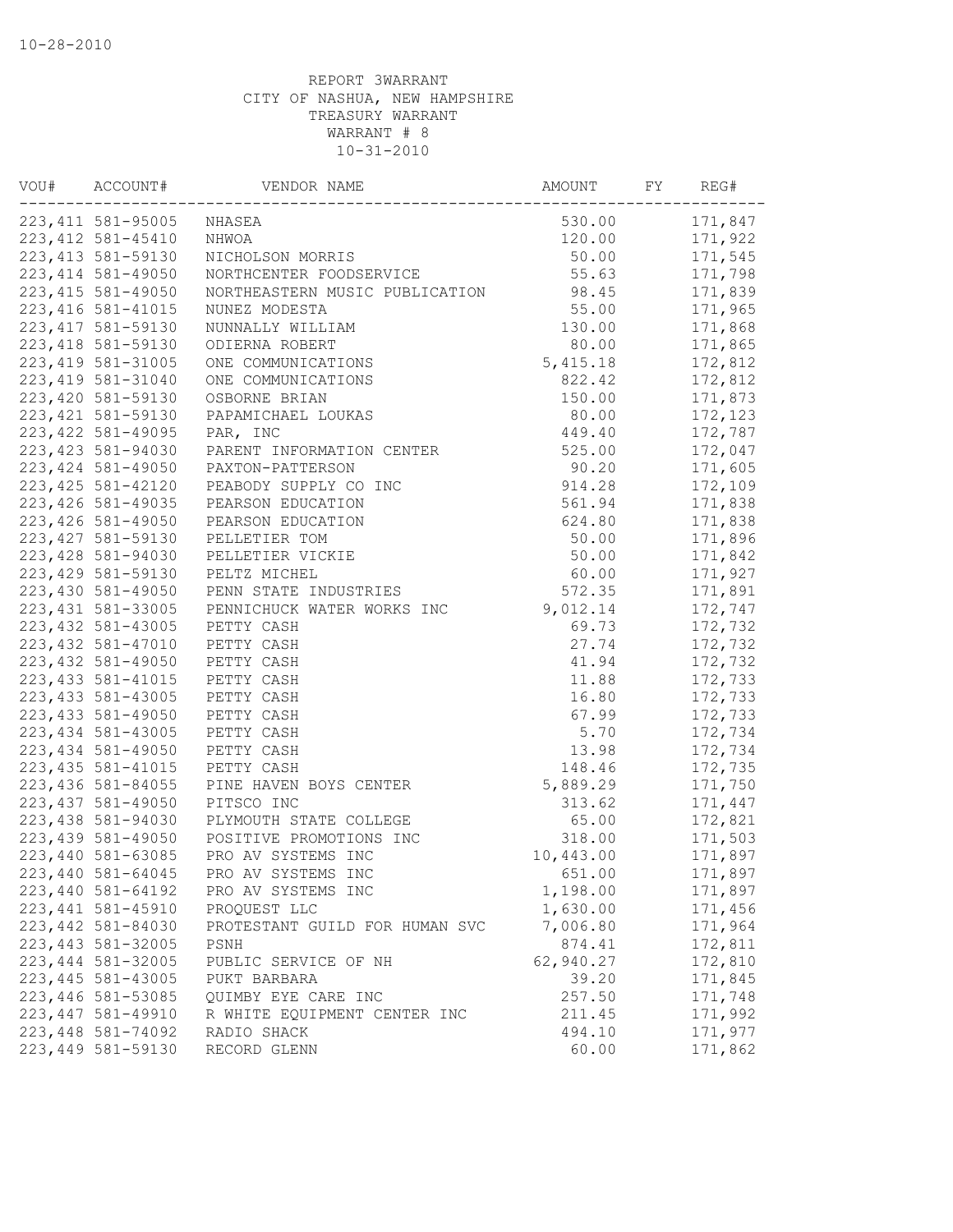| VOU# | ACCOUNT#           | VENDOR NAME                    | AMOUNT   | FY | REG#    |
|------|--------------------|--------------------------------|----------|----|---------|
|      | 223,450 581-46040  | RED BRICK CLOTHING CO          | 537.40   |    | 171,619 |
|      | 223, 451 581-84030 | REGIONAL SERVICES & EDUCATION  | 4,305.00 |    | 171,463 |
|      | 223, 452 581-43005 | RESERVE ACCOUNT                | 2,000.00 |    | 172,809 |
|      | 223, 453 581-42110 | REXEL CLS                      | 64.09    |    | 171,911 |
|      | 223, 454 581-59130 | ROSE KENNETH                   | 50.00    |    | 171,933 |
|      | 223, 455 581-59130 | ROSENSTEIN HARRY               | 60.00    |    | 171,812 |
|      | 223, 456 581-59130 | RUSSELL FRED                   | 50.00    |    | 171,861 |
|      | 223, 457 581-49050 | SANE                           | 202.85   |    | 171,788 |
|      | 223, 458 581-78007 | SANEL AUTO PARTS CO            | 208.27   |    | 171,594 |
|      | 223, 459 581-49050 | SARGENT-WELCH                  | 120.57   |    | 171,513 |
|      | 223,460 581-49050  | SAULNIER ALLAN                 | 497.75   |    | 171,610 |
|      | 223, 461 581-91005 | SAUNDERS SHARON                | 123.50   |    | 171,956 |
|      | 223, 462 581-49035 | SCHOLASTIC INCORPORATED        | 107.93   |    | 172,005 |
|      | 223, 462 581-49050 | SCHOLASTIC INCORPORATED        | 37.00    |    | 172,005 |
|      | 223, 463 581-47010 | SCHOOL HEALTH CORP             | 10.91    |    | 171,473 |
|      | 223, 464 581-47010 | SCHOOL NURSE SUPPLY INC        | 386.54   |    | 171,754 |
|      | 223, 465 581-41015 | SCHOOL SPECIALTY INC           | 27.60    |    | 171,772 |
|      | 223, 465 581-41015 | SCHOOL SPECIALTY INC           | 112.34   |    | 171,773 |
|      | 223, 465 581-49050 | SCHOOL SPECIALTY INC           | 4,511.56 |    | 171,772 |
|      | 223, 465 581-49050 | SCHOOL SPECIALTY INC           | 3,777.87 |    | 171,773 |
|      | 223, 465 581-49050 | SCHOOL SPECIALTY INC           | 61.36    |    | 171,774 |
|      | 223, 465 581-63085 | SCHOOL SPECIALTY INC           | 468.60   |    | 171,773 |
|      | 223,466 581-94010  | SELLNER ERIN                   | 165.60   |    | 172,134 |
|      | 223,467 581-84030  | SERESC                         | 6,561.06 |    | 171,462 |
|      | 223, 467 581-91040 | SERESC                         | 150.00   |    | 171,462 |
|      | 223, 468 581-49075 | SHIFFLER EQUIPMENT SALES INC   | 30.60    |    | 171,749 |
|      | 223,469 581-59130  | SIDORIE RALPH                  | 60.00    |    | 171,895 |
|      | 223,470 581-53100  | SIEMENS INDUSTRY, INC          | 390.00   |    | 171,841 |
|      | 223, 471 581-94030 | SIMEONE NANCY                  | 50.00    |    | 171,843 |
|      | 223, 472 581-59130 | SIMPSON GARY                   | 120.00   |    | 171,546 |
|      | 223, 473 581-74092 | SIROIS & SON APPLIANCE REPAIRS | 152.00   |    | 172,012 |
|      | 223, 474 581-59130 | SMITH JAMES                    | 80.00    |    | 171,876 |
|      | 223, 475 581-59130 | SMITH MIKE                     | 140.00   |    | 171,869 |
|      | 223, 476 581-95005 | SOUTH CENTRAL SUPERINTENDENTS  | 50.00    |    | 172,833 |
|      | 223, 477 581-84030 | SPAULDING YOUTH CENTER         | 8,448.56 |    | 171,450 |
|      | 223, 478 581-49050 | SPRINT SYSTEMS OF PHOTOGRAPHY  | 868.08   |    | 171,986 |
|      | 223, 479 581-84030 | ST ANN'S HOME INC              | 5,378.94 |    | 171,531 |
|      |                    |                                |          |    | 171,663 |
|      | 223,480 581-41015  | STAPLES BUSINESS ADVANTAGE     | 528.90   |    |         |
|      | 223,480 581-41015  | STAPLES BUSINESS ADVANTAGE     | 143.03   |    | 171,664 |
|      | 223,480 581-49050  | STAPLES BUSINESS ADVANTAGE     | 6,145.48 |    | 171,663 |
|      | 223,480 581-49050  | STAPLES BUSINESS ADVANTAGE     | 1,199.82 |    | 171,664 |
|      | 223, 481 581-53100 | STATE OF NH CRIMINAL RECORDS   | 628.25   |    | 172,736 |
|      | 223, 482 581-59130 | STOLL DEBRA                    | 60.00    |    | 171,931 |
|      | 223, 483 581-59130 | STOLL DEBRA                    | 180.00   |    | 171,932 |
|      | 223, 484 581-59130 | SWIESZ CHESTER                 | 80.00    |    | 171,559 |
|      | 223, 485 581-59130 | TENCZA DAVID                   | 50.00    |    | 171,988 |
|      | 223,486 581-59130  | THOMAS DOUGLAS                 | 120.00   |    | 171,907 |
|      | 223, 487 581-64040 | TOOLS4EVER INC                 | 9,319.00 |    | 171,781 |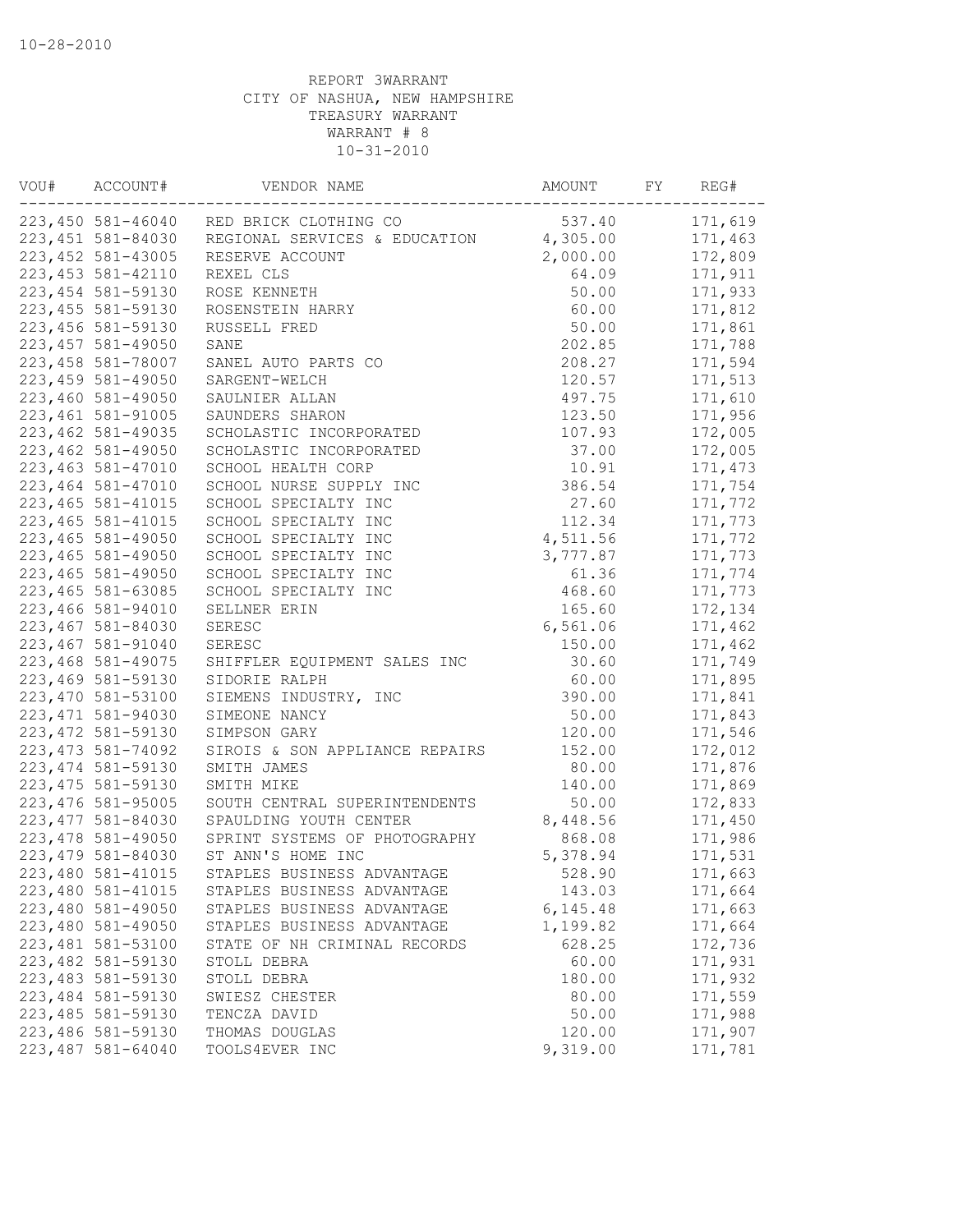| VOU#  | ACCOUNT#           | VENDOR NAME                                              | AMOUNT            | FY | REG#                         |
|-------|--------------------|----------------------------------------------------------|-------------------|----|------------------------------|
|       | 223,488 581-78007  | TOWERS MOTOR PARTS CORP                                  | 50.42             |    | 171,689                      |
|       | 223,489 581-84055  | TREASURER STATE OF NH                                    | 3,150.00          |    | 171,770                      |
|       | 223,490 581-59130  | TREAT BRUCE                                              | 80.00             |    | 171,906                      |
|       | 223, 491 581-59130 | TREMBLAY PATRICK                                         | 80.00             |    | 171,863                      |
|       | 223, 492 581-59130 | TROUPE BRIAN                                             | 60.00             |    | 171,457                      |
|       | 223, 493 581-74092 | UNITED MACHINE REPAIR INC                                | 479.07            |    | 172,019                      |
|       | 223, 494 581-83102 | UNUM LIFE INSURANCE CO OF AMER                           | 1,470.78          |    | 171,957                      |
|       | 223, 494 581-83103 | UNUM LIFE INSURANCE CO OF AMER                           | 1,870.34          |    | 171,957                      |
|       | 223, 495 581-53100 | URBAN TREE SERVICE                                       | 175.00            |    | 172,040                      |
|       | 223, 496 581-59130 | VAN ERON DENNIS                                          | 120.00            |    | 171,880                      |
|       | 223, 497 581-84030 | VERMONT CTR FOR THE DEAF &                               | 45,668.20         |    | 171,929                      |
|       | 223, 498 581-75180 | VIKING ROOFING, INC.                                     | 1,014.00          |    | 171,853                      |
|       | 223, 499 581-84030 | VISION LOSS REHABILITATION LLC                           | 1,807.00          |    | 172,099                      |
|       | 223,500 581-49050  | WALMART COMMUNITY                                        | 582.77            |    | 171,733                      |
|       | 223,500 581-64192  | WALMART COMMUNITY                                        | 49.76             |    | 171,733                      |
|       | 223,501 581-55018  | WALTHAM CENTRAL SCHOOL                                   | 420.00            |    | 171,978                      |
|       | 223,502 581-41045  | WB MASON COMPANY INC                                     | 9,892.80          |    | 171,493                      |
|       | 223,503 581-59130  | WEBSTER DAVID                                            | 100.00            |    | 171,676                      |
|       | 223,504 581-95010  | WEEKLY READER CORP                                       | 1,262.32          |    | 172,022                      |
|       | 223,505 581-49050  | WEST MUSIC                                               | 241.39            |    | 171,752                      |
|       | 223,506 581-49050  | WESTERN PSYCHOLOGICAL SERVICES                           | 41.90             |    | 171,834                      |
|       | 223,507 581-59130  | WHITE DENNIS                                             | 60.00             |    | 172,118                      |
|       |                    | WHITNEY ACADEMY INC (THE)                                | 9,301.50          |    |                              |
|       | 223,508 581-84055  |                                                          |                   |    | 171,958                      |
|       | 223,509 581-59130  | WILLIAMS BRIAN                                           | 80.00             |    | 171,883                      |
|       | 223,510 581-42110  | WILLIAMS COMMUNICATIONS SERVIC                           | 426.45            |    | 171,831                      |
|       | 223, 511 581-49035 | WILSON LANGUAGE TRAINING CORP                            | 1,212.75          |    | 171,840                      |
|       | 223, 512 581-47010 | WINGATES PHARMACY INC                                    | 216.00            |    | 171,644                      |
|       | 223, 513 581-49050 | WOODWIND & BRASSWIND                                     | 75.00             |    | 171,776                      |
|       | 223, 514 581-74092 | ZACCONE JAY                                              | 151.79            |    | 171,794                      |
|       | 223,515 581-59130  | ZIELINSKI KAREN                                          | 60.00             |    | 171,893                      |
|       | 223,516 581-59130  | ZUCCARO ROBERT                                           | 50.00             |    | 171,882                      |
|       | 223,517 581-59130  | ZWICKER DAVE                                             | 160.00            |    | 171,899                      |
| TOTAL | 581                | SCHOOL DEPARTMENT                                        |                   |    | 994,541.23                   |
|       |                    |                                                          |                   |    |                              |
| 1,100 |                    | 590-23532 FIRE TECH & SAFETY OF NEW ENGL                 | 172.43            |    | 171,692                      |
| 1,100 |                    | 590-23532 FIRE TECH & SAFETY OF NEW ENGL                 | 5,856.35          |    | 171,692                      |
|       |                    | 1,101 590-23555 MARKINGS INC                             | 8,067.23          |    | 171,730                      |
|       |                    | 1,102  590-24501  CANAL ART & FRAMING/SAMANTHA T  344.00 |                   |    | 171,429                      |
|       |                    | 1,103 590-24531 RILEY'S SPORT SHOP INC                   | 1,305.32          |    | 171,454                      |
|       |                    | 1,104 590-24573 KIM SMITH DESIGN                         | 300.00            |    | 172,041                      |
|       |                    | 223,518 590-24581 GRAPPONE AUTOMOTIVE GROUP 8,005.96     |                   |    | 171,627                      |
|       |                    | TOTAL 590 PRIOR YEAR OBLIGATIONS                         | ----------------- |    | ---------------<br>24,051.29 |
|       |                    |                                                          |                   |    |                              |
|       |                    | 1,105 595-22015 436 AMHERST LLC                          | 166.00 172,062    |    |                              |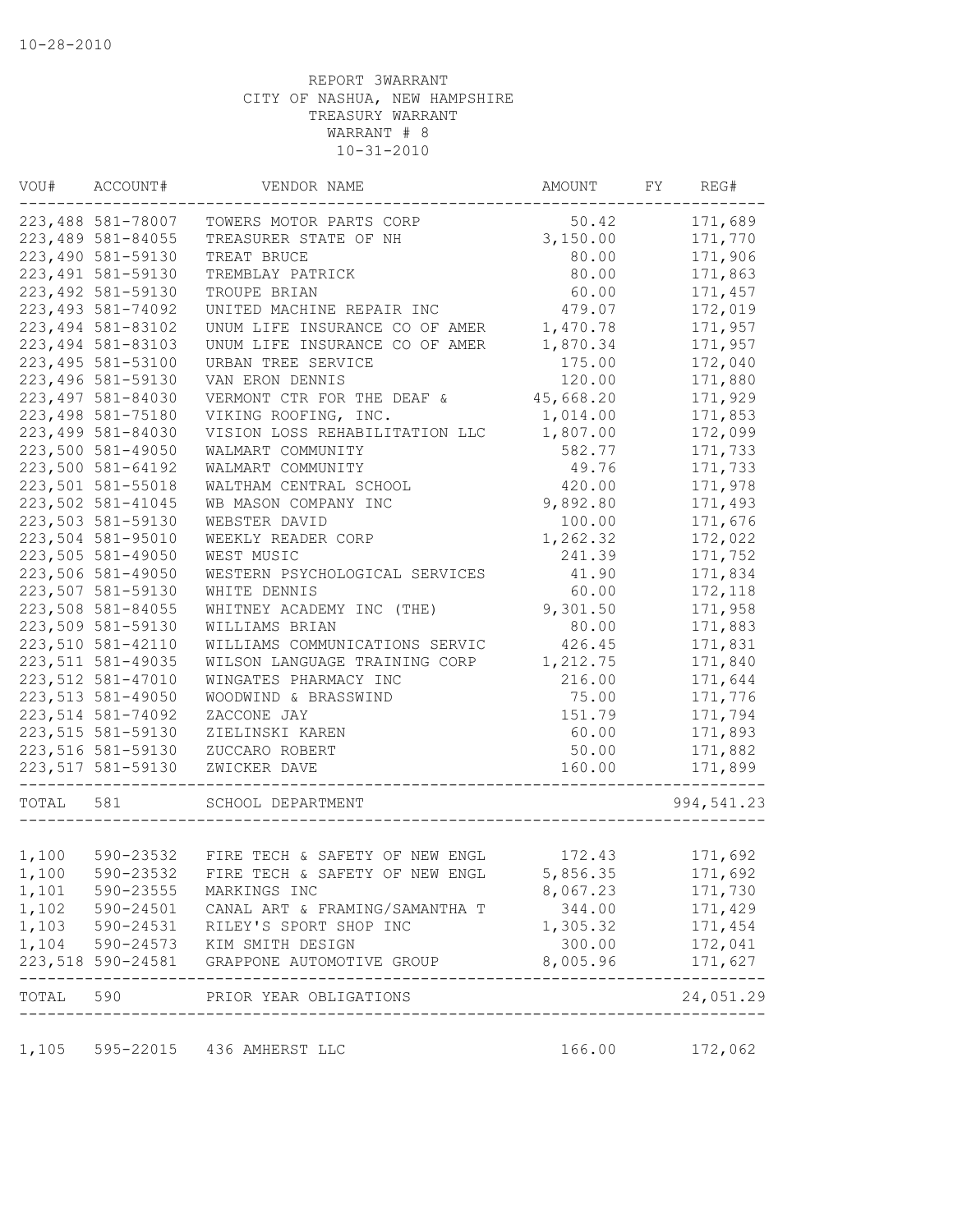| VOU#                    | ACCOUNT#                            | VENDOR NAME                                         | AMOUNT                          | FY | REG#                          |
|-------------------------|-------------------------------------|-----------------------------------------------------|---------------------------------|----|-------------------------------|
| 1,106<br>1,107<br>1,108 | 595-22015<br>595-22020<br>595-22020 | 547 AMHEST LLC<br>436 AMHERST LLC<br>547 AMHEST LLC | 756.96<br>3,046.33<br>13,858.14 |    | 172,061<br>172,062<br>172,061 |
| TOTAL                   | 595                                 | OVERLAY                                             |                                 |    | 17,827.43                     |
|                         | 223,518 599-68045                   | GRAPPONE AUTOMOTIVE GROUP                           | 28,603.04                       |    | 171,627                       |
| TOTAL                   | 599                                 | - EOUIPMENT PURCHASES<br>"CERF"                     |                                 |    | 28,603.04                     |
|                         |                                     |                                                     |                                 |    |                               |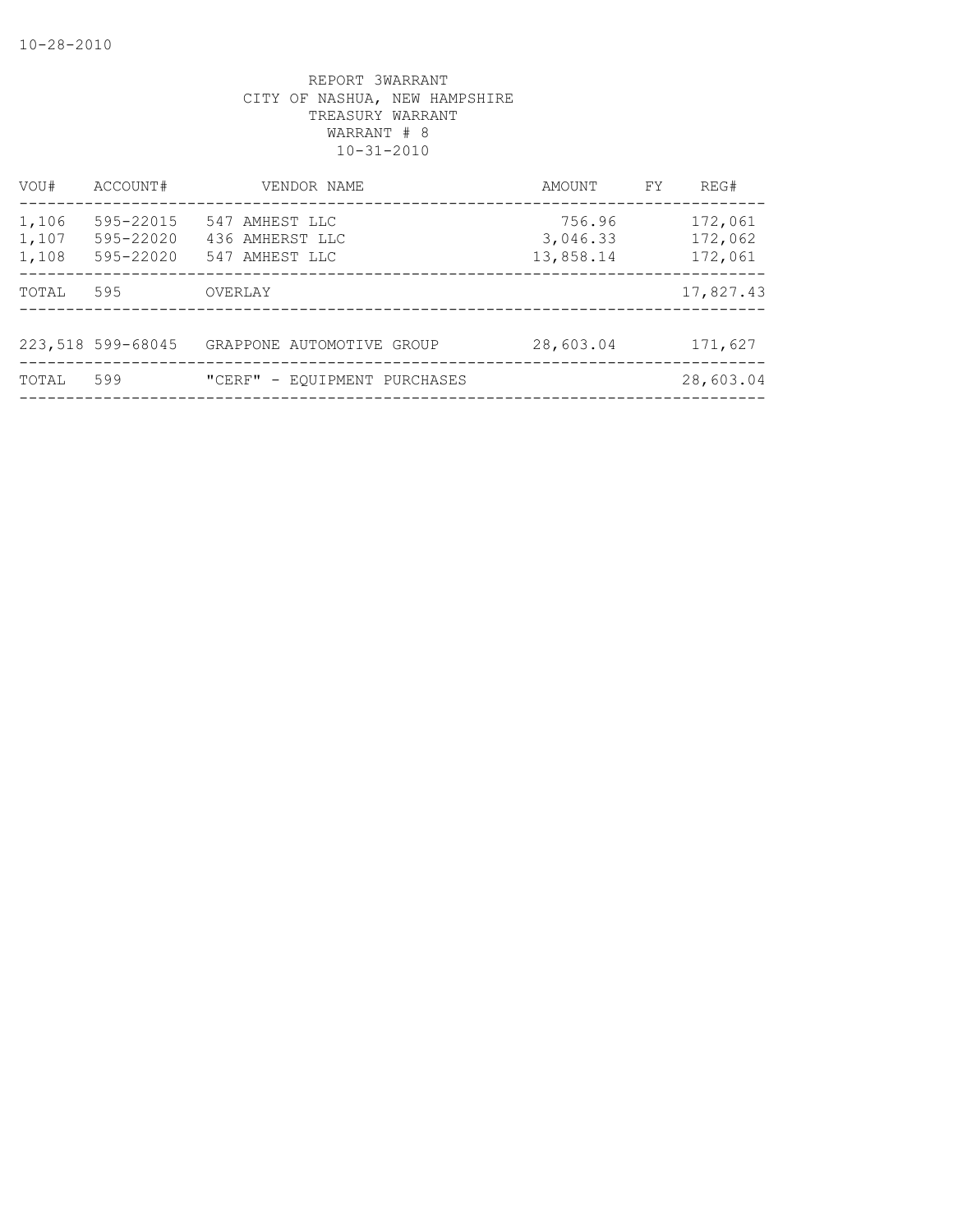|                         | VOU# ACCOUNT#              | VENDOR NAME                                                                                                               | AMOUNT FY REG#                                       |                               |
|-------------------------|----------------------------|---------------------------------------------------------------------------------------------------------------------------|------------------------------------------------------|-------------------------------|
|                         |                            | 1,109 617-01 D L KING & ASSOCIATES INC 40,014.00 171,508                                                                  |                                                      |                               |
|                         |                            | TOTAL 617-01 CAP IMP - BUILDING MAINT<br>GENERAL REPAIRS - CITY HALL                                                      |                                                      | 40,014.00                     |
| 1,110<br>1,111<br>1,112 | 632-09<br>632-09<br>632-09 | BLACK DAWG SEALCOAT<br>FIMBEL PAUNET CORPORATION<br>GATE CITY MONUMENT INC<br>1,113 632-09 PELUSO PAINTING AND CONTRACTIN | 4, 123. 75<br>4,800.00 171,695<br>1,750.00<br>940.00 | 172,080<br>172,755<br>172,076 |
| TOTAL                   |                            | 632-09 CAP IMP - FIRE<br>DEFERRED BUILDING MAINT FY09                                                                     |                                                      | 11,613.75                     |
|                         |                            | 1,114 653-22 BROX INDUSTRIES INC                                                                                          |                                                      | 100.63 171,497                |
|                         |                            | TOTAL 653-22 CAP IMP - STREET DEPT<br>SIDEWALK PROGRAM FY09                                                               |                                                      | 100.63                        |
|                         |                            | 1,115 653-23 SUNSHINE PAVING CORPORATION/RE 4,993.20 12,198                                                               |                                                      |                               |
|                         |                            | TOTAL 653-23 CAP IMP - STREET DEPT<br>STREET PAVING PROGRAM FY10                                                          |                                                      | 4,993.20                      |
|                         |                            |                                                                                                                           |                                                      |                               |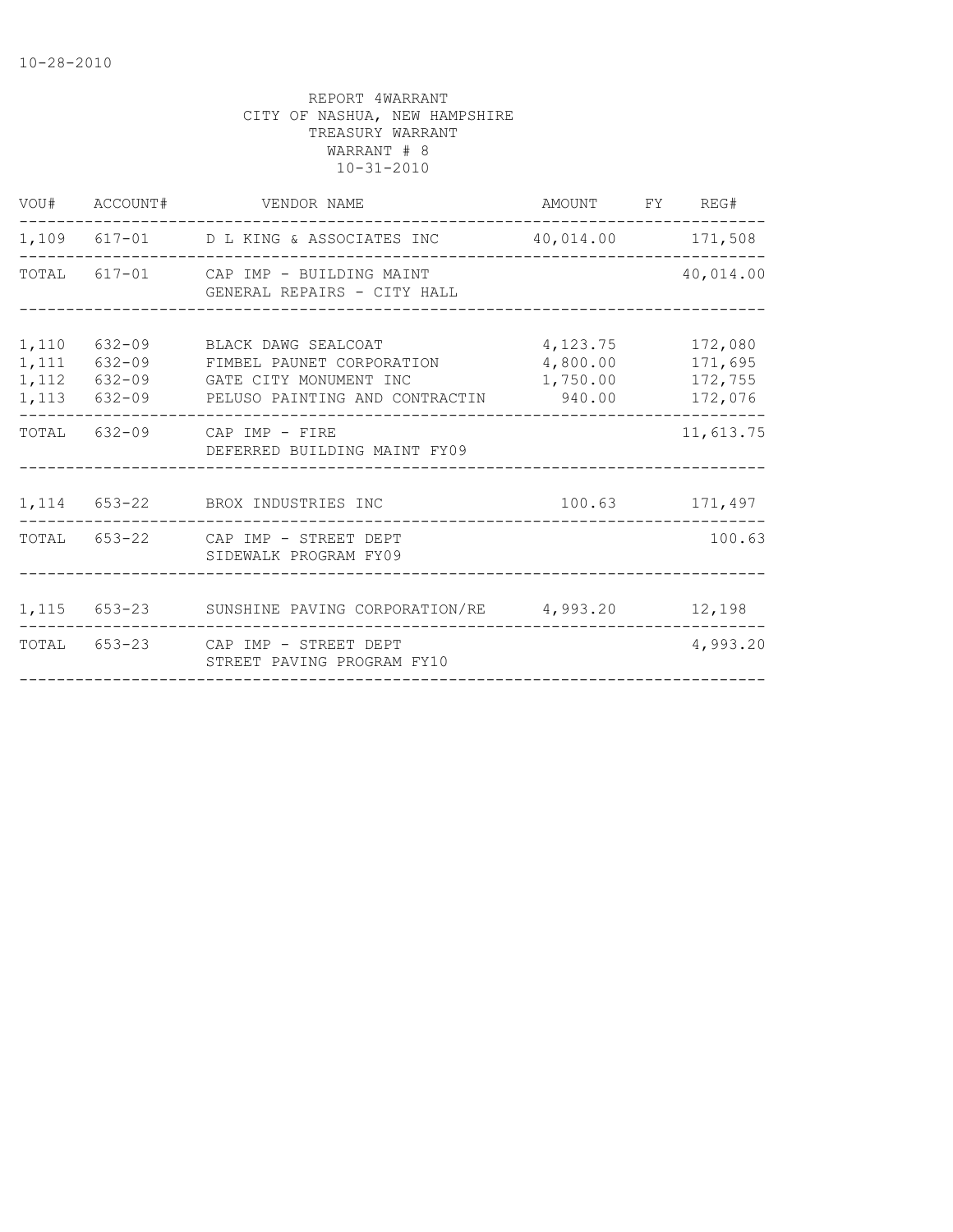| VOU#           | ACCOUNT#               | PROGRAM<br>VENDOR NAME                                         |                       | AMOUNT FY REG#   |
|----------------|------------------------|----------------------------------------------------------------|-----------------------|------------------|
| 1,116          |                        | 720-53186 3738 CRAM & FERGUSON ARCHITECTS                      | 7,500.00              | 172,046          |
| TOTAL          | 720                    | CPF - HUNT BUILDING                                            | 7,500.00              |                  |
|                |                        |                                                                |                       |                  |
| 1,117          | 722-53029              | 3735 CROWNE PLAZA NASHUA                                       | 3,162.00              | 172,813          |
| 1,118          | 722-53029              | 3735 VELOCITY TECHNOLOGY SOLUTIONS                             | 27,795.24             | 172,081          |
| 1,119          | 722-53140              | 3735 CAREER CONNECTIONS                                        | 2,452.21              | 171,562          |
| TOTAL          | 722                    | CPF-INFORMATION TECHNOLOGY                                     | 33,409.45             |                  |
|                |                        |                                                                |                       |                  |
| 1,120          | 757-53030              | 3736 DESMAN ASSOCIATES                                         | 4,620.00              | 172,773          |
| 1,120          | 757-53030              | 3737 DESMAN ASSOCIATES                                         | 4,620.00              | 172,773          |
| TOTAL          | 757                    | CPF-PARKING LOTS                                               | 9,240.00              |                  |
|                |                        |                                                                |                       |                  |
| 1,121<br>1,122 | 792-01310<br>792-01310 | 3749 KINSMEN CORPORATION<br>3749 KINSMEN CORPORATION/RETAINAGE | 61,200.00<br>6,800.00 | 172,072          |
| 1,123          | 792-01310              | 3752 PARK CONSTRUCTION/RETAINAGE                               | 20,616.11             | 12,219<br>12,195 |
| 1,124          | 792-01310              | 3743 REILLY ELECTRIC COMPANY                                   | 79,650.00             | 172,024          |
| 1,125          | 792-01310              | 3743 REILLY ELECTRIC COMPANY/RETAIN                            | 8,850.00              | 12,218           |
| 1,126          | 792-53075              | 3749 HAZEN & SAWYER, PC                                        | 25, 258.81            | 171,728          |
| 1,127          | 792-59232              | 3795 FL MERRILL CONST/RETAINAGE                                | 7,511.64              | 12,196           |
| TOTAL          | 792                    | CPF-WASTEWATER USER FUND                                       | 209,886.56            |                  |
|                |                        |                                                                |                       |                  |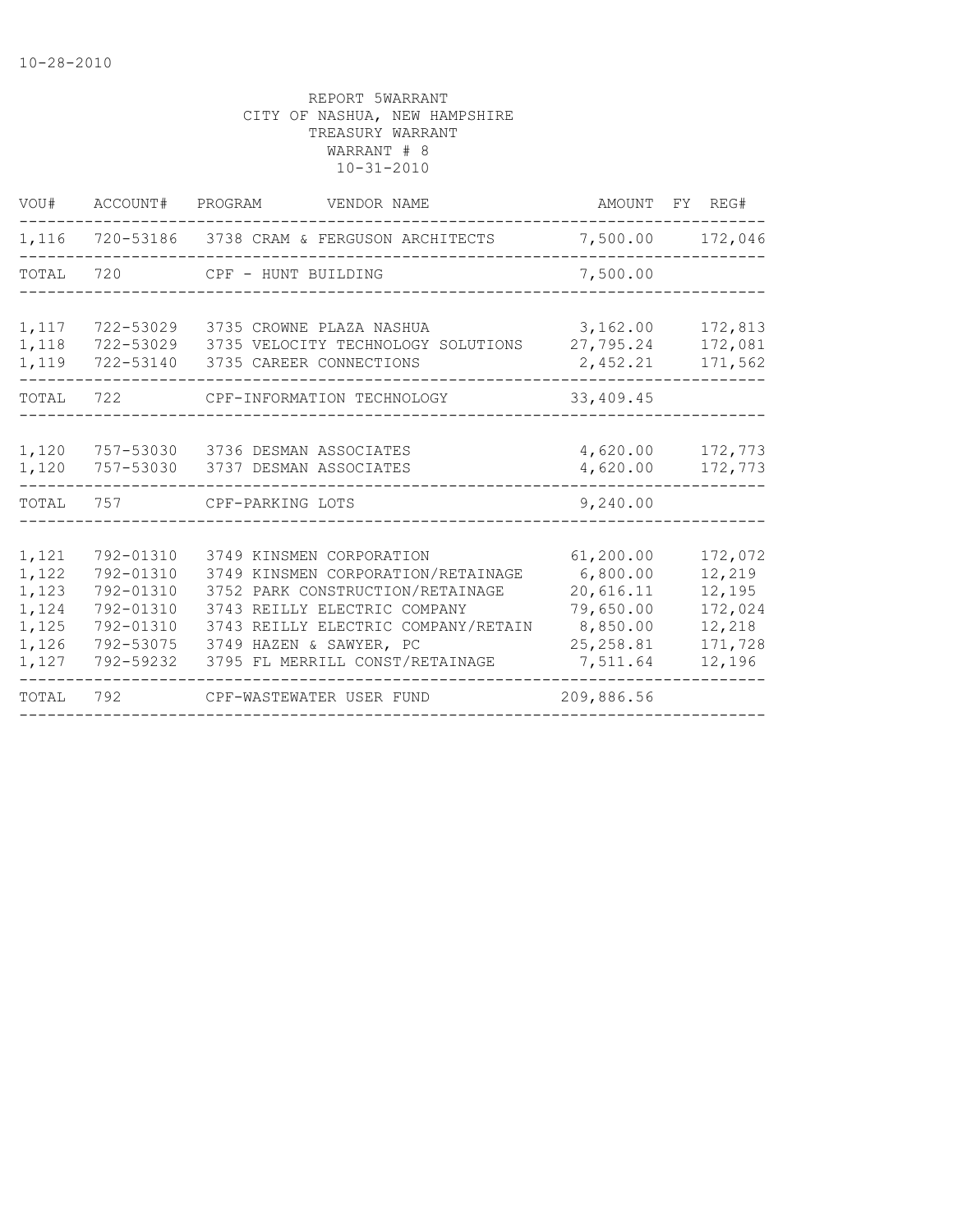| VOU#  | ACCOUNT#<br>VENDOR NAME |                                  | AMOUNT    | FY | REG#       |  |
|-------|-------------------------|----------------------------------|-----------|----|------------|--|
| 1,128 | 801-31005               | COMCAST                          | 75.48     |    | 172,770    |  |
| 1,129 | 801-31005               | FAIRPOINT COMMUNICATIONS         | 28.44     |    | 172,788    |  |
| 1,130 | 801-31040               | PAETEC COMMUNICATIONS INC        | 7.90      |    | 172,745    |  |
| 1,131 | 801-43005               | FEDEX                            | 166.17    |    | 172,746    |  |
| 1,132 | 801-46030               | LEHIGH OUTFITTERS                | 57.95     |    | 171,576    |  |
| 1,133 | 801-48005               | SHATTUCK MALONE OIL CO           | 18,493.88 |    | 172,741    |  |
| 1,134 | 801-49040               | BCM CONTROLS CORPORATION         | 2,370.42  |    | 171,616    |  |
| 1,135 | 801-53030               | CMA ENGINEERS INC                | 9,623.26  |    | 171,488    |  |
| 1,136 | 801-53075               | USDA APHIS                       | 5,441.67  |    | 172,759    |  |
| 1,137 | 801-53080               | ECS, INC                         | 2,188.10  |    | 171,721    |  |
| 1,138 | 801-59100               | ABLE AIR CORP                    | 111.08    |    | 171,575    |  |
| 1,139 | 801-59100               | NEW HAMPSHIRE THE BEAUTIFUL      | 45.00     |    | 171,630    |  |
| 1,140 | 801-59100               | REHRIG PACIFIC COMPANY           | 3,669.00  |    | 171,556    |  |
| 1,141 | 801-59100               | UNIVERSAL RECYCLING TECH LLC     | 3,042.27  |    | 172,020    |  |
| 1,142 | 801-59238               | DOCULYNX INC                     | 28.76     |    | 172,054    |  |
| 1,143 | 801-59245               | D & R TOWING INC                 | 375.00    |    | 171,980    |  |
| 1,144 | 801-75023               | BELLETETES INC                   | 83.18     |    | 171,589    |  |
| 1,145 | 801-75023               | GATE CITY FENCE CO INC           | 1,210.00  |    | 171,570    |  |
| 1,146 | 801-75023               | LOWE'S                           | 606.59    |    | 172,777    |  |
| 1,147 | 801-77020               | EASTERN NE HYDRAULICS INC        | 795.00    |    | 171,727    |  |
| 1,148 | 801-77020               | LIBERTY INTN'L TRUCKS OF NH LL   | 6,933.63  |    | 171,987    |  |
| 1,149 | 801-77020               | POWERPLAN                        | 388.16    |    | 171,714    |  |
| 1,150 | 801-78065               | MAYNARD & LESIEUR INCORPORATED   | 3,269.52  |    | 171,990    |  |
| 1,151 | 801-78100               | HOWARD P FAIRFIELD, LLC          | 249.90    |    | 171,903    |  |
| 1,152 | 801-78100               | NAPA AUTO PARTS                  | 647.85    |    | 171,679    |  |
| 1,153 | 801-78100               | SANEL AUTO PARTS CO              | 325.72    |    | 171,594    |  |
| 1,154 | 801-78100               | TST EQUIPMENT INC                | 110.00    |    | 171,569    |  |
| 1,155 | 801-82025               | NH RETIREMENT SYSTEM             | 88.60     |    | 12,192     |  |
| 1,155 | 801-82025               | NH RETIREMENT SYSTEM             | 534.54    |    | 12,192     |  |
| 1,156 | 801-85050               | US BANK NA (091000022)           | 95,909.38 |    | 12,199     |  |
| 1,157 | 801-98029               | TJ'S DELI                        | 39.22     |    | 171,446    |  |
| TOTAL | 801                     | SOLID WASTE DISPOSAL             |           |    | 156,915.67 |  |
|       |                         |                                  |           |    |            |  |
|       |                         | 1,158 802-215-00 ASRIAASEN ERIC  | 48.90     |    | 172,093    |  |
| 1,159 | 802-215-00              | BONNETTE PETER & ALVIN           | 23.61     |    | 172,048    |  |
| 1,160 |                         | 802-215-00 BURKE JOSEPH & JOANNE | 72.15     |    | 172,051    |  |
| 1,161 | $802 - 215 - 00$        | CARLSON JOHN & GAIL              | 28.94     |    | 172,053    |  |
| 1,162 | $802 - 215 - 00$        | CONNACHER JOAN                   | 21.00     |    | 172,095    |  |
| 1,163 | $802 - 215 - 00$        | DEMERS CHARLES                   | 21.78     |    | 172,045    |  |
| 1,164 | $802 - 215 - 00$        | FAY SHELLY & KEVIN               | 6.35      |    | 172,042    |  |
| 1,165 | $802 - 215 - 00$        | FORTIN JAMES & AMY               | 61.30     |    | 172,052    |  |
| 1,166 | $802 - 215 - 00$        | GOULET PAUL & LILLIAN            | 12.79     |    | 172,094    |  |
| 1,167 | $802 - 215 - 00$        | NH HOUSING FINANCING             | 523.97    |    | 172,056    |  |
| 1,168 | $802 - 215 - 00$        | ORINO THOMAS & KAREN             | 47.35     |    | 172,055    |  |
| 1,169 | 802-31005               | FAIRPOINT COMMUNICATIONS         | 673.12    |    | 172,786    |  |
| 1,170 | 802-31040               | PAETEC COMMUNICATIONS INC        | 7.64      |    | 172,745    |  |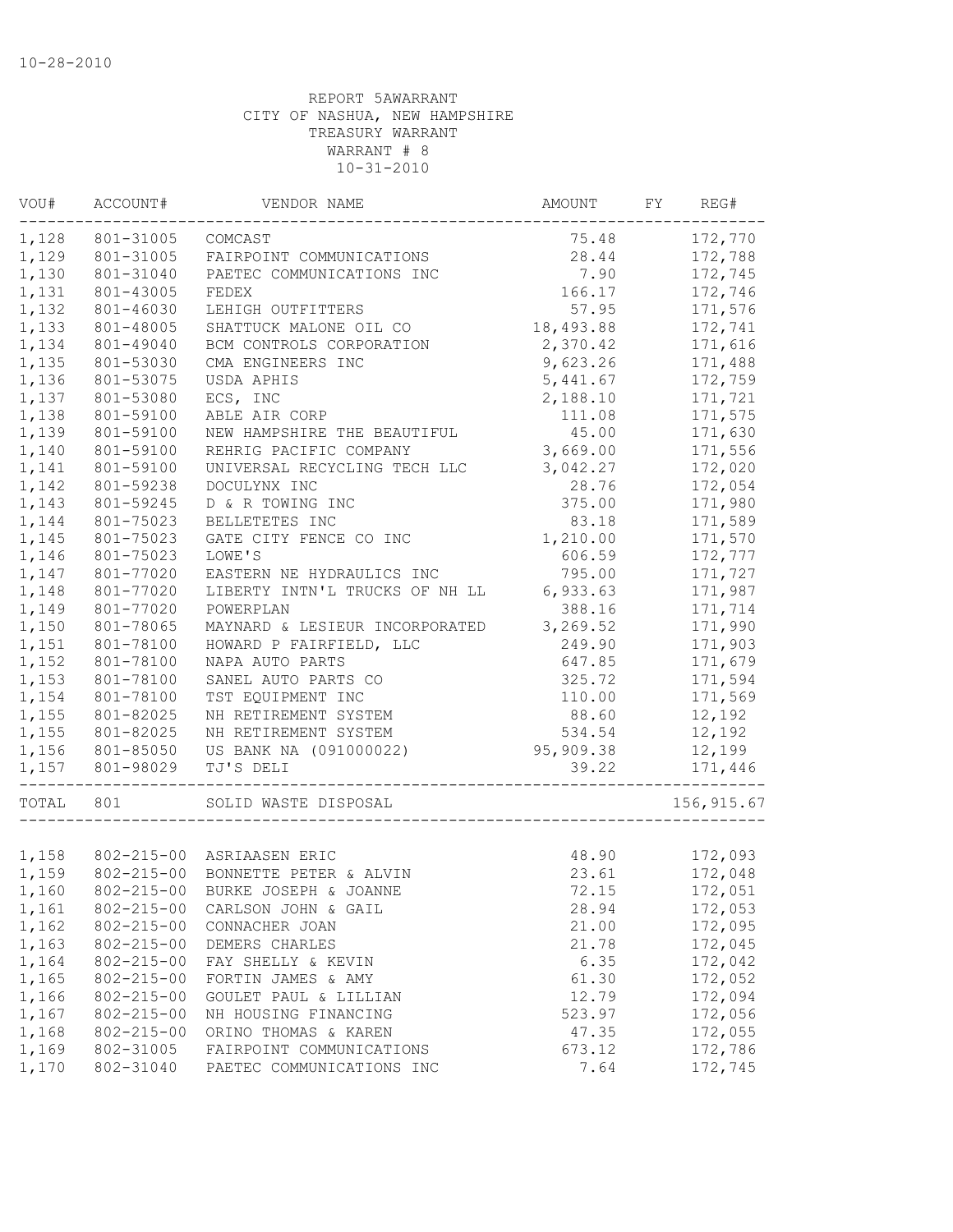| VOU#  | ACCOUNT#  | VENDOR NAME                    | AMOUNT    | FY | REG#    |
|-------|-----------|--------------------------------|-----------|----|---------|
| 1,171 | 802-32005 | PENNICHUCK WATER               | 20.14     |    | 172,757 |
| 1,172 | 802-32005 | PSNH                           | 792.34    |    | 172,806 |
| 1,173 | 802-32005 | PUBLIC SERVICE OF NEW HAMPSHIR | 54,031.98 |    | 172,814 |
| 1,174 | 802-33005 | PENNICHUCK WATER               | 1,012.05  |    | 172,757 |
| 1,175 | 802-34015 | NATIONAL GRID                  | 2,985.99  |    | 172,782 |
| 1,175 | 802-34015 | NATIONAL GRID                  | 45.98     |    | 172,783 |
| 1,176 | 802-45101 | BASF CORPORATION               | 4,519.08  |    | 172,036 |
| 1,177 | 802-45103 | JCI JONES                      | 3,258.87  |    | 172,065 |
| 1,178 | 802-45175 | ARCSOURCE INC                  | 38.00     |    | 171,595 |
| 1,179 | 802-46045 | STITCH AMERICA INC             | 182.03    |    | 172,761 |
| 1,180 | 802-46045 | UNIFIRST CORPORATION           | 27.50     |    | 171,701 |
| 1,180 | 802-46045 | UNIFIRST CORPORATION           | 165.01    |    | 171,701 |
| 1,181 | 802-49025 | WATER ENVIRONMENT FEDERATION   | 109.00    |    | 172,758 |
| 1,182 | 802-49070 | WILKEM SCIENTIFIC LTD          | 1,341.50  |    | 171,458 |
| 1,183 | 802-49075 | <b>CUES</b>                    | 130.90    |    | 171,568 |
| 1,184 | 802-49075 | FEDEX                          | 216.52    |    | 172,746 |
| 1,185 | 802-49075 | GRAINGER                       | 939.60    |    | 171,543 |
| 1,186 | 802-53030 | ENVIROSYSTEMS INC              | 1,025.00  |    | 171,533 |
| 1,187 | 802-53030 | MILLIPORE CORPORATION          | 175.00    |    | 171,534 |
| 1,188 | 802-53030 | WOODARD & CURRAN               | 5,072.50  |    | 172,044 |
| 1,189 | 802-53075 | FLOW ASSESSMENT SERVICES LLC   | 11,449.98 |    | 171,970 |
| 1,191 | 802-59220 | PRINTGRAPHICS OF MAINE         | 6, 250.00 |    | 12,217  |
| 1,190 | 802-59220 | PRINTGRAPHICS OF MAINE         | 359.62    |    | 171,527 |
| 1,192 | 802-59230 | BROX INDUSTRIES INC            | 113.22    |    | 171,497 |
| 1,193 | 802-59230 | CONCRETE SYSTEMS INC           | 1,505.00  |    | 172,023 |
| 1,194 | 802-59230 | CORRIVEAU ROUTHIER INC         | 373.15    |    | 171,979 |
| 1,195 | 802-59230 | PEABODY SUPPLY COMPANY         | 47.68     |    | 172,049 |
| 1,196 | 802-59238 | DOCULYNX INC                   | 56.68     |    | 172,054 |
| 1,197 | 802-59265 | CITIZENS BANK                  | 1,954.90  |    | 12,203  |
| 1,198 | 802-59265 | CITIZENS BANK                  | 744.11    |    | 12,204  |
| 1,199 | 802-59320 | D & R TOWING INC               | 95.00     |    | 171,980 |
| 1,200 | 802-59320 | SANEL AUTO PARTS CO            | 7.57      |    | 171,594 |
| 1,201 | 802-64192 | GRAINGER                       | 468.00    |    | 171,543 |
| 1,202 | 802-64192 | HOME DEPOT CREDIT SERVICES     | 64.98     |    | 172,754 |
| 1,203 | 802-64192 | M & M ELECTRICAL SUPPLY CO INC | 33.75     |    | 171,973 |
| 1,204 | 802-64192 | N H BRAGG & SONS INC           | 3,415.23  |    | 171,449 |
| 1,205 | 802-64192 | OMEGA INDUSTRIAL SUPPLY INC    | 1,872.16  |    | 171,634 |
| 1,206 | 802-64192 | SICILIANO LANDSCAPE CO         | 196.00    |    | 171,660 |
| 1,207 | 802-77050 | GRAINGER                       | 871.58    |    | 171,543 |
| 1,208 | 802-77050 | M & M ELECTRICAL SUPPLY CO INC | 85.95     |    | 171,973 |
| 1,209 | 802-77062 | LAROX FLOWSYS INC              | 490.29    |    | 171,939 |
| 1,210 | 802-77066 | F W WEBB COMPANY               | 68.81     |    | 171,530 |
| 1,211 | 802-77066 | PINE MOTOR PARTS               | 6.42      |    | 171,991 |
| 1,212 | 802-77067 | EASTERN BEARINGS INC           | 126.43    |    | 171,563 |
| 1,213 | 802-77067 | M & M ELECTRICAL SUPPLY CO INC | 19.08     |    | 171,973 |
| 1,214 | 802-77067 | MCMASTER-CARR SUPPLY CO        | 116.65    |    | 171,583 |
| 1,215 | 802-77069 | GRAINGER                       | 30.78     |    | 171,543 |
| 1,216 | 802-77069 | M & M ELECTRICAL SUPPLY CO INC | 181.74    |    | 171,973 |
|       |           |                                |           |    |         |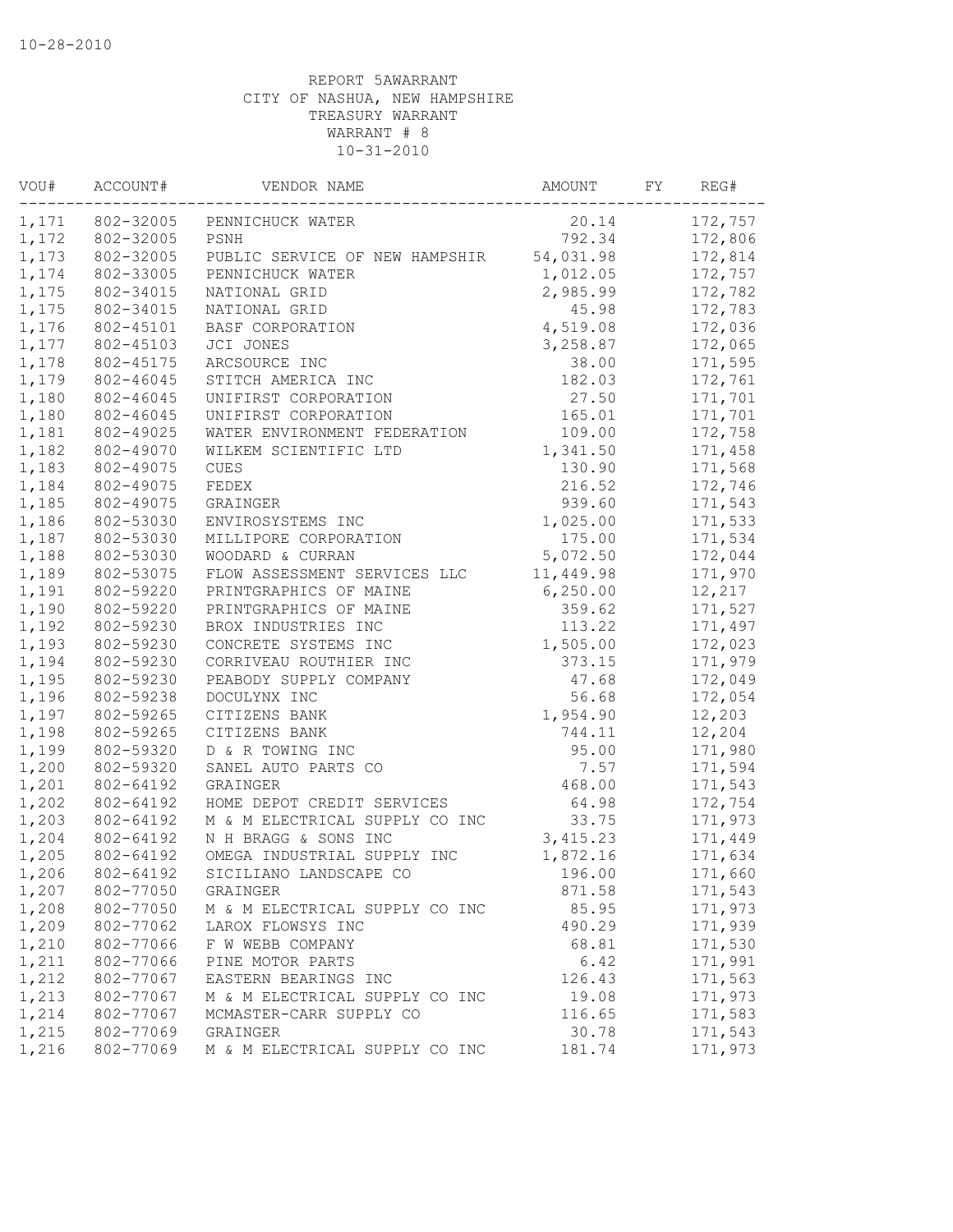| VOU#                                                        | ACCOUNT#                                                                                | VENDOR NAME                                                                                                                                  | AMOUNT                                                           | REG#<br>FY                                                              |
|-------------------------------------------------------------|-----------------------------------------------------------------------------------------|----------------------------------------------------------------------------------------------------------------------------------------------|------------------------------------------------------------------|-------------------------------------------------------------------------|
| 1,217<br>1,218<br>1,219<br>1,219<br>1,220<br>1,221<br>1,222 | 802-77069<br>802-77072<br>802-82025<br>802-82025<br>802-91010<br>802-91010<br>802-95010 | NH BRAGG & SONS INC<br>HIGHLAND POWER<br>NH RETIREMENT SYSTEM<br>NH RETIREMENT SYSTEM<br>DOOKRAN STEPHEN<br>LECLERC MARIO<br>KEATING WILLIAM | 78.15<br>1,177.20<br>161.72<br>882.97<br>67.50<br>41.00<br>20.50 | 171,461<br>171,719<br>12,192<br>12,192<br>171,683<br>172,737<br>171,631 |
| TOTAL                                                       | 802                                                                                     | SEWERAGE DISPOSAL SYSTEM                                                                                                                     |                                                                  | 111,071.69                                                              |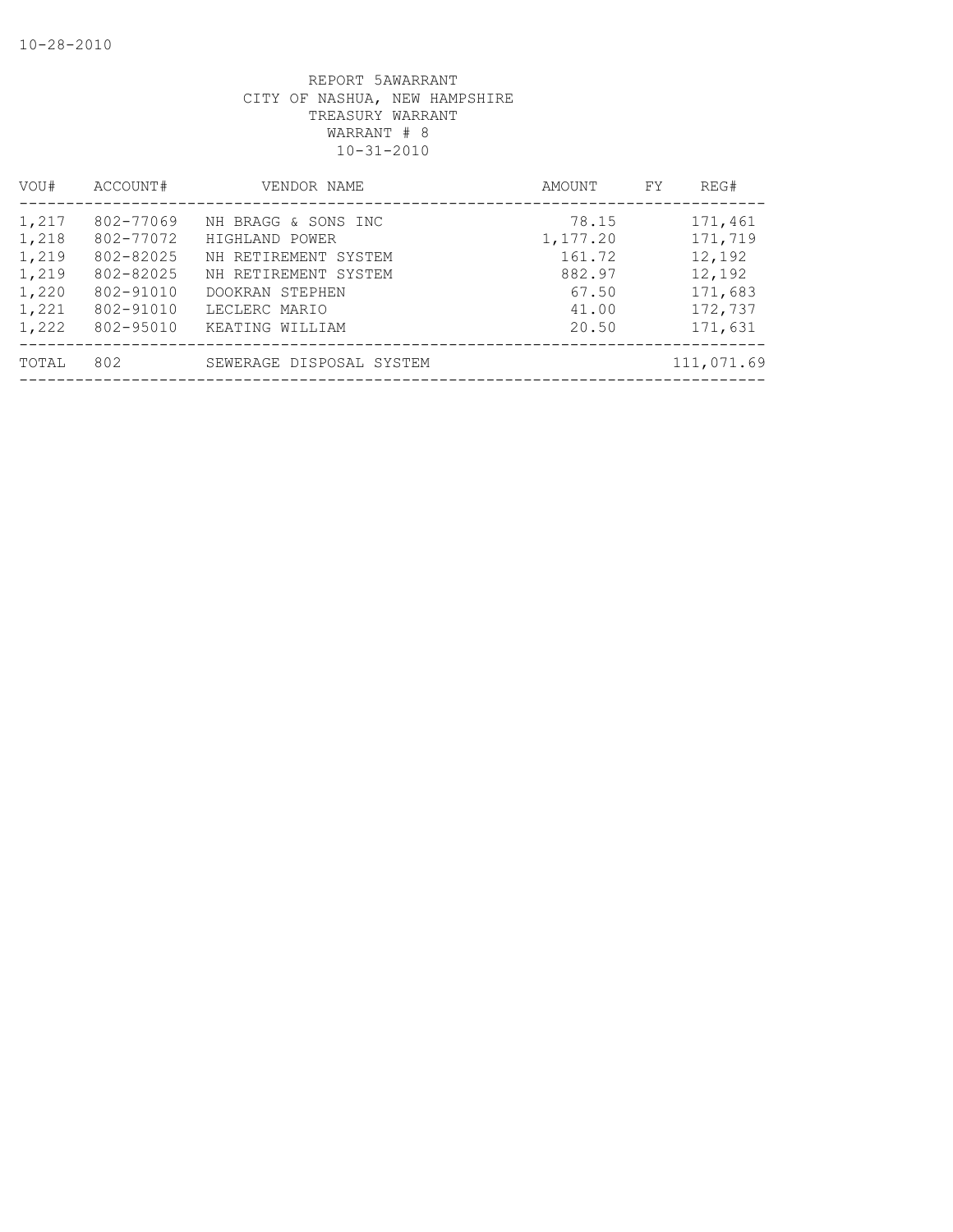| VOU#  |                  | ACCOUNT# VENDOR NAME                            | AMOUNT FY REG# |                     |
|-------|------------------|-------------------------------------------------|----------------|---------------------|
|       |                  | 1,223 931-98029 PETTY CASH                      | 45.00 172,738  |                     |
|       | TOTAL 931        | POLICE TRUST FUND                               |                | 45.00               |
|       | 1,224 941-98029  | PETTY CASH                                      |                | 150.00 172,739      |
| TOTAL | 941              | HEALTH & COMM SVCS TRUST FUND                   |                | 150.00              |
| 1,225 | 952-05058        | ASAP FIRE & SAFETY                              | 431.50         | 171,549             |
| 1,225 | $952 - 05058$    | ASAP FIRE & SAFETY                              | 1,960.00       | 171,549             |
| 1,226 | 952-05058        | UNITED SITE SERVICES NORTHEAST                  | 54.97          | 172,789             |
| 1,227 | $952 - 45285$    | MARSHALL SIGNS INC                              | 75.00          | 172,010             |
| 1,228 | 952-75021        | HARRY W WELLS & SON INC                         | 88.00          | 171,825             |
| 1,229 | 952-75021        | HOME DEPOT CREDIT SERVICES                      | 298.46         | 172,754             |
| 1,230 | 952-75021        | JG GRADING LLC                                  | 450.00         | 171,621             |
| 1,231 | 952-75022        | HARRY W WELLS & SON INC                         | 680.75         | 171,825             |
| 1,232 | 952-75022        | NORTHEAST NURSERY INC                           | 391.00         | 171,947             |
| TOTAL |                  | 952 PARK & RECREATION TRUST FUND                |                | -------<br>4,429.68 |
|       |                  |                                                 |                |                     |
| 1,233 | 961-05061        | MACDONALD THOMAS J & DIANE M $1,600.00$         |                | 172,086             |
| 1,233 | 961-05061        | MACDONALD THOMAS J & DIANE M                    | 400.00         | 172,086             |
| 1,234 | 961-05069        | MATTHEWS                                        | 655.81         | 172,064             |
| TOTAL |                  | 961 EDGEWOOD CEMETERY TRUST FUND                |                | 2,655.81            |
|       | $1,235$ $974-20$ | NEIGHBORHOOD HOUSING OF GREATE 1,600.00 172,740 |                |                     |
|       |                  |                                                 |                |                     |
| TOTAL | 974              | URBAN PROGRAM TRUST FUND                        |                | 1,600.00            |
|       |                  |                                                 |                |                     |
| 1,236 | 975-05058        | STATE OF NH                                     | 75.00          | 172,819             |
| 1,237 | 975-32005        | PSNH                                            | 61.83          | 172,806             |
| 1,238 | 975-34015        | NATIONAL GRID                                   | 88.01          | 172,783             |
| 1,239 | $975 - 45050$    | BAKER & TAYLOR                                  | 430.66         | 171,523             |
| 1,239 | 975-45050        | BAKER & TAYLOR                                  | 1,117.01       | 171,524             |
| 1,239 | 975-45050        | BAKER & TAYLOR                                  | 1,588.36       | 171,525             |
| 1,239 | 975-45050        | BAKER & TAYLOR                                  | 1,662.00       | 171,526             |
| 1,240 | 975-45050        | INGRAM LIBRARY SERVICES                         | 1,636.97       | 171,723             |
| 1,241 | 975-45085        | MICROMARKETING LLC                              | 340.07         | 171,587             |
| 1,242 | 975-45085        | RECORDED BOOKS LLC                              | 342.40         | 171,705             |
| 1,243 | 975-45150        | SEE WORTHY AQUARIUMS LLC                        | 580.00         | 172,818             |
| 1,244 | 975-59100        | ENFIELD PUBLISHING & DISTRIBUT                  | 260.00         | 172,760             |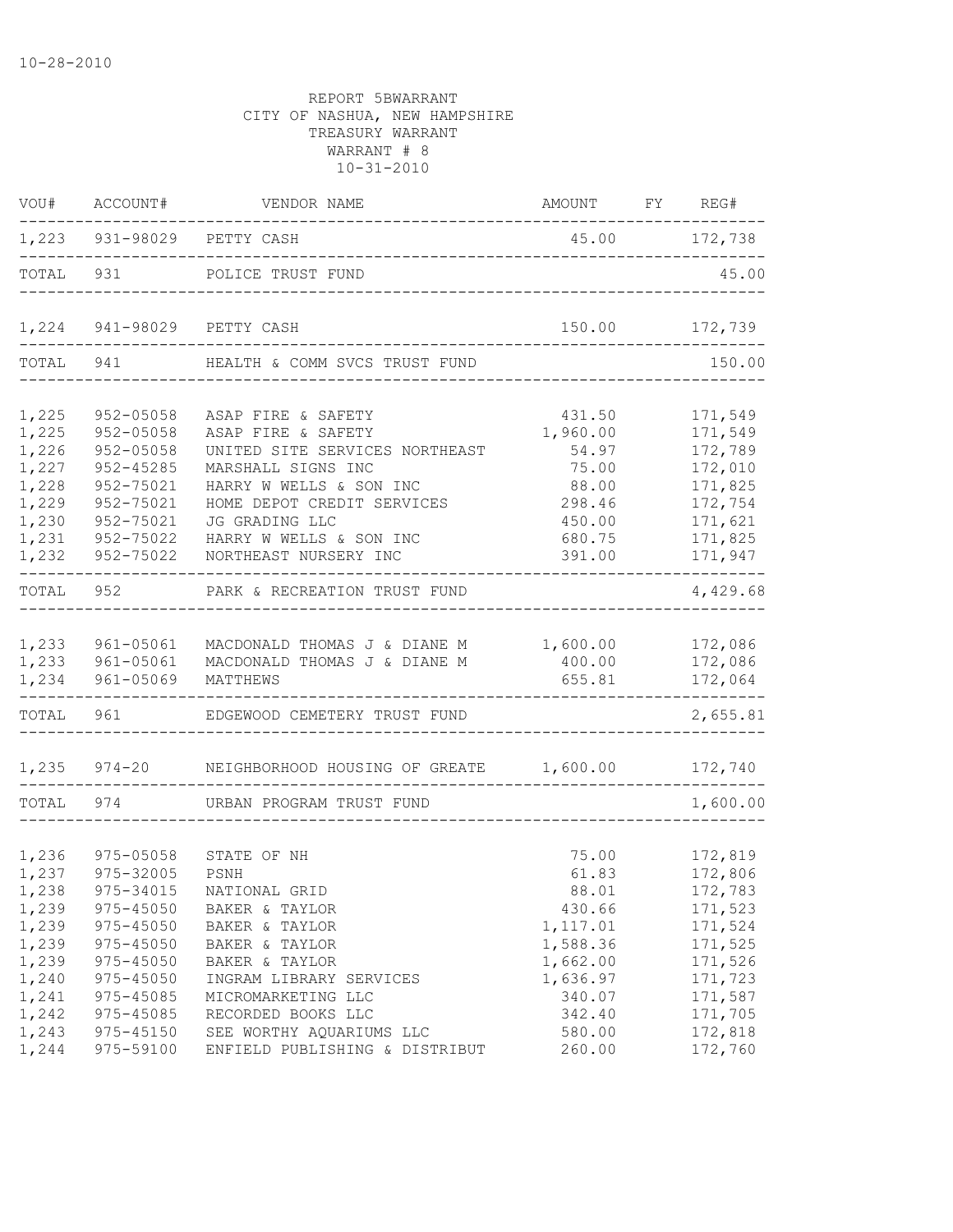| VOU#   | ACCOUNT#  | VENDOR NAME          | AMOUNT   | FY. | REG#     |
|--------|-----------|----------------------|----------|-----|----------|
|        |           |                      |          |     |          |
| TOTAL  | 975       | LIBRARY TRUST FUND   |          |     | 8,182.31 |
|        |           |                      |          |     |          |
| 223,51 | 981-49050 | SCHOOL SPECIALTY INC | 30.94    |     | 171,774  |
| 223,52 | 981-49075 | FIRST STUDENT INC    | 46.78    |     | 171,793  |
| 223,52 | 981-49075 | FITNESS FINDERS      | 194.89   |     | 172, 112 |
| 223,52 | 981-49075 | M & N SPORTS LLC     | 476.00   |     | 171,593  |
| 223,52 | 981-64192 | PRO AV SYSTEMS INC   | 609.00   |     | 171,897  |
| 223,52 | 981-94010 | RILEY ASHLEY         | 2,532.00 |     | 172,133  |
| TOTAL  | 981       | SCHOOL TRUST FUND    |          |     | 3,889.61 |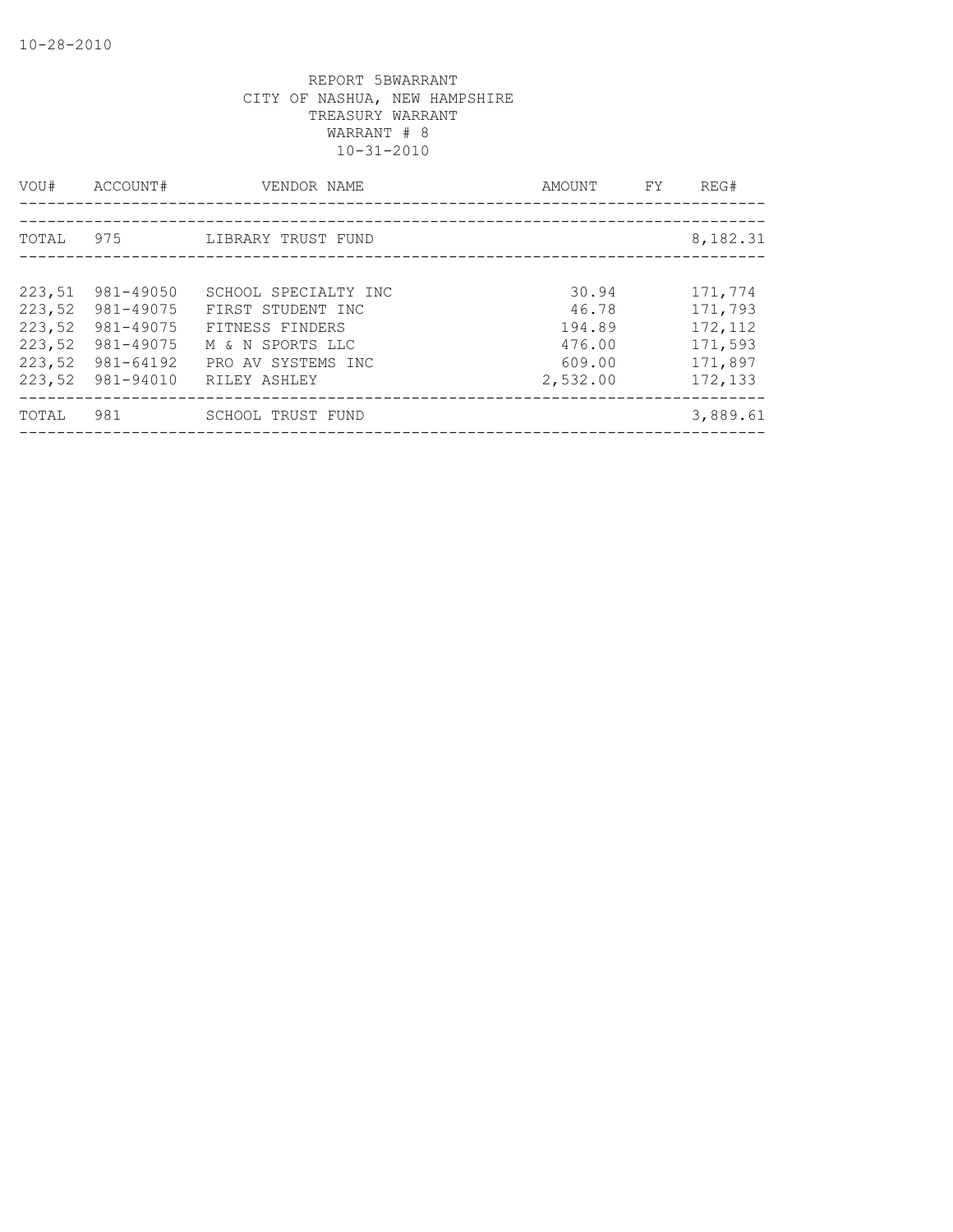|           | ACCOUNT# PAYROLL WEEK ENDING |  |  | AMOUNT |
|-----------|------------------------------|--|--|--------|
|           |                              |  |  |        |
| TOTAL 951 |                              |  |  |        |
|           |                              |  |  |        |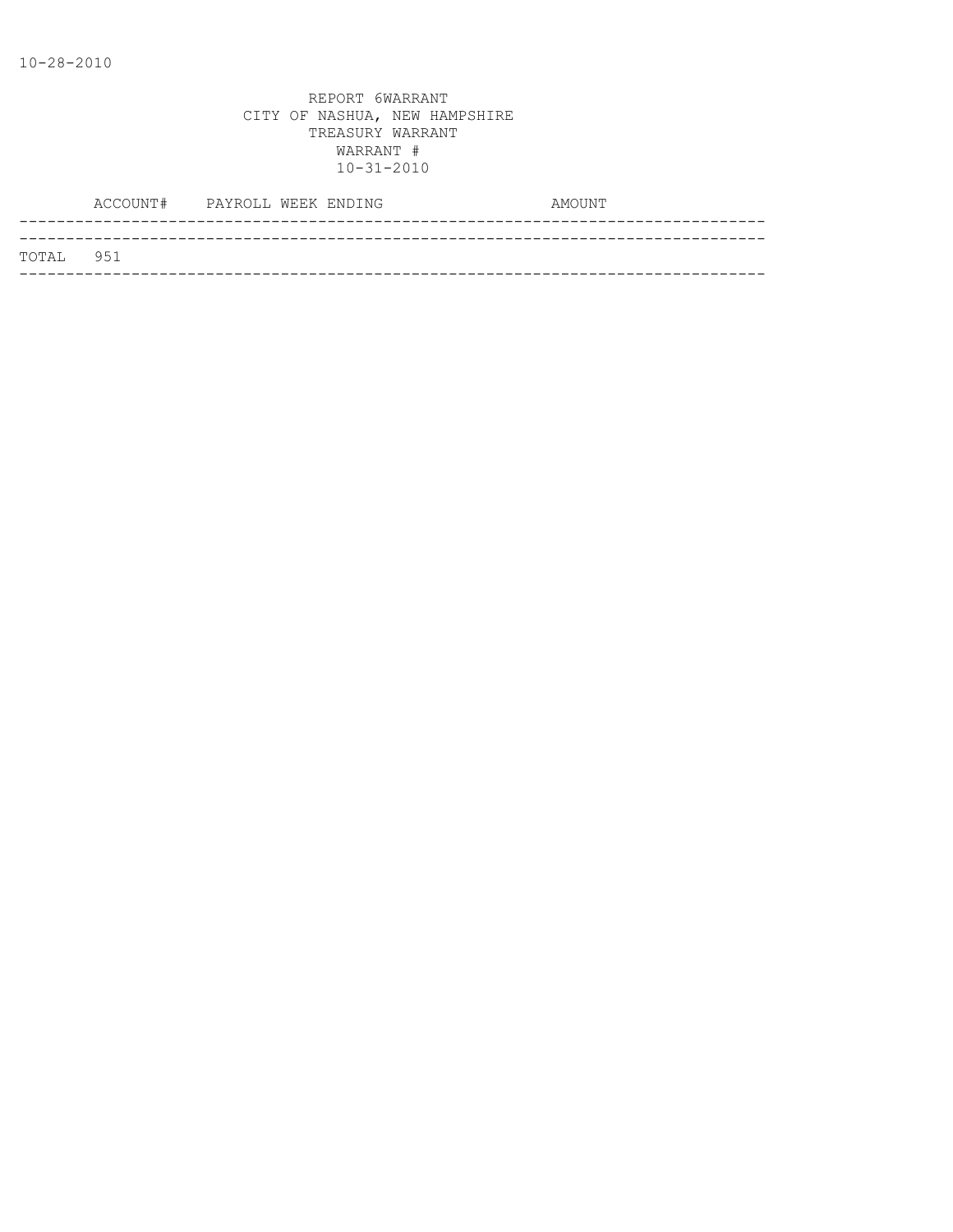|       |            | ACCOUNT# PAYROLL WEEK ENDING  | AMOUNT                                     |           |
|-------|------------|-------------------------------|--------------------------------------------|-----------|
|       | 305-11125  | 16-OCT-2010                   | 957.28                                     |           |
|       | 305-11125  | 23-OCT-2010                   | 957.28                                     |           |
|       | 305-11239  | 16-OCT-2010                   | 1,075.16                                   |           |
|       |            | 305-11239 23-OCT-2010         | 1,075.15                                   |           |
|       |            | 305-31050 23-OCT-2010         | 80.00                                      |           |
|       | TOTAL 305  | SRF - CIVIC & COMM ACTIVITIES | TIVITIES<br>------------------------------ | 4,144.87  |
|       |            |                               |                                            |           |
|       | 308-11130  | $16 - OCT - 2010$             | 858.44                                     |           |
|       |            | 308-11130 23-OCT-2010         | 858.44                                     |           |
|       | 308-11418  | 16-OCT-2010                   | 493.54                                     |           |
|       | 308-11418  | 23-OCT-2010                   | 493.53                                     |           |
|       | 308-11441  | 16-OCT-2010                   | 1,446.40                                   |           |
|       | 308-11441  | 23-OCT-2010                   | 1,446.40                                   |           |
|       | 308-11446  | 16-OCT-2010                   | 1,150.52                                   |           |
|       | 308-11446  | 23-OCT-2010                   | 1,150.52                                   |           |
|       | 308-11540  | 16-OCT-2010                   | 1,078.51                                   |           |
|       | 308-11540  | 23-OCT-2010                   | 1,078.51                                   |           |
|       | 308-11578  | 16-OCT-2010                   | 992.86                                     |           |
|       | 308-11578  | 23-OCT-2010                   | 992.87                                     |           |
|       | 308-11589  | 16-OCT-2010                   | 1,075.15                                   |           |
|       | 308-11589  | 23-OCT-2010                   | 1,065.14                                   |           |
|       | 308-11608  | 16-OCT-2010                   | 976.17                                     |           |
|       | 308-11608  | 23-OCT-2010                   | 976.17                                     |           |
|       | 308-83051  | 16-OCT-2010                   | 1,676.05                                   |           |
|       | 308-83051  | 23-OCT-2010                   | 1,736.36                                   |           |
|       | 308-83052  | 16-OCT-2010                   | 1,530.79                                   |           |
|       |            | 308-83052 23-OCT-2010         | 1,530.79                                   |           |
|       |            | 308-83102  16-OCT-2010        | 3,797.85                                   |           |
|       |            | 308-83102 23-OCT-2010         | 3,797.85                                   |           |
|       | TOTAL 308  | SRF - INSURANCE               |                                            | 30,202.86 |
|       |            |                               |                                            |           |
|       |            | 3091-13004 16-OCT-2010        | 458.07                                     |           |
|       |            | 3091-13004 23-OCT-2010        | 883.80                                     |           |
| TOTAL | 309        | FY11 FRESH FRUIT & VEG GRANT  |                                            | 1,341.87  |
|       |            |                               |                                            |           |
|       |            | 3097-11162 16-OCT-2010        | 644.25                                     |           |
|       |            | 3097-11162 23-OCT-2010        | 644.25                                     |           |
|       | 3097-12112 | 16-OCT-2010                   | 495.25                                     |           |
|       | 3097-12112 | 23-OCT-2010                   | 520.63                                     |           |
|       |            | 3097-12830 16-OCT-2010        | 59.47                                      |           |
|       |            | 3097-12830 23-OCT-2010        | 390.59                                     |           |
|       |            | 3097-19138 23-OCT-2010        | 3,011.20                                   |           |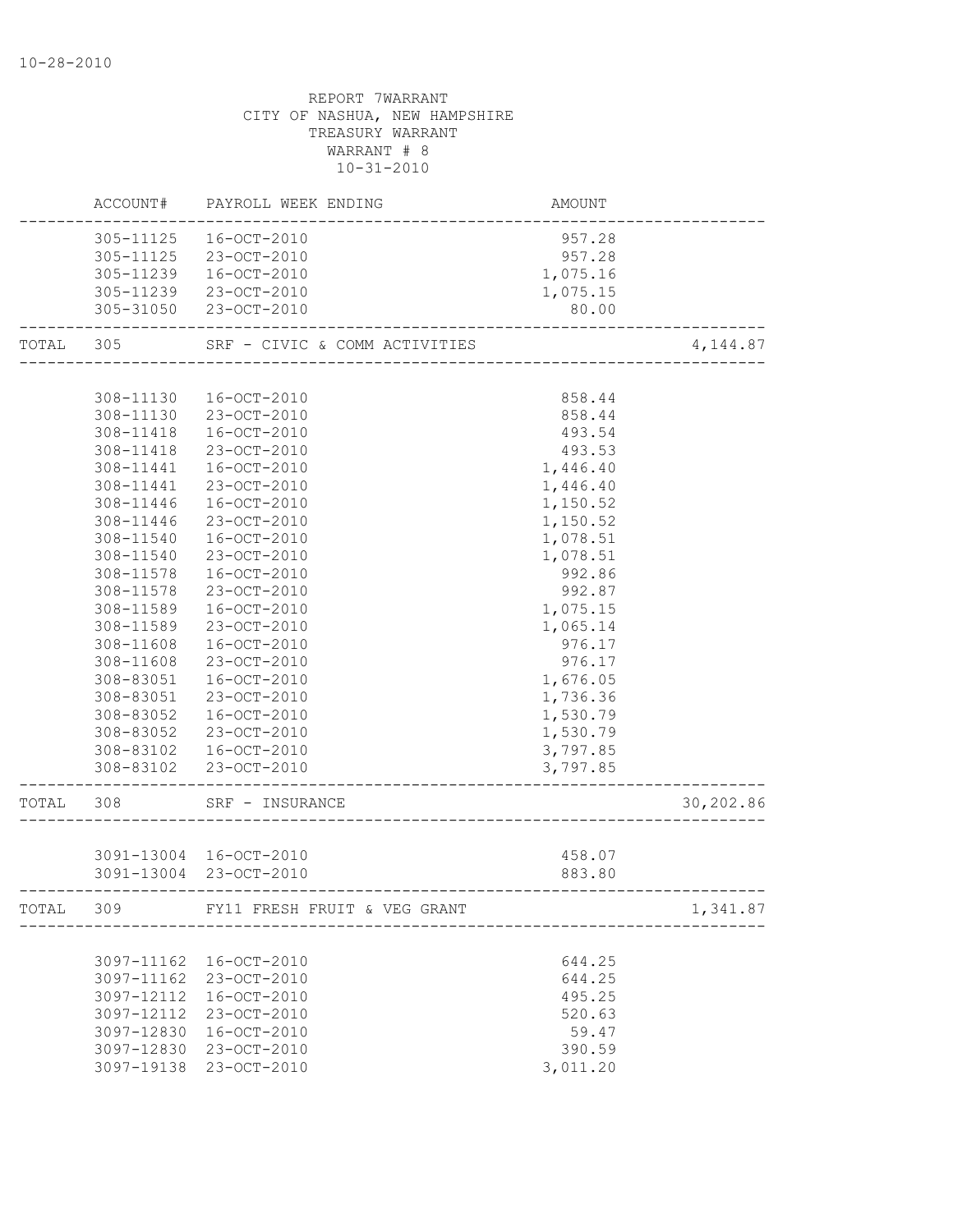|           | ACCOUNT#   | PAYROLL WEEK ENDING      | AMOUNT                             |           |
|-----------|------------|--------------------------|------------------------------------|-----------|
|           |            | 3097-19139 23-OCT-2010   | 13,063.76                          |           |
|           | 3097-19140 | 16-OCT-2010              | 7,078.12                           |           |
|           | 3097-19140 | 23-OCT-2010              | 8,991.30                           |           |
|           | 3097-19540 | 16-OCT-2010              | 20,387.11                          |           |
|           | 3097-19540 | 23-OCT-2010              | 25,101.33                          |           |
|           | 3097-19544 | 16-OCT-2010              | 516.17                             |           |
|           | 3097-19544 | 23-OCT-2010              | 629.16                             |           |
|           |            | 3097-19545 16-OCT-2010   | 1,524.23                           |           |
|           |            | 3097-19545 23-OCT-2010   | 2,018.80<br>______________         |           |
| TOTAL 309 |            | SRF - FOOD SERVICES      |                                    | 85,075.62 |
|           |            |                          |                                    |           |
|           |            | 3117-12006 16-OCT-2010   | 500.00                             |           |
|           |            | 3117-12006 23-OCT-2010   | 3,025.00                           |           |
|           |            | 3117-13032 23-OCT-2010   | 36.04                              |           |
| TOTAL     | 311        | DRIVER'S EDUCATION       |                                    | 3,561.04  |
|           |            |                          |                                    |           |
|           | 312-11165  | 16-OCT-2010              | 757.99                             |           |
|           | 312-11165  | 23-OCT-2010              | 757.99                             |           |
|           | 312-11167  | $16 - OCT - 2010$        | 290.45                             |           |
|           | 312-11167  | 23-OCT-2010              | 290.45                             |           |
|           | 312-11191  | 16-OCT-2010              | 827.26                             |           |
|           | 312-11191  | 23-OCT-2010              | 827.26                             |           |
|           | 312-11445  | $16 - OCT - 2010$        | 109.36                             |           |
|           | 312-11445  | 23-OCT-2010              | 109.36                             |           |
|           | 312-11547  | 16-OCT-2010              | 2,224.35                           |           |
|           | 312-11547  | 23-OCT-2010              | 2,224.38                           |           |
|           | 312-12116  | 16-OCT-2010              | 630.24                             |           |
|           | 312-12116  | 23-OCT-2010              | 630.24                             |           |
|           | 312-13004  | 16-OCT-2010              | 1,119.55                           |           |
|           | 312-13004  | 23-OCT-2010              | 189.70                             |           |
|           | 312-17006  | $16 - OCT - 2010$        | 100.00                             |           |
| TOTAL     | 312        | SRF - FINANCIAL SERVICES |                                    | 11,088.58 |
|           |            |                          | ---------------------------------- |           |
|           |            | 3122-12006 16-OCT-2010   | 250.00                             |           |
|           |            | 3122-12006 23-OCT-2010   | 825.00                             |           |
|           |            | 3122-13004 23-OCT-2010   | 50.00                              |           |
| TOTAL     | 312        | ADULT ED/CONTINUING ED   |                                    | 1,125.00  |
|           |            |                          |                                    |           |
|           |            | 3211-12006 23-OCT-2010   | 225.00                             |           |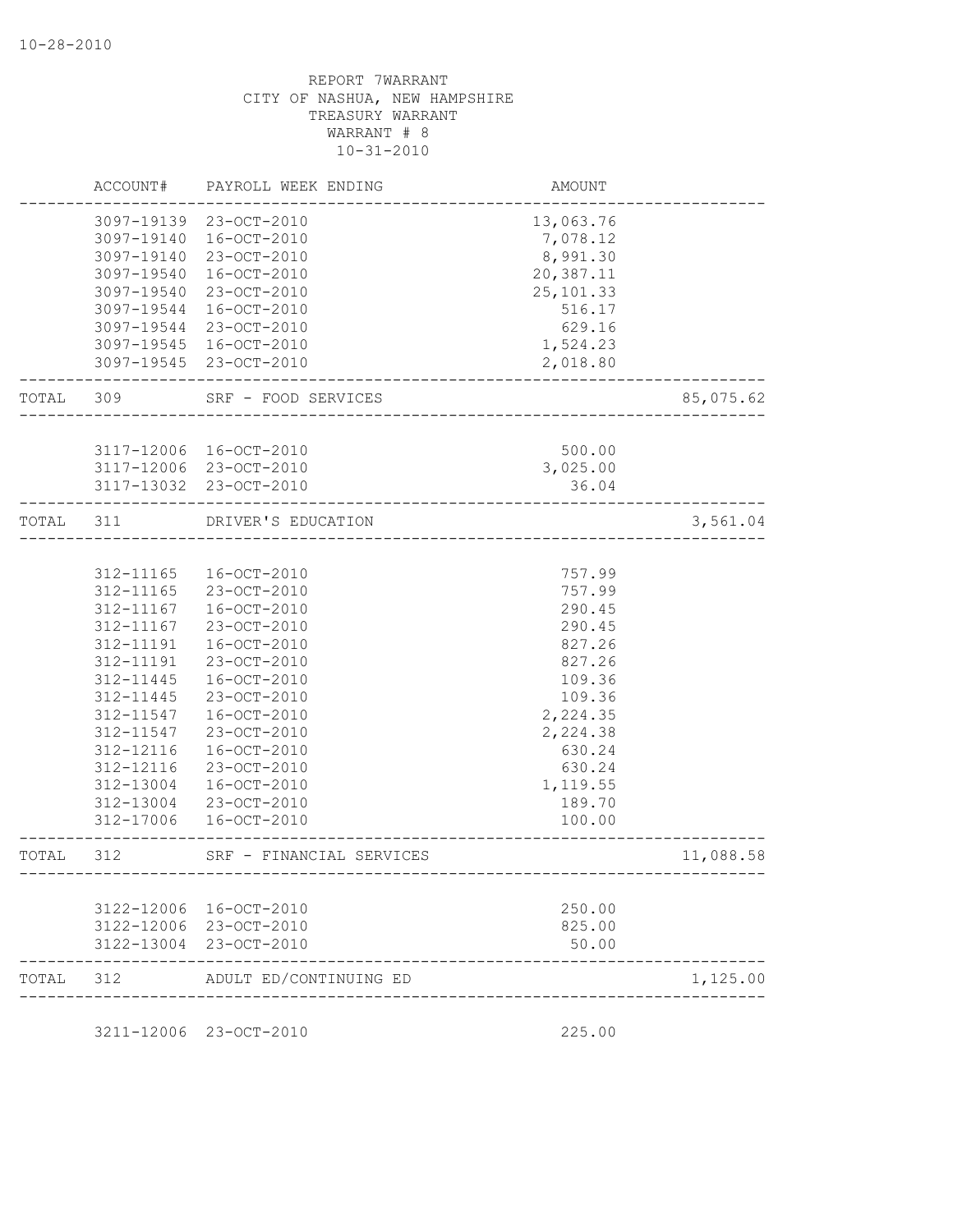|           |                                                                                                                   | ACCOUNT# PAYROLL WEEK ENDING                                                                                                                                                                                                                                       | AMOUNT                                                                                                                                                  |           |
|-----------|-------------------------------------------------------------------------------------------------------------------|--------------------------------------------------------------------------------------------------------------------------------------------------------------------------------------------------------------------------------------------------------------------|---------------------------------------------------------------------------------------------------------------------------------------------------------|-----------|
|           |                                                                                                                   | TOTAL 321 ADULT ED/COLLEGE TRANSITIONS                                                                                                                                                                                                                             |                                                                                                                                                         | 225.00    |
|           |                                                                                                                   | 3231-11870 23-OCT-2010                                                                                                                                                                                                                                             | 700.00                                                                                                                                                  |           |
|           |                                                                                                                   | TOTAL 323 ADULT ED/HS ALTERNATIVE ED                                                                                                                                                                                                                               |                                                                                                                                                         | 700.00    |
|           |                                                                                                                   | 3245-11860 23-OCT-2010<br>-----------------------                                                                                                                                                                                                                  | 1,373.08                                                                                                                                                |           |
|           |                                                                                                                   | TOTAL 324 YOUTH SAFE HAVEN-PAL                                                                                                                                                                                                                                     |                                                                                                                                                         | 1,373.08  |
|           |                                                                                                                   | 3261-11860 23-OCT-2010                                                                                                                                                                                                                                             | 3,396.84                                                                                                                                                |           |
|           | TOTAL 326                                                                                                         | NH ALTERNATE ASSESS COACH<br>_________________________                                                                                                                                                                                                             |                                                                                                                                                         | 3,396.84  |
|           | 331-11561<br>331-12115<br>331-12115<br>331-13005<br>331-13038<br>331-13038<br>331-13044<br>331-13044<br>331-15002 | 331-11250  16-OCT-2010<br>331-11250 23-OCT-2010<br>331-11561  16-OCT-2010<br>23-OCT-2010<br>16-OCT-2010<br>23-OCT-2010<br>16-OCT-2010<br>16-OCT-2010<br>23-OCT-2010<br>16-OCT-2010<br>23-OCT-2010<br>16-OCT-2010<br>331-18036 16-OCT-2010<br>331-18036 23-OCT-2010 | 717.45<br>717.44<br>1,173.90<br>1,173.90<br>590.21<br>590.21<br>178.70<br>283.26<br>283.25<br>4,825.80<br>3,412.82<br>234.78<br>24,306.76<br>28, 311.22 |           |
| TOTAL 331 |                                                                                                                   | SRF - POLICE DEPARTMENT<br>--------------------                                                                                                                                                                                                                    |                                                                                                                                                         | 66,799.70 |
|           |                                                                                                                   | 332-13004 23-OCT-2010                                                                                                                                                                                                                                              | 213.53                                                                                                                                                  |           |
|           |                                                                                                                   | TOTAL 332 SRF - FIRE DEPARTMENT                                                                                                                                                                                                                                    |                                                                                                                                                         | 213.53    |
|           |                                                                                                                   | 3351-12201 23-OCT-2010                                                                                                                                                                                                                                             | 186.00                                                                                                                                                  |           |
|           |                                                                                                                   | TOTAL 335 TITLE I RESTRUCTURING MT PLSNT                                                                                                                                                                                                                           |                                                                                                                                                         | 186.00    |
|           |                                                                                                                   | 341-01210  16-OCT-2010                                                                                                                                                                                                                                             | 435.31                                                                                                                                                  |           |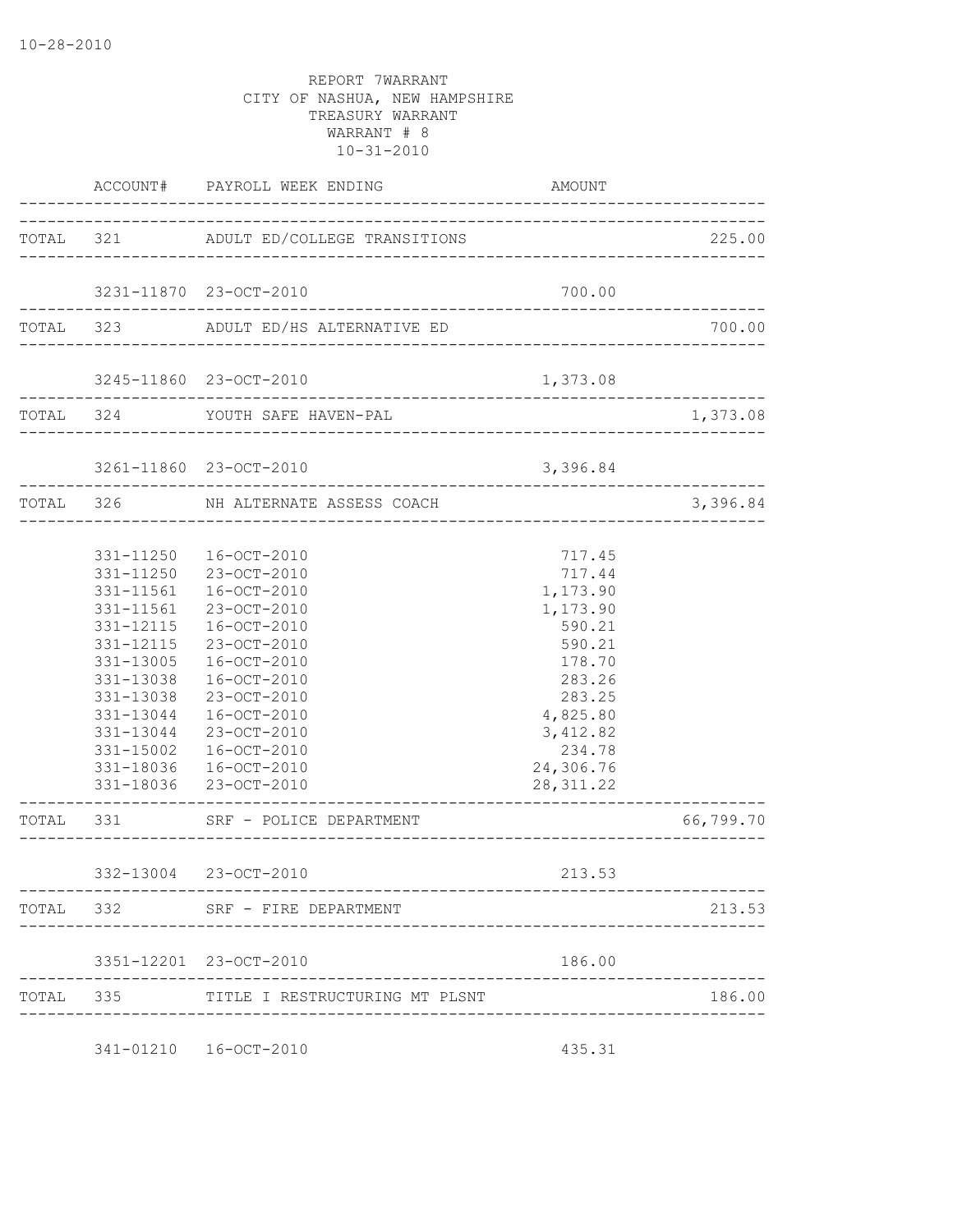|           | ACCOUNT#   | PAYROLL WEEK ENDING      | AMOUNT   |           |
|-----------|------------|--------------------------|----------|-----------|
|           | 341-01210  | 23-OCT-2010              | 435.31   |           |
|           | 341-11024  | 16-OCT-2010              | 394.55   |           |
|           | 341-11024  | 23-OCT-2010              | 394.55   |           |
|           | 341-11235  | 16-OCT-2010              | 1,211.11 |           |
|           | 341-11235  | 23-OCT-2010              | 1,211.11 |           |
|           | 341-11484  | 16-OCT-2010              | 960.00   |           |
|           | 341-11484  | 23-OCT-2010              | 1,802.00 |           |
|           | 341-11563  | 16-OCT-2010              | 1,014.26 |           |
|           | 341-11563  | $23 - OCT - 2010$        | 1,014.26 |           |
|           | 341-12037  | $16 - OCT - 2010$        | 176.62   |           |
|           | 341-12037  | 23-OCT-2010              | 176.62   |           |
|           | 341-12101  | 16-OCT-2010              | 199.52   |           |
|           | 341-12101  | 23-OCT-2010              | 199.52   |           |
|           | 341-31050  | 23-OCT-2010              | 80.00    |           |
| TOTAL     | 341        | SRF - COMMUNITY SERVICES |          | 9,704.74  |
|           |            |                          |          |           |
|           | 342-11499  | 16-OCT-2010              | 1,036.26 |           |
|           | 342-11499  | 23-OCT-2010              | 1,036.26 |           |
|           | 342-11584  | 16-OCT-2010              | 1,577.58 |           |
|           | 342-11584  | 23-OCT-2010              | 1,577.59 |           |
|           | 342-12000  | $16 - OCT - 2010$        | 652.84   |           |
|           | 342-12000  | 23-OCT-2010              | 652.84   |           |
|           | 342-12081  | $16 - OCT - 2010$        | 73.20    |           |
| TOTAL 342 |            | SRF - COMMUNITY HEALTH   |          | 6,606.57  |
|           |            |                          |          |           |
|           |            | 3440-12006 16-OCT-2010   | 3,184.87 |           |
|           |            | 3440-12006 23-OCT-2010   | 493.35   |           |
| TOTAL     | 344        | AFTER SCHOOL PROGRAM     |          | 3,678.22  |
|           |            |                          |          |           |
|           |            | 3451-11162 16-OCT-2010   | 709.50   |           |
|           | 3451-11162 | 23-OCT-2010              | 709.50   |           |
|           |            | 3451-11860 23-OCT-2010   | 6,598.37 |           |
|           |            | 3451-12006 23-OCT-2010   | 4,735.27 |           |
| TOTAL     | 345        | TITLE IV 21ST CENT ELEM  |          | 12,752.64 |
|           |            |                          |          |           |
|           | 3461-11860 | 23-OCT-2010              | 4,210.86 |           |
|           | 3461-12006 | 16-OCT-2010              | 871.75   |           |
|           | 3461-12006 | 23-OCT-2010              | 4,073.60 |           |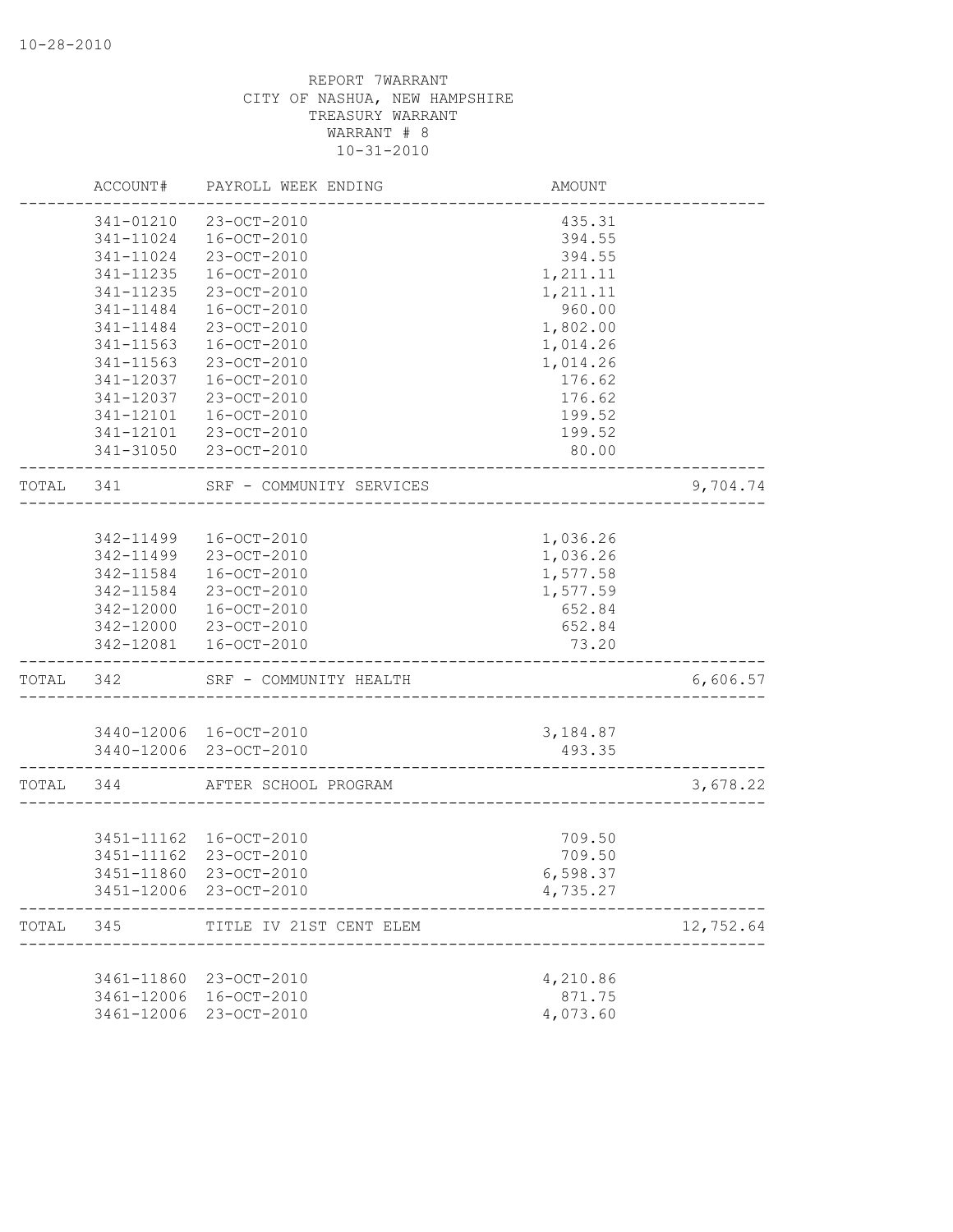|           | ACCOUNT#   | PAYROLL WEEK ENDING            | AMOUNT    |           |
|-----------|------------|--------------------------------|-----------|-----------|
| TOTAL 346 |            | 21 ST CENTURY AFTER SCH MIDDLE |           | 9,156.21  |
|           |            | 3468-11162 16-OCT-2010         | 644.25    |           |
|           |            | 3468-11162 23-OCT-2010         | 644.25    |           |
|           |            | 3468-11870 23-OCT-2010         | 4,461.44  |           |
|           | 3468-19230 | 23-OCT-2010                    | 4,828.50  |           |
| TOTAL 346 |            | SMALLER LEARNING COMMUNITY     |           | 10,578.44 |
|           |            | 3501-11726 23-OCT-2010         | 24,646.02 |           |
|           |            | 3501-12201 16-OCT-2010         | 93.00     |           |
|           |            | 3501-12201 23-OCT-2010         | 170.72    |           |
| TOTAL 350 |            | TITLE IIA QUALITY TEACHERS     |           | 24,909.74 |
|           |            | 352-11562  16-OCT-2010         | 420.52    |           |
|           |            | 352-11562 23-OCT-2010          | 420.52    |           |
| TOTAL     | 352        | SRF - PARKS AND RECREATION     |           | 841.04    |
|           |            | 3531-12006 16-OCT-2010         | 600.00    |           |
|           |            | 3531-12006 23-OCT-2010         | 2,350.00  |           |
| TOTAL     | 353        | ADULT ED/HS DIPLOMA PROGRAM    |           | 2,950.00  |
|           |            | 3601-11515 23-OCT-2010         | 4,158.00  |           |
|           |            | 3601-11870 23-OCT-2010         | 700.00    |           |
|           |            | 3601-13133 23-OCT-2010         | 5,175.00  |           |
| TOTAL     | 360        | DROPOUT PREVENTION ADULT ED    |           | 10,033.00 |
|           | 373-53075  | 16-OCT-2010                    | 221.16    |           |
| TOTAL     | 373        | SRF - ECONOMIC DEVELOPMENT     |           | 221.16    |
|           |            |                                |           |           |
|           | 374-01126  | $16 - OCT - 2010$              | 959.33    |           |
|           | 374-01126  | 23-OCT-2010                    | 830.60    |           |
|           | 374-0705M  | 23-OCT-2010                    | 390.00    |           |
|           | 374-0705P  | $16 - OCT - 2010$              | 1,415.86  |           |
|           | 374-0705P  | 23-OCT-2010                    | 1,426.37  |           |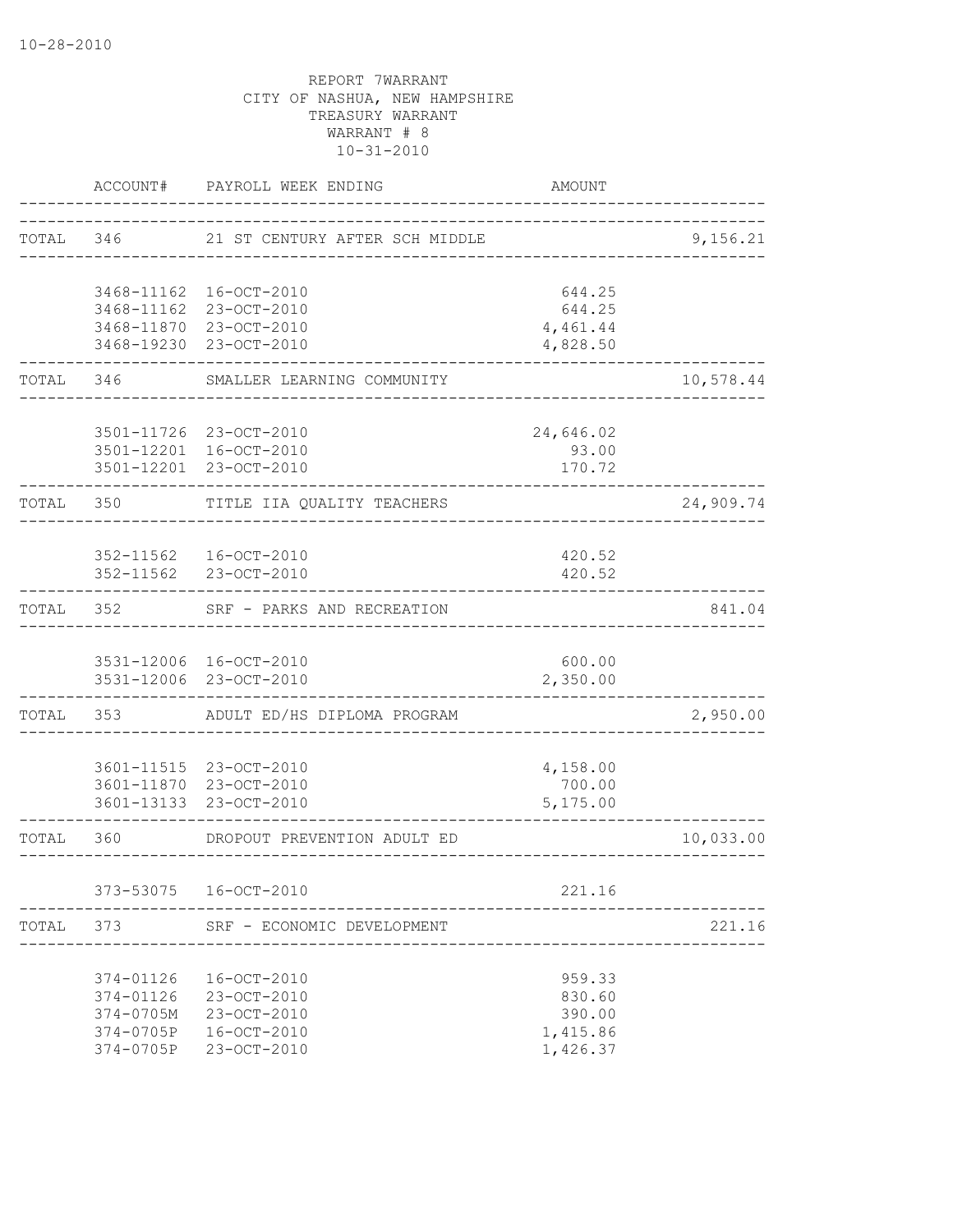|           | ACCOUNT#      | PAYROLL WEEK ENDING    | AMOUNT                 |           |
|-----------|---------------|------------------------|------------------------|-----------|
|           | 374-07235     | 16-OCT-2010            | 505.21                 |           |
|           | 374-07235     | 23-OCT-2010            | 505.21                 |           |
|           | 374-0734P     | $16 - OCT - 2010$      | 1,163.78               |           |
|           | 374-0734P     | 23-OCT-2010            | 1,163.78               |           |
|           | 374-0734R     | 16-OCT-2010            | 147.84                 |           |
|           | 374-0734R     | 23-OCT-2010            | 147.84                 |           |
|           | 374-11131     | $16 - OCT - 2010$      | 398.45                 |           |
|           | 374-11131     | 23-OCT-2010            | 398.45                 |           |
|           | 374-11149     | $16 - OCT - 2010$      | 1,932.52               |           |
|           | 374-11149     | 23-OCT-2010            | 1,932.54               |           |
|           | 374-11168     | $16 - OCT - 2010$      | 976.17                 |           |
|           | 374-11168     | 23-OCT-2010            | 976.17                 |           |
|           | 374-11653     | $16 - OCT - 2010$      | 246.40                 |           |
|           | $374 - 11653$ | 23-OCT-2010            | 246.40                 |           |
|           |               | 374-31050 23-OCT-2010  | 34.00                  |           |
| TOTAL 374 |               | SRF - URBAN PROGRAMS   | ------------------     | 15,796.92 |
|           |               | 3750-13133 23-OCT-2010 |                        |           |
|           |               |                        |                        |           |
| TOTAL 375 |               | TITLE I ARRA GRANT     |                        |           |
|           |               |                        |                        |           |
|           |               | 3751-11726 23-OCT-2010 | 5,000.05               |           |
|           |               | 3751-11870 16-OCT-2010 | 750.00                 |           |
|           | 3751-11870    | 23-OCT-2010            | 750.00                 |           |
|           | 3751-12111    | 16-OCT-2010            | 1,254.60               |           |
|           | 3751-12111    | 23-OCT-2010            | 1,987.50               |           |
|           | 3751-12198    | 23-OCT-2010            | 16,509.13              |           |
|           | 3751-13133    | 23-OCT-2010            | 475.00                 |           |
|           | 3751-19000    | 16-OCT-2010            | 596.24                 |           |
|           | 3751-19000    | 23-OCT-2010            | 2,279.44               |           |
| TOTAL 375 |               | ARRA TITLE I           | ______________________ | 29,601.96 |
|           |               |                        |                        |           |
|           |               | 3761-11726 23-OCT-2010 | 11,049.01              |           |
|           | 3761-11802    | 23-OCT-2010            | 2,051.77               |           |
|           | 3761-11805    | 23-OCT-2010            | 1,294.56               |           |
|           | 3761-11870    | 23-OCT-2010            | 2,843.02               |           |
|           | 3761-12111    | $16 - OCT - 2010$      | 4,853.71               |           |
|           | 3761-12111    | 23-OCT-2010            | 6, 111.62              |           |
|           | 3761-12112    | $16 - OCT - 2010$      | 34.17                  |           |
|           | 3761-12126    | $16 - OCT - 2010$      | 614.90                 |           |
|           | 3761-12126    | 23-OCT-2010            | 614.90                 |           |
|           | 3761-12135    | $16 - OCT - 2010$      | 55.68                  |           |
|           | 3761-12138    | 16-OCT-2010            | 191.68                 |           |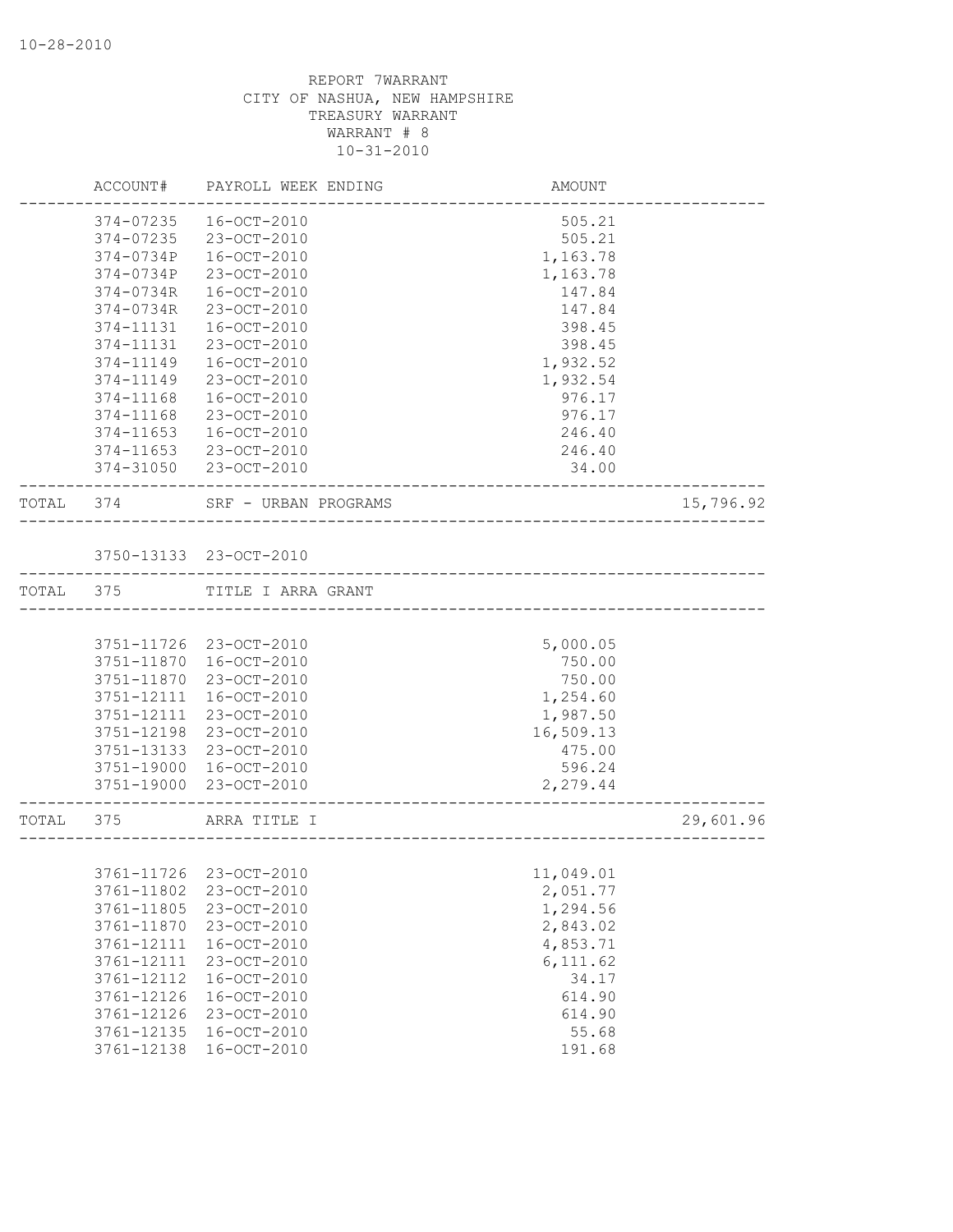|       | ACCOUNT#   | PAYROLL WEEK ENDING                   | AMOUNT                             |           |
|-------|------------|---------------------------------------|------------------------------------|-----------|
|       | 3761-12138 | 23-OCT-2010                           | 191.68                             |           |
|       | 3761-12198 | 23-OCT-2010                           | 53,719.32                          |           |
|       | 3761-12201 | 16-OCT-2010                           | 83.70                              |           |
|       | 3761-12201 | 23-OCT-2010                           | 115.70                             |           |
|       | 3761-13133 | 16-OCT-2010                           | 200.00                             |           |
|       | 3761-13133 | 23-OCT-2010                           | 1,931.25                           |           |
|       | 3761-13137 | 16-OCT-2010                           | 68.56                              |           |
|       | 3761-13137 | 23-OCT-2010                           | 194.23                             |           |
|       | 3761-19000 | 16-OCT-2010                           | 4,068.44                           |           |
|       | 3761-19000 | 23-OCT-2010                           | 4,420.38                           |           |
| TOTAL | 376        | TITLE IA                              |                                    | 94,708.28 |
|       |            |                                       |                                    |           |
|       | 378-01210  | $16 - OCT - 2010$                     | 550.37                             |           |
|       | 378-01210  | 23-OCT-2010                           | 550.36                             |           |
|       | 378-09003  | 16-OCT-2010                           | 550.37                             |           |
|       | 378-09003  | 23-OCT-2010                           | 550.37                             |           |
|       | 378-11676  | 16-OCT-2010                           | 929.41                             |           |
|       | 378-11676  | 23-OCT-2010                           | 929.42                             |           |
|       | 378-11677  | 16-OCT-2010                           | 783.71                             |           |
|       | 378-11677  | 23-OCT-2010                           | 783.71                             |           |
|       | 378-11679  | $16 - OCT - 2010$                     | 928.76                             |           |
|       | 378-11679  | 23-OCT-2010                           | 928.77                             |           |
|       | 378-11680  | 16-OCT-2010                           | 833.90                             |           |
|       | 378-11680  | 23-OCT-2010                           | 833.90                             |           |
|       | 378-11683  | $16 - OCT - 2010$                     | 1,753.19                           |           |
|       | 378-11683  | 23-OCT-2010                           | 1,753.20                           |           |
|       | 378-11688  | 16-OCT-2010                           | 620.55                             |           |
|       | 378-11688  | 23-OCT-2010                           | 620.56                             |           |
|       | 378-11751  | 16-OCT-2010                           | 1,337.78                           |           |
|       | 378-11751  | 23-OCT-2010                           | 1,337.77                           |           |
|       | 378-12188  | 16-OCT-2010                           | 151.84                             |           |
|       | 378-12188  | 23-OCT-2010                           | 151.84                             |           |
|       | 378-13004  | $16 - OCT - 2010$                     | 186.17                             |           |
| TOTAL | 378        | TRANSPORTATION                        | ---------------------------------- | 17,065.95 |
|       |            |                                       |                                    |           |
|       |            | 3901-12111 16-OCT-2010                | 342.90                             |           |
|       | 3901-12111 | 23-OCT-2010                           | 478.63                             |           |
|       | 3901-19000 | 3901-13133 23-OCT-2010<br>23-OCT-2010 | 500.00<br>1,600.62                 |           |
| TOTAL | 390        | PERKINS VOCATIONAL ED                 |                                    | 2,922.15  |
|       |            |                                       |                                    |           |
|       |            | 3937-19000 23-OCT-2010                | 841.70                             |           |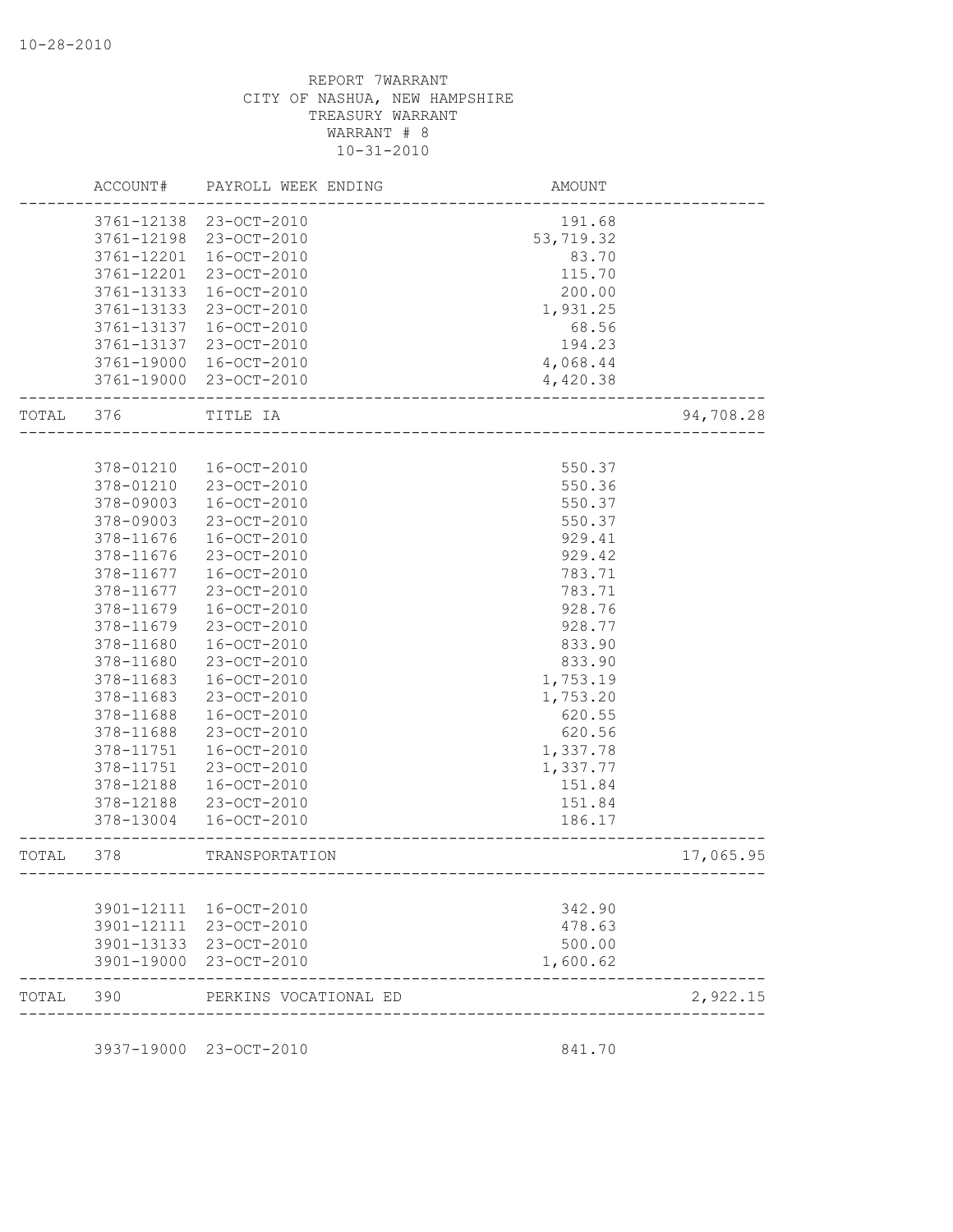|           | ACCOUNT# PAYROLL WEEK ENDING<br>____________________________                                                                   | AMOUNT                                                    |                        |
|-----------|--------------------------------------------------------------------------------------------------------------------------------|-----------------------------------------------------------|------------------------|
| TOTAL 393 | DAY CARE                                                                                                                       | __________________________                                | 841.70<br>------------ |
|           | 3940-11726 23-OCT-2010<br>3940-11803 23-OCT-2010<br>3940-12111 16-OCT-2010<br>3940-12111 23-OCT-2010<br>3940-12198 23-OCT-2010 | 19,398.75<br>1,318.15<br>12,042.86<br>11,859.46<br>519.47 |                        |
|           | TOTAL 394 ARRA IDEA SPEC ED                                                                                                    |                                                           | 45, 138.69             |
|           | 3951-11726 23-OCT-2010<br>3951-12201 16-OCT-2010<br>3951-12201 23-OCT-2010                                                     | 72,486.08<br>394.98<br>248.00                             |                        |
|           | TOTAL 395 IDEA B SPECIAL EDUCATION                                                                                             |                                                           | 73,129.06              |
|           | 3961-11726 23-OCT-2010                                                                                                         | 1,696.93                                                  |                        |
|           | TOTAL 396 IDEA PRESCHOOL                                                                                                       |                                                           | 1,696.93               |
|           | 3971-11803 23-OCT-2010                                                                                                         | 459.49                                                    |                        |
|           | TOTAL 397 SPEC ED FOCUS MONITOR ELEM2                                                                                          |                                                           | 459.49                 |
|           | 3977-13004 16-OCT-2010                                                                                                         | 137.78                                                    |                        |
| TOTAL 397 | SPECIAL ED LOCAL                                                                                                               |                                                           | 137.78                 |
|           |                                                                                                                                |                                                           |                        |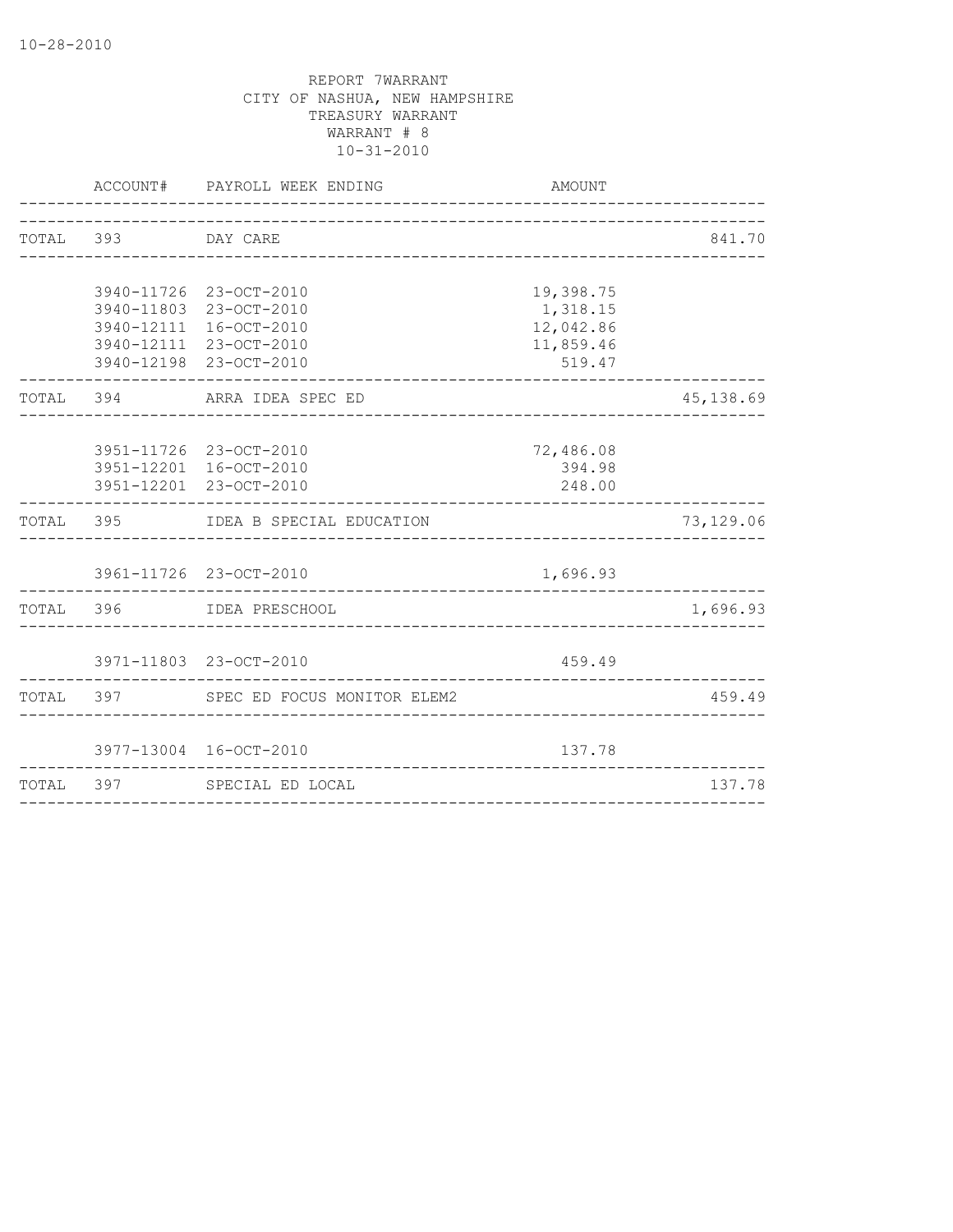|       | ACCOUNT#      | PAYROLL WEEK ENDING    | <b>AMOUNT</b>              |           |
|-------|---------------|------------------------|----------------------------|-----------|
|       | 501-11033     | $16 - OCT - 2010$      | 827.74                     |           |
|       | 501-11033     | 23-OCT-2010            | 827.74                     |           |
|       | $501 - 11445$ | 16-OCT-2010            | 437.44                     |           |
|       | 501-11445     | 23-OCT-2010            | 437.44                     |           |
|       | $501 - 11463$ | 16-OCT-2010            | 638.65                     |           |
|       | $501 - 11463$ | 23-OCT-2010            | 678.56                     |           |
|       | 501-11470     | 16-OCT-2010            | 852.14                     |           |
|       | 501-11470     | 23-OCT-2010            | 852.14                     |           |
|       | $501 - 11471$ | 16-OCT-2010            | 1,990.00                   |           |
|       | 501-11471     | 23-OCT-2010            | 1,990.00                   |           |
|       | $501 - 11611$ | 16-OCT-2010            | 546.80                     |           |
|       | 501-11611     | 23-OCT-2010            | 546.80                     |           |
|       |               | 501-31050 23-OCT-2010  | 80.00                      |           |
| TOTAL | 501           | MAYOR'S OFFICE         |                            | 10,705.45 |
|       |               |                        |                            |           |
|       | 502-11113     | 16-OCT-2010            | 1,618.06                   |           |
|       | $502 - 11113$ | 23-OCT-2010            | 1,618.06                   |           |
|       | 502-11195     | 16-OCT-2010            | 2,059.24                   |           |
|       | 502-11195     | 23-OCT-2010            | 2,059.24                   |           |
|       | 502-11219     | 16-OCT-2010            | 1,873.48                   |           |
|       | 502-11219     | 23-OCT-2010            | 1,873.48                   |           |
|       | 502-11518     | 16-OCT-2010            | 1,767.52                   |           |
|       | 502-11518     | 23-OCT-2010            | 1,767.52                   |           |
| TOTAL | 502           | LEGAL DEPARTMENT       |                            | 14,636.60 |
|       |               |                        |                            |           |
|       | 503-11071     | 16-OCT-2010            | 1,286.71                   |           |
|       | 503-11071     | 23-OCT-2010            | 1,286.72                   |           |
|       | 503-12092     | $16 - OCT - 2010$      | 519.85                     |           |
|       | 503-12092     | 23-OCT-2010            | 519.86                     |           |
|       | 503-58005     | 16-OCT-2010            | 138.64                     |           |
|       | 503-58005     | 23-OCT-2010            | 103.98                     |           |
| TOTAL | 503           | BOARD OF ALDERMEN      | -------------------------- | 3,855.76  |
|       |               |                        |                            |           |
|       |               | 507-82010 23-OCT-2010  | 381.59                     |           |
| TOTAL | 507           | PENSIONS               |                            | 381.59    |
|       |               | 511-11248  16-OCT-2010 | 1,401.24                   |           |
|       | 511-11248     | 23-OCT-2010            | 1,401.23                   |           |
|       |               |                        |                            |           |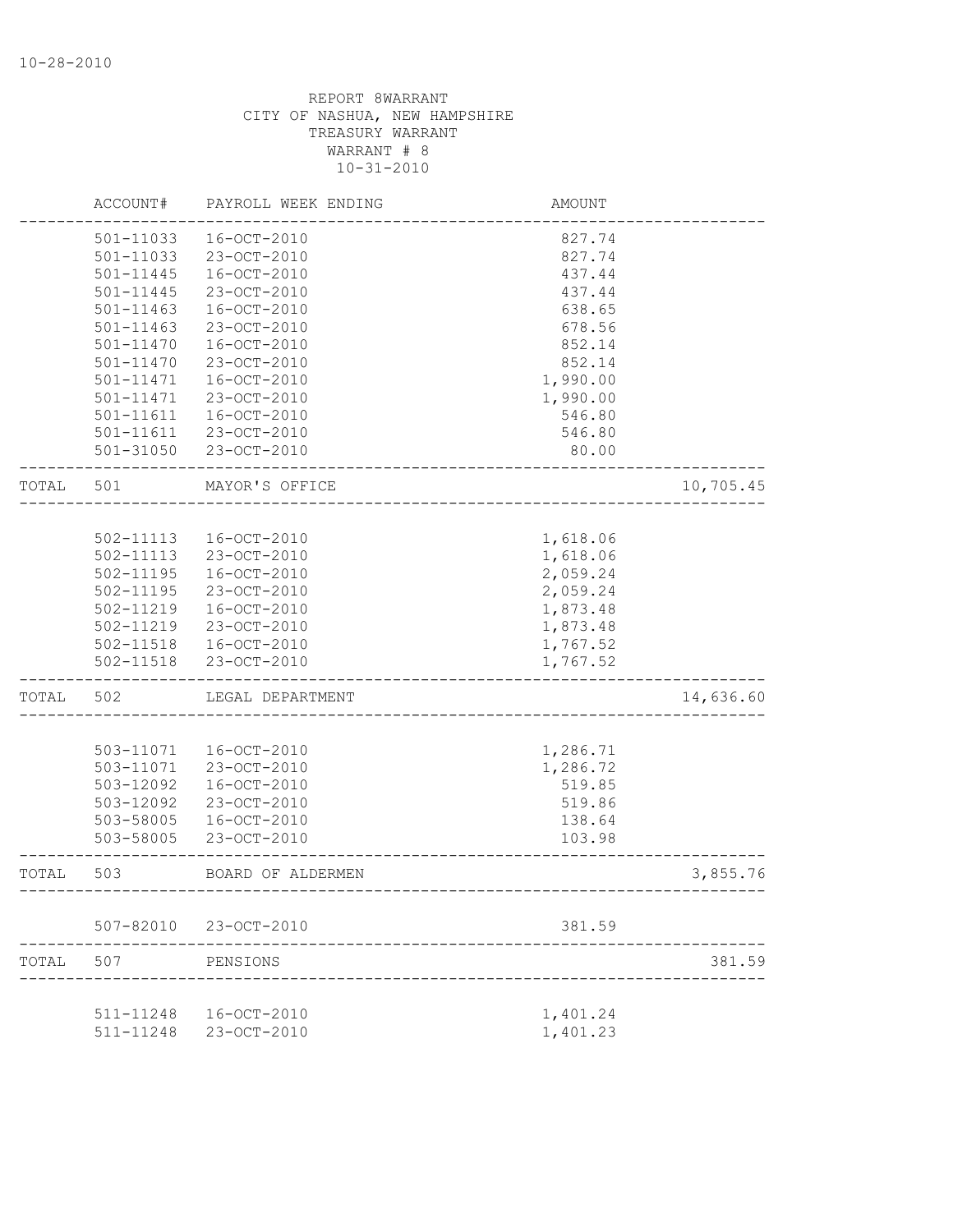|           |               | ACCOUNT# PAYROLL WEEK ENDING | AMOUNT   |          |
|-----------|---------------|------------------------------|----------|----------|
| TOTAL 511 |               | CITI-STAT                    |          | 2,802.47 |
|           |               |                              |          |          |
|           |               |                              |          |          |
|           | 512-11005     | 16-OCT-2010                  | 237.50   |          |
|           | 512-11005     | 23-OCT-2010                  | 143.75   |          |
|           | 512-11050     | 16-OCT-2010                  | 742.05   |          |
|           | 512-11050     | 23-OCT-2010                  | 742.06   |          |
|           | 512-11064     | 16-OCT-2010                  | 1,012.48 |          |
|           | 512-11064     | 23-OCT-2010                  | 1,012.48 |          |
|           | 512-11073     | 16-OCT-2010                  | 1,627.85 |          |
|           | 512-11073     | 23-OCT-2010                  | 1,627.85 |          |
|           | 512-11134     | 16-OCT-2010                  | 796.65   |          |
|           | 512-11134     | 23-OCT-2010                  | 796.65   |          |
|           | 512-11165     | 16-OCT-2010                  | 1,918.03 |          |
|           | 512-11165     | 23-OCT-2010                  | 1,918.03 |          |
|           | 512-11167     | 16-OCT-2010                  | 290.45   |          |
|           | 512-11167     | 23-OCT-2010                  | 290.45   |          |
|           | 512-11173     | 16-OCT-2010                  | 1,446.40 |          |
|           | $512 - 11173$ | 23-OCT-2010                  | 1,446.40 |          |
|           | 512-11177     | 16-OCT-2010                  | 1,885.71 |          |
|           | 512-11177     | 23-OCT-2010                  | 1,885.72 |          |
|           | 512-11222     | 16-OCT-2010                  | 1,015.00 |          |
|           | 512-11222     | 23-OCT-2010                  | 1,015.00 |          |
|           | 512-11224     | 16-OCT-2010                  | 1,005.34 |          |
|           | 512-11224     | 23-OCT-2010                  | 1,005.32 |          |
|           | 512-11232     | 16-OCT-2010                  | 1,062.19 |          |
|           | 512-11232     | 23-OCT-2010                  | 1,062.19 |          |
|           | $512 - 11265$ | 16-OCT-2010                  | 883.76   |          |
|           | 512-11265     | 23-OCT-2010                  | 883.76   |          |
|           | 512-11431     | 16-OCT-2010                  | 2,192.83 |          |
|           | 512-11431     | 23-OCT-2010                  | 2,192.85 |          |
|           | 512-11531     | 16-OCT-2010                  | 1,798.21 |          |
|           | 512-11531     | 23-OCT-2010                  | 1,798.22 |          |
|           | 512-11684     | 16-OCT-2010                  | 877.26   |          |
|           | 512-11684     | 23-OCT-2010                  | 877.27   |          |
|           | 512-11714     | $16 - OCT - 2010$            | 957.28   |          |
|           |               | 512-11714 23-OCT-2010        | 957.28   |          |
|           | 512-11740     | 16-OCT-2010                  | 1,670.35 |          |
|           | 512-11740     | 23-OCT-2010                  | 1,670.34 |          |
|           | 512-12033     | 16-OCT-2010                  | 615.98   |          |
|           | 512-12033     | 23-OCT-2010                  | 615.98   |          |
|           | 512-12052     | $16 - OCT - 2010$            | 594.06   |          |
|           | 512-12052     | 23-OCT-2010                  | 694.37   |          |
|           | 512-12056     | 16-OCT-2010                  | 363.06   |          |
|           | 512-12056     | 23-OCT-2010                  | 370.33   |          |
|           | 512-12749     | $16 - OCT - 2010$            | 622.71   |          |
|           | 512-12749     | 23-OCT-2010                  | 622.72   |          |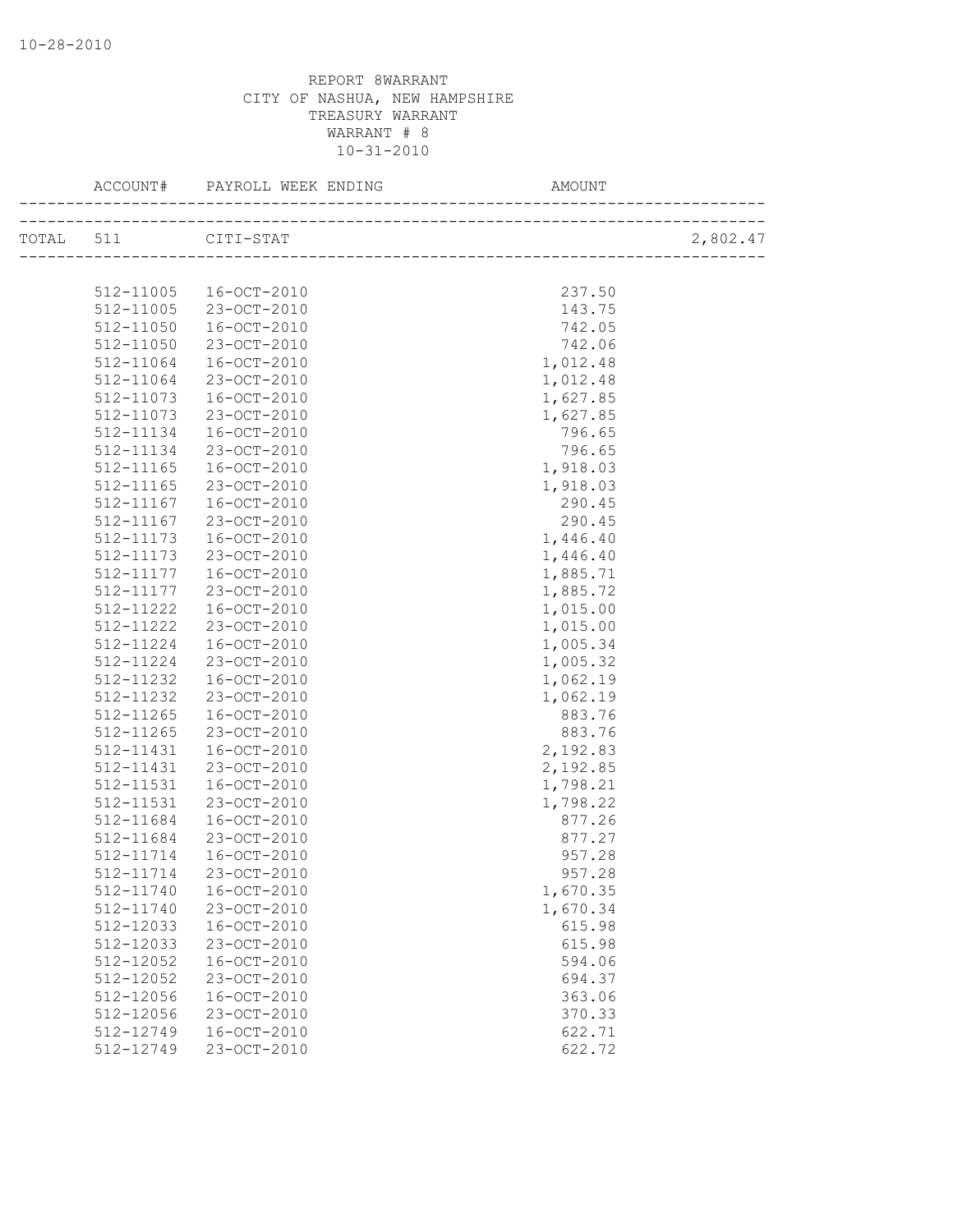| 512-13004 16-OCT-2010<br>127.36<br>512-13004 23-OCT-2010<br>127.71<br>TOTAL 512 FINANCIAL SERVICES<br>-----------------------------------<br>1,579.19<br>513-11117  16-OCT-2010<br>513-11117 23-OCT-2010<br>1,579.18<br>2,056.01<br>513-11171<br>16-OCT-2010<br>513-11171 23-OCT-2010<br>2,056.01<br>513-11213<br>1,293.11<br>16-OCT-2010<br>513-11213 23-OCT-2010<br>1,293.11<br>513-11223  16-OCT-2010<br>774.95<br>513-11223 23-OCT-2010<br>774.94<br>513-12024 23-OCT-2010<br>70.00<br>513-13016 16-OCT-2010<br>145.30<br>513-13016 23-OCT-2010<br>386.29<br>TOTAL 513 CITY CLERK'S OFFICE<br>---------------------<br>515-11031  16-OCT-2010<br>104.52<br>515-11031 23-OCT-2010<br>940.63<br>515-11350  16-OCT-2010<br>957.28<br>515-11350 23-OCT-2010<br>957.28<br>627.09<br>515-12028  16-OCT-2010<br>515-12028 23-OCT-2010<br>$-278.71$<br>----------------------<br>TOTAL 515 HUMAN RESOURCES<br>637.19<br>516-11147  16-OCT-2010<br>516-11147 23-OCT-2010<br>637.20<br>16-OCT-2010<br>985.60<br>516-11148<br>985.60<br>516-11148<br>23-OCT-2010<br>1,286.71<br>516-11459<br>16-OCT-2010<br>23-OCT-2010<br>516-11459<br>1,286.72<br>939.11<br>516-11573<br>16-OCT-2010<br>516-11573 23-OCT-2010<br>939.12<br>516-13004 16-OCT-2010<br>47.79<br>7,745.04<br>TOTAL<br>516<br>PURCHASING DEPARTMENT<br>517-11198<br>16-OCT-2010<br>1,127.96<br>517-11198 23-OCT-2010<br>1,127.96 |           | ACCOUNT# PAYROLL WEEK ENDING | AMOUNT |           |
|----------------------------------------------------------------------------------------------------------------------------------------------------------------------------------------------------------------------------------------------------------------------------------------------------------------------------------------------------------------------------------------------------------------------------------------------------------------------------------------------------------------------------------------------------------------------------------------------------------------------------------------------------------------------------------------------------------------------------------------------------------------------------------------------------------------------------------------------------------------------------------------------------------------------------------------------------------------------------------------------------------------------------------------------------------------------------------------------------------------------------------------------------------------------------------------------------------------------------------------------------------------------------------------------------------------------------------------------------------------------------------------|-----------|------------------------------|--------|-----------|
|                                                                                                                                                                                                                                                                                                                                                                                                                                                                                                                                                                                                                                                                                                                                                                                                                                                                                                                                                                                                                                                                                                                                                                                                                                                                                                                                                                                        |           |                              |        |           |
|                                                                                                                                                                                                                                                                                                                                                                                                                                                                                                                                                                                                                                                                                                                                                                                                                                                                                                                                                                                                                                                                                                                                                                                                                                                                                                                                                                                        |           |                              |        |           |
|                                                                                                                                                                                                                                                                                                                                                                                                                                                                                                                                                                                                                                                                                                                                                                                                                                                                                                                                                                                                                                                                                                                                                                                                                                                                                                                                                                                        |           |                              |        | 47,499.24 |
|                                                                                                                                                                                                                                                                                                                                                                                                                                                                                                                                                                                                                                                                                                                                                                                                                                                                                                                                                                                                                                                                                                                                                                                                                                                                                                                                                                                        |           |                              |        |           |
|                                                                                                                                                                                                                                                                                                                                                                                                                                                                                                                                                                                                                                                                                                                                                                                                                                                                                                                                                                                                                                                                                                                                                                                                                                                                                                                                                                                        |           |                              |        |           |
|                                                                                                                                                                                                                                                                                                                                                                                                                                                                                                                                                                                                                                                                                                                                                                                                                                                                                                                                                                                                                                                                                                                                                                                                                                                                                                                                                                                        |           |                              |        |           |
|                                                                                                                                                                                                                                                                                                                                                                                                                                                                                                                                                                                                                                                                                                                                                                                                                                                                                                                                                                                                                                                                                                                                                                                                                                                                                                                                                                                        |           |                              |        |           |
|                                                                                                                                                                                                                                                                                                                                                                                                                                                                                                                                                                                                                                                                                                                                                                                                                                                                                                                                                                                                                                                                                                                                                                                                                                                                                                                                                                                        |           |                              |        |           |
|                                                                                                                                                                                                                                                                                                                                                                                                                                                                                                                                                                                                                                                                                                                                                                                                                                                                                                                                                                                                                                                                                                                                                                                                                                                                                                                                                                                        |           |                              |        |           |
|                                                                                                                                                                                                                                                                                                                                                                                                                                                                                                                                                                                                                                                                                                                                                                                                                                                                                                                                                                                                                                                                                                                                                                                                                                                                                                                                                                                        |           |                              |        |           |
|                                                                                                                                                                                                                                                                                                                                                                                                                                                                                                                                                                                                                                                                                                                                                                                                                                                                                                                                                                                                                                                                                                                                                                                                                                                                                                                                                                                        |           |                              |        |           |
|                                                                                                                                                                                                                                                                                                                                                                                                                                                                                                                                                                                                                                                                                                                                                                                                                                                                                                                                                                                                                                                                                                                                                                                                                                                                                                                                                                                        |           |                              |        |           |
|                                                                                                                                                                                                                                                                                                                                                                                                                                                                                                                                                                                                                                                                                                                                                                                                                                                                                                                                                                                                                                                                                                                                                                                                                                                                                                                                                                                        |           |                              |        |           |
|                                                                                                                                                                                                                                                                                                                                                                                                                                                                                                                                                                                                                                                                                                                                                                                                                                                                                                                                                                                                                                                                                                                                                                                                                                                                                                                                                                                        |           |                              |        |           |
|                                                                                                                                                                                                                                                                                                                                                                                                                                                                                                                                                                                                                                                                                                                                                                                                                                                                                                                                                                                                                                                                                                                                                                                                                                                                                                                                                                                        |           |                              |        |           |
|                                                                                                                                                                                                                                                                                                                                                                                                                                                                                                                                                                                                                                                                                                                                                                                                                                                                                                                                                                                                                                                                                                                                                                                                                                                                                                                                                                                        |           |                              |        | 12,008.09 |
|                                                                                                                                                                                                                                                                                                                                                                                                                                                                                                                                                                                                                                                                                                                                                                                                                                                                                                                                                                                                                                                                                                                                                                                                                                                                                                                                                                                        |           |                              |        |           |
|                                                                                                                                                                                                                                                                                                                                                                                                                                                                                                                                                                                                                                                                                                                                                                                                                                                                                                                                                                                                                                                                                                                                                                                                                                                                                                                                                                                        |           |                              |        |           |
|                                                                                                                                                                                                                                                                                                                                                                                                                                                                                                                                                                                                                                                                                                                                                                                                                                                                                                                                                                                                                                                                                                                                                                                                                                                                                                                                                                                        |           |                              |        |           |
|                                                                                                                                                                                                                                                                                                                                                                                                                                                                                                                                                                                                                                                                                                                                                                                                                                                                                                                                                                                                                                                                                                                                                                                                                                                                                                                                                                                        |           |                              |        |           |
|                                                                                                                                                                                                                                                                                                                                                                                                                                                                                                                                                                                                                                                                                                                                                                                                                                                                                                                                                                                                                                                                                                                                                                                                                                                                                                                                                                                        |           |                              |        |           |
|                                                                                                                                                                                                                                                                                                                                                                                                                                                                                                                                                                                                                                                                                                                                                                                                                                                                                                                                                                                                                                                                                                                                                                                                                                                                                                                                                                                        |           |                              |        |           |
|                                                                                                                                                                                                                                                                                                                                                                                                                                                                                                                                                                                                                                                                                                                                                                                                                                                                                                                                                                                                                                                                                                                                                                                                                                                                                                                                                                                        |           |                              |        |           |
|                                                                                                                                                                                                                                                                                                                                                                                                                                                                                                                                                                                                                                                                                                                                                                                                                                                                                                                                                                                                                                                                                                                                                                                                                                                                                                                                                                                        |           |                              |        | 3,308.09  |
|                                                                                                                                                                                                                                                                                                                                                                                                                                                                                                                                                                                                                                                                                                                                                                                                                                                                                                                                                                                                                                                                                                                                                                                                                                                                                                                                                                                        |           |                              |        |           |
|                                                                                                                                                                                                                                                                                                                                                                                                                                                                                                                                                                                                                                                                                                                                                                                                                                                                                                                                                                                                                                                                                                                                                                                                                                                                                                                                                                                        |           |                              |        |           |
|                                                                                                                                                                                                                                                                                                                                                                                                                                                                                                                                                                                                                                                                                                                                                                                                                                                                                                                                                                                                                                                                                                                                                                                                                                                                                                                                                                                        |           |                              |        |           |
|                                                                                                                                                                                                                                                                                                                                                                                                                                                                                                                                                                                                                                                                                                                                                                                                                                                                                                                                                                                                                                                                                                                                                                                                                                                                                                                                                                                        |           |                              |        |           |
|                                                                                                                                                                                                                                                                                                                                                                                                                                                                                                                                                                                                                                                                                                                                                                                                                                                                                                                                                                                                                                                                                                                                                                                                                                                                                                                                                                                        |           |                              |        |           |
|                                                                                                                                                                                                                                                                                                                                                                                                                                                                                                                                                                                                                                                                                                                                                                                                                                                                                                                                                                                                                                                                                                                                                                                                                                                                                                                                                                                        |           |                              |        |           |
|                                                                                                                                                                                                                                                                                                                                                                                                                                                                                                                                                                                                                                                                                                                                                                                                                                                                                                                                                                                                                                                                                                                                                                                                                                                                                                                                                                                        |           |                              |        |           |
|                                                                                                                                                                                                                                                                                                                                                                                                                                                                                                                                                                                                                                                                                                                                                                                                                                                                                                                                                                                                                                                                                                                                                                                                                                                                                                                                                                                        |           |                              |        |           |
|                                                                                                                                                                                                                                                                                                                                                                                                                                                                                                                                                                                                                                                                                                                                                                                                                                                                                                                                                                                                                                                                                                                                                                                                                                                                                                                                                                                        |           |                              |        |           |
|                                                                                                                                                                                                                                                                                                                                                                                                                                                                                                                                                                                                                                                                                                                                                                                                                                                                                                                                                                                                                                                                                                                                                                                                                                                                                                                                                                                        |           |                              |        |           |
|                                                                                                                                                                                                                                                                                                                                                                                                                                                                                                                                                                                                                                                                                                                                                                                                                                                                                                                                                                                                                                                                                                                                                                                                                                                                                                                                                                                        |           |                              |        |           |
|                                                                                                                                                                                                                                                                                                                                                                                                                                                                                                                                                                                                                                                                                                                                                                                                                                                                                                                                                                                                                                                                                                                                                                                                                                                                                                                                                                                        |           |                              |        |           |
|                                                                                                                                                                                                                                                                                                                                                                                                                                                                                                                                                                                                                                                                                                                                                                                                                                                                                                                                                                                                                                                                                                                                                                                                                                                                                                                                                                                        |           |                              |        |           |
|                                                                                                                                                                                                                                                                                                                                                                                                                                                                                                                                                                                                                                                                                                                                                                                                                                                                                                                                                                                                                                                                                                                                                                                                                                                                                                                                                                                        | 517-11266 | 16-OCT-2010                  | 641.15 |           |
| 641.15<br>517-11266<br>23-OCT-2010                                                                                                                                                                                                                                                                                                                                                                                                                                                                                                                                                                                                                                                                                                                                                                                                                                                                                                                                                                                                                                                                                                                                                                                                                                                                                                                                                     |           |                              |        |           |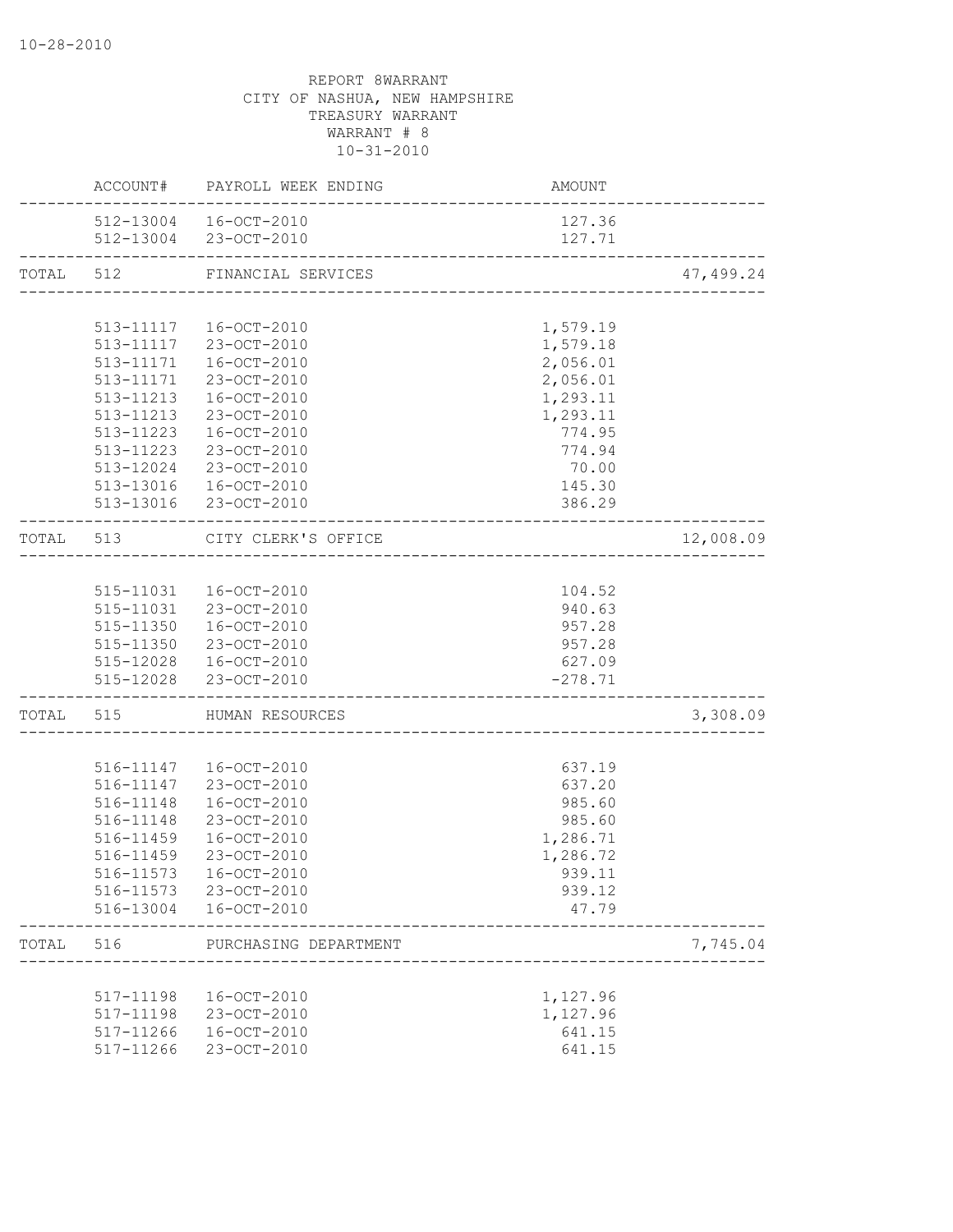|           | ACCOUNT#      | PAYROLL WEEK ENDING         | AMOUNT    |            |
|-----------|---------------|-----------------------------|-----------|------------|
|           | 517-11420     | 16-OCT-2010                 | 744.15    |            |
|           | 517-11420     | 23-OCT-2010                 | 744.15    |            |
|           | 517-12063     | 16-OCT-2010                 | 296.86    |            |
|           | 517-12063     | 23-OCT-2010                 | 296.86    |            |
|           | 517-13020     | 16-OCT-2010                 | 555.13    |            |
|           | $517 - 13020$ | 23-OCT-2010                 | 175.59    |            |
| TOTAL 517 |               | BUILDING MAINT - CITY ADMIN |           | 6,350.96   |
|           |               | 518-12078 23-OCT-2010       | $-262.50$ |            |
| TOTAL 518 |               | --------------------------  |           | $-262.50$  |
|           |               |                             |           |            |
|           | 519-11014     | 16-OCT-2010                 | 1,122.76  |            |
|           | 519-11014     | 23-OCT-2010                 | 1,122.77  |            |
|           | 519-11016     | 16-OCT-2010                 | 985.60    |            |
|           | 519-11016     | $23 - OCT - 2010$           | 985.60    |            |
|           | 519-11017     | 16-OCT-2010                 | 824.00    |            |
|           | 519-11017     | 23-OCT-2010                 | 824.00    |            |
|           | 519-11115     | $16 - OCT - 2010$           | 1,986.69  |            |
|           | 519-11115     | 23-OCT-2010                 | 1,986.69  |            |
|           | 519-11146     | $16 - OCT - 2010$           | 858.42    |            |
|           | 519-11146     | 23-OCT-2010                 | 858.42    |            |
|           | 519-11153     | $16 - OCT - 2010$           | 620.55    |            |
|           | 519-11153     | 23-OCT-2010                 | 620.56    |            |
|           | 519-11154     | 16-OCT-2010                 | 652.11    |            |
|           | 519-11154     | $23 - OCT - 2010$           | 652.12    |            |
|           | 519-11205     | 16-OCT-2010                 | 815.21    |            |
|           | 519-11205     | 23-OCT-2010                 | 815.21    |            |
|           | 519-18006     | 23-OCT-2010                 | 375.00    |            |
| TOTAL 519 |               | ASSESSORS                   |           | 16, 105.71 |
|           |               |                             |           |            |
|           |               | 520-12077  16-OCT-2010      | 275.65    |            |
|           |               | 520-12077 23-OCT-2010       | 275.65    |            |
|           |               | TOTAL 520 HUNT BUILDING     |           | 551.30     |
|           |               |                             |           |            |
|           | 522-11127     | 16-OCT-2010                 | 1,709.65  |            |
|           | 522-11127     | 23-OCT-2010                 | 1,709.64  |            |
|           | 522-11128     | 16-OCT-2010                 | 1,152.83  |            |
|           | 522-11128     | 23-OCT-2010                 | 1,152.83  |            |
|           | 522-11286     | 16-OCT-2010                 | 608.85    |            |
|           | 522-11286     | 23-OCT-2010                 | 608.85    |            |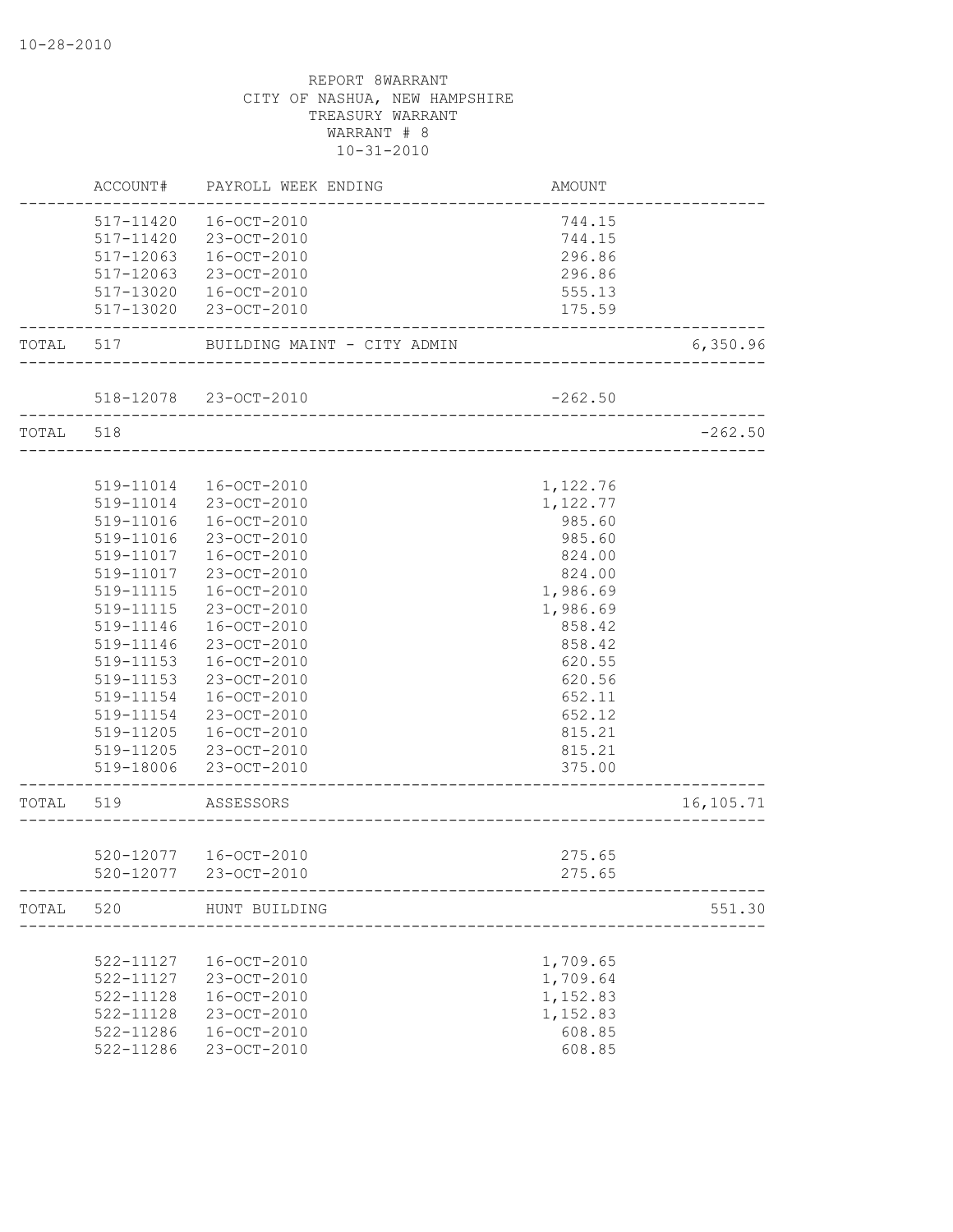|       | ACCOUNT#      | PAYROLL WEEK ENDING        | <b>AMOUNT</b>            |           |
|-------|---------------|----------------------------|--------------------------|-----------|
|       | 522-11429     | $16 - OCT - 2010$          | 1,819.34                 |           |
|       | 522-11429     | 23-OCT-2010                | 1,819.33                 |           |
|       | 522-11641     | 16-OCT-2010                | 1,409.39                 |           |
|       | 522-11641     | 23-OCT-2010                | 1,409.38                 |           |
|       | 522-11652     | $16 - OCT - 2010$          | 1,489.36                 |           |
|       | 522-11652     | 23-OCT-2010                | 1,489.36                 |           |
|       | 522-11721     | 16-OCT-2010                | 1,556.11                 |           |
|       | 522-11721     | 23-OCT-2010                | 1,556.12                 |           |
|       | 522-11724     | $16 - OCT - 2010$          | 1,370.99                 |           |
|       | 522-11724     | 23-OCT-2010                | 1,370.98                 |           |
|       | 522-11725     | 16-OCT-2010                | 998.12                   |           |
|       | $522 - 11725$ | 23-OCT-2010                | 998.12                   |           |
|       | 522-11729     | 16-OCT-2010                | 2,231.11                 |           |
|       | 522-11729     | 23-OCT-2010                | 2,231.12                 |           |
|       | 522-13004     | 16-OCT-2010                | 78.63                    |           |
|       | 522-13004     | 23-OCT-2010                | 39.31                    |           |
|       | 522-31050     | 23-OCT-2010                | 177.00                   |           |
| TOTAL | 522           | INFORMATION TECHNOLOGY     | ------------------------ | 28,986.42 |
|       |               |                            |                          |           |
|       |               | 523-11332  16-OCT-2010     | 1,006.33                 |           |
|       |               | 523-11332 23-OCT-2010      | 1,006.33                 |           |
| TOTAL | 523           | GIS                        |                          | 2,012.66  |
|       |               |                            |                          |           |
|       | 531-11065     | 16-OCT-2010                | 1,143.30                 |           |
|       | 531-11065     | 23-OCT-2010                | 1,143.31                 |           |
|       | 531-11085     | 16-OCT-2010                | 922.04                   |           |
|       | 531-11085     | 23-OCT-2010                | 922.04                   |           |
|       | 531-11114     | $16 - OCT - 2010$          | 2,355.27                 |           |
|       | 531-11114     | 23-OCT-2010                | 2,826.32                 |           |
|       | 531-11129     | 16-OCT-2010                | 1,998.78                 |           |
|       | 531-11129     | 23-OCT-2010                | 1,998.79                 |           |
|       | 531-11164     | $16 - OCT - 2010$          | 1,178.65                 |           |
|       | 531-11164     | $23 - OCT - 2010$          | 1,178.65                 |           |
|       | 531-11166     | $16 - OCT - 2010$          | 2,023.52                 |           |
|       | 531-11166     | 23-OCT-2010                | 2,023.52                 |           |
|       | 531-11170     | $16 - OCT - 2010$          | 1,526.03                 |           |
|       | 531-11170     | 23-OCT-2010                | 1,526.03                 |           |
|       | 531-11201     | $16 - OCT - 2010$          | 682.41                   |           |
|       | 531-11201     | 23-OCT-2010                | 682.42                   |           |
|       | 531-11203     | 16-OCT-2010                | 1,349.54                 |           |
|       | 531-11203     | 23-OCT-2010                | 1,349.54                 |           |
|       | 531-11226     | $16 - OCT - 2010$          | 776.25                   |           |
|       | 531-11226     | 23-OCT-2010<br>16-OCT-2010 | 776.25                   |           |
|       | 531-11242     |                            | 1,158.79                 |           |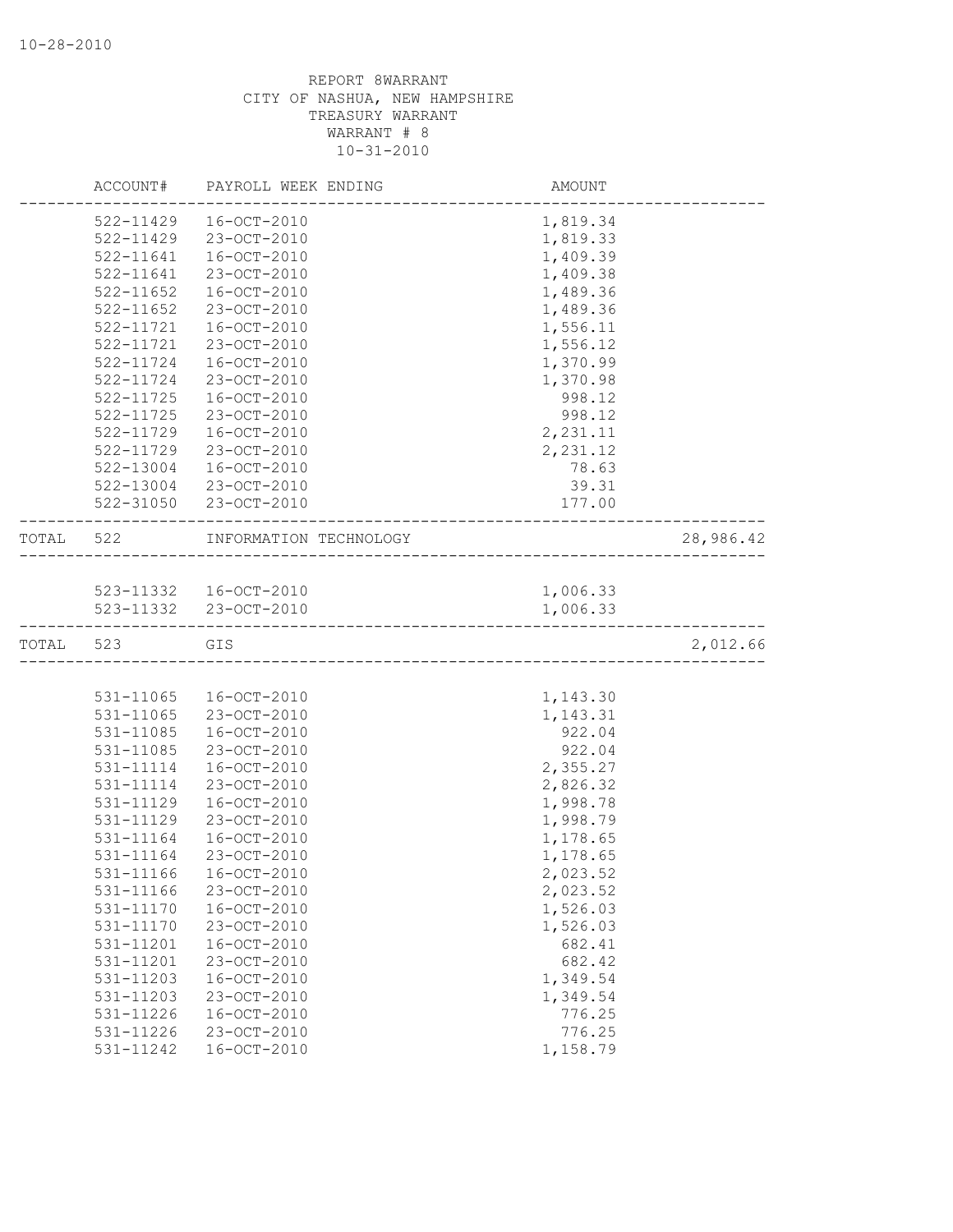| ACCOUNT#      | PAYROLL WEEK ENDING | AMOUNT      |
|---------------|---------------------|-------------|
| 531-11242     | 23-OCT-2010         | 1,158.79    |
| 531-11245     | $16 - OCT - 2010$   | 643.00      |
| 531-11245     | 23-OCT-2010         | 643.00      |
| 531-11257     | 16-OCT-2010         | 3,451.85    |
| 531-11257     | 23-OCT-2010         | 3,451.85    |
| 531-11287     | 16-OCT-2010         | 846.15      |
| 531-11287     | 23-OCT-2010         | 846.15      |
| 531-11398     | $16 - OCT - 2010$   | 646.25      |
| 531-11398     | 23-OCT-2010         | 646.25      |
| 531-11477     | $16 - OCT - 2010$   | 1,384.55    |
| 531-11477     | 23-OCT-2010         | 1,384.54    |
| 531-11487     | $16 - OCT - 2010$   | 1,400.35    |
| 531-11487     | 23-OCT-2010         | 1,400.35    |
| 531-11495     | $16 - OCT - 2010$   | 1,037.26    |
| 531-11495     | 23-OCT-2010         | 1,037.27    |
| 531-11498     | 16-OCT-2010         | 878.18      |
| 531-11498     | 23-OCT-2010         | 878.18      |
| 531-11516     | $16 - OCT - 2010$   | 884.57      |
| 531-11516     | 23-OCT-2010         | 884.57      |
| 531-11534     | 16-OCT-2010         | 1,496.61    |
| 531-11534     | 23-OCT-2010         | 1,496.62    |
| 531-11535     | 16-OCT-2010         | 13,380.92   |
| 531-11535     | 23-OCT-2010         | 13,763.22   |
| 531-11537     | $16 - OCT - 2010$   | 14,485.33   |
| 531-11537     | 23-OCT-2010         | 14,485.34   |
| 531-11538     | $16 - OCT - 2010$   | 922.04      |
| 531-11538     | 23-OCT-2010         | 922.04      |
| 531-11539     | $16 - OCT - 2010$   | 1,579.19    |
| 531-11539     | 23-OCT-2010         | 1,579.18    |
| 531-11544     | $16 - OCT - 2010$   | 4,268.62    |
| 531-11544     | 23-OCT-2010         | 4,268.61    |
| 531-11549     | $16 - OCT - 2010$   | 7,328.04    |
| 531-11549     | 23-OCT-2010         | 7,328.04    |
| $531 - 11550$ | 16-OCT-2010         | 957.35      |
| 531-11550     | 23-OCT-2010         | 957.35      |
| 531-11552     | $16 - OCT - 2010$   | 10,362.00   |
| 531-11552     | 23-OCT-2010         | 10,362.00   |
| 531-11555     | 16-OCT-2010         | 41,940.00   |
| 531-11555     | 23-OCT-2010         | 41,940.00   |
| 531-11558     | 16-OCT-2010         | 76,126.26   |
| 531-11558     | 23-OCT-2010         | 76,126.27   |
| 531-11561     | $16 - OCT - 2010$   | 11,756.55   |
| 531-11561     | 23-OCT-2010         | 11,756.55   |
| 531-11567     | 16-OCT-2010         | 34, 187. 12 |
| 531-11567     | 23-OCT-2010         | 34, 187. 13 |
| 531-11569     | $16 - OCT - 2010$   | 1,214.02    |
| 531-11569     | 23-OCT-2010         | 1,214.02    |
| 531-11618     | $16 - OCT - 2010$   | 2,118.67    |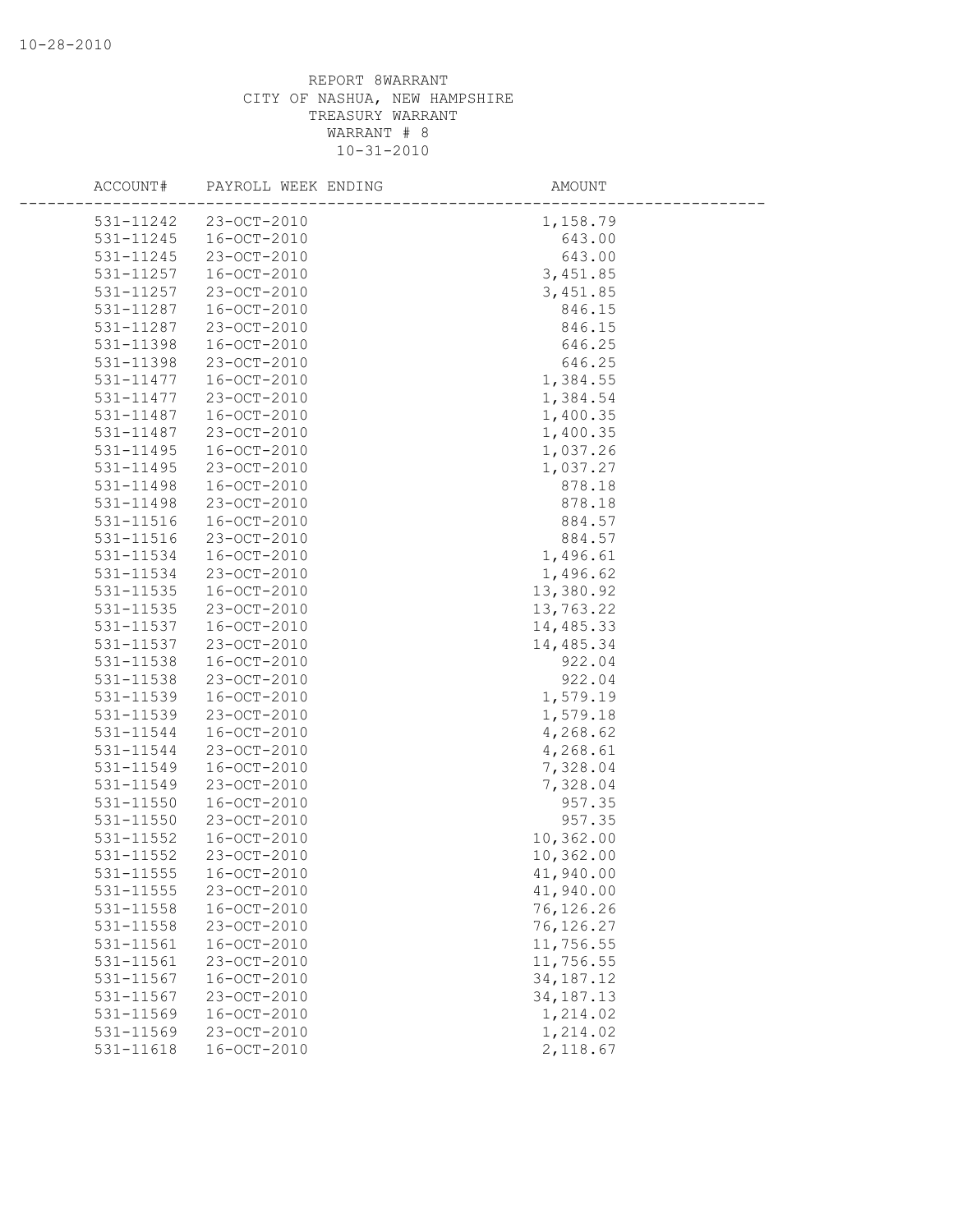|       | ACCOUNT#      | PAYROLL WEEK ENDING                   | AMOUNT            |             |
|-------|---------------|---------------------------------------|-------------------|-------------|
|       | 531-11618     | 23-OCT-2010                           | 2,713.45          |             |
|       | 531-11622     | 16-OCT-2010                           | 3,081.19          |             |
|       | 531-11622     | 23-OCT-2010                           | 3,081.20          |             |
|       | 531-11634     | $16 - OCT - 2010$                     | 716.55            |             |
|       | 531-11634     | 23-OCT-2010                           | 716.55            |             |
|       | 531-11636     | 16-OCT-2010                           | 998.45            |             |
|       | 531-11636     | 23-OCT-2010                           | 998.45            |             |
|       | 531-11664     | $16 - OCT - 2010$                     | 1,171.17          |             |
|       | 531-11664     | 23-OCT-2010                           | 1,171.16          |             |
|       | $531 - 11665$ | 16-OCT-2010                           | 809.40            |             |
|       | 531-11665     | 23-OCT-2010                           | 809.40            |             |
|       | 531-11719     | $16 - OCT - 2010$                     | 949.26            |             |
|       | 531-11719     | 23-OCT-2010                           | 949.26            |             |
|       | 531-11732     | $16 - OCT - 2010$                     | 6,004.24          |             |
|       | 531-11732     | 23-OCT-2010                           | 6,004.25          |             |
|       | 531-12020     | 16-OCT-2010                           | 984.98            |             |
|       | 531-12020     | 23-OCT-2010                           | 984.98            |             |
|       | 531-12042     | $16 - OCT - 2010$                     | 1,028.07          |             |
|       | 531-12042     | 23-OCT-2010                           | 906.40            |             |
|       | 531-12066     | $16 - OCT - 2010$                     | 708.05            |             |
|       | 531-12066     | $23 - OCT - 2010$                     | 708.06            |             |
|       | 531-12068     | 16-OCT-2010                           | 771.36            |             |
|       | 531-12068     | 23-OCT-2010                           | 771.36            |             |
|       | 531-12071     | 16-OCT-2010                           | 266.52            |             |
|       | 531-12071     | 23-OCT-2010                           | 266.52            |             |
|       | 531-12119     | $16 - OCT - 2010$                     | 1,158.52          |             |
|       | 531-12119     | 23-OCT-2010                           | 1,158.52          |             |
|       | 531-13004     | $16 - OCT - 2010$                     | 3,104.48          |             |
|       | 531-13004     | 23-OCT-2010                           | 1,963.61          |             |
|       | 531-13038     | $16 - OCT - 2010$                     | 1,560.13          |             |
|       | 531-13038     | 23-OCT-2010                           | 508.26            |             |
|       | 531-13040     | $16 - OCT - 2010$                     | 4,532.65          |             |
|       | 531-13040     | 23-OCT-2010                           | 4,936.53          |             |
|       | 531-13044     | $16 - OCT - 2010$                     | 1,294.46          |             |
|       | 531-13044     | 23-OCT-2010                           | 937.86            |             |
|       | 531-13047     | $16 - OCT - 2010$                     | 11,215.28         |             |
|       | 531-13047     | 23-OCT-2010                           | 7,266.19          |             |
|       | 531-13048     | 16-OCT-2010                           | 4,341.46          |             |
|       | 531-13048     | 23-OCT-2010                           | 4,320.05          |             |
|       | 531-15002     | 16-OCT-2010                           | 46,399.35         |             |
|       | 531-17006     | 16-OCT-2010                           | 1,700.00          |             |
|       | 531-17006     | 23-OCT-2010                           | 1,450.00          |             |
| TOTAL | 531           | POLICE DEPARTMENT                     | ----------------- | 630, 971.28 |
|       |               |                                       | 2,120.48          |             |
|       | 532-11024     | 532-11024  16-OCT-2010<br>23-OCT-2010 | 2,120.50          |             |
|       |               |                                       |                   |             |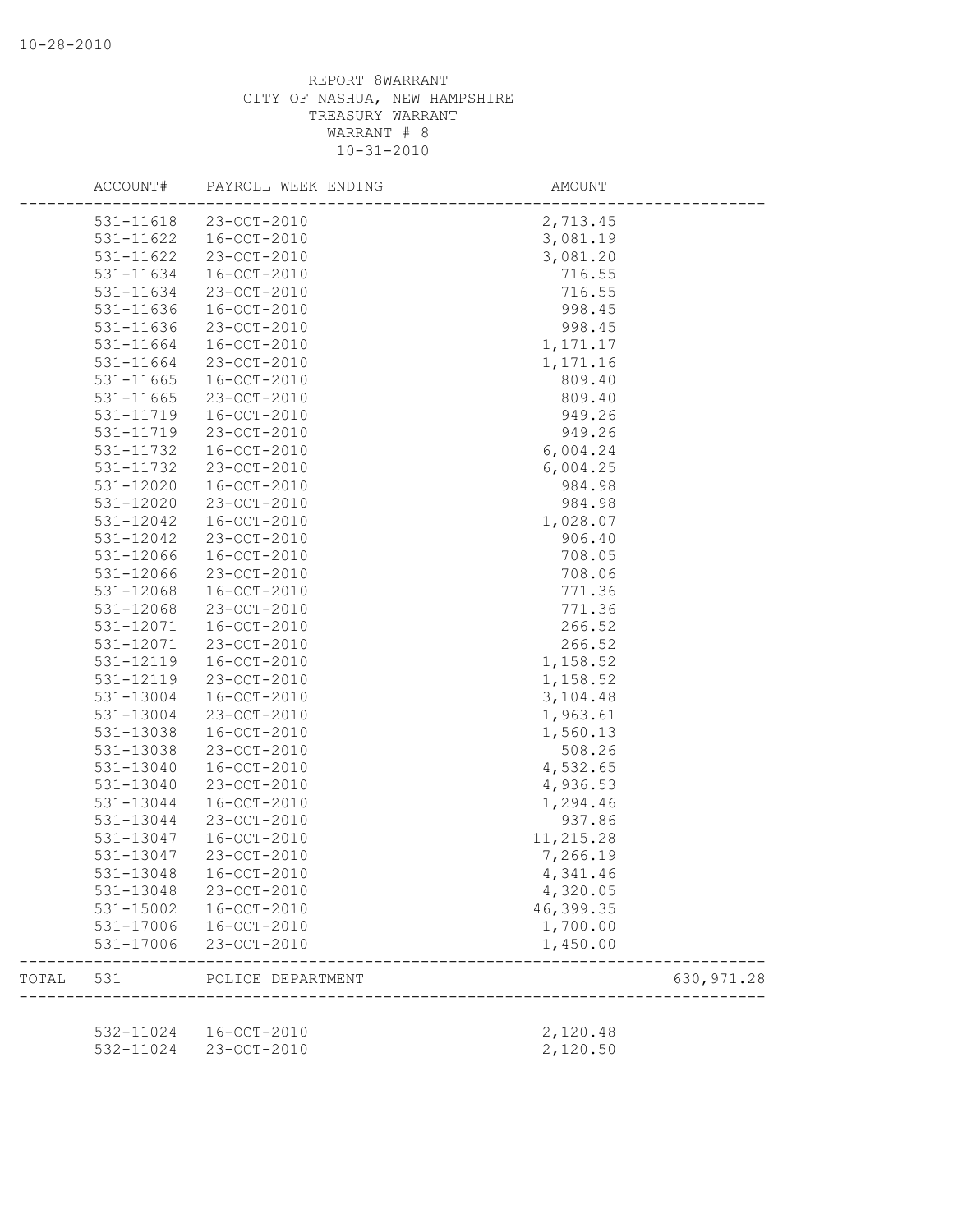| ACCOUNT#  | PAYROLL WEEK ENDING | AMOUNT     |
|-----------|---------------------|------------|
| 532-11036 | $16 - OCT - 2010$   | 1,929.25   |
| 532-11036 | 23-OCT-2010         | 1,929.25   |
| 532-11063 | $16 - OCT - 2010$   | 1,356.86   |
| 532-11063 | 23-OCT-2010         | 1,356.86   |
| 532-11066 | $16 - OCT - 2010$   | 1,330.14   |
| 532-11066 | 23-OCT-2010         | 1,439.92   |
| 532-11069 | $16 - OCT - 2010$   | 2,713.88   |
| 532-11069 | 23-OCT-2010         | 2,713.88   |
| 532-11111 | $16 - OCT - 2010$   | 2,229.63   |
| 532-11111 | 23-OCT-2010         | 2,229.62   |
| 532-11207 | 16-OCT-2010         | 6,838.59   |
| 532-11207 | 23-OCT-2010         | 6,838.59   |
| 532-11281 | $16 - OCT - 2010$   | 1,005.79   |
| 532-11281 | 23-OCT-2010         | 1,005.79   |
| 532-11285 | 16-OCT-2010         | 8,222.79   |
| 532-11285 | 23-OCT-2010         | 8,222.79   |
| 532-11291 | $16 - OCT - 2010$   | 6, 555.48  |
| 532-11291 | 23-OCT-2010         | 6,162.56   |
| 532-11298 | $16 - OCT - 2010$   | 1,077.63   |
| 532-11298 | 23-OCT-2010         | 1,361.22   |
| 532-11300 | $16 - OCT - 2010$   | 36,829.84  |
| 532-11300 | 23-OCT-2010         | 36,829.84  |
| 532-11303 | $16 - OCT - 2010$   | 1,203.00   |
| 532-11303 | 23-OCT-2010         | 1,203.00   |
| 532-11305 | $16 - OCT - 2010$   | 4,334.41   |
| 532-11305 | 23-OCT-2010         | 4,788.13   |
| 532-11309 | $16 - OCT - 2010$   | 107,228.22 |
| 532-11309 | 23-OCT-2010         | 107,660.76 |
| 532-11660 | $16 - OCT - 2010$   | 1,528.54   |
| 532-11660 | 23-OCT-2010         | 1,528.54   |
| 532-11663 | $16 - OCT - 2010$   | 1,498.40   |
| 532-11663 | 23-OCT-2010         | 1,498.40   |
| 532-11666 | $16 - OCT - 2010$   | 1,498.40   |
| 532-11666 | 23-OCT-2010         | 1,498.40   |
| 532-11669 | 16-OCT-2010         | 1,513.38   |
| 532-11669 | 23-OCT-2010         | 1,513.38   |
| 532-12070 | $16 - OCT - 2010$   | 24, 275.14 |
| 532-12070 | 23-OCT-2010         | 29,326.69  |
| 532-13003 | $16 - OCT - 2010$   | 357.91     |
| 532-13003 | 23-OCT-2010         | 407.91     |
| 532-13004 | 16-OCT-2010         | 1,404.60   |
| 532-13004 | 23-OCT-2010         | 823.70     |
| 532-13018 | 16-OCT-2010         | 2,310.68   |
| 532-13018 | 23-OCT-2010         | 2,209.65   |
| 532-13024 | $16 - OCT - 2010$   | 893.83     |
| 532-13024 | 23-OCT-2010         | 239.10     |
| 532-1305  | $16 - OCT - 2010$   | 453.72     |
| 532-13050 | 16-OCT-2010         | 8,479.38   |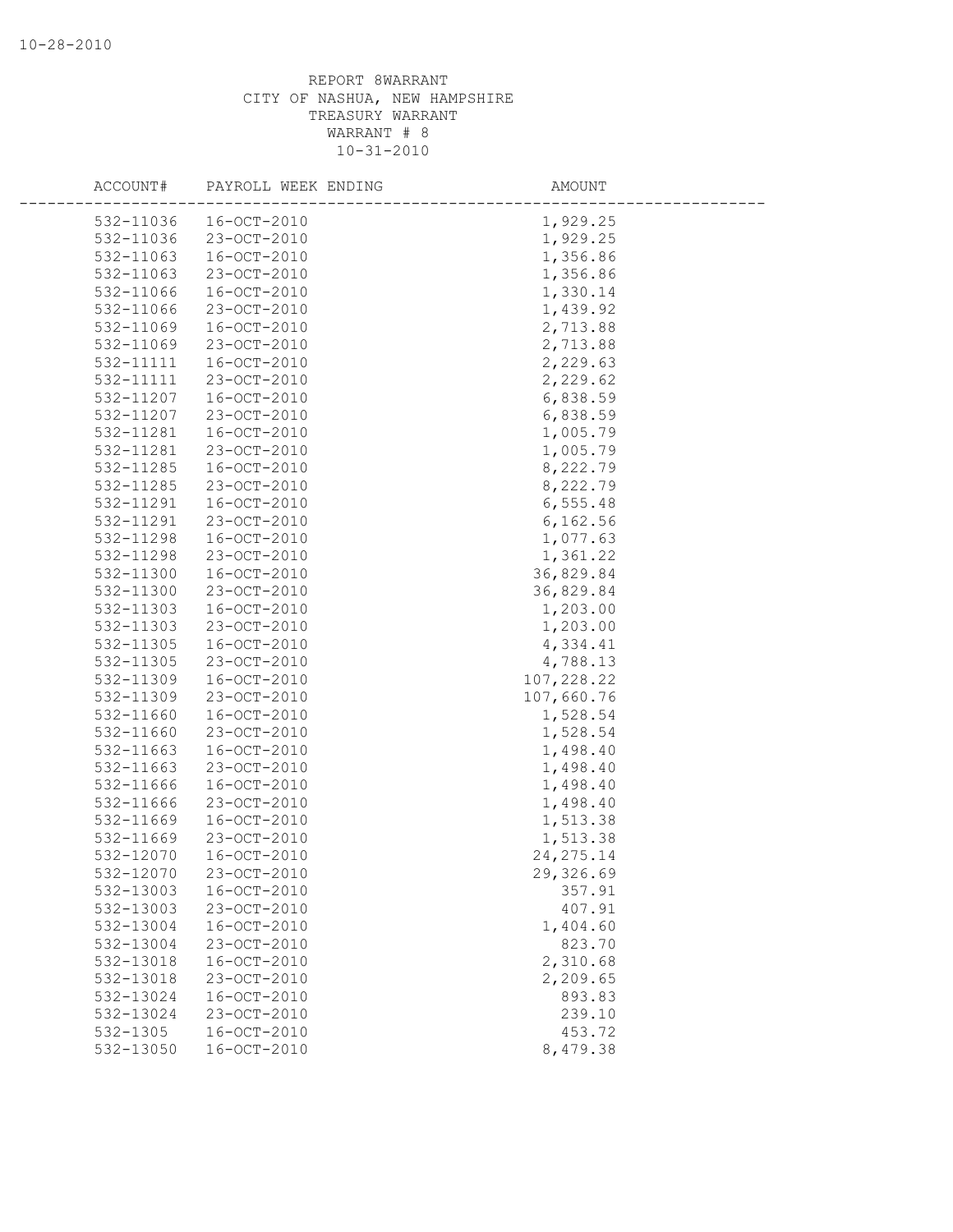|       | ACCOUNT#  | PAYROLL WEEK ENDING         | AMOUNT     |            |
|-------|-----------|-----------------------------|------------|------------|
|       | 532-13050 | 23-OCT-2010                 | 10,366.13  |            |
|       | 532-15002 | 16-OCT-2010                 | 46, 497.78 |            |
|       | 532-19231 | 16-OCT-2010                 | 1,359.67   |            |
|       | 532-19231 | 23-OCT-2010                 | 1,359.67   |            |
|       | 532-19232 | $16 - OCT - 2010$           | 2,008.67   |            |
|       | 532-19232 | 23-OCT-2010                 | 2,008.67   |            |
|       | 532-19233 | 16-OCT-2010                 | 2,956.05   |            |
|       | 532-19233 | 23-OCT-2010                 | 2,968.29   |            |
|       | 532-19234 | $16 - OCT - 2010$           | 1,886.09   |            |
|       | 532-19234 | 23-OCT-2010                 | 1,886.09   |            |
| TOTAL | 532       | FIRE DEPARTMENT             |            | 527,395.56 |
|       |           |                             |            |            |
|       | 535-11980 | 16-OCT-2010                 | 96.15      |            |
|       | 535-11980 | 23-OCT-2010                 | 96.15      |            |
|       | 535-31050 | 23-OCT-2010                 | 80.00      |            |
| TOTAL | 535       | EMERGENCY MANAGEMENT        |            | 272.30     |
|       |           |                             |            |            |
|       | 536-11200 | 16-OCT-2010                 | 1,449.60   |            |
|       | 536-11200 | 23-OCT-2010                 | 1,449.60   |            |
|       | 536-12137 | 16-OCT-2010                 | 1,230.12   |            |
|       | 536-12137 | 23-OCT-2010                 | 1,230.12   |            |
|       | 536-31050 | 23-OCT-2010                 | 80.00      |            |
| TOTAL | 536       | CITYWIDE COMMUNICATIONS     |            | 5,439.44   |
|       |           |                             |            |            |
|       | 541-11024 | $16 - OCT - 2010$           | 263.04     |            |
|       | 541-11024 | 23-OCT-2010                 | 263.04     |            |
|       | 541-11104 | 16-OCT-2010                 | 1,044.25   |            |
|       | 541-11104 | 23-OCT-2010                 | 1,044.26   |            |
|       | 541-11240 | 16-OCT-2010                 | 1,503.01   |            |
|       | 541-11240 | 23-OCT-2010                 | 1,503.02   |            |
|       | 541-11346 | $16 - OCT - 2010$           | 435.30     |            |
|       | 541-11346 | 23-OCT-2010                 | 435.31     |            |
|       | 541-31050 | 23-OCT-2010                 | 80.00      |            |
| TOTAL | 541       | COMMUNITY SERVICES DIVISION |            | 6,571.23   |
|       |           |                             |            |            |
|       | 542-11024 | $16 - OCT - 2010$           | 657.60     |            |
|       | 542-11024 | 23-OCT-2010                 | 657.59     |            |
|       | 542-11426 | $16 - OCT - 2010$           | 1,404.69   |            |
|       | 542-11426 | 23-OCT-2010                 | 1,404.69   |            |
|       | 542-11484 | 16-OCT-2010                 | 160.00     |            |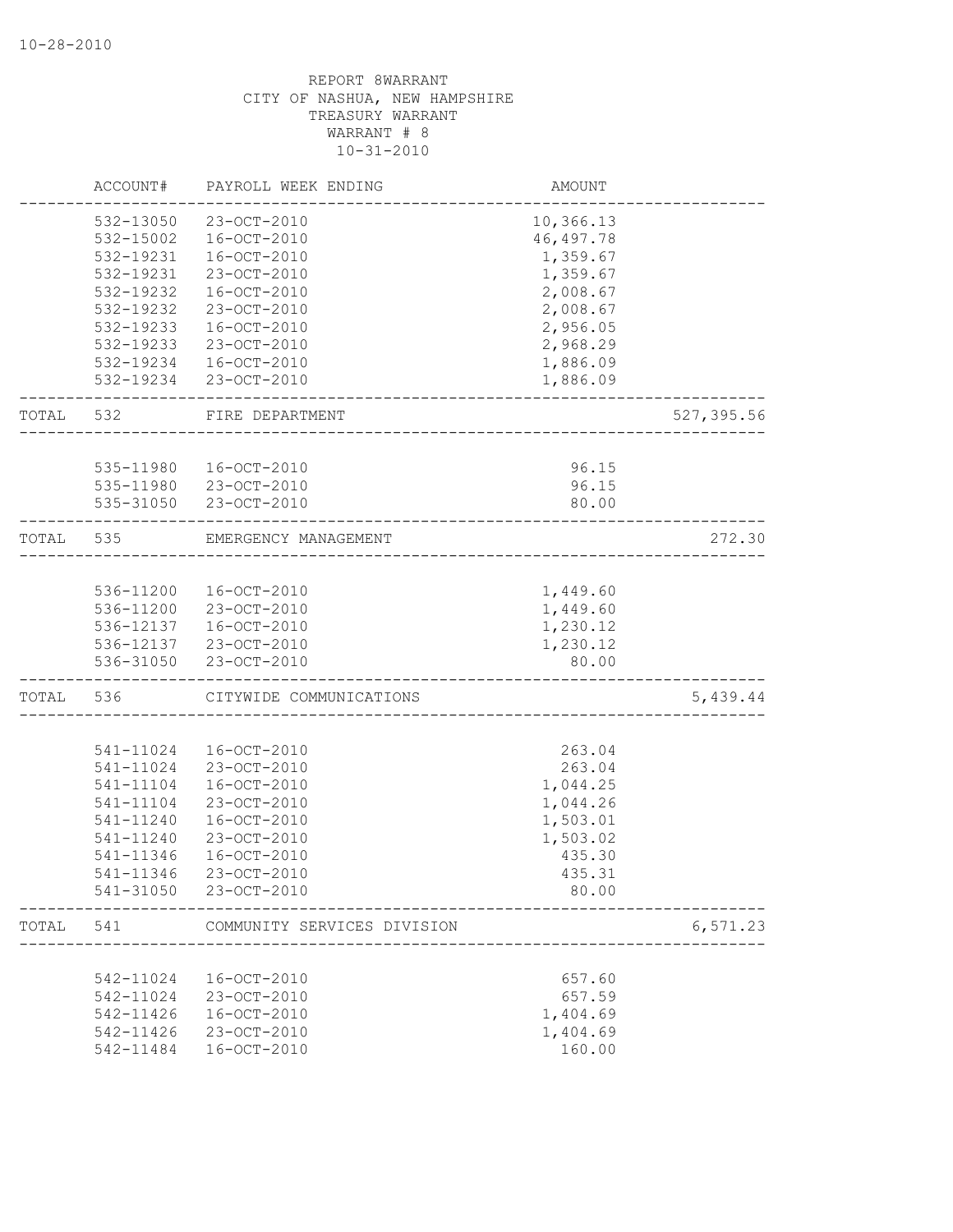|           | ACCOUNT#  | PAYROLL WEEK ENDING                            | AMOUNT   |           |
|-----------|-----------|------------------------------------------------|----------|-----------|
|           |           | 542-11484 23-OCT-2010                          | 478.00   |           |
|           | 542-11584 | 16-OCT-2010                                    | 3,787.06 |           |
|           | 542-11584 | 23-OCT-2010                                    | 3,787.06 |           |
|           | 542-12044 | 16-OCT-2010                                    | 212.11   |           |
|           | 542-12044 | 23-OCT-2010                                    | 348.47   |           |
|           |           | 542-12109 16-OCT-2010                          | 102.00   |           |
|           | 542-12109 | 23-OCT-2010                                    | 204.00   |           |
| TOTAL 542 |           | COMMUNITY HEALTH                               |          | 13,203.27 |
|           |           |                                                |          |           |
|           | 543-11380 | 16-OCT-2010                                    | 988.21   |           |
|           | 543-11380 | 23-OCT-2010                                    | 988.21   |           |
|           | 543-11438 | 16-OCT-2010                                    | 1,324.89 |           |
|           | 543-11438 | 23-OCT-2010                                    | 1,324.88 |           |
|           | 543-11602 | 16-OCT-2010                                    | 909.85   |           |
|           | 543-11602 | 23-OCT-2010                                    | 909.84   |           |
|           | 543-11604 | $16 - OCT - 2010$                              | 1,573.62 |           |
|           | 543-11604 | 23-OCT-2010                                    | 1,573.64 |           |
|           | 543-11605 | 16-OCT-2010                                    | 985.14   |           |
|           |           | 543-11605 23-OCT-2010                          | 985.14   |           |
|           | 543-31050 | 23-OCT-2010                                    | 114.00   |           |
| TOTAL     | 543       | ENVIRONMENTAL HEALTH DEPT.                     |          | 11,677.42 |
|           |           |                                                |          |           |
|           |           | 544-11008 16-OCT-2010                          | 766.45   |           |
|           |           | 544-11008 23-OCT-2010                          | 766.46   |           |
|           | 544-11099 | 16-OCT-2010                                    | 1,612.51 |           |
|           | 544-11099 | 23-OCT-2010                                    | 2,161.16 |           |
|           | 544-11112 | $16 - OCT - 2010$                              | 877.26   |           |
|           | 544-11112 | 23-OCT-2010                                    | 877.27   |           |
|           | 544-11367 | $16 - OCT - 2010$                              | 858.44   |           |
|           | 544-11367 | 23-OCT-2010                                    | 858.44   |           |
|           | 544-11777 | 16-OCT-2010                                    | 1,328.18 |           |
|           | 544-11777 | $23 - OCT - 2010$                              | 1,328.18 |           |
|           | 544-12101 | $16 - OCT - 2010$                              | 441.56   |           |
|           | 544-12101 | 23-OCT-2010                                    | 441.56   |           |
|           |           | 544-31050 23-OCT-2010                          | 80.00    |           |
| TOTAL     |           | 544 WELFARE ADMINISTRATION<br>________________ |          | 12,397.47 |
|           |           |                                                |          |           |
|           | 551-11024 | 16-OCT-2010                                    | 639.71   |           |
|           | 551-11024 | 23-OCT-2010                                    | 639.71   |           |
|           |           |                                                | 557.82   |           |
|           |           |                                                |          |           |
|           | 551-11028 | 16-OCT-2010<br>551-11028 23-OCT-2010           | 557.83   |           |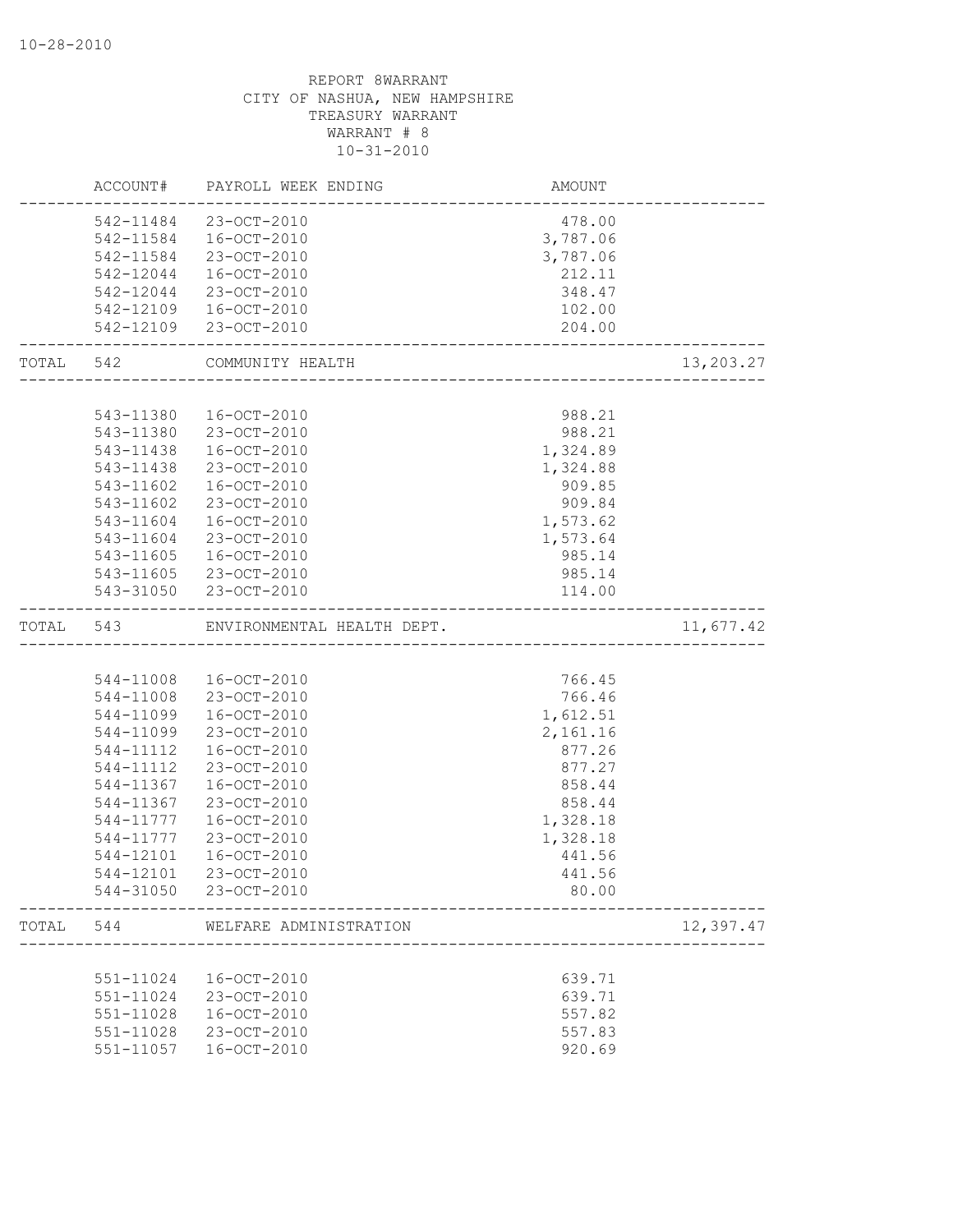| 551-11057 23-OCT-2010<br>920.70<br>313.79<br>551-11094<br>16-OCT-2010<br>551-11094<br>23-OCT-2010<br>313.78<br>551-11097<br>$16 - OCT - 2010$<br>1,101.98<br>551-11097<br>23-OCT-2010<br>1,101.98<br>16-OCT-2010<br>551-11211<br>632.11<br>23-OCT-2010<br>632.11<br>551-11211<br>1,320.00<br>551-11249<br>$16 - OCT - 2010$<br>1,320.01<br>551-11249<br>23-OCT-2010<br>16-OCT-2010<br>551-11268<br>650.13<br>551-11268<br>23-OCT-2010<br>650.13<br>$551 - 11273$<br>$16 - OCT - 2010$<br>1,735.81<br>551-11273<br>23-OCT-2010<br>1,735.79<br>$551 - 11435$<br>$16 - OCT - 2010$<br>936.74<br>23-OCT-2010<br>936.74<br>551-11435<br>1,059.21<br>551-11462<br>$16 - OCT - 2010$<br>23-OCT-2010<br>1,059.21<br>551-11462<br>1,212.05<br>551-11638<br>$16 - OCT - 2010$<br>23-OCT-2010<br>1,212.06<br>551-11638<br>61.99<br>551-13004<br>16-OCT-2010<br>551-13004 23-OCT-2010<br>1,557.05<br>551-91010 23-OCT-2010<br>1,390.00<br>25, 169. 13<br>TOTAL 551<br>PUBLIC WORKS DIV & ENGINEERING<br>706.27<br>552-11024 16-OCT-2010<br>552-11024 23-OCT-2010<br>706.27<br>1,331.47<br>552-11077<br>16-OCT-2010<br>552-11077<br>23-OCT-2010<br>1,331.47<br>552-11087<br>$16 - OCT - 2010$<br>840.40<br>552-11087<br>23-OCT-2010<br>840.40<br>552-11143<br>$16 - OCT - 2010$<br>878.00<br>552-11143<br>23-OCT-2010<br>878.00<br>552-11324<br>16-OCT-2010<br>4,236.84<br>4,236.84<br>552-11324<br>23-OCT-2010<br>552-11339<br>$16 - OCT - 2010$<br>3,012.80<br>552-11339<br>3,020.32<br>$23 - OCT - 2010$<br>552-11342<br>$16 - OCT - 2010$<br>790.80<br>552-11342<br>23-OCT-2010<br>790.80<br>2,665.20<br>552-11343<br>$16 - OCT - 2010$<br>552-11343<br>23-OCT-2010<br>2,665.20<br>552-11407<br>$16 - OCT - 2010$<br>5,469.61<br>23-OCT-2010<br>5,469.60<br>552-11407<br>16-OCT-2010<br>836.40<br>552-11492<br>552-11492<br>23-OCT-2010<br>836.40<br>$16 - OCT - 2010$<br>420.52<br>552-11562<br>552-11562<br>23-OCT-2010<br>420.52 |  | ACCOUNT# PAYROLL WEEK ENDING | AMOUNT |  |
|----------------------------------------------------------------------------------------------------------------------------------------------------------------------------------------------------------------------------------------------------------------------------------------------------------------------------------------------------------------------------------------------------------------------------------------------------------------------------------------------------------------------------------------------------------------------------------------------------------------------------------------------------------------------------------------------------------------------------------------------------------------------------------------------------------------------------------------------------------------------------------------------------------------------------------------------------------------------------------------------------------------------------------------------------------------------------------------------------------------------------------------------------------------------------------------------------------------------------------------------------------------------------------------------------------------------------------------------------------------------------------------------------------------------------------------------------------------------------------------------------------------------------------------------------------------------------------------------------------------------------------------------------------------------------------------------------------------------------------------------------------------------------------------------------------------------------------------------------------------------------------------------------------------------------|--|------------------------------|--------|--|
|                                                                                                                                                                                                                                                                                                                                                                                                                                                                                                                                                                                                                                                                                                                                                                                                                                                                                                                                                                                                                                                                                                                                                                                                                                                                                                                                                                                                                                                                                                                                                                                                                                                                                                                                                                                                                                                                                                                            |  |                              |        |  |
|                                                                                                                                                                                                                                                                                                                                                                                                                                                                                                                                                                                                                                                                                                                                                                                                                                                                                                                                                                                                                                                                                                                                                                                                                                                                                                                                                                                                                                                                                                                                                                                                                                                                                                                                                                                                                                                                                                                            |  |                              |        |  |
|                                                                                                                                                                                                                                                                                                                                                                                                                                                                                                                                                                                                                                                                                                                                                                                                                                                                                                                                                                                                                                                                                                                                                                                                                                                                                                                                                                                                                                                                                                                                                                                                                                                                                                                                                                                                                                                                                                                            |  |                              |        |  |
|                                                                                                                                                                                                                                                                                                                                                                                                                                                                                                                                                                                                                                                                                                                                                                                                                                                                                                                                                                                                                                                                                                                                                                                                                                                                                                                                                                                                                                                                                                                                                                                                                                                                                                                                                                                                                                                                                                                            |  |                              |        |  |
|                                                                                                                                                                                                                                                                                                                                                                                                                                                                                                                                                                                                                                                                                                                                                                                                                                                                                                                                                                                                                                                                                                                                                                                                                                                                                                                                                                                                                                                                                                                                                                                                                                                                                                                                                                                                                                                                                                                            |  |                              |        |  |
|                                                                                                                                                                                                                                                                                                                                                                                                                                                                                                                                                                                                                                                                                                                                                                                                                                                                                                                                                                                                                                                                                                                                                                                                                                                                                                                                                                                                                                                                                                                                                                                                                                                                                                                                                                                                                                                                                                                            |  |                              |        |  |
|                                                                                                                                                                                                                                                                                                                                                                                                                                                                                                                                                                                                                                                                                                                                                                                                                                                                                                                                                                                                                                                                                                                                                                                                                                                                                                                                                                                                                                                                                                                                                                                                                                                                                                                                                                                                                                                                                                                            |  |                              |        |  |
|                                                                                                                                                                                                                                                                                                                                                                                                                                                                                                                                                                                                                                                                                                                                                                                                                                                                                                                                                                                                                                                                                                                                                                                                                                                                                                                                                                                                                                                                                                                                                                                                                                                                                                                                                                                                                                                                                                                            |  |                              |        |  |
|                                                                                                                                                                                                                                                                                                                                                                                                                                                                                                                                                                                                                                                                                                                                                                                                                                                                                                                                                                                                                                                                                                                                                                                                                                                                                                                                                                                                                                                                                                                                                                                                                                                                                                                                                                                                                                                                                                                            |  |                              |        |  |
|                                                                                                                                                                                                                                                                                                                                                                                                                                                                                                                                                                                                                                                                                                                                                                                                                                                                                                                                                                                                                                                                                                                                                                                                                                                                                                                                                                                                                                                                                                                                                                                                                                                                                                                                                                                                                                                                                                                            |  |                              |        |  |
|                                                                                                                                                                                                                                                                                                                                                                                                                                                                                                                                                                                                                                                                                                                                                                                                                                                                                                                                                                                                                                                                                                                                                                                                                                                                                                                                                                                                                                                                                                                                                                                                                                                                                                                                                                                                                                                                                                                            |  |                              |        |  |
|                                                                                                                                                                                                                                                                                                                                                                                                                                                                                                                                                                                                                                                                                                                                                                                                                                                                                                                                                                                                                                                                                                                                                                                                                                                                                                                                                                                                                                                                                                                                                                                                                                                                                                                                                                                                                                                                                                                            |  |                              |        |  |
|                                                                                                                                                                                                                                                                                                                                                                                                                                                                                                                                                                                                                                                                                                                                                                                                                                                                                                                                                                                                                                                                                                                                                                                                                                                                                                                                                                                                                                                                                                                                                                                                                                                                                                                                                                                                                                                                                                                            |  |                              |        |  |
|                                                                                                                                                                                                                                                                                                                                                                                                                                                                                                                                                                                                                                                                                                                                                                                                                                                                                                                                                                                                                                                                                                                                                                                                                                                                                                                                                                                                                                                                                                                                                                                                                                                                                                                                                                                                                                                                                                                            |  |                              |        |  |
|                                                                                                                                                                                                                                                                                                                                                                                                                                                                                                                                                                                                                                                                                                                                                                                                                                                                                                                                                                                                                                                                                                                                                                                                                                                                                                                                                                                                                                                                                                                                                                                                                                                                                                                                                                                                                                                                                                                            |  |                              |        |  |
|                                                                                                                                                                                                                                                                                                                                                                                                                                                                                                                                                                                                                                                                                                                                                                                                                                                                                                                                                                                                                                                                                                                                                                                                                                                                                                                                                                                                                                                                                                                                                                                                                                                                                                                                                                                                                                                                                                                            |  |                              |        |  |
|                                                                                                                                                                                                                                                                                                                                                                                                                                                                                                                                                                                                                                                                                                                                                                                                                                                                                                                                                                                                                                                                                                                                                                                                                                                                                                                                                                                                                                                                                                                                                                                                                                                                                                                                                                                                                                                                                                                            |  |                              |        |  |
|                                                                                                                                                                                                                                                                                                                                                                                                                                                                                                                                                                                                                                                                                                                                                                                                                                                                                                                                                                                                                                                                                                                                                                                                                                                                                                                                                                                                                                                                                                                                                                                                                                                                                                                                                                                                                                                                                                                            |  |                              |        |  |
|                                                                                                                                                                                                                                                                                                                                                                                                                                                                                                                                                                                                                                                                                                                                                                                                                                                                                                                                                                                                                                                                                                                                                                                                                                                                                                                                                                                                                                                                                                                                                                                                                                                                                                                                                                                                                                                                                                                            |  |                              |        |  |
|                                                                                                                                                                                                                                                                                                                                                                                                                                                                                                                                                                                                                                                                                                                                                                                                                                                                                                                                                                                                                                                                                                                                                                                                                                                                                                                                                                                                                                                                                                                                                                                                                                                                                                                                                                                                                                                                                                                            |  |                              |        |  |
|                                                                                                                                                                                                                                                                                                                                                                                                                                                                                                                                                                                                                                                                                                                                                                                                                                                                                                                                                                                                                                                                                                                                                                                                                                                                                                                                                                                                                                                                                                                                                                                                                                                                                                                                                                                                                                                                                                                            |  |                              |        |  |
|                                                                                                                                                                                                                                                                                                                                                                                                                                                                                                                                                                                                                                                                                                                                                                                                                                                                                                                                                                                                                                                                                                                                                                                                                                                                                                                                                                                                                                                                                                                                                                                                                                                                                                                                                                                                                                                                                                                            |  |                              |        |  |
|                                                                                                                                                                                                                                                                                                                                                                                                                                                                                                                                                                                                                                                                                                                                                                                                                                                                                                                                                                                                                                                                                                                                                                                                                                                                                                                                                                                                                                                                                                                                                                                                                                                                                                                                                                                                                                                                                                                            |  |                              |        |  |
|                                                                                                                                                                                                                                                                                                                                                                                                                                                                                                                                                                                                                                                                                                                                                                                                                                                                                                                                                                                                                                                                                                                                                                                                                                                                                                                                                                                                                                                                                                                                                                                                                                                                                                                                                                                                                                                                                                                            |  |                              |        |  |
|                                                                                                                                                                                                                                                                                                                                                                                                                                                                                                                                                                                                                                                                                                                                                                                                                                                                                                                                                                                                                                                                                                                                                                                                                                                                                                                                                                                                                                                                                                                                                                                                                                                                                                                                                                                                                                                                                                                            |  |                              |        |  |
|                                                                                                                                                                                                                                                                                                                                                                                                                                                                                                                                                                                                                                                                                                                                                                                                                                                                                                                                                                                                                                                                                                                                                                                                                                                                                                                                                                                                                                                                                                                                                                                                                                                                                                                                                                                                                                                                                                                            |  |                              |        |  |
|                                                                                                                                                                                                                                                                                                                                                                                                                                                                                                                                                                                                                                                                                                                                                                                                                                                                                                                                                                                                                                                                                                                                                                                                                                                                                                                                                                                                                                                                                                                                                                                                                                                                                                                                                                                                                                                                                                                            |  |                              |        |  |
|                                                                                                                                                                                                                                                                                                                                                                                                                                                                                                                                                                                                                                                                                                                                                                                                                                                                                                                                                                                                                                                                                                                                                                                                                                                                                                                                                                                                                                                                                                                                                                                                                                                                                                                                                                                                                                                                                                                            |  |                              |        |  |
|                                                                                                                                                                                                                                                                                                                                                                                                                                                                                                                                                                                                                                                                                                                                                                                                                                                                                                                                                                                                                                                                                                                                                                                                                                                                                                                                                                                                                                                                                                                                                                                                                                                                                                                                                                                                                                                                                                                            |  |                              |        |  |
|                                                                                                                                                                                                                                                                                                                                                                                                                                                                                                                                                                                                                                                                                                                                                                                                                                                                                                                                                                                                                                                                                                                                                                                                                                                                                                                                                                                                                                                                                                                                                                                                                                                                                                                                                                                                                                                                                                                            |  |                              |        |  |
|                                                                                                                                                                                                                                                                                                                                                                                                                                                                                                                                                                                                                                                                                                                                                                                                                                                                                                                                                                                                                                                                                                                                                                                                                                                                                                                                                                                                                                                                                                                                                                                                                                                                                                                                                                                                                                                                                                                            |  |                              |        |  |
|                                                                                                                                                                                                                                                                                                                                                                                                                                                                                                                                                                                                                                                                                                                                                                                                                                                                                                                                                                                                                                                                                                                                                                                                                                                                                                                                                                                                                                                                                                                                                                                                                                                                                                                                                                                                                                                                                                                            |  |                              |        |  |
|                                                                                                                                                                                                                                                                                                                                                                                                                                                                                                                                                                                                                                                                                                                                                                                                                                                                                                                                                                                                                                                                                                                                                                                                                                                                                                                                                                                                                                                                                                                                                                                                                                                                                                                                                                                                                                                                                                                            |  |                              |        |  |
|                                                                                                                                                                                                                                                                                                                                                                                                                                                                                                                                                                                                                                                                                                                                                                                                                                                                                                                                                                                                                                                                                                                                                                                                                                                                                                                                                                                                                                                                                                                                                                                                                                                                                                                                                                                                                                                                                                                            |  |                              |        |  |
|                                                                                                                                                                                                                                                                                                                                                                                                                                                                                                                                                                                                                                                                                                                                                                                                                                                                                                                                                                                                                                                                                                                                                                                                                                                                                                                                                                                                                                                                                                                                                                                                                                                                                                                                                                                                                                                                                                                            |  |                              |        |  |
|                                                                                                                                                                                                                                                                                                                                                                                                                                                                                                                                                                                                                                                                                                                                                                                                                                                                                                                                                                                                                                                                                                                                                                                                                                                                                                                                                                                                                                                                                                                                                                                                                                                                                                                                                                                                                                                                                                                            |  |                              |        |  |
|                                                                                                                                                                                                                                                                                                                                                                                                                                                                                                                                                                                                                                                                                                                                                                                                                                                                                                                                                                                                                                                                                                                                                                                                                                                                                                                                                                                                                                                                                                                                                                                                                                                                                                                                                                                                                                                                                                                            |  |                              |        |  |
|                                                                                                                                                                                                                                                                                                                                                                                                                                                                                                                                                                                                                                                                                                                                                                                                                                                                                                                                                                                                                                                                                                                                                                                                                                                                                                                                                                                                                                                                                                                                                                                                                                                                                                                                                                                                                                                                                                                            |  |                              |        |  |
|                                                                                                                                                                                                                                                                                                                                                                                                                                                                                                                                                                                                                                                                                                                                                                                                                                                                                                                                                                                                                                                                                                                                                                                                                                                                                                                                                                                                                                                                                                                                                                                                                                                                                                                                                                                                                                                                                                                            |  |                              |        |  |
|                                                                                                                                                                                                                                                                                                                                                                                                                                                                                                                                                                                                                                                                                                                                                                                                                                                                                                                                                                                                                                                                                                                                                                                                                                                                                                                                                                                                                                                                                                                                                                                                                                                                                                                                                                                                                                                                                                                            |  |                              |        |  |
|                                                                                                                                                                                                                                                                                                                                                                                                                                                                                                                                                                                                                                                                                                                                                                                                                                                                                                                                                                                                                                                                                                                                                                                                                                                                                                                                                                                                                                                                                                                                                                                                                                                                                                                                                                                                                                                                                                                            |  |                              |        |  |
|                                                                                                                                                                                                                                                                                                                                                                                                                                                                                                                                                                                                                                                                                                                                                                                                                                                                                                                                                                                                                                                                                                                                                                                                                                                                                                                                                                                                                                                                                                                                                                                                                                                                                                                                                                                                                                                                                                                            |  |                              |        |  |
|                                                                                                                                                                                                                                                                                                                                                                                                                                                                                                                                                                                                                                                                                                                                                                                                                                                                                                                                                                                                                                                                                                                                                                                                                                                                                                                                                                                                                                                                                                                                                                                                                                                                                                                                                                                                                                                                                                                            |  |                              |        |  |
|                                                                                                                                                                                                                                                                                                                                                                                                                                                                                                                                                                                                                                                                                                                                                                                                                                                                                                                                                                                                                                                                                                                                                                                                                                                                                                                                                                                                                                                                                                                                                                                                                                                                                                                                                                                                                                                                                                                            |  |                              |        |  |
|                                                                                                                                                                                                                                                                                                                                                                                                                                                                                                                                                                                                                                                                                                                                                                                                                                                                                                                                                                                                                                                                                                                                                                                                                                                                                                                                                                                                                                                                                                                                                                                                                                                                                                                                                                                                                                                                                                                            |  |                              |        |  |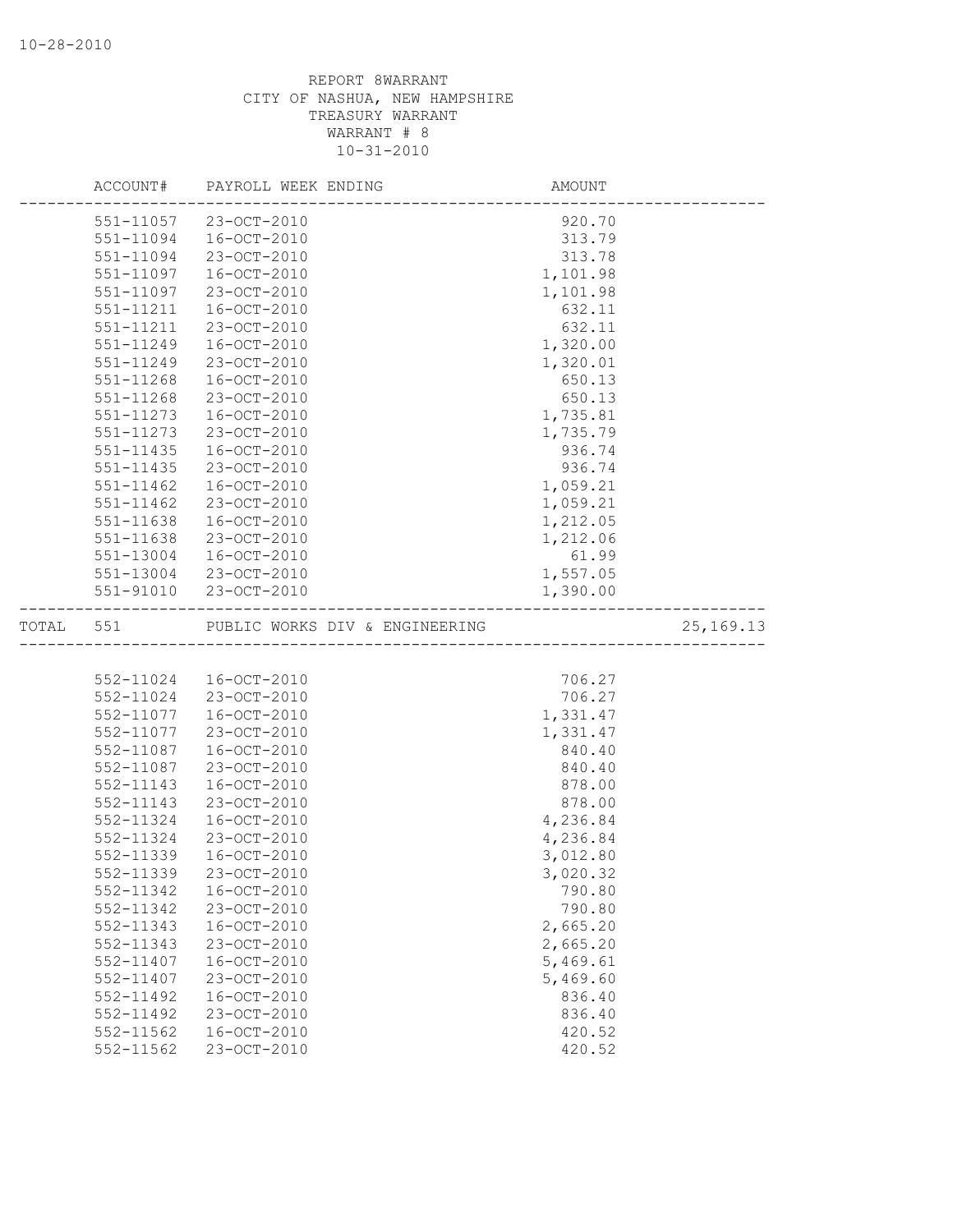|       | ACCOUNT#               | PAYROLL WEEK ENDING  | AMOUNT                 |           |
|-------|------------------------|----------------------|------------------------|-----------|
|       | 552-11580              | 16-OCT-2010          | 1,014.70               |           |
|       | 552-11580              | 23-OCT-2010          | 1,014.70               |           |
|       | 552-11672              | $16 - OCT - 2010$    | 1,489.36               |           |
|       | 552-11672              | 23-OCT-2010          | 1,489.36               |           |
|       | 552-11750              | $16 - OCT - 2010$    | 819.60                 |           |
|       | 552-11750              | 23-OCT-2010          | 819.60                 |           |
|       | 552-12156              | 16-OCT-2010          | 1,562.50               |           |
|       | 552-12156              | 23-OCT-2010          | 725.00                 |           |
|       |                        | 16-OCT-2010          | 3,615.50               |           |
|       | 552-13004<br>552-13004 | 23-OCT-2010          |                        |           |
|       | 552-13067              | 23-OCT-2010          | 2,061.89<br>167.58     |           |
|       | 552-31050              | 23-OCT-2010          | 34.00                  |           |
|       |                        |                      |                        |           |
| TOTAL | 552                    | PARKS AND RECREATION | ______________________ | 57,197.92 |
|       |                        |                      |                        |           |
|       | 553-11024              | 16-OCT-2010          | 358.50                 |           |
|       | 553-11024              | 23-OCT-2010          | 481.91                 |           |
|       | 553-11078              | $16 - OCT - 2010$    | 1,533.32               |           |
|       | 553-11078              | 23-OCT-2010          | 1,533.32               |           |
|       | 553-11098              | $16 - OCT - 2010$    | 1,038.42               |           |
|       | 553-11098              | 23-OCT-2010          | 1,038.42               |           |
|       | 553-11169              | $16 - OCT - 2010$    | 1,071.45               |           |
|       | 553-11169              | 23-OCT-2010          | 1,071.44               |           |
|       | 553-11192              | $16 - OCT - 2010$    | 977.06                 |           |
|       | 553-11192              | 23-OCT-2010          | 977.06                 |           |
|       | 553-11279              | $16 - OCT - 2010$    | 6,248.54               |           |
|       | 553-11279              | 23-OCT-2010          | 5,814.16               |           |
|       | 553-11327              | 16-OCT-2010          | 3, 177.62              |           |
|       | 553-11327              | 23-OCT-2010          | 3, 177.62              |           |
|       | 553-11375              | $16 - OCT - 2010$    | 1,527.86               |           |
|       | 553-11375              | 23-OCT-2010          | 2,170.56               |           |
|       | 553-11465              | $16 - OCT - 2010$    | 3,345.60               |           |
|       | $553 - 11465$          | 23-OCT-2010          | 3,345.60               |           |
|       | 553-11474              | 16-OCT-2010          | 3,856.81               |           |
|       | 553-11474              | $23 - OCT - 2010$    | 3,856.80               |           |
|       | 553-11475              | $16 - OCT - 2010$    | 2,931.60               |           |
|       | 553-11475              | 23-OCT-2010          | 2,931.60               |           |
|       | 553-11630              | $16 - OCT - 2010$    | 1,616.00               |           |
|       | 553-11630              | 23-OCT-2010          | 1,616.00               |           |
|       | 553-11648              | $16 - OCT - 2010$    | 901.13                 |           |
|       | 553-11648              | 23-OCT-2010          | 860.56                 |           |
|       | 553-11678              | 16-OCT-2010          | 1,485.69               |           |
|       | 553-11678              | 23-OCT-2010          | 1,485.69               |           |
|       | 553-11759              | $16 - OCT - 2010$    | 14,772.38              |           |
|       | 553-11759              | 23-OCT-2010          | 14,830.03              |           |
|       | 553-11771              | 16-OCT-2010          | 950.80                 |           |
|       | 553-11771              | 23-OCT-2010          | 1,901.60               |           |
|       |                        |                      |                        |           |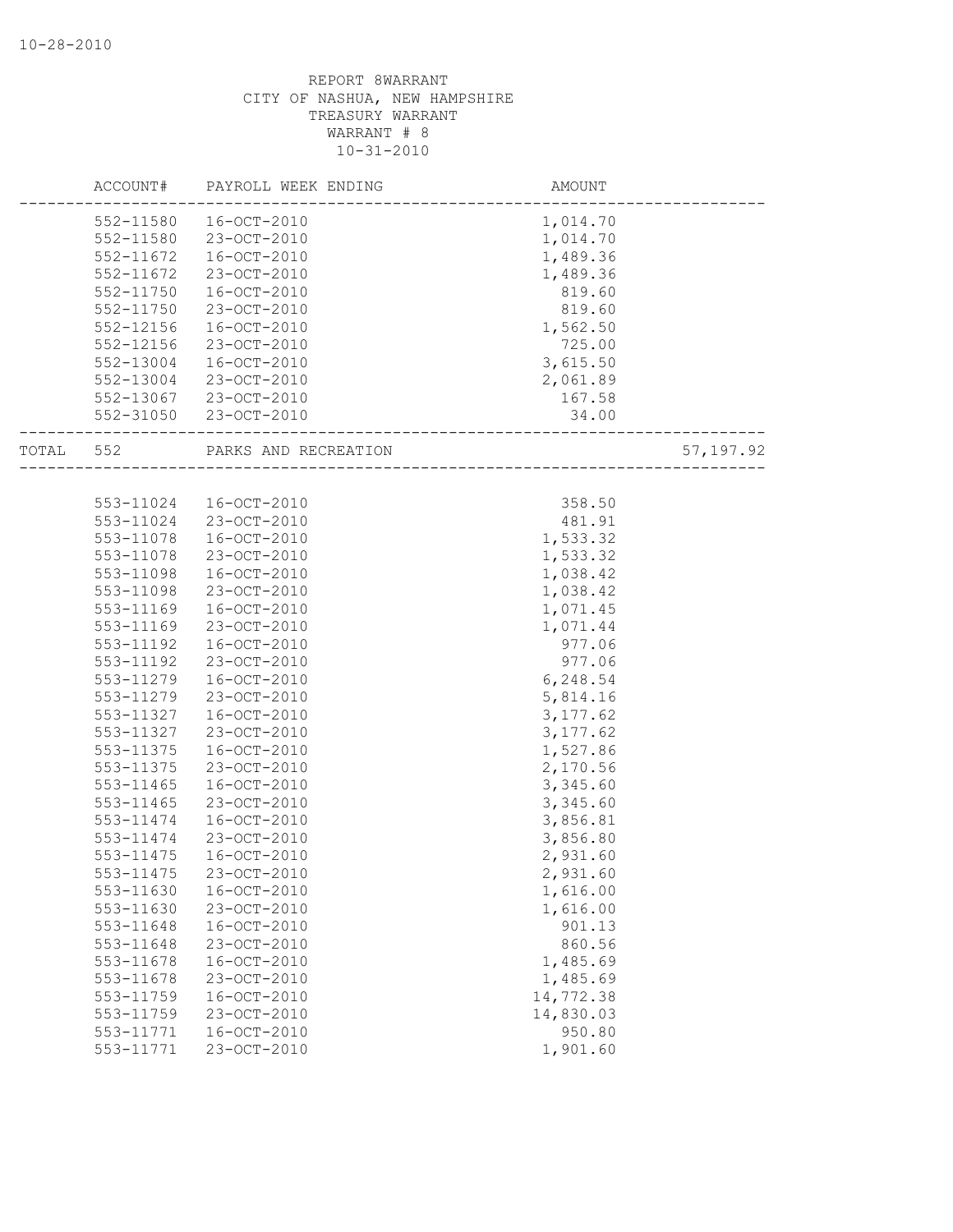|           |           | ACCOUNT# PAYROLL WEEK ENDING | AMOUNT                            |           |
|-----------|-----------|------------------------------|-----------------------------------|-----------|
|           |           | 553-13004 16-OCT-2010        | 1,240.94                          |           |
|           |           | 553-13004 23-OCT-2010        | 1,698.85                          |           |
|           |           | 553-17004 16-OCT-2010        | 700.00<br>_____________________   |           |
| TOTAL 553 |           | STREET DEPARTMENT            |                                   | 96,524.94 |
|           |           |                              |                                   |           |
|           | 555-11024 | 16-OCT-2010                  | 358.50                            |           |
|           | 555-11024 | 23-OCT-2010                  | 481.91                            |           |
|           | 555-11058 | 16-OCT-2010                  | 1,014.70                          |           |
|           | 555-11058 | 23-OCT-2010                  | 1,014.70                          |           |
|           | 555-11461 | 16-OCT-2010                  | 1,533.61                          |           |
|           | 555-11461 | 23-OCT-2010                  | 1,533.61                          |           |
|           | 555-11505 | 16-OCT-2010                  | 1,219.71                          |           |
|           | 555-11505 | 23-OCT-2010                  | 1,219.71                          |           |
|           | 555-11639 | 16-OCT-2010                  | 836.40                            |           |
|           | 555-11639 | 23-OCT-2010                  | 836.40                            |           |
|           | 555-11640 | $16 - OCT - 2010$            | 802.08                            |           |
|           | 555-11640 | 23-OCT-2010                  | 779.20                            |           |
|           | 555-11738 | $16 - OCT - 2010$            | 2,000.00                          |           |
|           | 555-11738 | 23-OCT-2010                  | 2,000.00                          |           |
|           |           |                              |                                   |           |
|           | 555-11745 | $16 - OCT - 2010$            | 831.60                            |           |
|           | 555-11745 | 23-OCT-2010                  | 831.60                            |           |
|           | 555-11746 | 16-OCT-2010                  | 1,173.51                          |           |
|           | 555-11746 | 23-OCT-2010                  | 1,173.51                          |           |
|           | 555-13004 | 16-OCT-2010                  | 208.09                            |           |
|           | 555-13004 | 23-OCT-2010                  | 312.13                            |           |
|           |           | 555-13068 16-OCT-2010        | 263.15                            |           |
|           |           | 555-13068 23-OCT-2010        | 263.37<br>----------------------- |           |
| TOTAL     | 555       | TRAFFIC DEPARTMENT           |                                   | 20,687.49 |
|           |           |                              |                                   |           |
|           |           | 557-11024 16-OCT-2010        | 639.71                            |           |
|           | 557-11024 | 23-OCT-2010                  | 639.71                            |           |
|           | 557-11161 | 16-OCT-2010                  | 1,268.16                          |           |
|           | 557-11161 | 23-OCT-2010                  | 1,268.16                          |           |
|           |           | 557-11751  16-OCT-2010       | 70.41                             |           |
|           |           | 557-11751 23-OCT-2010        | 70.41                             |           |
| TOTAL     | 557       | PARKING LOTS                 |                                   | 3,956.56  |
|           |           |                              |                                   |           |
|           | 561-11345 | 16-OCT-2010                  | 1,240.90                          |           |
|           | 561-11345 | 23-OCT-2010                  | 1,240.90                          |           |
|           | 561-11651 | $16 - OCT - 2010$            | 885.76                            |           |
|           | 561-11651 | 23-OCT-2010                  | 885.76                            |           |
|           | 561-11658 | 16-OCT-2010                  | 1,075.61                          |           |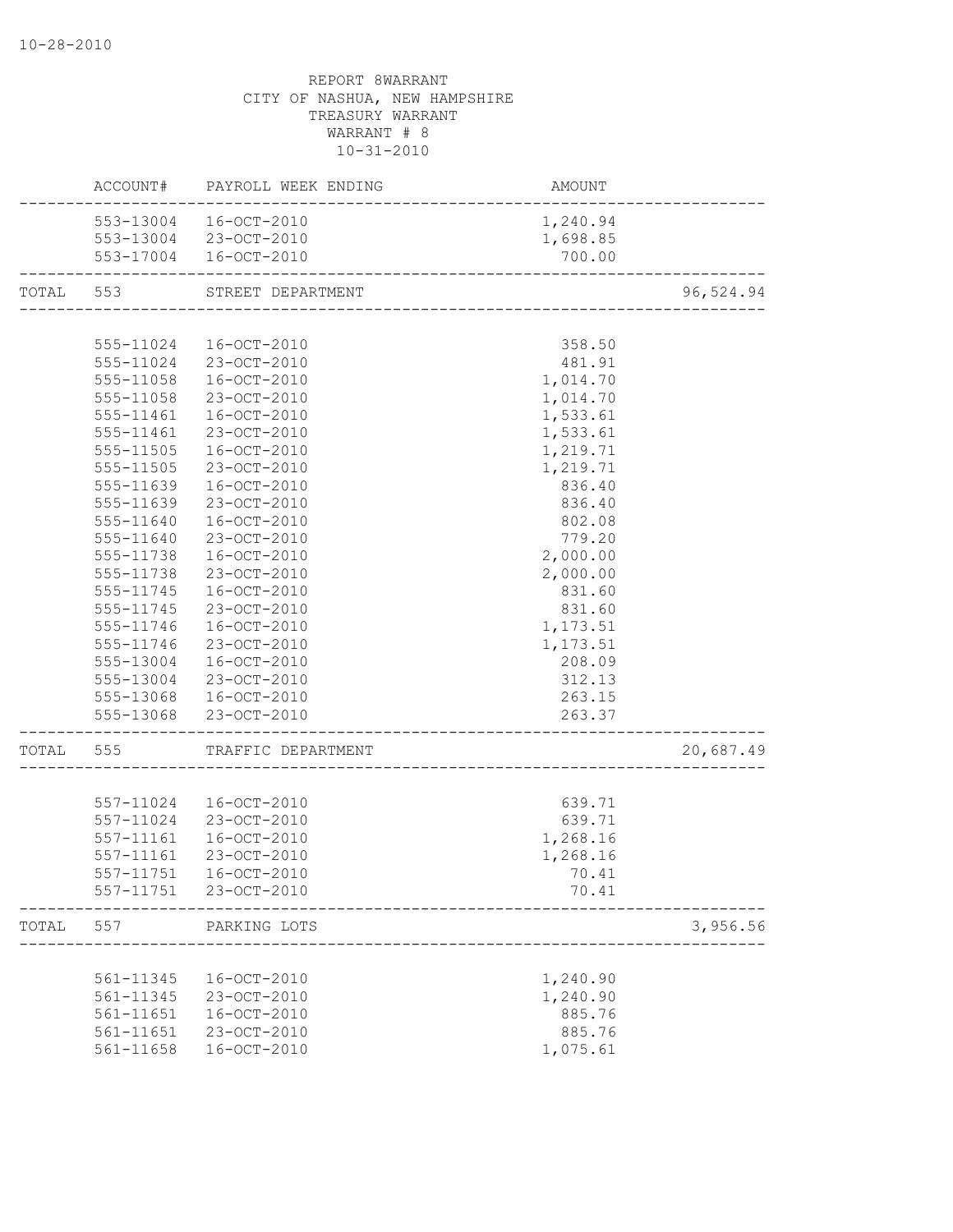|       | ACCOUNT#  | PAYROLL WEEK ENDING                  | AMOUNT                        |          |
|-------|-----------|--------------------------------------|-------------------------------|----------|
|       |           | 561-11658 23-OCT-2010                | 1,075.61                      |          |
|       |           | 561-12153  16-OCT-2010               | 320.00                        |          |
|       |           | 561-12153 23-OCT-2010                | 385.00                        |          |
|       |           | 561-13004 23-OCT-2010                | 59.75                         |          |
|       |           | 561-91010 23-OCT-2010                | 100.00                        |          |
| TOTAL | 561       | EDGEWOOD CEMETERY                    |                               | 7,269.29 |
|       |           |                                      |                               |          |
|       |           | 563-11345  16-OCT-2010               | 1,193.50                      |          |
|       |           | 563-11345 23-OCT-2010                | 1,193.50                      |          |
|       |           | 563-11651  16-OCT-2010               | 748.60                        |          |
|       | 563-11651 | 23-OCT-2010                          | 788.59                        |          |
|       | 563-11657 | 16-OCT-2010                          | 985.56                        |          |
|       | 563-11657 | 23-OCT-2010                          | 985.56                        |          |
|       | 563-12153 | 23-OCT-2010<br>563-13004 23-OCT-2010 | 400.00<br>179.02              |          |
| TOTAL | 563       | WOODLAWN CEMETERY                    |                               | 6,474.33 |
|       |           |                                      | ----------------------------- |          |
|       |           | 571-11174  16-OCT-2010               | 639.71                        |          |
|       |           | 571-11174 23-OCT-2010                | 639.71                        |          |
|       | 571-11237 | 16-OCT-2010                          | 1,999.68                      |          |
|       |           | 571-11237 23-OCT-2010                | 1,999.68                      |          |
|       | 571-12045 | 16-OCT-2010                          | 508.44                        |          |
|       |           | 571-12045 23-OCT-2010                | 344.30                        |          |
| TOTAL | 571       | COMMUNITY DEVELOPMENT                |                               | 6,131.52 |
|       |           |                                      |                               |          |
|       | 572-11024 | $16 - OCT - 2010$                    | 672.17                        |          |
|       | 572-11024 | 23-OCT-2010                          | 672.17                        |          |
|       | 572-11215 | 16-OCT-2010                          | 3,727.02                      |          |
|       | 572-11215 | 23-OCT-2010                          | 3,727.01                      |          |
|       | 572-11238 | $16 - OCT - 2010$                    | 882.39                        |          |
|       | 572-11238 | 23-OCT-2010                          | 705.91                        |          |
|       | 572-11450 | $16 - OCT - 2010$                    | 1,771.19                      |          |
|       | 572-11450 | 23-OCT-2010                          | 1,771.19                      |          |
|       | 572-11522 | 16-OCT-2010                          | 858.42                        |          |
|       | 572-11522 | 23-OCT-2010                          | 858.42                        |          |
|       | 572-11525 | 16-OCT-2010                          | 1,058.00                      |          |
|       | 572-11525 | 23-OCT-2010                          | 1,058.00                      |          |
|       | 572-58005 | 16-OCT-2010                          | 300.00                        |          |
|       | 572-98046 | 23-OCT-2010                          | 100.00                        |          |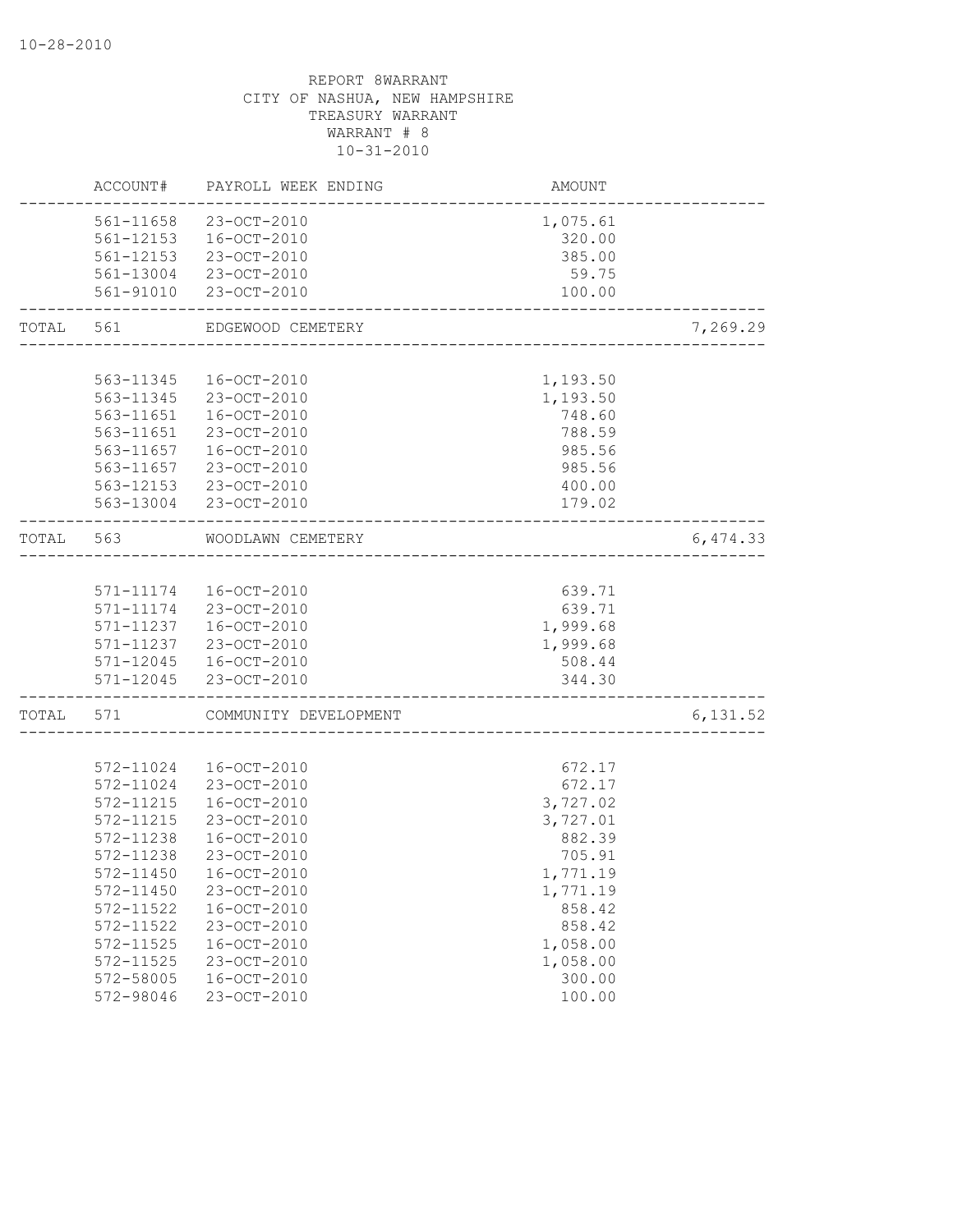|           |                  | ACCOUNT# PAYROLL WEEK ENDING   | AMOUNT                    |            |
|-----------|------------------|--------------------------------|---------------------------|------------|
| TOTAL 572 |                  | PLANNING DEPARTMENT            |                           | 18,161.89  |
|           |                  |                                |                           |            |
|           |                  | 573-11444  16-OCT-2010         | 1,666.16                  |            |
|           |                  | 573-11444 23-OCT-2010          | 1,666.17                  |            |
|           |                  | 573-12029  16-OCT-2010         | 368.59                    |            |
|           |                  | 573-12029 23-OCT-2010          | 368.59                    |            |
|           |                  | 573-31050 23-OCT-2010          | 80.00                     |            |
|           | ---------------- | TOTAL 573 ECONOMIC DEVELOPMENT | _________________________ | 4,149.51   |
|           |                  |                                |                           |            |
|           | 575-11032        | 16-OCT-2010                    | 738.31                    |            |
|           | 575-11032        | 23-OCT-2010                    | 738.32                    |            |
|           | 575-11042        | 16-OCT-2010                    | 1,471.30                  |            |
|           | 575-11042        | 23-OCT-2010                    | 1,471.30                  |            |
|           | 575-11189        | 16-OCT-2010                    | 1,130.09                  |            |
|           | 575-11189        | 23-OCT-2010                    | 1,130.10                  |            |
|           | 575-11246        | 16-OCT-2010                    | 1,726.92                  |            |
|           | 575-11246        | 23-OCT-2010                    | 1,726.92                  |            |
|           | 575-11387        | 16-OCT-2010                    | 7,026.44                  |            |
|           | 575-11387        | 23-OCT-2010                    | 7,016.40                  |            |
|           | 575-11393        | 16-OCT-2010                    | 3,715.07                  |            |
|           | 575-11393        | 23-OCT-2010                    | 3,715.05                  |            |
|           | 575-11400        | 16-OCT-2010                    | 8,312.23                  |            |
|           | 575-11400        | 23-OCT-2010                    | 8,312.26                  |            |
|           | 575-11401        | 16-OCT-2010                    | 4,099.82                  |            |
|           | 575-11401        | 23-OCT-2010                    | 4,099.82                  |            |
|           | 575-11403        | 16-OCT-2010                    | 786.81                    |            |
|           | 575-11403        | 23-OCT-2010                    | 786.81                    |            |
|           | 575-11404        | 16-OCT-2010                    | 799.50                    |            |
|           | 575-11404        | $23 - OCT - 2010$              | 799.50                    |            |
|           | 575-11627        | 16-OCT-2010                    | 563.06                    |            |
|           | 575-11627        | 23-OCT-2010                    | 563.06                    |            |
|           | 575-12073        | 16-OCT-2010                    | 391.85                    |            |
|           | 575-12073        | 23-OCT-2010                    | 391.85                    |            |
|           |                  | 575-12090  16-OCT-2010         | 1,168.86                  |            |
|           | 575-12090        | 23-OCT-2010                    | 1,168.87                  |            |
|           | 575-12114        | 16-OCT-2010                    | 1,376.58                  |            |
|           | 575-12114        | 23-OCT-2010                    | 1,550.82                  |            |
|           | 575-13004        | 23-OCT-2010                    | 59.96                     |            |
|           | 575-13035        | 16-OCT-2010                    | 855.54                    |            |
|           | 575-13035        | 23-OCT-2010                    | 782.21                    |            |
| TOTAL     | 575              | PUBLIC LIBRARIES               |                           | 68, 475.63 |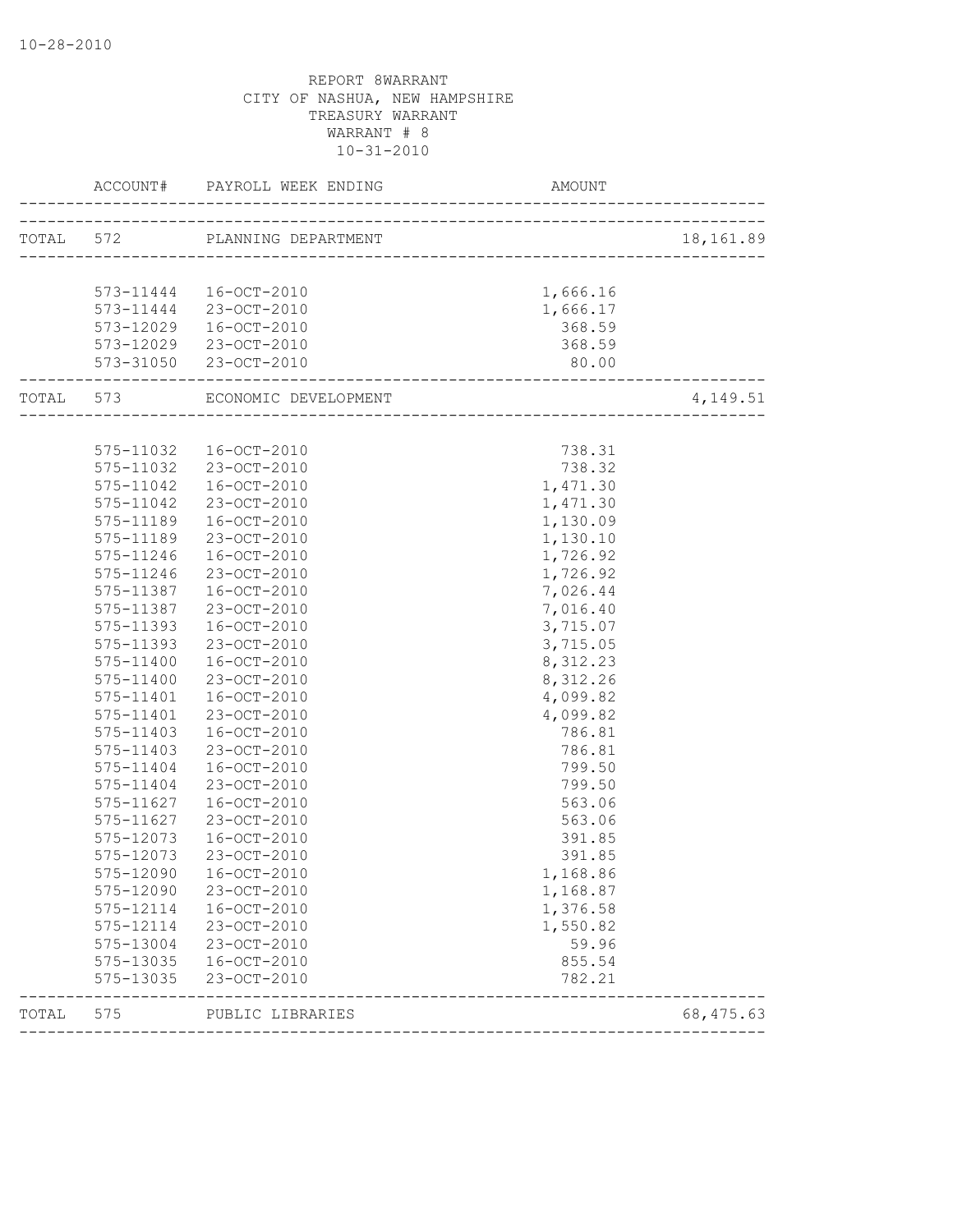|       | ACCOUNT#  | PAYROLL WEEK ENDING   | AMOUNT      |           |
|-------|-----------|-----------------------|-------------|-----------|
|       | 576-11059 | 16-OCT-2010           | 1,328.18    |           |
|       | 576-11059 | 23-OCT-2010           | 1,328.18    |           |
|       | 576-11221 | 16-OCT-2010           | 1,092.14    |           |
|       | 576-11221 | 23-OCT-2010           | 1,092.14    |           |
|       | 576-11315 | $16 - OCT - 2010$     | 698.95      |           |
|       | 576-11315 | 23-OCT-2010           | 698.95      |           |
|       | 576-11361 | $16 - OCT - 2010$     | 4,102.83    |           |
|       | 576-11361 | 23-OCT-2010           | 4,102.82    |           |
|       | 576-11362 | $16 - OCT - 2010$     | 1, 114.74   |           |
|       | 576-11362 | 23-OCT-2010           | 1, 114.73   |           |
|       |           | 576-31050 23-OCT-2010 | 17.00       |           |
|       |           | 576-91010 23-OCT-2010 | 1,520.00    |           |
| TOTAL | 576       | BUILDING DEPARTMENT   |             | 18,210.66 |
|       |           |                       |             |           |
|       | 577-11067 | 16-OCT-2010           | 1,216.69    |           |
|       | 577-11067 | 23-OCT-2010           | 1,216.69    |           |
|       | 577-11183 | $16 - OCT - 2010$     | 998.11      |           |
|       |           | 577-11183 23-OCT-2010 | 1,358.12    |           |
|       |           | 577-91010 23-OCT-2010 | 255.00      |           |
| TOTAL | 577       | CODE ENFORCEMENT      |             | 5,044.61  |
|       |           |                       |             |           |
|       | 581-11012 | 23-OCT-2010           | 3,766.23    |           |
|       | 581-11076 | 23-OCT-2010           | 3,884.62    |           |
|       | 581-11081 | 23-OCT-2010           | 2,550.00    |           |
|       | 581-11162 | $16 - OCT - 2010$     | 56, 343.72  |           |
|       | 581-11162 | 23-OCT-2010           | 55,681.40   |           |
|       | 581-11204 | $16 - OCT - 2010$     | 12,340.40   |           |
|       | 581-11204 | 23-OCT-2010           | 11,612.40   |           |
|       | 581-11347 | 23-OCT-2010           | 2,462.73    |           |
|       | 581-11348 | 23-OCT-2010           | 89,816.59   |           |
|       | 581-11366 | $16 - OCT - 2010$     | 57,430.89   |           |
|       | 581-11366 | 23-OCT-2010           | 53,638.16   |           |
|       | 581-11396 | 23-OCT-2010           | 40,592.14   |           |
|       | 581-11402 | 16-OCT-2010           | 3, 317.34   |           |
|       | 581-11402 | 23-OCT-2010           | 3,432.89    |           |
|       | 581-11408 | 16-OCT-2010           | 18,422.40   |           |
|       | 581-11408 | 23-OCT-2010           | 18,422.40   |           |
|       | 581-11486 | 23-OCT-2010           | 44, 211.28  |           |
|       | 581-11570 | 23-OCT-2010           | 61, 164. 15 |           |
|       | 581-11572 | 23-OCT-2010           | 57,847.05   |           |
|       | 581-11579 | 23-OCT-2010           | 38,622.58   |           |
|       | 581-11628 | $16 - OCT - 2010$     | 3,285.20    |           |
|       | 581-11628 | 23-OCT-2010           | 3,285.20    |           |
|       | 581-11675 | 23-OCT-2010           | 5, 192.31   |           |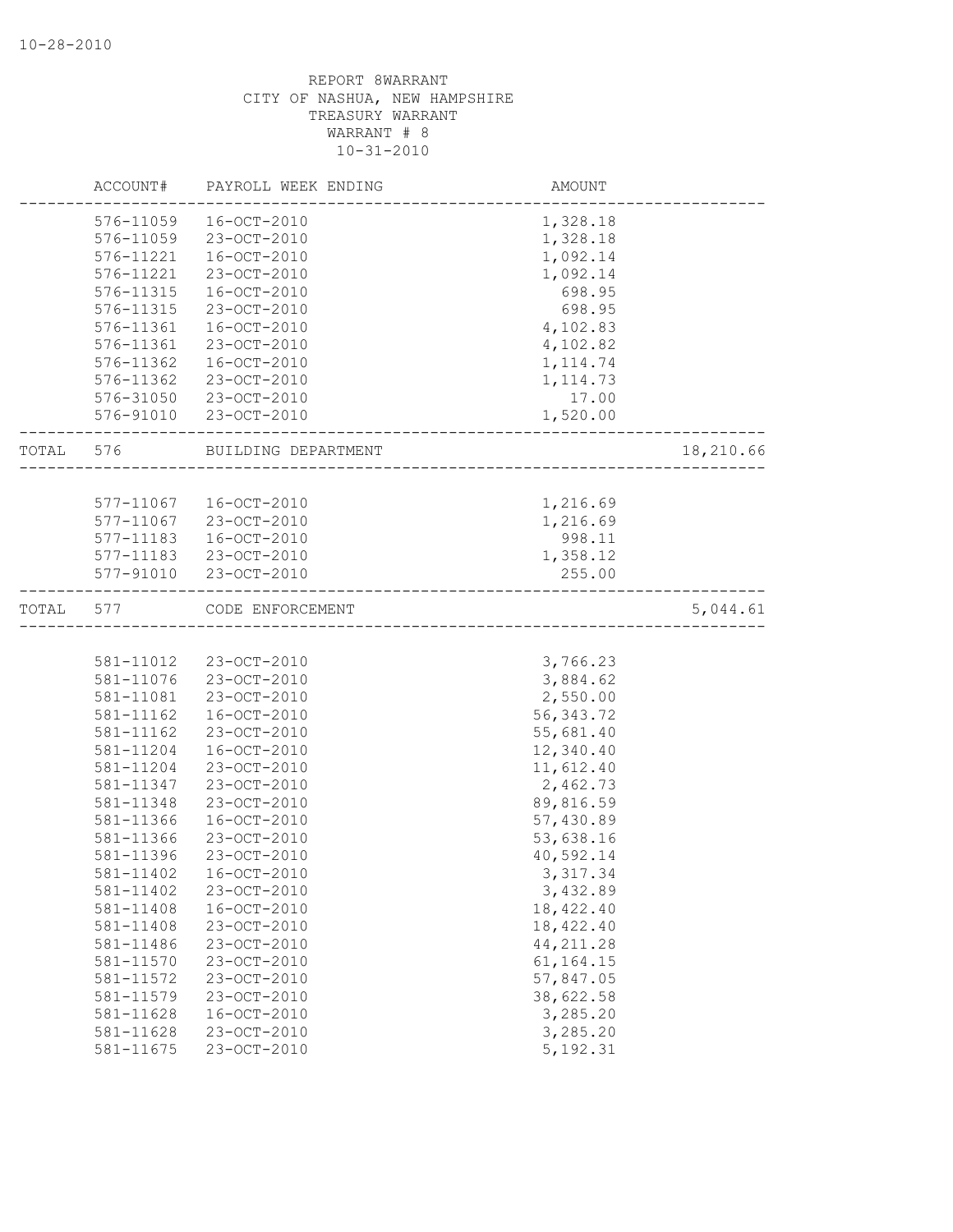| ACCOUNT#  | PAYROLL WEEK ENDING | AMOUNT       |  |
|-----------|---------------------|--------------|--|
| 581-11709 | 23-OCT-2010         | 5,781.39     |  |
| 581-11711 | 23-OCT-2010         | 2,705.80     |  |
| 581-11726 | 23-OCT-2010         | 1,705,713.64 |  |
| 581-11800 | 23-OCT-2010         | 38,949.53    |  |
| 581-11801 | $16 - OCT - 2010$   | 274.50       |  |
| 581-11801 | 23-OCT-2010         | 13, 224.82   |  |
| 581-11802 | 23-OCT-2010         | 13,010.01    |  |
| 581-11803 | $16 - OCT - 2010$   | 581.74       |  |
| 581-11803 | 23-OCT-2010         | 16,229.06    |  |
| 581-11805 | 23-OCT-2010         | 33,288.30    |  |
| 581-11812 | 23-OCT-2010         | 2,683.93     |  |
| 581-11830 | 23-OCT-2010         | 4,069.46     |  |
| 581-11850 | $16 - OCT - 2010$   | 1,522.45     |  |
| 581-11850 | 23-OCT-2010         | 1,903.06     |  |
| 581-11860 | 23-OCT-2010         | 4,231.11     |  |
| 581-11870 | 23-OCT-2010         | 3,153.84     |  |
| 581-12021 | $16 - OCT - 2010$   | 29,123.00    |  |
| 581-12021 | 23-OCT-2010         | 59,832.18    |  |
| 581-12060 | $16 - OCT - 2010$   | 2,234.26     |  |
| 581-12060 | 23-OCT-2010         | 2,807.41     |  |
| 581-12078 | 16-OCT-2010         | 281.25       |  |
| 581-12078 | 23-OCT-2010         | 2,839.00     |  |
| 581-12081 | 23-OCT-2010         | 2,449.06     |  |
| 581-12084 | 16-OCT-2010         | 1,350.00     |  |
| 581-12084 | 23-OCT-2010         | 2,312.50     |  |
| 581-12111 | $16 - OCT - 2010$   | 116,396.65   |  |
| 581-12111 | 23-OCT-2010         | 150, 377.04  |  |
| 581-12112 | $16 - OCT - 2010$   | 5,873.89     |  |
| 581-12112 | 23-OCT-2010         | 6,783.50     |  |
| 581-12126 | $16 - OCT - 2010$   | 4,286.03     |  |
| 581-12126 | 23-OCT-2010         | 4,332.19     |  |
| 581-12135 | $16 - OCT - 2010$   | 5, 144.01    |  |
| 581-12135 | 23-OCT-2010         | 5,201.93     |  |
| 581-12136 | 16-OCT-2010         | 238.02       |  |
| 581-12136 | 23-OCT-2010         | 628.25       |  |
| 581-12138 | $16 - OCT - 2010$   | 359.40       |  |
| 581-12141 | $16 - OCT - 2010$   | 150.00       |  |
| 581-12153 | $16 - OCT - 2010$   | 65.00        |  |
| 581-12153 | 23-OCT-2010         | 80.00        |  |
| 581-12198 | 23-OCT-2010         | 30, 327.57   |  |
| 581-12200 | 23-OCT-2010         | 491.28       |  |
| 581-12201 | 16-OCT-2010         | 16,505.05    |  |
| 581-12201 | 23-OCT-2010         | 32, 387.32   |  |
| 581-13004 | 16-OCT-2010         | 265.00       |  |
| 581-13004 | 23-OCT-2010         | 12,565.26    |  |
| 581-13021 | 16-OCT-2010         | 283.50       |  |
| 581-13021 | 23-OCT-2010         | 122.85       |  |
| 581-13032 | 16-OCT-2010         | 305.49       |  |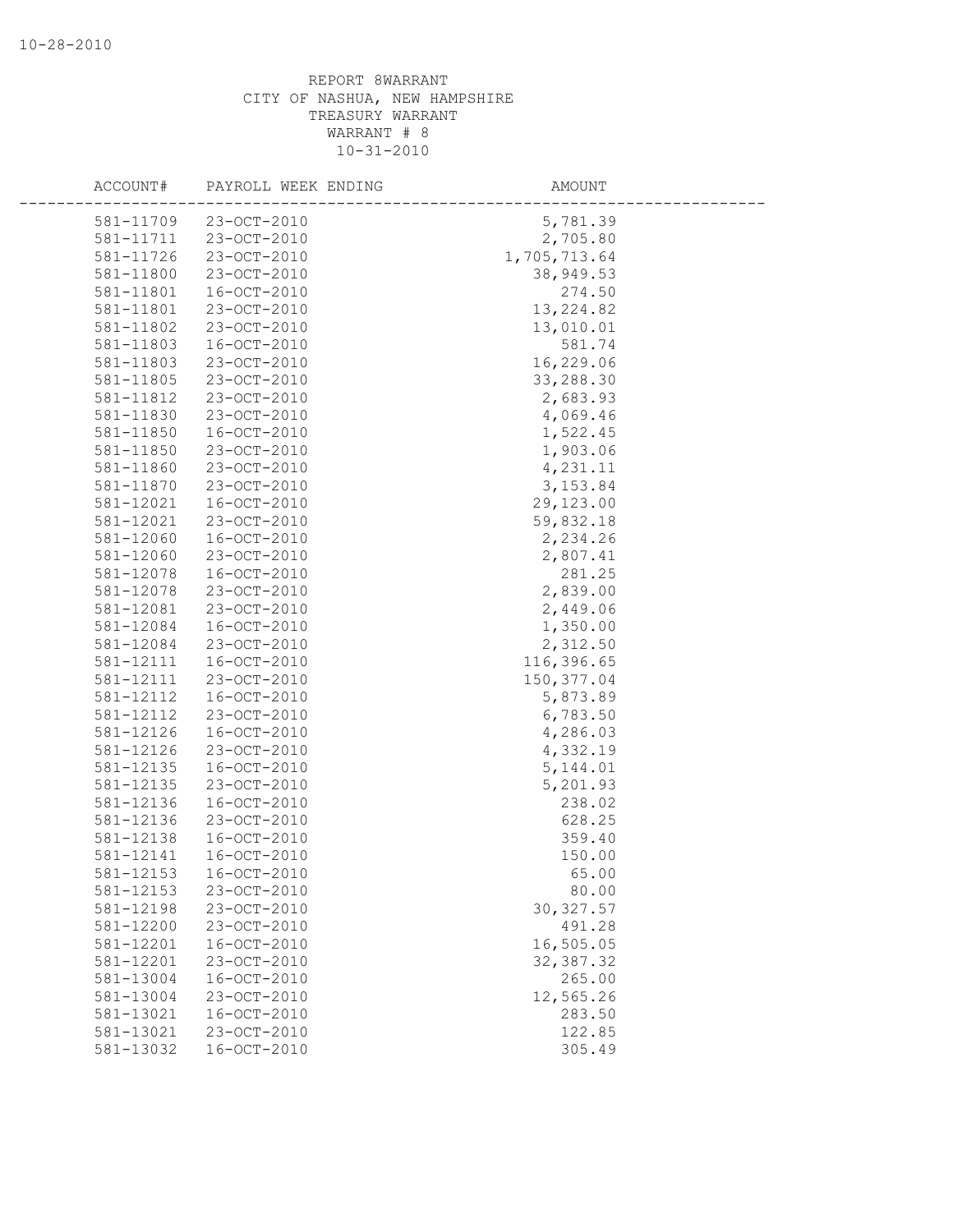|       | ACCOUNT#                                                                                | PAYROLL WEEK ENDING                                                                                                                             | AMOUNT                                                                     |
|-------|-----------------------------------------------------------------------------------------|-------------------------------------------------------------------------------------------------------------------------------------------------|----------------------------------------------------------------------------|
|       | 581-13032<br>581-13120<br>581-13120<br>581-13133<br>581-13133<br>581-19000<br>581-19230 | $23 - OCT - 2010$<br>$16 - OCT - 2010$<br>$23 - OCT - 2010$<br>$16 - OCT - 2010$<br>$23 - OCT - 2010$<br>$23 - OCT - 2010$<br>$23 - OCT - 2010$ | 227.62<br>1,191.63<br>2,917.84<br>595.00<br>3,956.83<br>7,835.80<br>250.00 |
| TOTAL | 581                                                                                     | SCHOOL DEPARTMENT                                                                                                                               | 3,008,017.33                                                               |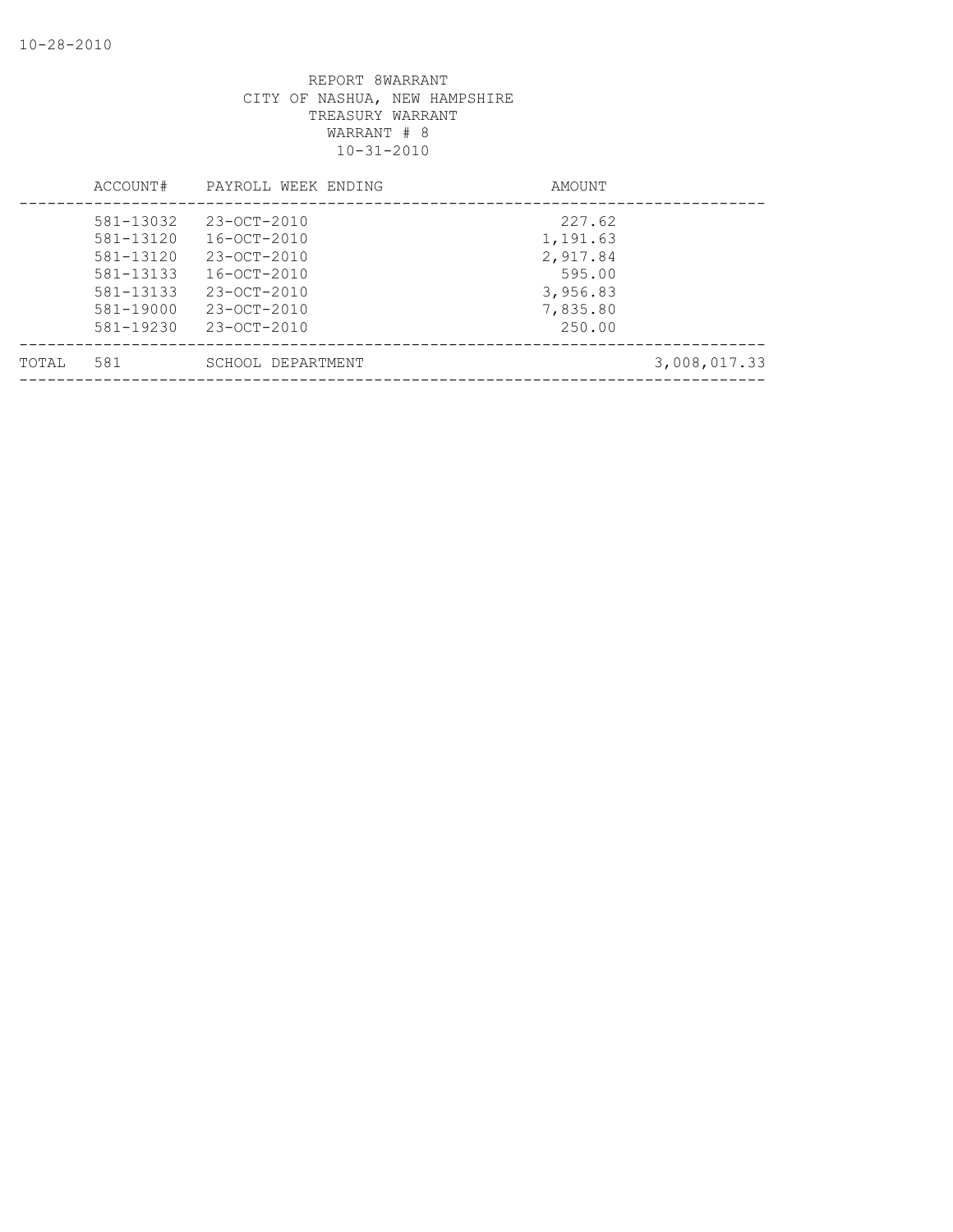|           | ACCOUNT# PAYROLL WEEK ENDING |  |  | AMOUNT |
|-----------|------------------------------|--|--|--------|
|           |                              |  |  |        |
| TOTAL 951 |                              |  |  |        |
|           |                              |  |  |        |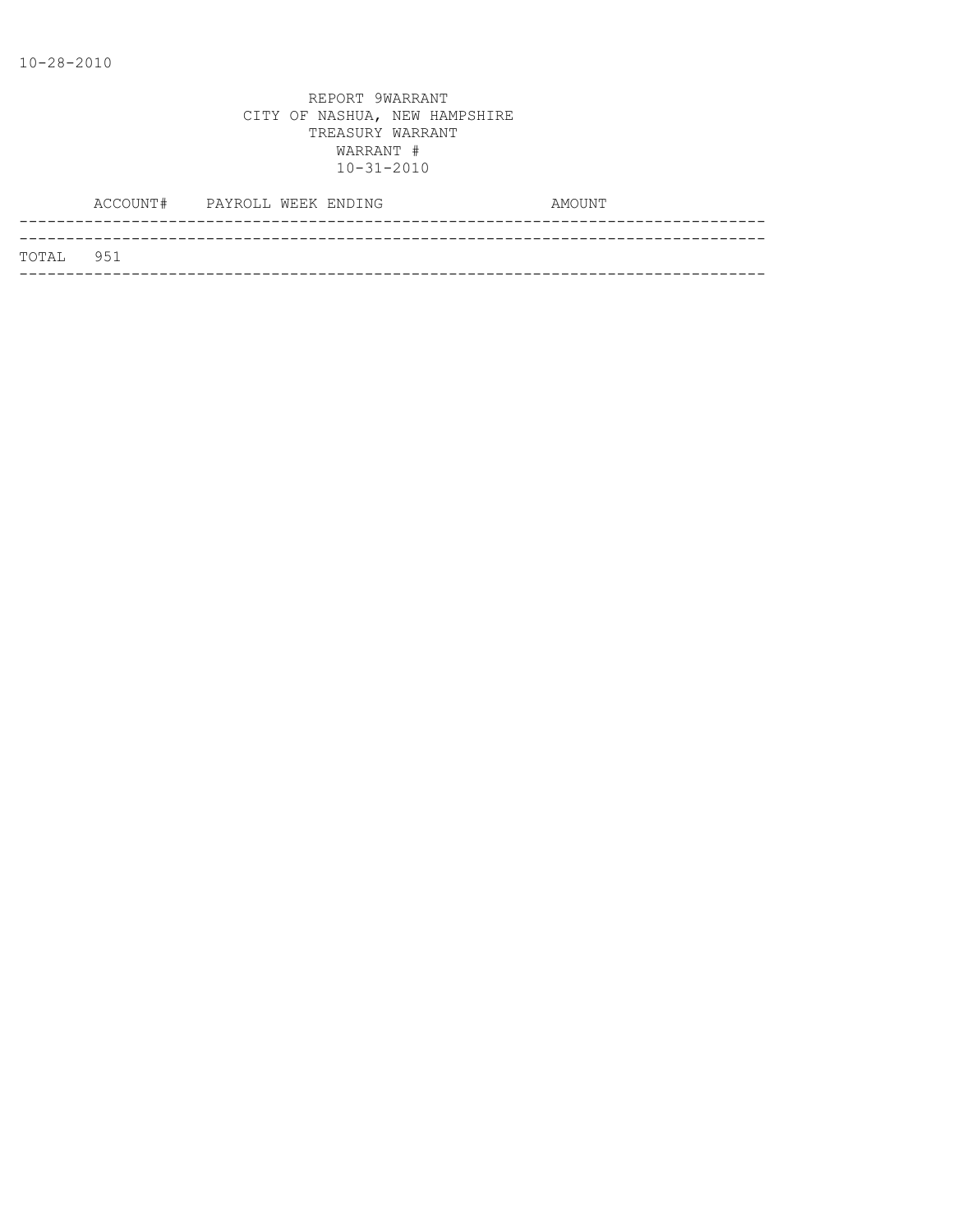| ACCOUNT#               | PAYROLL WEEK ENDING                    | AMOUNT                 |  |
|------------------------|----------------------------------------|------------------------|--|
| 801-11008              | 16-OCT-2010                            | 608.42                 |  |
| 801-11008              | 23-OCT-2010                            | 608.43                 |  |
| 801-11024              | 16-OCT-2010                            | 639.71                 |  |
| 801-11024              | 23-OCT-2010                            | 639.71                 |  |
| 801-11028              | 16-OCT-2010                            | 61.98                  |  |
| 801-11028              | 23-OCT-2010                            | 61.98                  |  |
| 801-11064              | 16-OCT-2010                            | 144.64                 |  |
| 801-11064              | 23-OCT-2010                            | 144.64                 |  |
| 801-11094              | $16 - OCT - 2010$                      | 104.60                 |  |
| 801-11094              | 23-OCT-2010                            | 104.59                 |  |
| 801-11188              | 16-OCT-2010                            | 368.62                 |  |
| 801-11188              | 23-OCT-2010                            | 368.61                 |  |
| 801-11190              | 16-OCT-2010                            | 421.45                 |  |
| 801-11190              | 23-OCT-2010                            | 421.44                 |  |
| 801-11193              | 16-OCT-2010                            | 1,025.45               |  |
| 801-11193              | 23-OCT-2010                            | 1,025.44               |  |
| 801-11211              | 16-OCT-2010                            | 70.23                  |  |
| 801-11211              | 23-OCT-2010                            | 70.23                  |  |
| 801-11222              | 16-OCT-2010                            | 217.50                 |  |
| 801-11222              | 23-OCT-2010                            | 217.50                 |  |
| 801-11249              | 16-OCT-2010                            | 188.57                 |  |
| 801-11249              | 23-OCT-2010                            | 188.57                 |  |
| 801-11268              | 16-OCT-2010                            | 139.31                 |  |
| 801-11268              | 23-OCT-2010                            | 139.32                 |  |
| 801-11271              | 16-OCT-2010                            | 1,184.60               |  |
| 801-11271              | 23-OCT-2010                            | 1,184.60               |  |
| 801-11276              | 16-OCT-2010                            | 4,498.40               |  |
| 801-11276              | 23-OCT-2010                            | 4,506.40               |  |
| 801-11431              | 16-OCT-2010                            | 193.49                 |  |
| 801-11431              | 23-OCT-2010                            | 193.49                 |  |
| 801-11435              | 16-OCT-2010                            | 281.02                 |  |
| 801-11435              | 23-OCT-2010                            | 281.02                 |  |
| 801-11595              | 16-OCT-2010                            | 5,856.56               |  |
| 801-11595              | 16-OCT-2010                            | 4,154.00               |  |
| 801-11595              | 23-OCT-2010                            | 5,854.16               |  |
| 801-11595              | 23-OCT-2010                            | 4,154.00               |  |
| 801-11596              | 16-OCT-2010                            | 3,512.00               |  |
| 801-11596              | 23-OCT-2010                            | 3,512.00               |  |
| 801-11598<br>801-11598 | $16 - OCT - 2010$<br>23-OCT-2010       | 870.00<br>870.00       |  |
|                        |                                        |                        |  |
| 801-11599<br>801-11599 | $16 - OCT - 2010$<br>$16 - OCT - 2010$ | 1, 114.71<br>1, 114.71 |  |
| 801-11599              | 23-OCT-2010                            | 1, 114.71              |  |
| 801-11599              | 23-OCT-2010                            | 1, 114.71              |  |
| 801-11606              | $16 - OCT - 2010$                      | 725.29                 |  |
| 801-11606              | 23-OCT-2010                            | 725.30                 |  |
| 801-11647              | $16 - OCT - 2010$                      | 1,442.84               |  |
| 801-11647              | 23-OCT-2010                            | 1,442.84               |  |
|                        |                                        |                        |  |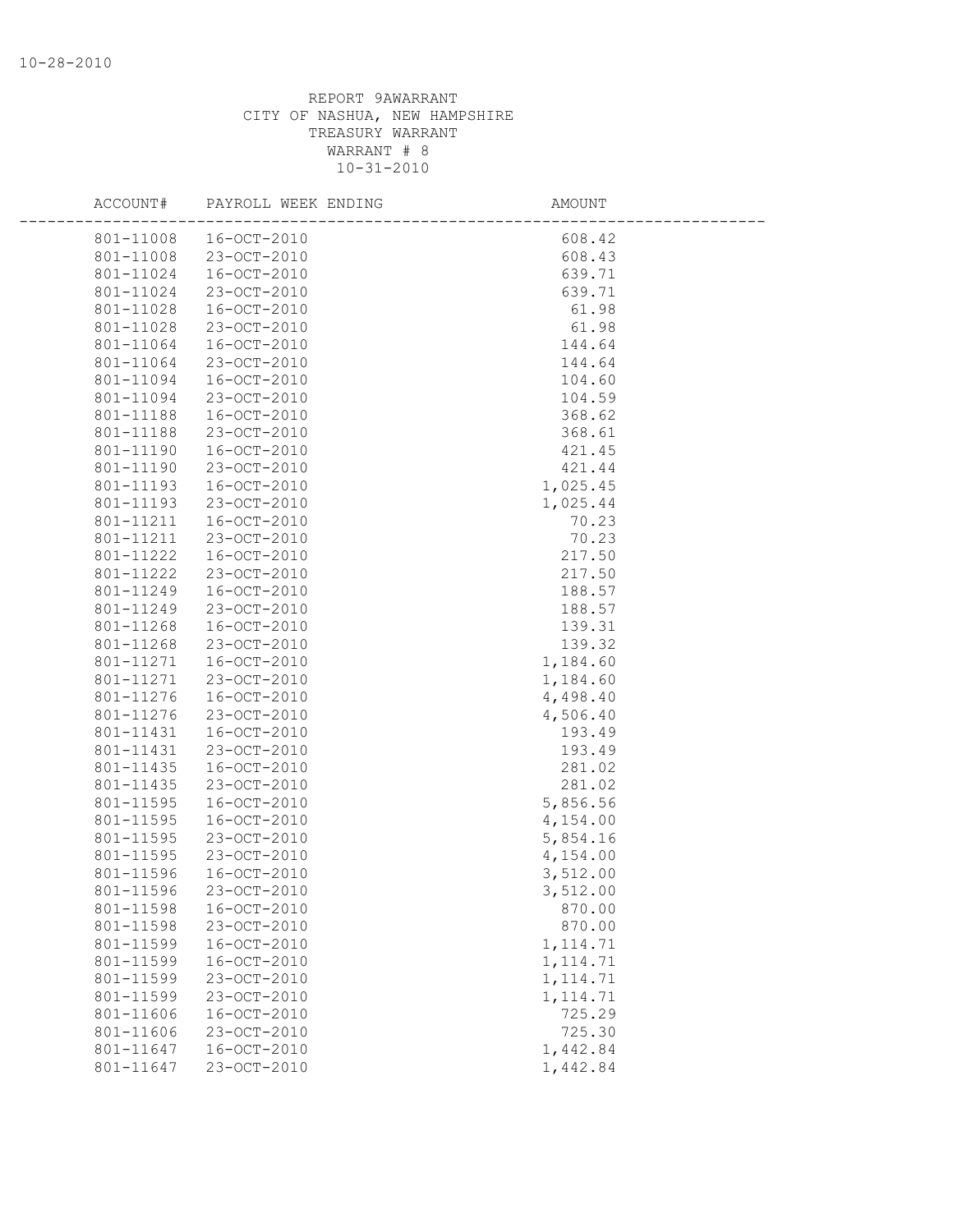|       | ACCOUNT#  | PAYROLL WEEK ENDING   | AMOUNT                     |           |
|-------|-----------|-----------------------|----------------------------|-----------|
|       | 801-12594 | 16-OCT-2010           | 2,912.00                   |           |
|       | 801-12594 | 23-OCT-2010           | 2,834.00                   |           |
|       | 801-13004 | 16-OCT-2010           | 5,366.22                   |           |
|       | 801-13004 | 16-OCT-2010           | 5,109.06                   |           |
|       | 801-13004 | $16 - OCT - 2010$     | 228.64                     |           |
|       | 801-13004 | $16 - OCT - 2010$     | 3,000.68                   |           |
|       | 801-13004 | 23-OCT-2010           | 1,197.67                   |           |
|       | 801-13004 | 23-OCT-2010           | 459.18                     |           |
|       | 801-13004 | 23-OCT-2010           | 126.64                     |           |
|       | 801-17001 | $16 - OCT - 2010$     | 300.00                     |           |
|       | 801-17002 | 23-OCT-2010           | 500.00                     |           |
|       | 801-17004 | 16-OCT-2010           | 700.00                     |           |
|       | 801-31050 | 23-OCT-2010           | 17.00                      |           |
| TOTAL | 801       | SOLID WASTE DISPOSAL  | .<br>--------------------- | 80,632.88 |
|       |           |                       |                            |           |
|       |           | 802-11024 16-OCT-2010 | 155.94                     |           |
|       | 802-11024 | $16 - OCT - 2010$     | 623.77                     |           |
|       | 802-11024 | 23-OCT-2010           | 155.94                     |           |
|       | 802-11024 | 23-OCT-2010           | 623.77                     |           |
|       | 802-11028 | $16 - OCT - 2010$     | 421.47                     |           |
|       | 802-11028 | $16 - OCT - 2010$     | 198.34                     |           |
|       | 802-11028 | 23-OCT-2010           | 421.47                     |           |
|       | 802-11028 | 23-OCT-2010           | 198.34                     |           |
|       | 802-11064 | 16-OCT-2010           | 144.64                     |           |
|       | 802-11064 | $16 - OCT - 2010$     | 144.64                     |           |
|       | 802-11064 | 23-OCT-2010           | 144.64                     |           |
|       | 802-11064 | 23-OCT-2010           | 144.64                     |           |
|       | 802-11091 | 16-OCT-2010           | 1,139.75                   |           |
|       | 802-11091 | 23-OCT-2010           | 1,139.75                   |           |
|       | 802-11092 | $16 - OCT - 2010$     | 816.00                     |           |
|       | 802-11092 | 23-OCT-2010           | 809.60                     |           |
|       | 802-11094 | 16-OCT-2010           | 313.77                     |           |
|       | 802-11094 | 16-OCT-2010           | 313.79                     |           |
|       | 802-11094 | 23-OCT-2010           | 313.79                     |           |
|       | 802-11094 | 23-OCT-2010           | 313.78                     |           |
|       | 802-11096 | $16 - OCT - 2010$     | 959.79                     |           |
|       | 802-11096 | 23-OCT-2010           | 959.79                     |           |
|       | 802-11102 | $16 - OCT - 2010$     | 929.19                     |           |
|       | 802-11102 | 23-OCT-2010           | 929.19                     |           |
|       | 802-11105 | 16-OCT-2010           | 1,037.26                   |           |
|       | 802-11105 | 23-OCT-2010           | 1,037.27                   |           |
|       | 802-11124 | 16-OCT-2010           | 760.65                     |           |
|       | 802-11124 | 23-OCT-2010           | 760.65                     |           |
|       | 802-11155 | 16-OCT-2010           | 1,050.42                   |           |
|       | 802-11155 | 23-OCT-2010           | 1,050.42                   |           |
|       | 802-11157 | 16-OCT-2010           | 1,794.64                   |           |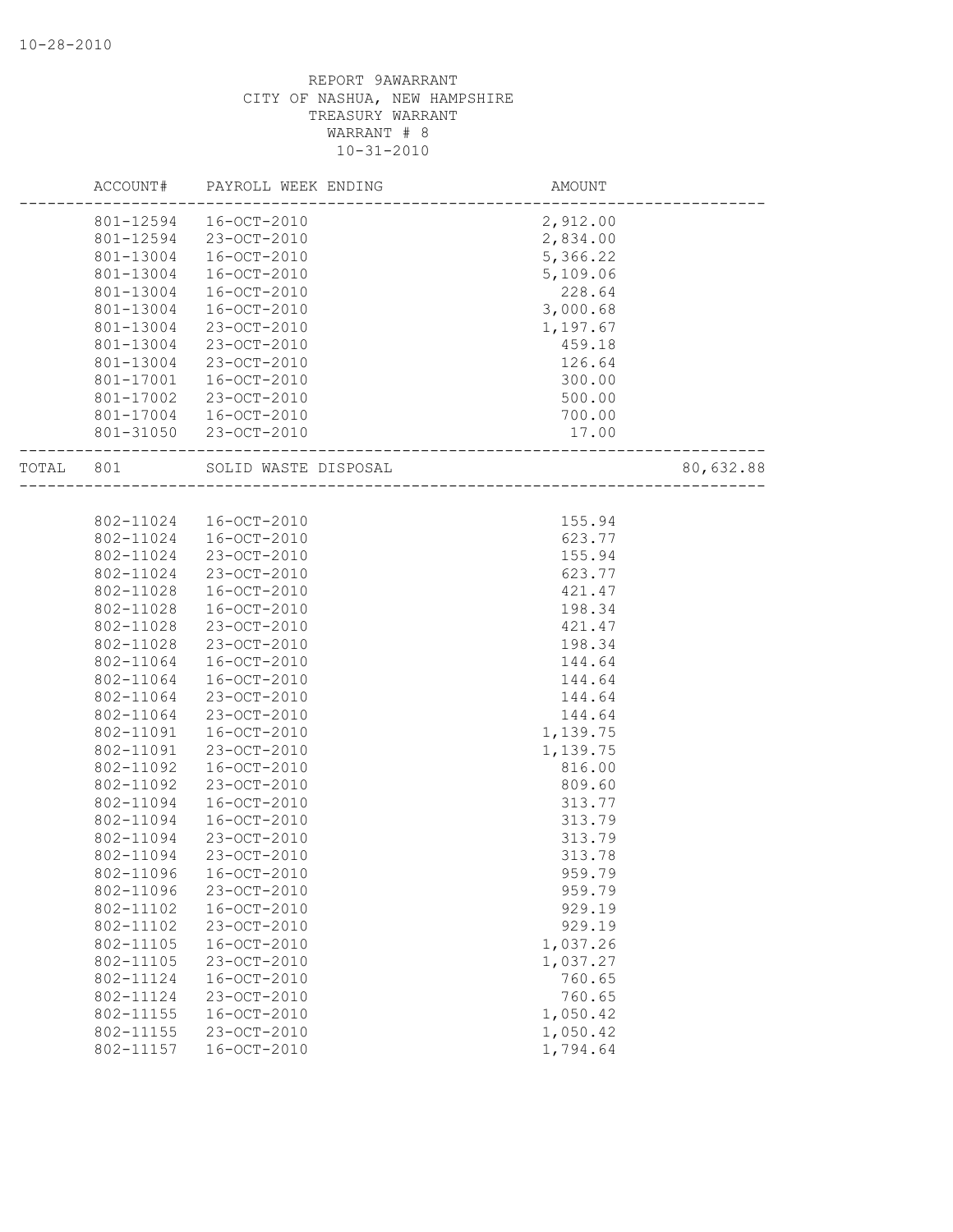| ACCOUNT#  | PAYROLL WEEK ENDING | AMOUNT    |  |
|-----------|---------------------|-----------|--|
| 802-11157 | 23-OCT-2010         | 1,824.96  |  |
| 802-11158 | 16-OCT-2010         | 942.40    |  |
| 802-11158 | 23-OCT-2010         | 975.26    |  |
| 802-11188 | $16 - OCT - 2010$   | 368.62    |  |
| 802-11188 | 23-OCT-2010         | 368.62    |  |
| 802-11190 | 16-OCT-2010         | 421.44    |  |
| 802-11190 | 23-OCT-2010         | 421.44    |  |
| 802-11211 | 16-OCT-2010         | 280.94    |  |
| 802-11211 | 16-OCT-2010         | 421.41    |  |
| 802-11211 | 23-OCT-2010         | 280.94    |  |
| 802-11211 | 23-OCT-2010         | 421.41    |  |
| 802-11222 | 16-OCT-2010         | 217.50    |  |
| 802-11222 | 23-OCT-2010         | 217.50    |  |
| 802-11249 | $16 - OCT - 2010$   | 188.57    |  |
| 802-11249 | 16-OCT-2010         | 188.57    |  |
| 802-11249 | 23-OCT-2010         | 188.57    |  |
| 802-11249 | 23-OCT-2010         | 188.57    |  |
| 802-11260 | $16 - OCT - 2010$   | 2,008.00  |  |
| 802-11260 | 23-OCT-2010         | 2,008.00  |  |
| 802-11268 | 16-OCT-2010         | 46.44     |  |
| 802-11268 | 16-OCT-2010         | 92.88     |  |
| 802-11268 | 23-OCT-2010         | 46.44     |  |
| 802-11268 | 23-OCT-2010         | 92.88     |  |
| 802-11270 | 16-OCT-2010         | 1, 114.74 |  |
| 802-11270 | 23-OCT-2010         | 1, 114.73 |  |
| 802-11330 | 16-OCT-2010         | 1, 114.71 |  |
| 802-11330 | 23-OCT-2010         | 1, 114.71 |  |
| 802-11431 | $16 - OCT - 2010$   | 193.49    |  |
| 802-11431 | 23-OCT-2010         | 193.49    |  |
| 802-11435 | 16-OCT-2010         | 468.37    |  |
| 802-11435 | 16-OCT-2010         | 187.35    |  |
| 802-11435 | 23-OCT-2010         | 468.37    |  |
| 802-11435 | 23-OCT-2010         | 187.35    |  |
| 802-11480 | 16-OCT-2010         | 3,673.36  |  |
| 802-11480 | 23-OCT-2010         | 3,866.80  |  |
| 802-11513 | $16 - OCT - 2010$   | 6,103.87  |  |
| 802-11513 | 23-OCT-2010         | 6,103.87  |  |
| 802-11514 | $16 - OCT - 2010$   | 4,005.20  |  |
| 802-11514 | 23-OCT-2010         | 4,002.80  |  |
| 802-11681 | $16 - OCT - 2010$   | 324.42    |  |
| 802-11681 | $16 - OCT - 2010$   | 1,297.69  |  |
| 802-11681 | 23-OCT-2010         | 324.42    |  |
| 802-11681 | 23-OCT-2010         | 1,297.69  |  |
| 802-11693 | 16-OCT-2010         | 1,230.76  |  |
| 802-11693 | 23-OCT-2010         | 1,230.75  |  |
| 802-11764 | $16 - OCT - 2010$   | 1,219.71  |  |
| 802-11764 | 23-OCT-2010         | 1,219.71  |  |
| 802-12154 | 16-OCT-2010         | 352.00    |  |